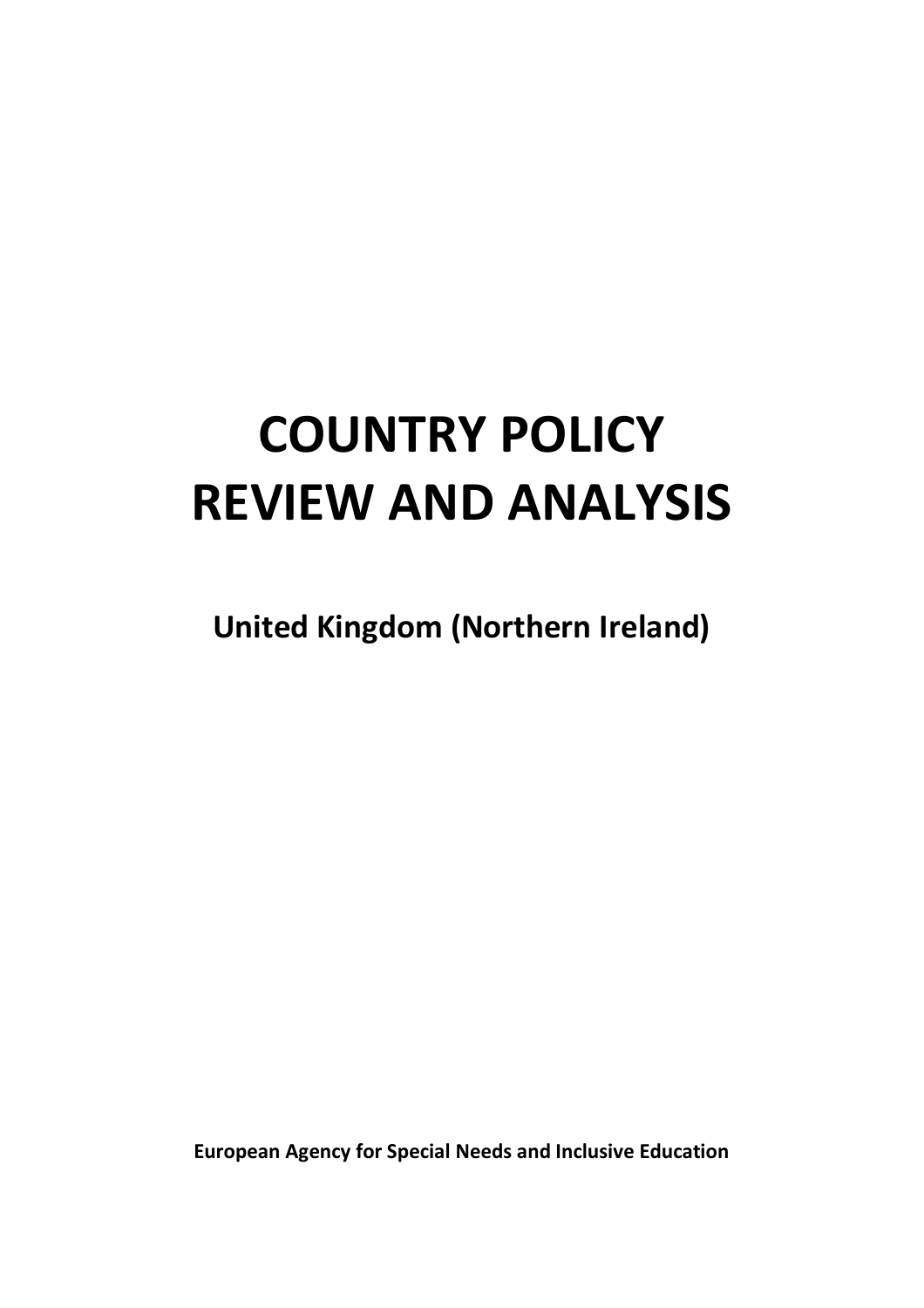

The European Agency for Special Needs and Inclusive Education (the Agency) is an independent and self-governing organisation. The Agency is co-funded by the ministries of education in its member countries and by the European Commission via an operating grant within the European Union (EU) education programme.



Co-funded by the Erasmus+ Programme of the European Union The European Commission's support for the production of this publication does not constitute an endorsement of the contents, which reflect the views only of the authors, and the Commission cannot be held responsible for any use which may be made of the information contained therein.

The views expressed by any individual in this document do not necessarily represent the official views of the Agency, its member countries or the European Commission.

#### © **European Agency for Special Needs and Inclusive Education 2021**

This publication is an open-access resource. This means you are free to access, use and disseminate it with appropriate credit to the European Agency for Special Needs and Inclusive Education. Please refer to the Agency's Open Access Policy for more information: [www.european-agency.org/open-access-policy.](http://www.european-agency.org/open-access-policy)

You may cite this publication as follows: European Agency for Special Needs and Inclusive Education, 2021. *Country Policy Review and Analysis: United Kingdom (Northern Ireland)*. Odense, Denmark



This work is licensed under [a Creative Commons Attribution-](https://creativecommons.org/licenses/by-nc-nd/4.0/)[NonCommercial-NoDerivatives 4.0 International License.](https://creativecommons.org/licenses/by-nc-nd/4.0/) You may not modify or translate this publication without the Agency's approval.

The information in this document was current in March 2022.

Further information about the Country Policy Review and Analysis (CPRA) activities is available on the [CPRA web area.](https://www.european-agency.org/projects/country-policy-review-and-analysis)

With a view to greater accessibility, this report is available in accessible electronic format on the Agency's website: [www.european-agency.org](http://www.european-agency.org/)

**Secretariat** Østre Stationsvej 33 DK-5000 Odense C Denmark Tel.: +45 64 41 00 20 [secretariat@european-agency.org](mailto:secretariat@european-agency.org) **Brussels Office** Rue Montoyer 21 BE-1000 Brussels Belgium Tel.: +32 2 213 62 80 [brussels.office@european-agency.org](mailto:brussels.office@european-agency.org)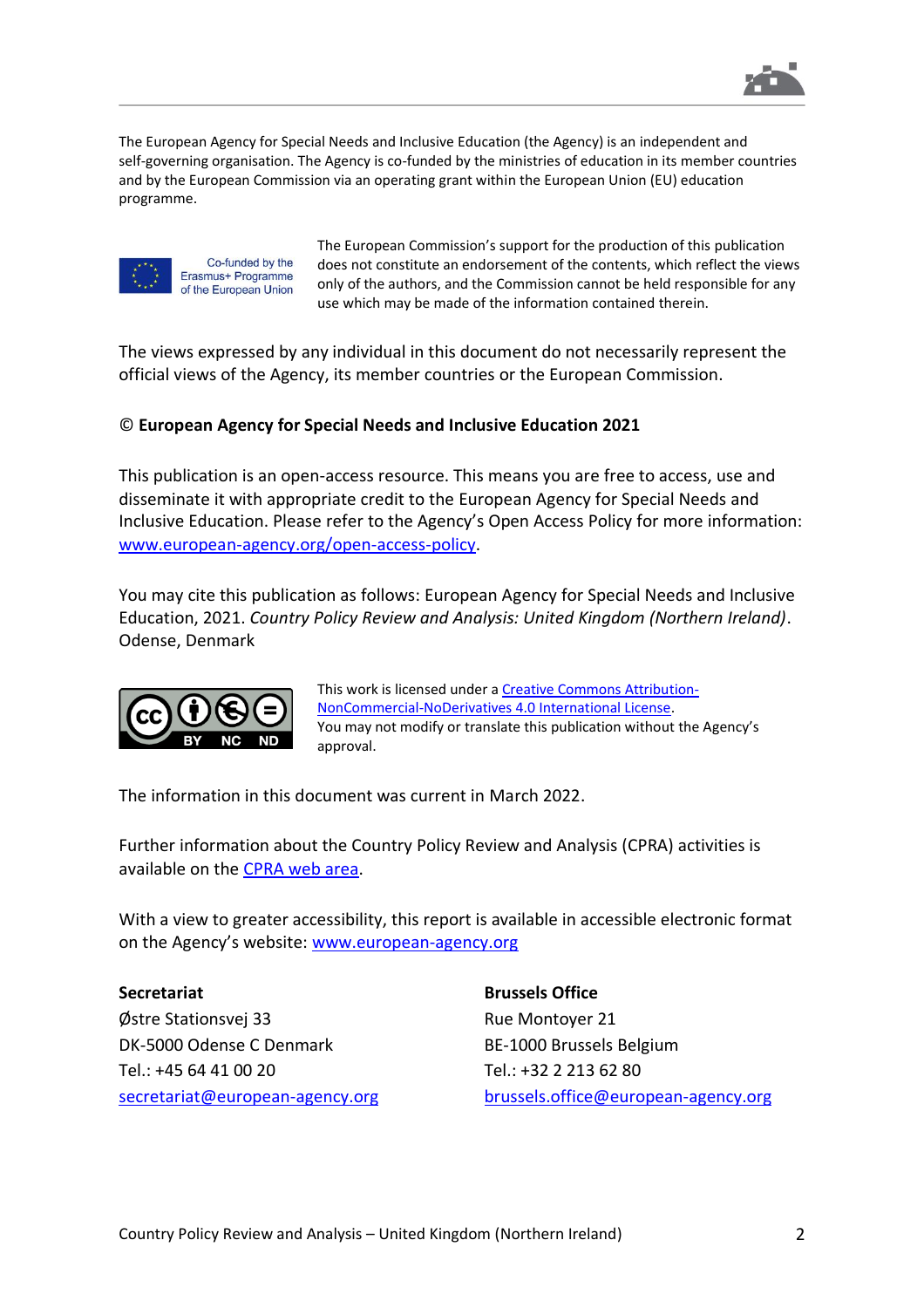

## **Section 1: Country priorities for education**

The text below presents the main country priorities in the field of education, with special attention to the development of inclusive education.

#### **Country priorities**

#### **Programme for Government**

The long-term, strategic priorities for Northern Ireland (NI) are set out through an Executive endorsed Programme for Government (PfG). The PfG is intended to be based on a shared and strategic vision for the future which aims to improve well-being for all.

Between 25 January and 22 March 2021, the Executive held a public consultation on its [Programme for Government draft Outcomes Framework.](https://www.northernireland.gov.uk/sites/default/files/consultations/newnigov/pfg-draft-outcomes-framework-consultation.pdf) The draft Framework contains nine strategic Outcomes which, taken together, will set a clear direction of travel for the NI Executive and provide a vision for the future of all citizens.

The draft Framework included an outcome of 'our children and young people have the best start in life'*.* It states that:

This Outcome is about ensuring all our children and young people grow up in a society which provides the support they need to achieve their potential. We want to ensure all our children and young people have access to the high quality education they all deserve and are equipped with the skills to help them make the best life choices. We also recognise the importance of ensuring our children and young people have good health, quality physical environments with space to play, opportunities for cultural and artistic expression and to make a positive contribution to society, and protection from violence and harm.

The key priority areas are: Access to Education; Capability and Resilience; Care; Early Years; Skills and Attainment.

Responses from the consultation are now being considered.

#### **The Children and Young People's Strategy**

The NI Executive approved the [Children and Young People's Strategy 2020](https://www.education-ni.gov.uk/articles/children-and-young-people)-2030 on 10 December 2020.

On behalf of the Executive, the Department of Education has led responsibility for liaising with departments as they work towards implementing the new strategy. The new Strategy's Aim is 'To work together to improve the well-being of all children and young people in Northern Ireland – delivering positive long lasting outcomes'.

#### **Department of Education Business Plan**

The Department of Education (DE) [Business Plan 2021/22](https://www.education-ni.gov.uk/sites/default/files/publications/education/DE%202021-22%20Business%20Plan.pdf) states the Department's vision: 'A system that is recognised internationally for the quality of its teaching and learning, for the achievements of its young people and for a holistic approach to education' (p. 10).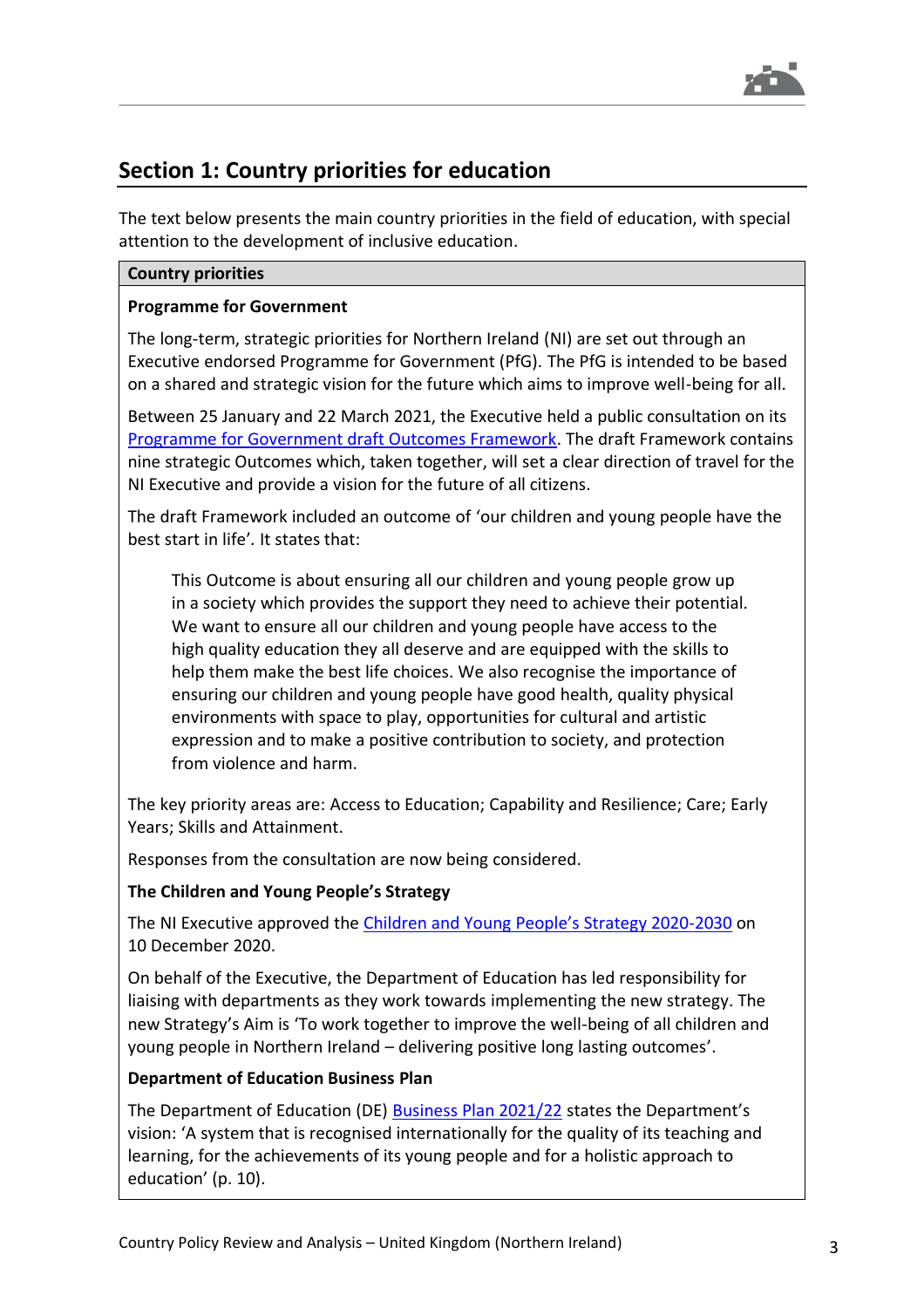

The business plan reflects the key priorities and objectives for the Department of Education under the following eight strategic priorities:

1. Make learning accessible to all: We give all children and young people access to pre-school, school and youth education provision

2. Improve the quality of learning for our children & young people: We ensure that education provision is of a high quality and supports learning and progression

3. Look after our children & young people: We support and promote positive physical and emotional health and wellbeing and support highquality affordable childcare

4. Support those who need more help with learning: Working with health & education partners, we deliver high quality services for children & young people, including those with Special Educational Needs

5. Improve the learning environment: We promote equality of opportunity, respect for others, good relations and inclusivity and we provide modern, sustainable educational settings which are fit-for-purpose and facilitate shared learning

6. Tackle Disadvantage and Underachievement: We improve developmental and learning outcomes for all children & young people, with a particular focus on those who are underachieving, at risk of underachieving, or disadvantaged

7. Support and develop our education workforce: We develop and deploy teachers, other education professionals and support staff effectively, promoting high standards and leadership and improving health & wellbeing.

8. Effectively manage, review and transform our education system: We deliver corporate governance and finance responsibilities while seeking to improve efficiency, increase sustainability and introduce new ways of learning (pp. 10–11).

#### **New Decade, New Approach**

The [New Decade, New Approach](https://assets.publishing.service.gov.uk/government/uploads/system/uploads/attachment_data/file/856998/2020-01-08_a_new_decade__a_new_approach.pdf) (NDNA) document, agreed by political parties in January 2020, was described as a deal that would 'transform public services' and 'tackle immediate challenges in key areas such as growing the economy, health, education and housing'.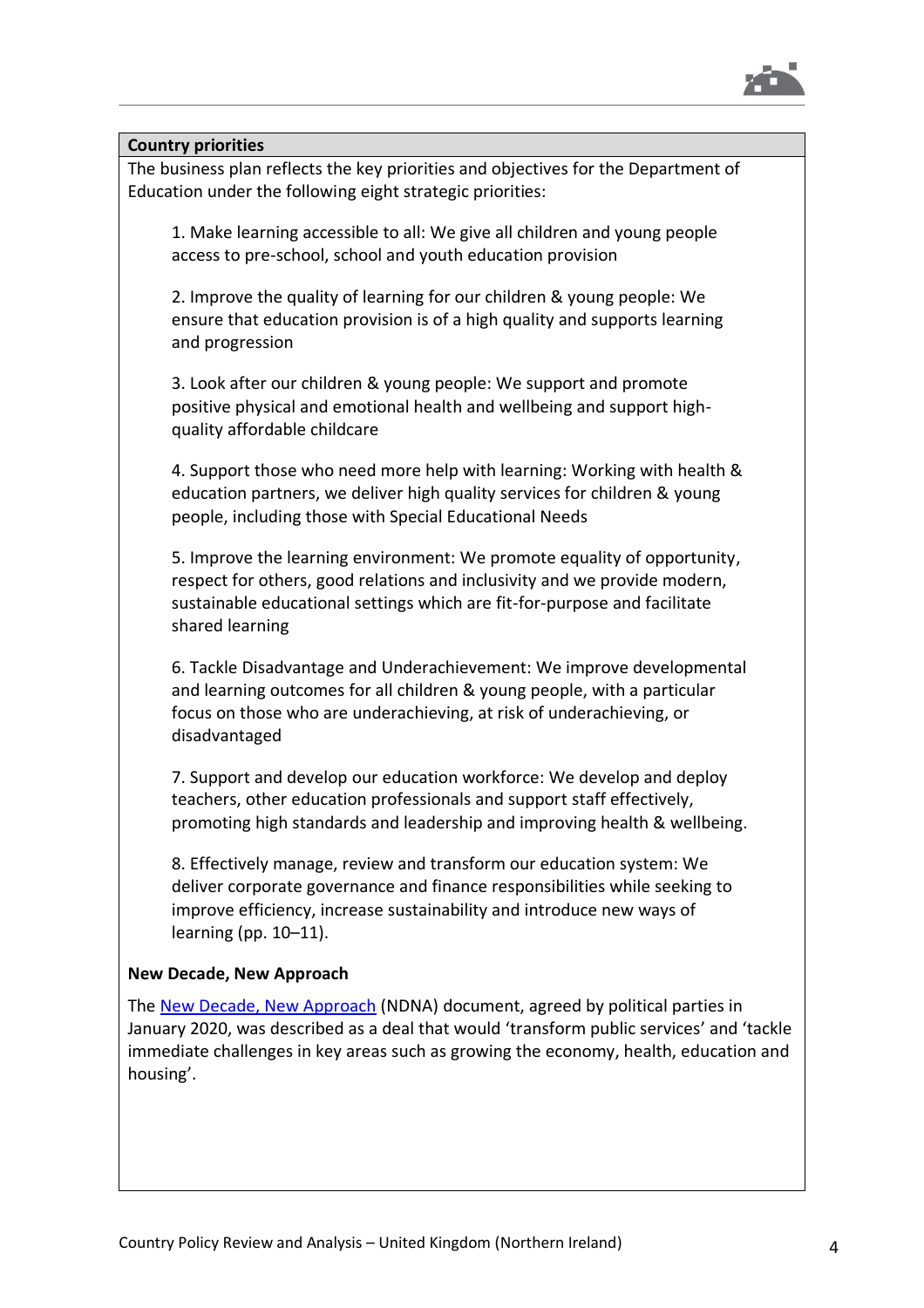

The document included a number of commitments/priorities relating to education:

- The Executive will urgently resolve the current **teachers' industrial dispute**. It will also address resourcing pressures in schools, ensuring that every school has a **sustainable core budget** to deliver quality **education**.
- The Executive will **establish an external, independent review of education provision**, with a focus on securing greater efficiency in delivery costs, raising standards, access to the curriculum for all pupils, and the prospects of moving towards a single education system.
- To help build a shared and integrated society, the Executive will **support educating children and young people of different backgrounds together** in the classroom.
- The Executive will establish an expert group to examine and propose an action plan to **address links between persistent educational underachievement and socio-economic background,** including the long-standing issues facing working-class, Protestant boys.
- The Executive will **deliver a new special educational needs framework** to support young people with special needs to achieve their full potential (p. 7).
- In support of both economic and educational objectives, the Executive will **develop an enhanced approach to careers advice, curriculum, training and apprenticeships** to enhance employability and support economic growth. […]
- The Executive will **publish a Childcare Strategy** and identify resources to deliver extended, affordable and high quality provision of **early education** and care initiatives for families with children aged 3-4 (p. 9).

#### **A Fair Start**

In line with the NDNA commitment described above, the DE Minister appointed an Expert Panel on Educational Underachievement in July 2020. As set out in NDNA and the subsequent Terms of Reference, the panel was independent. It was tasked with bringing forward recommendations and a costed Action plan.

The Expert Panel submitted A Fair Start – [Final Report and Action Plan](https://www.education-ni.gov.uk/publications/fair-start-final-report-action-plan) to the Minister in May 2021. It was endorsed by the Executive on 27 May 2021 and published on 1 June 2021.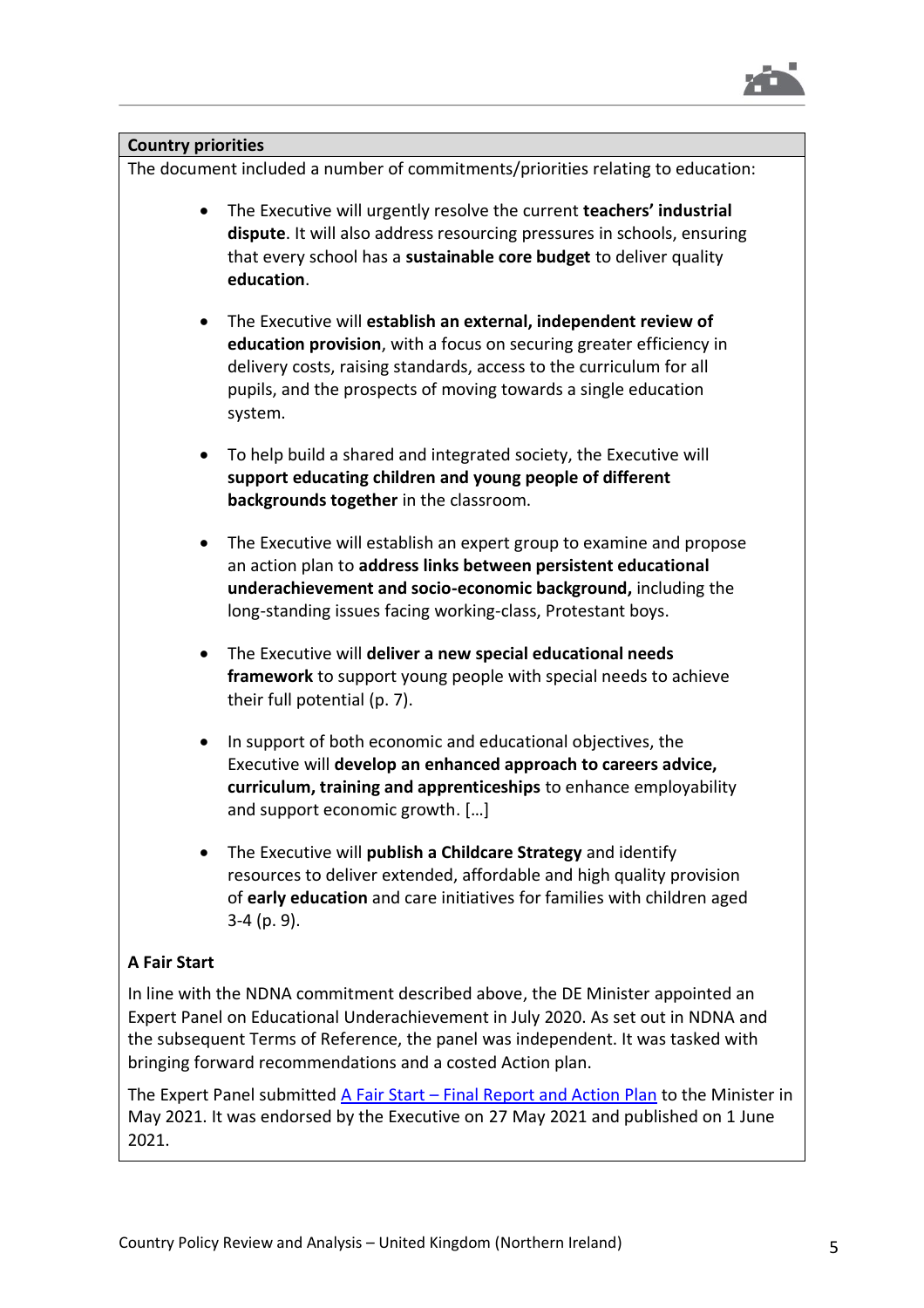

The report contains 47 actions spanning a number of departments, including Education, Health, the Executive Office, Department for the Economy and numerous 'arm's-length bodies' involving collaboration across the public sector and beyond.

The report identified eight priority areas:

- 1. Redirecting the focus to Early Years
- 2. Championing Emotional Health and Wellbeing
- 3. Ensuring the relevance and appropriateness of Curriculum and Assessment
- 4. Promoting a whole community approach to education
- 5. Maximising boys' potential
- 6. Driving forward Teachers' Professional Learning (TPL)
- 7. Supporting the professional learning and wellbeing of school leadership
- 8. Ensuring Interdepartmental collaboration and delivery (p. iii).

#### **Independent Review of Education**

Again, in line with NDNA commitments, an independent Review of Education commenced in October 2021. Appendix 2 of NDNA states that:

The education system has a diversity of school types, each with its own distinctive ethos and values. However it is not sustainable. The parties acknowledge the progress made in developing new models of sharing, cooperation and integration. There is a desire to build on this as a basis for delivering long term improvements in the quality, equity and sustainability of the system. The parties agree that the Executive will commission and oversee an independent fundamental review with a focus on quality and sustainability. The educational experience and outcomes for children and young people are the most important factors [\(NDNA,](https://assets.publishing.service.gov.uk/government/uploads/system/uploads/attachment_data/file/856998/2020-01-08_a_new_decade__a_new_approach.pdf) p. 43).

The NI Executive agreed the [terms of reference for the Review](https://www.education-ni.gov.uk/sites/default/files/publications/education/INDEPENDENT%20REVIEW%20OF%20EDUCATION%20-%20REVISED%20DRAFT%20TERMS%20OF%20REFERENCE%20-%20FEBRUARY%202021.pdf) in December 2020. They provide scope for a fundamental review of the design and delivery of education.

The Review is expected to cover three core strands:

- 1. Education journey and outcomes
- 2. Support for settings and schools, funding and governance
- 3. System level design, delivery and administration.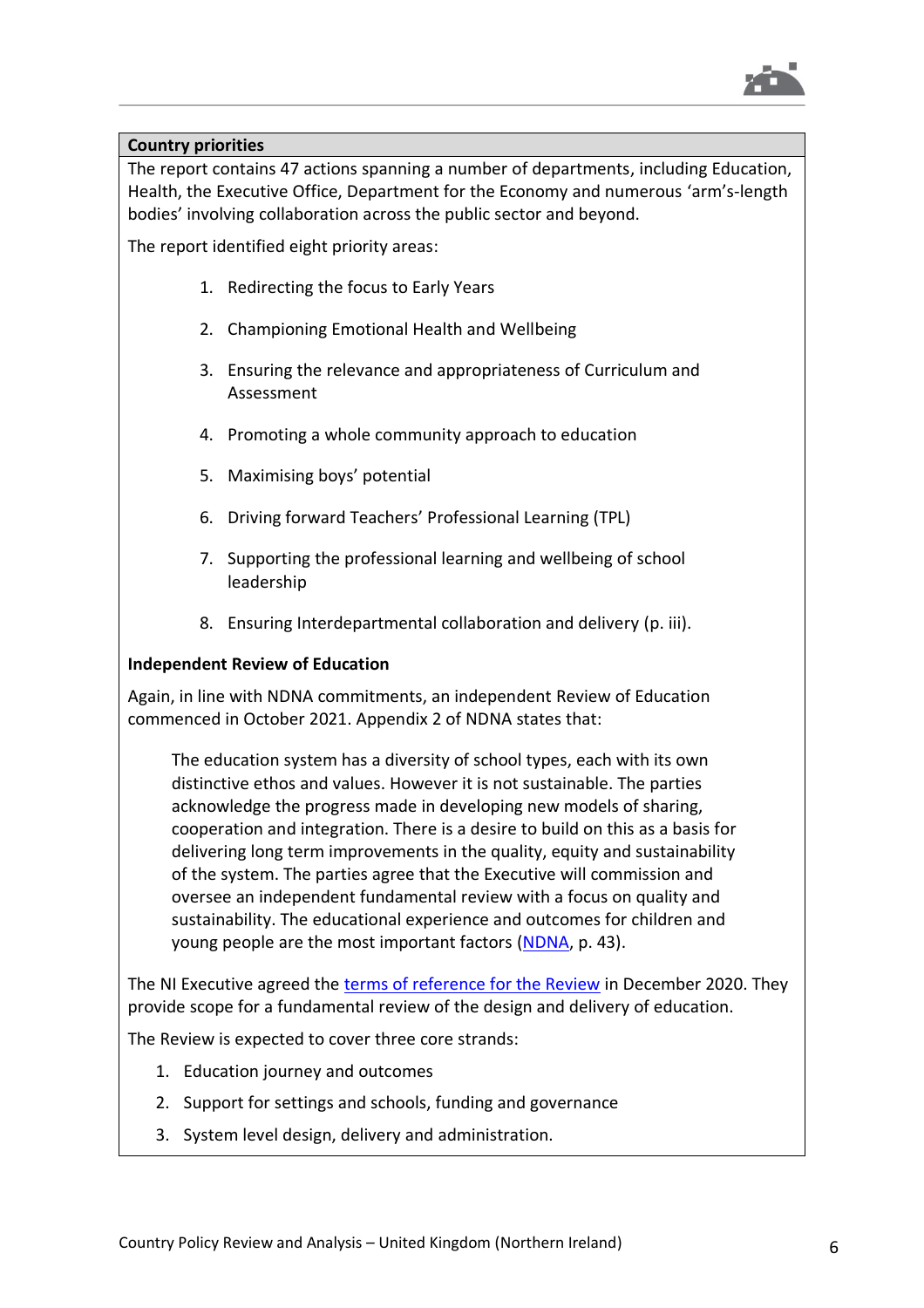

The Review Panel will also be expected to set out a vision for what a high quality, innovative and inclusive education system looks like in Northern Ireland in the  $21<sup>st</sup>$ century and how relevant partners might work together to realise that vision – making Northern Ireland a truly excellent system internationally. This vision should not be constrained by the existing education structure.

The Review Panel will deliver an interim report by October 2022 and a final report by April 2023.

The DE held public consultations on the new draft Special Educational Needs (SEN) [Regulations and draft SEN Code of Practice](https://www.education-ni.gov.uk/articles/review-special-educational-needs-and-inclusion) from 30 September 2020 to 2 March 2021. The Department presented the findings of the consultations to the Northern Ireland Assembly Education Committee on 23 June 2021. Consultation Summary Reports were published on the Department's website on the same day (Consultation Summary Reports: [SEN Code of Practice;](https://www.education-ni.gov.uk/sites/default/files/consultations/education/Summary%20%20Report%20of%20Responses%20to%20Consultation%20Draft%20Code%20of%20Practice%20%28June%202021%29.pdf) [Draft SEN Regulations\)](https://www.education-ni.gov.uk/sites/default/files/consultations/education/Summary%20Report%20of%20Consultation%20Responses%20-%20new%20draft%20SEN%20Regulations%20%28June%202021%29.pdf).

Changes to both the draft SEN Regulations and associated Code of Practice are currently being considered as a result of the feedback. The Department hopes to commence the legislative journey for the new Regulations in 2022, subject to Ministerial approval. The new Regulations and Code of Practice will then be phased in during 2022.

The DE and the Department for the Economy are working together on a project to develop a more strategic and joined-up approach to education and training provision for 14–19-year-olds. The project has examined how high-quality careers education and guidance is provided to ensure learners are aware of their options and the available pathways into higher education, further education, training and employment.

#### **Independent Review of SEN service provision and processes**

The Public Accounts Committee [Report on Impact Review of Special Educational Needs](http://www.niassembly.gov.uk/globalassets/documents/committees/2017-2022/pac/reports/special-educational-needs/report-on-impact-review-on-special-educational-needs.pdf) (2021) Recommendation 2 states that there should be an independent, external review of the SEN service provision and processes. According to the Report, the review should include:

- an evaluation of all types of SEN support provided by developing benchmarks and collating data to demonstrate the progress made by children;
- an assessment of the impact of classroom assistance on children's outcomes, for both primary and post-primary school pupils, to determine when it is the best form of support;
- obtaining an understanding as to why there is a higher proportion of children with SEN and specifically children with a statement of SEN in Northern Ireland compared to England;
- benchmarking SEN services with other jurisdictions to learn from their experiences;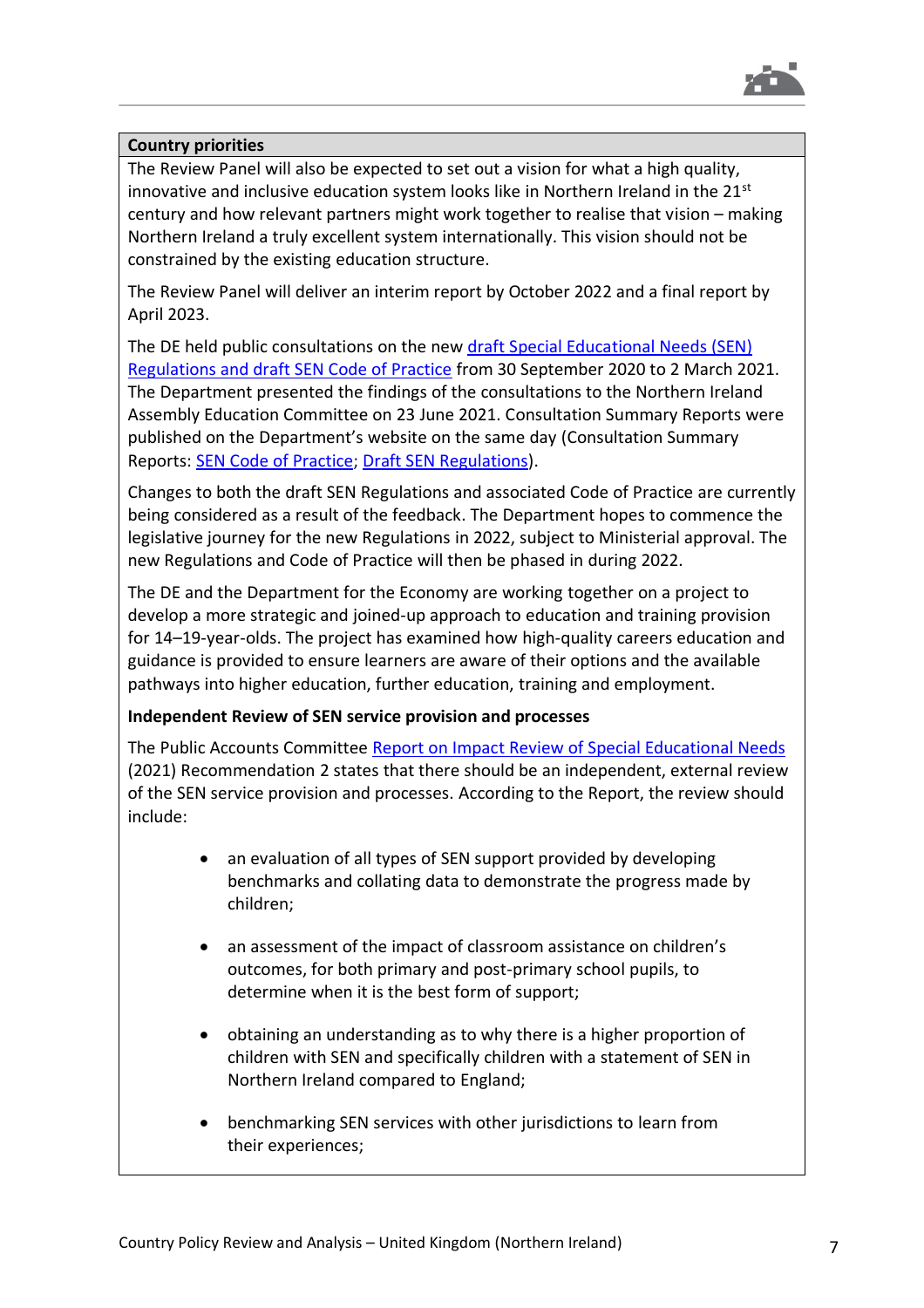

- consideration of the funding of SEN services including the delegation of budgets; and
- assessing the impact of the new Framework coming from the revised Regulations and Code of Practice (p. 8).

The appointment of an external consultant to carry out this review went out to tender on 25 November 2021. Once commenced, the review is expected to take six months to complete.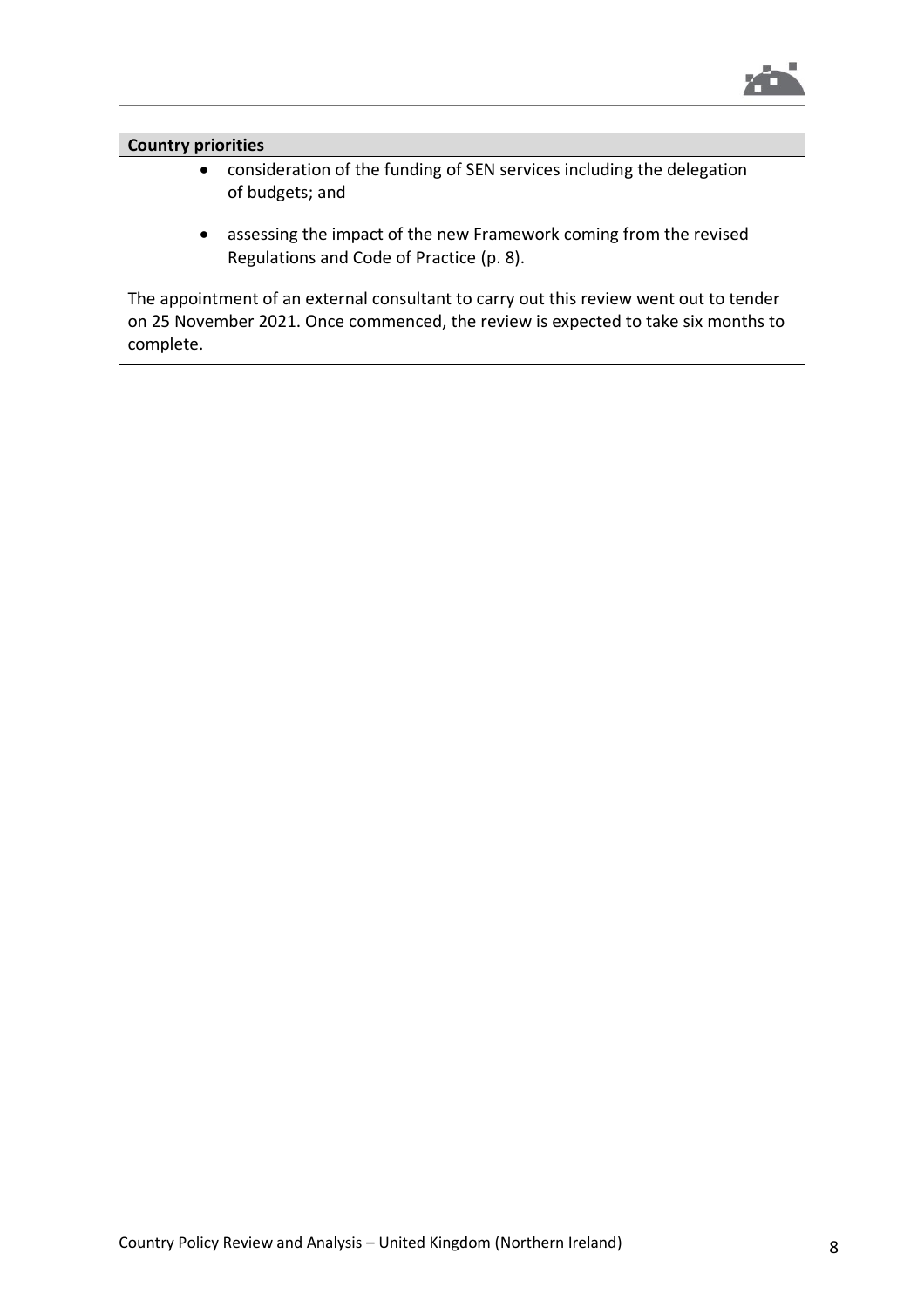

# **Section 2: Analysis grid**

|  |  | Measure 1: To improve inclusive education and to ensure that good quality education is accessible for all |
|--|--|-----------------------------------------------------------------------------------------------------------|
|--|--|-----------------------------------------------------------------------------------------------------------|

| <b>Agency recommendation</b>                                                                                 | <b>Findings</b>                                                                                                                                                                                                                                                                                                                                                                                                                   |
|--------------------------------------------------------------------------------------------------------------|-----------------------------------------------------------------------------------------------------------------------------------------------------------------------------------------------------------------------------------------------------------------------------------------------------------------------------------------------------------------------------------------------------------------------------------|
| 1.1 There is a clearly stated policy<br>for the promotion of quality in<br>inclusive education.              | 1.1.1 The Special Educational Needs and Disability (NI) Order 2005 (SENDO) strengthened the rights of<br>learners with SEN to be educated in mainstream schools, where their parents want this and the interests of<br>other learners can be protected.                                                                                                                                                                           |
| (Policy aims to widen access to<br>education and to promote full<br>participation and opportunities for      | SENDO also introduced disability discrimination provisions that apply to schools and the Education<br>Authority (European Agency, Country information for UK (Northern Ireland) – Legislation and policy). The<br>Education (Northern Ireland) Order 1996 was parent order of SENDO.                                                                                                                                              |
| all learners vulnerable to exclusion<br>to realise their potential. Policy<br>outlines how education policy- | 1.1.2 The objective is to improve the quality of education offered to pupils of all ages and backgrounds<br>(Sustainable Schools Policy, 2009, p. 6).                                                                                                                                                                                                                                                                             |
| makers need to take responsibility<br>for all learners.)                                                     | 1.1.3 We want to make sure that schools can maintain their quality and improve even further. We see this<br>happening through promoting the importance of high standards across the school system; supporting<br>schools and their leaders and teachers effectively in their pursuit of excellence; and helping to address<br>better the various barriers to learning faced by children (Every School a Good School, 2009, p. 1). |
|                                                                                                              | The expectation of, and support for, schools and teachers in addressing these additional needs will be set<br>out in other policy documents but is an integral part of the overall school improvement agenda<br>(Every School a Good School, 2009, p. 2).                                                                                                                                                                         |
|                                                                                                              | Indicators of effective performance include:                                                                                                                                                                                                                                                                                                                                                                                      |
|                                                                                                              | A clear commitment exists to promoting equality of opportunity, high quality learning, a concern for<br>individual pupils and a respect for diversity.                                                                                                                                                                                                                                                                            |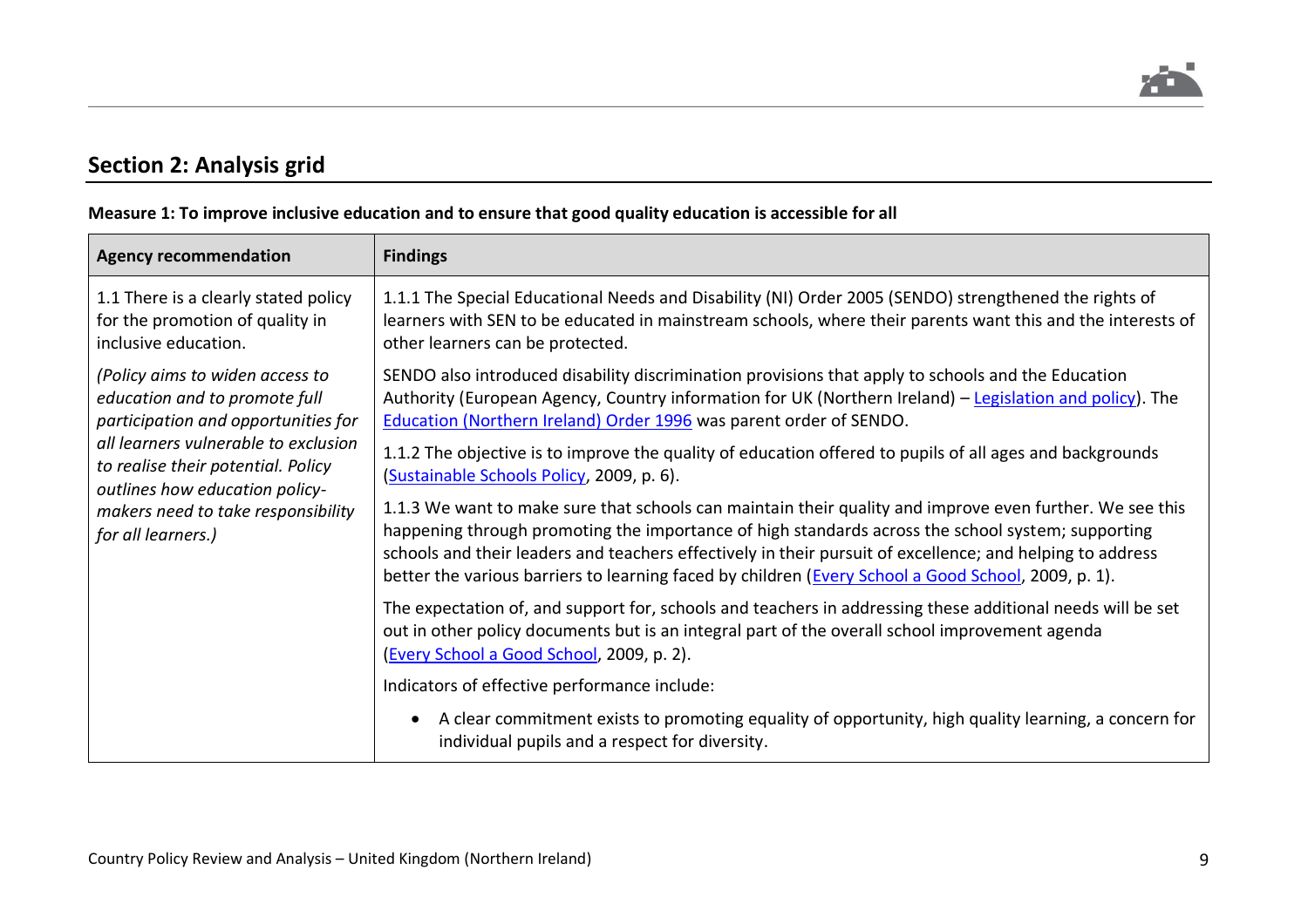

| <b>Agency recommendation</b> | <b>Findings</b>                                                                                                                                                                                                                                                                                                                                                                                                                             |
|------------------------------|---------------------------------------------------------------------------------------------------------------------------------------------------------------------------------------------------------------------------------------------------------------------------------------------------------------------------------------------------------------------------------------------------------------------------------------------|
|                              | Effective interventions and support are in place to meet the additional education and other needs of<br>$\bullet$<br>pupils and to help them overcome barriers to learning (Every School a Good School, 2009, p. 14).                                                                                                                                                                                                                       |
|                              | 1.1.4 The SEN Framework is set in the context of a well-developed inclusive educational policy environment<br>aimed at providing: 'a system that is recognised internationally for the quality of its teaching and learning,<br>for the achievements of its young people and for a holistic approach to education' (Draft SEN Code of<br>Practice, Section 1, p. 4)                                                                         |
|                              | Department of Education vision, corporate goals and strategic objectives:                                                                                                                                                                                                                                                                                                                                                                   |
|                              | a) improving the well-being of children and young people;                                                                                                                                                                                                                                                                                                                                                                                   |
|                              | raising standards for all;<br>b)                                                                                                                                                                                                                                                                                                                                                                                                            |
|                              | closing the performance gap, increasing access and equality;<br>C)                                                                                                                                                                                                                                                                                                                                                                          |
|                              | developing the education workforce;<br>d)                                                                                                                                                                                                                                                                                                                                                                                                   |
|                              | improving the learning environment; and<br>e)                                                                                                                                                                                                                                                                                                                                                                                               |
|                              | delivering high quality education services (Draft SEN Code of Practice, Section 1, p. 4; Extant Code of<br>f)<br>Practice, p. 2, para 1.6).                                                                                                                                                                                                                                                                                                 |
|                              | Fundamental principles of the Code include:                                                                                                                                                                                                                                                                                                                                                                                                 |
|                              | Inclusion – the needs of most pupils with SEN and/or a disability will be met in mainstream schools,<br>$\bullet$<br>without the need for a statutory assessment or a Statement. Children with SEN, including those with<br>Statements, should, wherever appropriate, and taking into account the wishes of parents or the<br>child over compulsory school age, have a right to be educated alongside their peers in mainstream<br>schools. |
|                              | 1.1.5 We want our education system to be child-centred, inclusive and child-friendly (Children and Young<br>People's Strategy 2020-2030, p. 51).                                                                                                                                                                                                                                                                                            |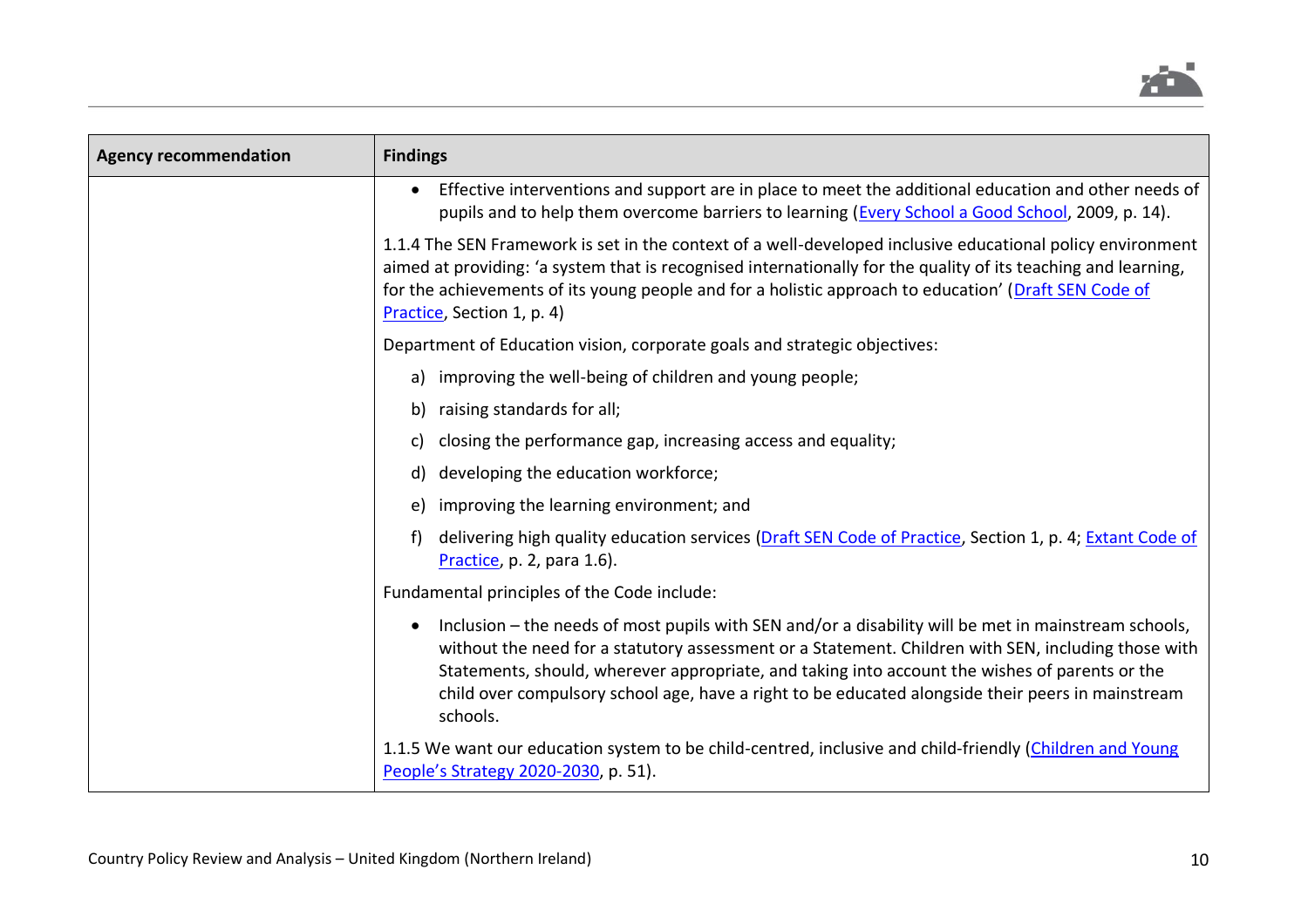

| <b>Agency recommendation</b> | <b>Findings</b>                                                                                                                                                                                                                                                                                                                                                                                                                                                                                                                                                   |
|------------------------------|-------------------------------------------------------------------------------------------------------------------------------------------------------------------------------------------------------------------------------------------------------------------------------------------------------------------------------------------------------------------------------------------------------------------------------------------------------------------------------------------------------------------------------------------------------------------|
|                              | The Children and Young People's Strategy 2020-2030 sets out eight outcomes for children and young<br>people, including that they live in a society:                                                                                                                                                                                                                                                                                                                                                                                                               |
|                              | which respects their rights (p. 83);                                                                                                                                                                                                                                                                                                                                                                                                                                                                                                                              |
|                              | in which equality of opportunity and good relations are promoted (p. 89).                                                                                                                                                                                                                                                                                                                                                                                                                                                                                         |
|                              | 1.1.6 The Policy for sustainable schools vision is to ensure that every learner achieves his or her full<br>potential at each stage of development.                                                                                                                                                                                                                                                                                                                                                                                                               |
|                              | In advancing towards this vision the education sector will want to:                                                                                                                                                                                                                                                                                                                                                                                                                                                                                               |
|                              | ensure that the excellent quality of education available to some young people is made available to<br>all;                                                                                                                                                                                                                                                                                                                                                                                                                                                        |
|                              | improve outcomes for all but, in particular, to provide additional support to those who require it,<br>including those children with Special Educational Needs, to realise their full potential;                                                                                                                                                                                                                                                                                                                                                                  |
|                              | encourage schools to co-operate in sharing best practice to support children with Special<br>Educational Needs and those with other barriers to learning (p. 4).                                                                                                                                                                                                                                                                                                                                                                                                  |
|                              | Our aim is to support effective and meaningful collaboration across the education system and enable<br>children and young people to build their understanding of what they have in common as well as what<br>defines them as being different. This should equip them to explore issues around diversity and how people<br>of differing political, religious, ethnic and cultural traditions can live together in mutual respect and with a<br>common understanding of our interdependence as equal members of society (Policy for sustainable<br>schools, p. 11). |
|                              | 1.1.7 Equality and inclusion are one of the cornerstones of an education system which enables every<br>learner to fulfil his or her potential (Community Relations Equality and Diversity, p. 4).                                                                                                                                                                                                                                                                                                                                                                 |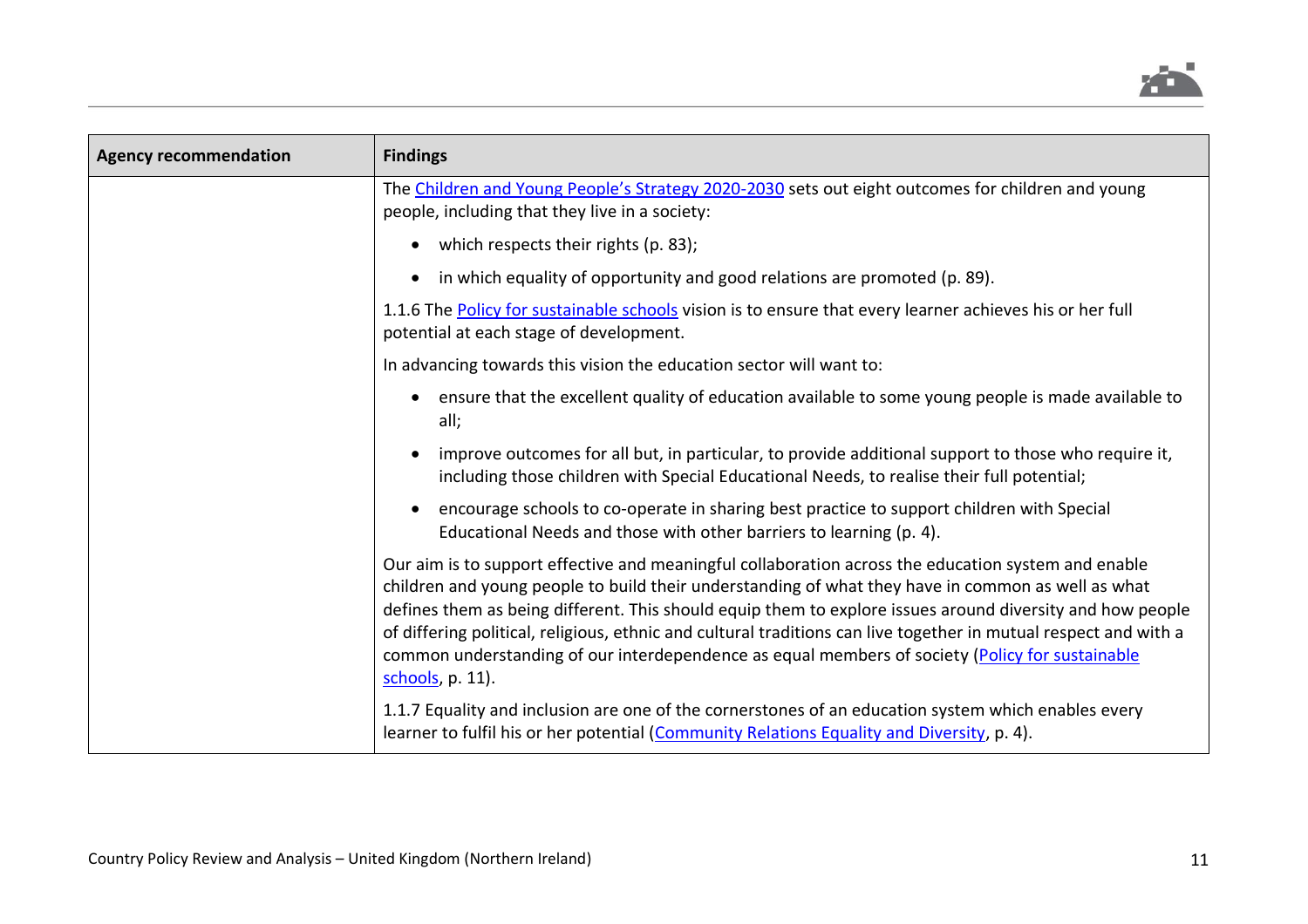

| <b>Agency recommendation</b> | <b>Findings</b>                                                                                                                                                                                                                                                                                                                                                                                                                                                                         |
|------------------------------|-----------------------------------------------------------------------------------------------------------------------------------------------------------------------------------------------------------------------------------------------------------------------------------------------------------------------------------------------------------------------------------------------------------------------------------------------------------------------------------------|
|                              | 1.1.8 Sharing Works: A Policy for Shared Education sets out a vision for self-improving Shared Education<br>communities delivering educational benefits to learners, encouraging the efficient and effective use of<br>resources, and promoting equality of opportunity, good relations, equality of identity, respect for diversity<br>and community cohesion (p. ii).                                                                                                                 |
|                              | Section 75 and Schedule 9 of the Northern Ireland Act 1998 place a statutory obligation on public<br>authorities carrying out their various functions to have due regard to the need to promote equality of<br>opportunity:                                                                                                                                                                                                                                                             |
|                              | between persons of different religious belief, political opinion, racial group, age, marital status or<br>sexual orientation;                                                                                                                                                                                                                                                                                                                                                           |
|                              | between men and women generally;                                                                                                                                                                                                                                                                                                                                                                                                                                                        |
|                              | between persons with a disability and persons without; and                                                                                                                                                                                                                                                                                                                                                                                                                              |
|                              | between persons with dependants and persons without (Sharing Works, p. 7).                                                                                                                                                                                                                                                                                                                                                                                                              |
|                              | DE encourages active participation of pupils with Special Educational Needs to engage in shared learning<br>activities with their peers. Special Schools will be encouraged to partner with other schools for Shared<br>Education (Sharing Works, Key Action 11, p. 20).                                                                                                                                                                                                                |
|                              | 1.1.9 Integrated education brings children and staff from Catholic and Protestant traditions, as well as<br>those of other faiths, or none, together in one school. Integrated Schools ensure that children from diverse<br>backgrounds are educated together. There are at present 65 grant-aided integrated schools in Northern<br>Ireland, made up of 38 grant-maintained integrated schools and 27 controlled integrated schools<br>(Department of Education - Integrated schools). |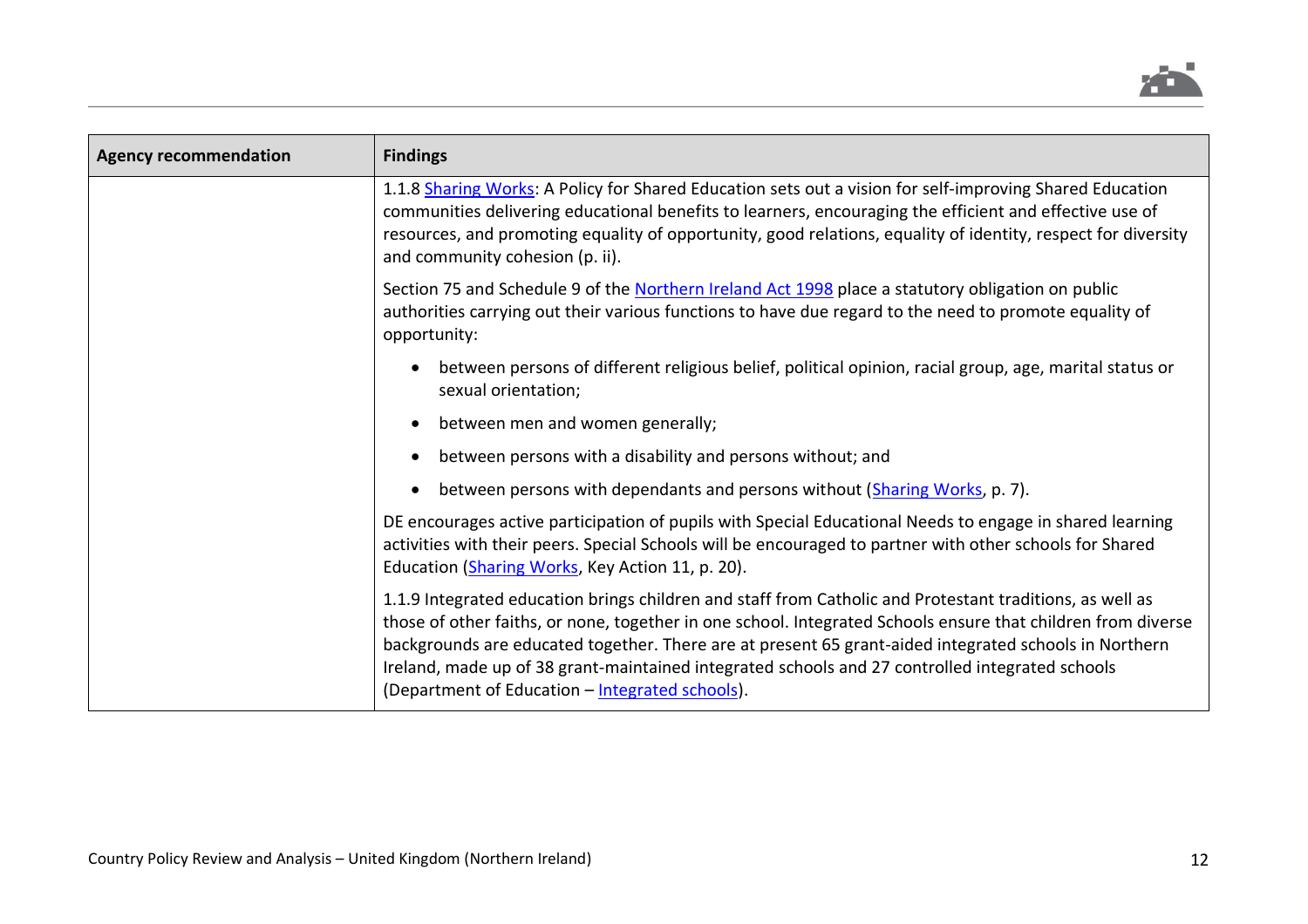

| <b>Agency recommendation</b>                                                                                                         | <b>Findings</b>                                                                                                                                                                                                                                                                                                                                                                                                                                                                                                                                                                      |
|--------------------------------------------------------------------------------------------------------------------------------------|--------------------------------------------------------------------------------------------------------------------------------------------------------------------------------------------------------------------------------------------------------------------------------------------------------------------------------------------------------------------------------------------------------------------------------------------------------------------------------------------------------------------------------------------------------------------------------------|
|                                                                                                                                      | 1.1.10 One of the strategic aims of youth work is to continue to improve the non-formal learning<br>environment by creating inclusive, participative settings in which the voice and influence of young people<br>are championed, supported and evident in the design, delivery and evaluation of programmes<br>(Priorities for Youth, p. 12).                                                                                                                                                                                                                                       |
| 1.2 Legislation and policy are<br>consistent with the principles of<br>the UNCRC and the UNCRPD.                                     | 1.2.1 Part 3 of The Special Educational Needs and Disability Act (NI) Order 2005 details disability<br>discrimination in education, accessibility plans for schools, enforcement via SEN and Disability Tribunal for<br>NI.                                                                                                                                                                                                                                                                                                                                                          |
| (Legislation and policy upholds the<br>right of all learners to full<br>participation in school with their<br>own local peer group.) | 1.2.2 In the development of the SEN Code of Practice, consideration has been given to United Nations<br>Conventions on the Rights of the Child (UNCRC) and the Rights of Persons with Disabilities (UNCRPD)<br>(Draft SEN Code of Practice, Section 1, p. 5).                                                                                                                                                                                                                                                                                                                        |
|                                                                                                                                      | Article 5A of 1996 order (as amended) includes the right of a child to give views and have them considered<br>(Extant Code of Practice, p. 3, para 1.7).                                                                                                                                                                                                                                                                                                                                                                                                                             |
|                                                                                                                                      | 1.2.3 Article 12 of the United Nations Convention on the Rights of the Child (UNCRC) enshrines the right of<br>all children and young people to say what they think should happen and to have their opinions taken into<br>account when adults are making decisions that affect them (Pupil Participation Circular 2014/4, 2 June<br>2014, p. 1).                                                                                                                                                                                                                                    |
|                                                                                                                                      | 1.2.4 The Children and Young People's Strategy 2020-2030 sits within the context of the United Nations<br>international human rights conventions including the United Nations Convention on the Rights of the Child<br>and the rights of children and young people with disabilities which are encompassed in the United Nations<br>Convention on the Rights of Persons with Disabilities; the Northern Ireland Executive's Programme for<br>Government; the Children's Services Co-operation Act (Northern Ireland) 2015; and the Children (Northern<br>Ireland) Order 1995 (p. 9). |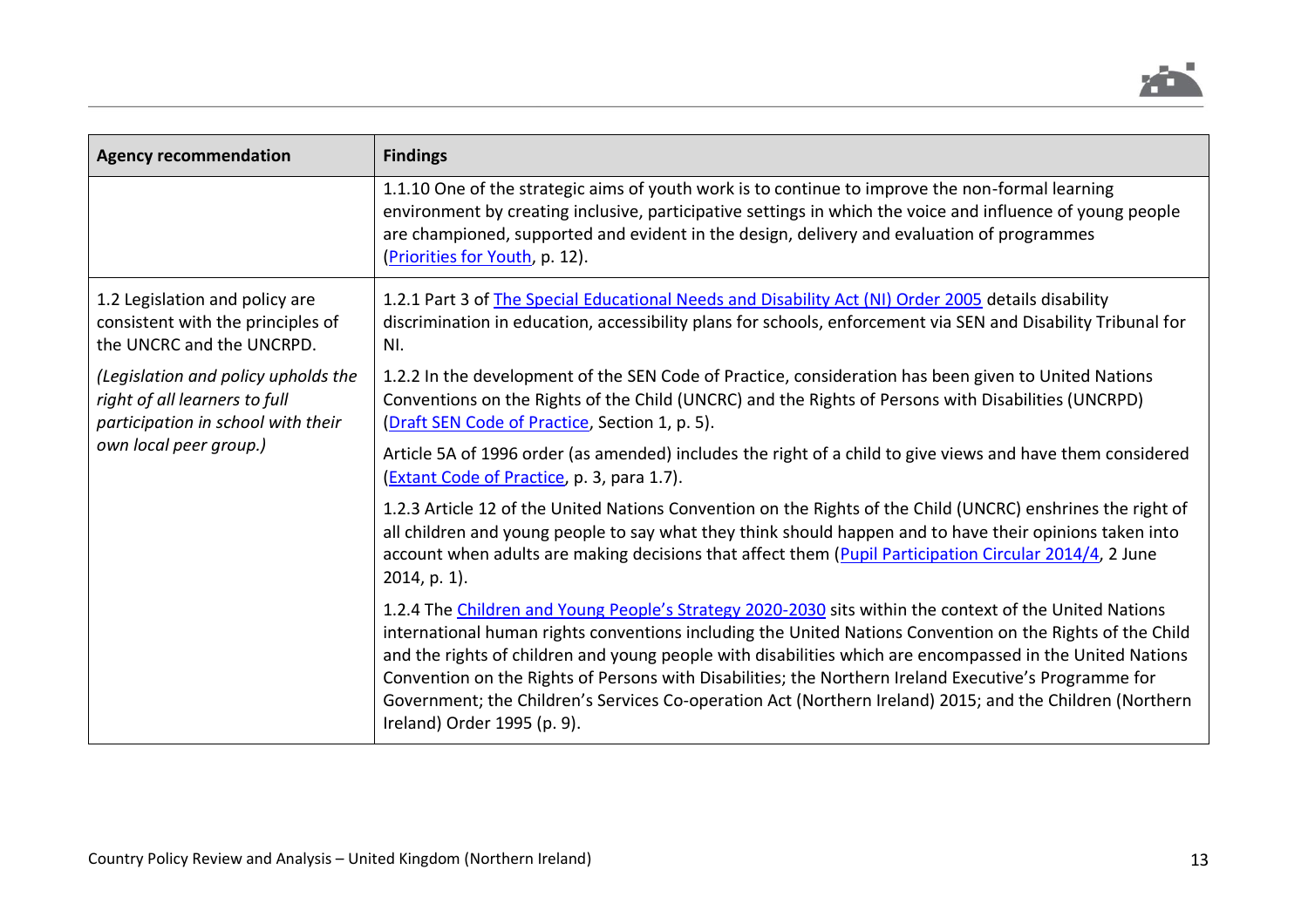

| <b>Agency recommendation</b> | <b>Findings</b>                                                                                                                                                                                                                                                                                                                                                                                                                                                                                                                                                                          |
|------------------------------|------------------------------------------------------------------------------------------------------------------------------------------------------------------------------------------------------------------------------------------------------------------------------------------------------------------------------------------------------------------------------------------------------------------------------------------------------------------------------------------------------------------------------------------------------------------------------------------|
|                              | The UNCRC says that all children and young people should be treated equally without discrimination,<br>irrespective of their ethnicity, gender, language, religion, political opinion, family background, abilities or<br>other status (Article 2). By challenging discrimination and promoting equality, particularly for the most<br>vulnerable in society including disadvantaged, marginalised and minority ethnic groups, we will ensure we<br>celebrate the diverse experience, skills and talents of all our children (Children and Young People's Strategy<br>2020-2030, p. 89). |
|                              | 1.2.5 The Department sets out its aim to encourage all schools to set up councils or other forums to ensure<br>that pupils have a voice in decisions regarding the running of the school. The involvement of young people<br>is now identified as an indicator of effective performance, and it is also a specific goal in promoting<br>engagement among schools, staff, pupils, parents, families and communities (Every School a Good School,<br>2009, p. 7).                                                                                                                          |
|                              | 1.2.6 This Framework is being brought forward in the broad context of the United Nations Convention on<br>the Rights of the Child (UNCRC) and the United Nations Convention on the Rights of Persons with<br>Disabilities (UNCRPD) then more locally the Children and Young People's Strategy 2020-2030<br>(Children and Young People's Emotional Health and Wellbeing in Education Framework, p. 6).                                                                                                                                                                                    |
|                              | 1.2.7 The principles of the UN Conventions on the Rights of the Child and the Rights of Persons with<br>Disabilities have been taken into consideration when developing the framework. This framework should<br>promote children's rights and reflects the main guiding principles of the UNCRC and UNCRPD (Learning to<br>Learn: A Framework for Early Years Education and Learning, p. 19).                                                                                                                                                                                            |
|                              | 1.2.8 Strengthening participation in the youth service at local, sub-regional and regional level. Engaging<br>with children and young people, supporting the youth voice and co-design of programmes is embedded<br>within Youth Service delivery ( <i>Priorities for Youth</i> , paras 1.7-1.8, 2.23; p. 24, action 4.20, para 3).                                                                                                                                                                                                                                                      |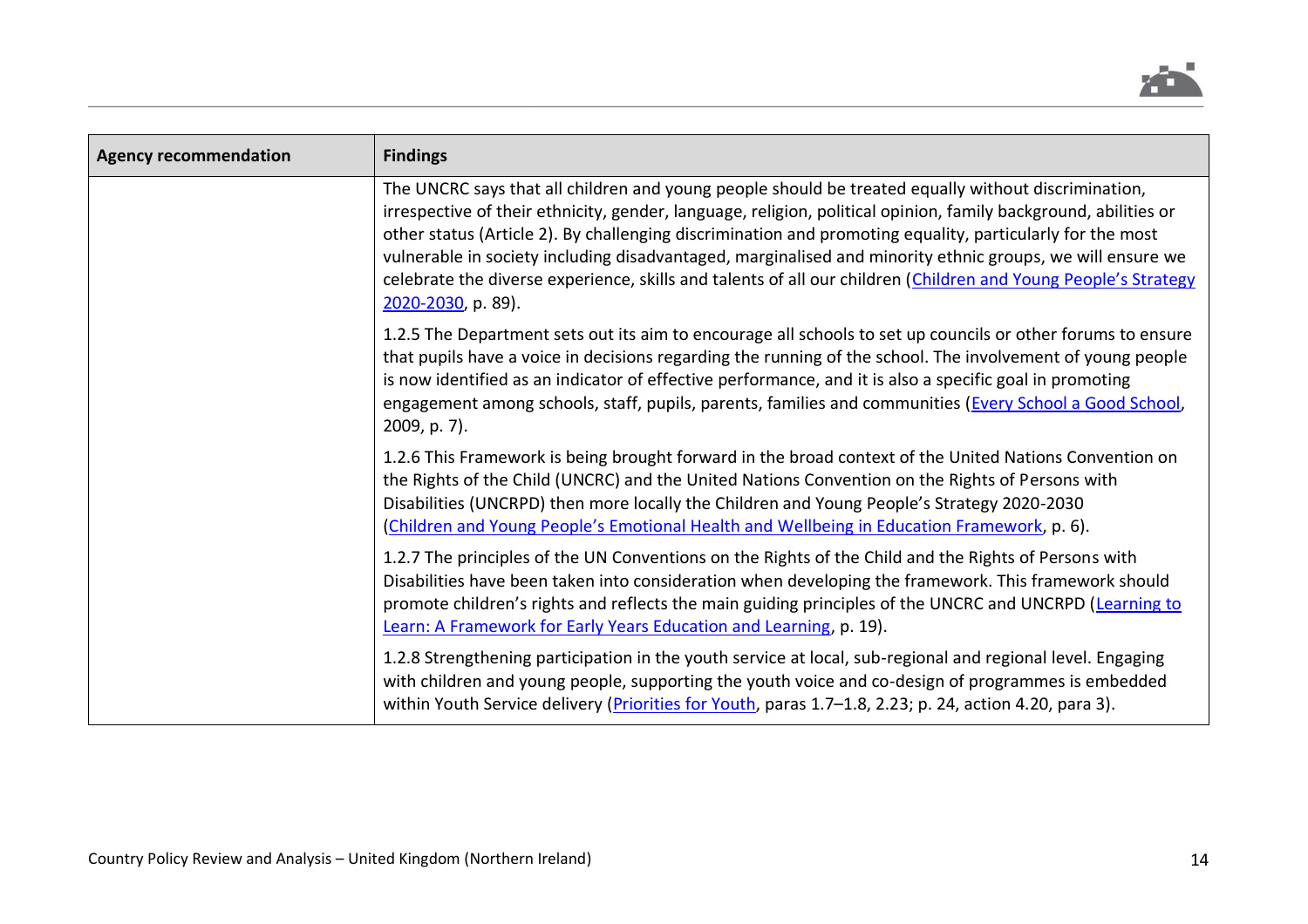

| <b>Agency recommendation</b>                                                                                                            | <b>Findings</b>                                                                                                                                                                                                                                                                                                                                                                                                                                                                      |
|-----------------------------------------------------------------------------------------------------------------------------------------|--------------------------------------------------------------------------------------------------------------------------------------------------------------------------------------------------------------------------------------------------------------------------------------------------------------------------------------------------------------------------------------------------------------------------------------------------------------------------------------|
| 1.3 The concept of inclusion is<br>clarified in education policy as an<br>agenda that increases quality and<br>equity for all learners. | 1.3.1 Inclusive education is not a marginal issue but is central to the achievement of high quality education<br>for all learners and the development of inclusive societies. Inclusive education is essential to achieve social<br>equality and is a constituent element of lifelong learning.                                                                                                                                                                                      |
| (Policy aims to address                                                                                                                 | Inclusion is an ongoing process by which schools, the EA and others develop their cultures, policies and<br>practices to include all children in the life of the school.                                                                                                                                                                                                                                                                                                             |
| underachievement of all vulnerable<br>groups including children with<br>disabilities.)                                                  | Through effective inclusion, all children in the school access common opportunities in ways relevant to<br>their needs, this will help to ensure they feel they fully belong to the school community. Inclusion requires<br>the active involvement of all concerned. It places an onus on schools to adapt their organisation and make<br>reasonable adjustments to meet the diverse needs of all children and value the development of all children<br>in all areas of school life. |
|                                                                                                                                         | Inclusion is about delivering a curriculum which caters for the different aptitudes and abilities of all<br>children. It puts in place measures to improve awareness of teaching staff (including the Learning Support<br>Co-ordinator (LSC)) and other school staff of inclusive learning and equality issues. (Draft SEN Code of<br>Practice, Section 14, pp. 3-4)                                                                                                                 |
|                                                                                                                                         | 1.3.2 Equality legislation underpins the duty of statutory authorities and employers to work towards the<br>inclusion of the diverse range of people within our society and towards equality of access and provision.                                                                                                                                                                                                                                                                |
|                                                                                                                                         | This includes the need to promote equality of opportunity:                                                                                                                                                                                                                                                                                                                                                                                                                           |
|                                                                                                                                         | between persons of different religious belief, political opinion, racial group, age, marital status or<br>sexual orientation;                                                                                                                                                                                                                                                                                                                                                        |
|                                                                                                                                         | between men and women generally;                                                                                                                                                                                                                                                                                                                                                                                                                                                     |
|                                                                                                                                         | between persons with a disability and persons without;                                                                                                                                                                                                                                                                                                                                                                                                                               |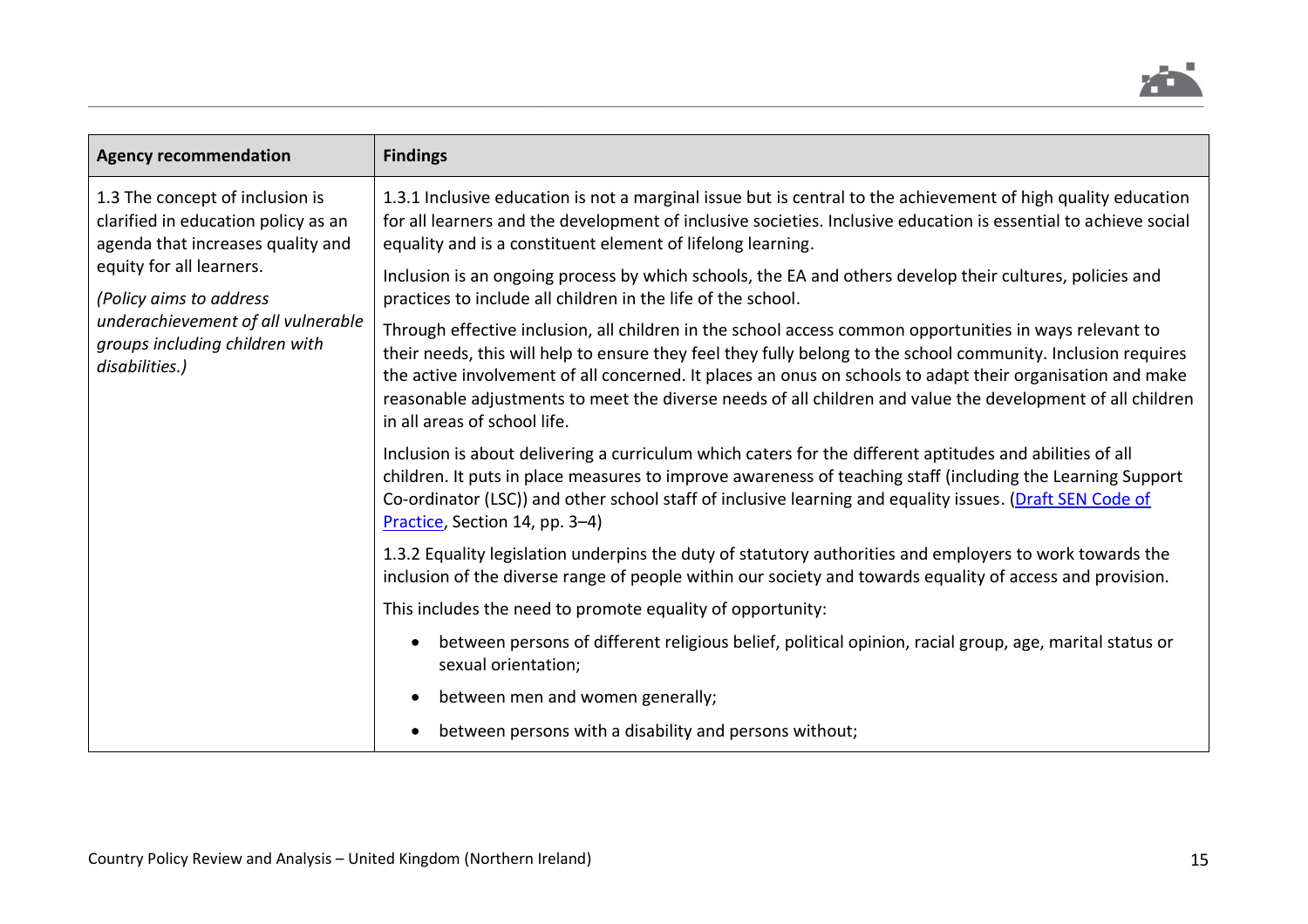

| <b>Agency recommendation</b> | <b>Findings</b>                                                                                                                                                                                                                                                                                                                                                                                            |
|------------------------------|------------------------------------------------------------------------------------------------------------------------------------------------------------------------------------------------------------------------------------------------------------------------------------------------------------------------------------------------------------------------------------------------------------|
|                              | between persons with dependants and persons without (Community Relations Equality and<br>Diversity, p. 3).                                                                                                                                                                                                                                                                                                 |
|                              | Equality and inclusion are one of the cornerstones of an education system which enables every learner to<br>fulfil his or her potential. (Community Relations Equality and Diversity, p. 4)                                                                                                                                                                                                                |
|                              | 1.3.3 The Programme for Government of the Northern Ireland Executive reflects a long-term commitment<br>to tackle social disadvantage and underachievement at school; to ensure that all children and young people<br>have the opportunity to reach their full potential; and to improve educational outcomes across Northern<br>Ireland.                                                                  |
|                              | The Draft Programme for Government Framework 2016-2021 includes a number of priorities relating to<br>educational support and guidance, including Indicator 12: Reduce educational inequality. The outcomes for<br>Indicator 12 will be measured by the percentage reduction in the attainment gap between school leavers<br>on free school meals (a measure of disadvantage) and their peers (pp. 65–66). |
|                              | 1.3.4 The Department of Education Business Plan 2021/22 includes strategic priorities relating to increasing<br>access and equality:                                                                                                                                                                                                                                                                       |
|                              | Make learning accessible to all: We give all children and young people access to pre-school, school<br>$\bullet$<br>and youth education provision                                                                                                                                                                                                                                                          |
|                              | Support those who need more help with learning: Working with health & education partners, we<br>deliver high quality services for children & young people, including those with Special Educational<br><b>Needs</b>                                                                                                                                                                                        |
|                              | Improve the learning environment: We promote equality of opportunity, respect for others, good<br>relations and inclusivity and we provide modern, sustainable educational settings which are fit-for-<br>purpose and facilitate shared learning                                                                                                                                                           |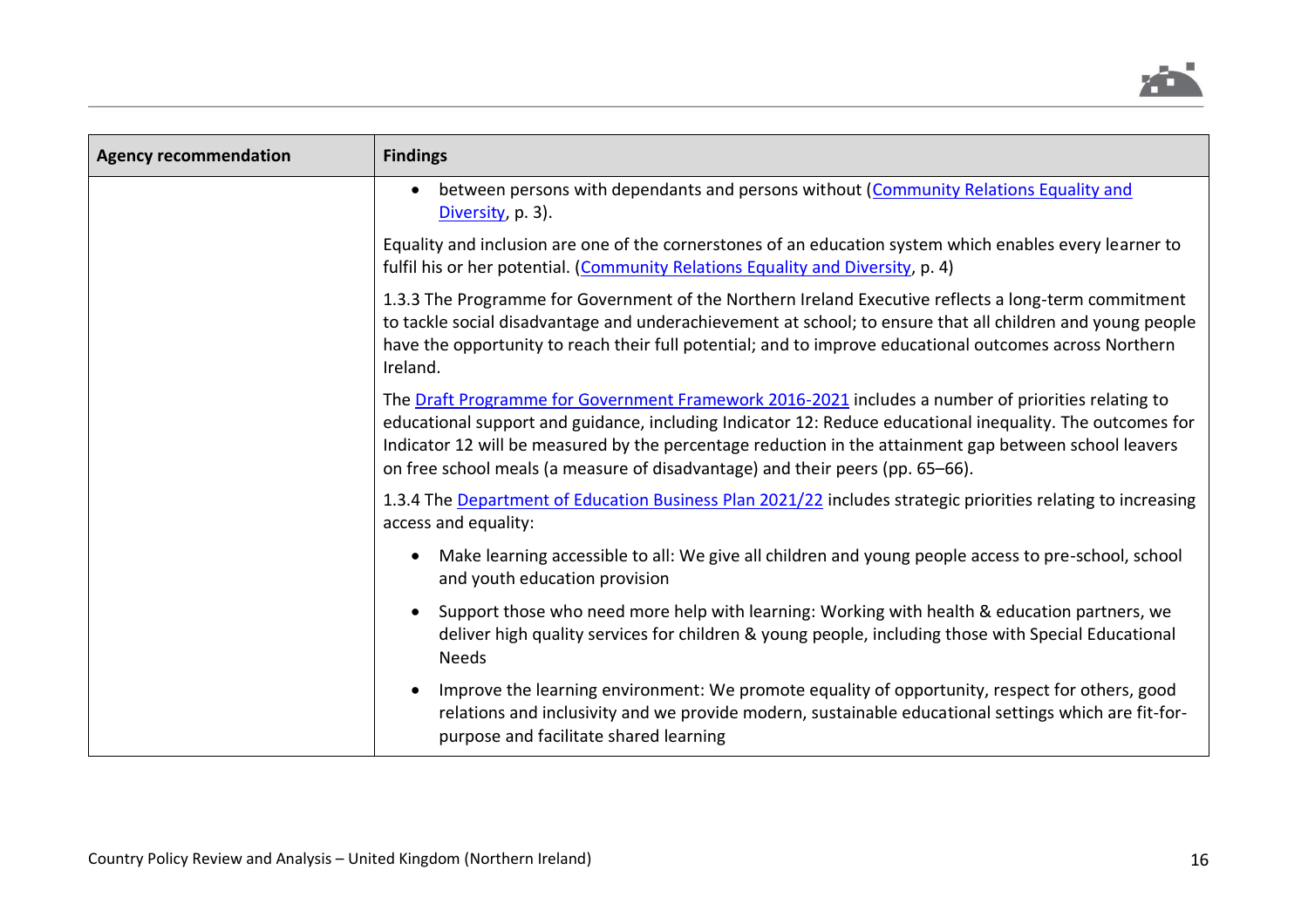

| <b>Agency recommendation</b>                                                      | <b>Findings</b>                                                                                                                                                                                                                                                                                                                                                                                                                                                                          |
|-----------------------------------------------------------------------------------|------------------------------------------------------------------------------------------------------------------------------------------------------------------------------------------------------------------------------------------------------------------------------------------------------------------------------------------------------------------------------------------------------------------------------------------------------------------------------------------|
|                                                                                   | Tackle Disadvantage and Underachievement: We improve developmental and learning outcomes<br>for all children & young people, with a particular focus on those who are underachieving, at risk of<br>underachieving, or disadvantaged (pp. 10-11).                                                                                                                                                                                                                                        |
|                                                                                   | 1.3.5 Equality and inclusion is fundamental to planning and implementation and the values of equality,<br>diversity and interdependence is recognised as being at the heart of youth work (Priorities for Youth,<br>paras 3.3–3.4). The Priorities for Youth policy commits to provision of both generic and targeted delivery,<br>the latter supporting the needs of specific groups of young people to ensure equality of opportunity and<br>inclusive programmes (p. 19, action 4.8). |
| 1.4 Legislation and policy for<br>inclusive education is cross-                   | 1.4.1 SEN and Disability Act (NI) 2016, Section 4, Co-operation between the Authority and health and social<br>services authorities:                                                                                                                                                                                                                                                                                                                                                     |
| sectoral.<br>(Policy outlines procedures to<br>ensure the efficient co-ordination | 12A (1) In the exercise of their respective functions in accordance with the Children's Services Co-operation<br>Act (Northern Ireland) 2015 ('the 2015 Act'), the Authority and a health and social services authority ('the<br>relevant bodies') must in particular co-operate -                                                                                                                                                                                                       |
| of services, as well as clearly<br>defining roles and responsibilities.)          | a) in the identification and assessment of children who have, or may have, special educational needs;                                                                                                                                                                                                                                                                                                                                                                                    |
|                                                                                   | b) in providing to children with special educational needs the services which those special educational<br>needs call for; and                                                                                                                                                                                                                                                                                                                                                           |
|                                                                                   | in the preparation of a transition plan as defined by regulation 2 of the Education (Special<br>C)<br>Educational Needs) Regulations (Northern Ireland) 2005.                                                                                                                                                                                                                                                                                                                            |
|                                                                                   | (2) In particular, the relevant bodies must in so exercising those functions -                                                                                                                                                                                                                                                                                                                                                                                                           |
|                                                                                   | a) share on request information about a child who has, or may have, special educational needs (but<br>only with the permission of the child, if the child is over compulsory school age, or the parent of the<br>child in any other case); and                                                                                                                                                                                                                                           |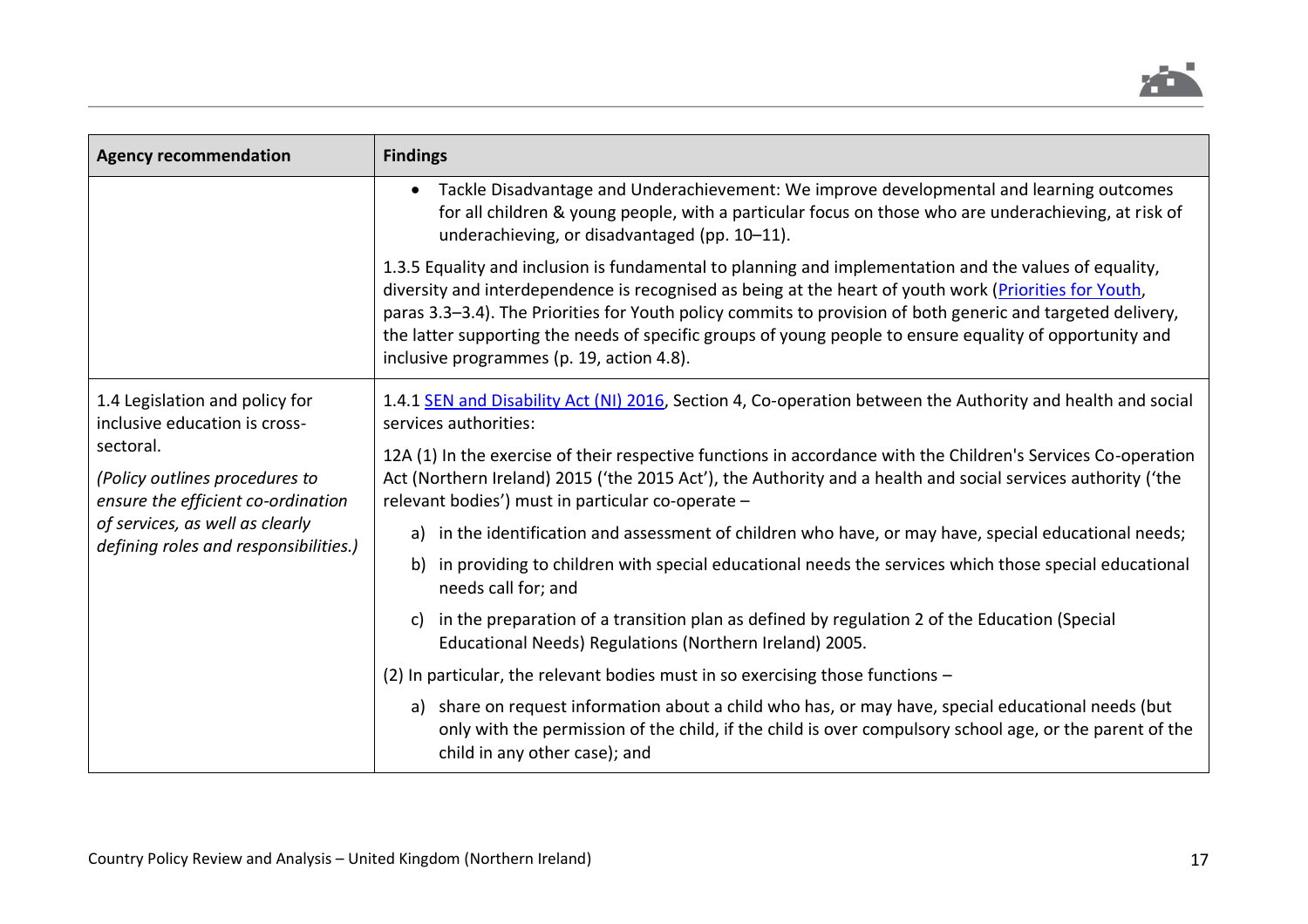

| <b>Agency recommendation</b> | <b>Findings</b>                                                                                                                                                                                                                                                                                                                                                                                                                                                                                                                                                                               |
|------------------------------|-----------------------------------------------------------------------------------------------------------------------------------------------------------------------------------------------------------------------------------------------------------------------------------------------------------------------------------------------------------------------------------------------------------------------------------------------------------------------------------------------------------------------------------------------------------------------------------------------|
|                              | b) prepare a joint plan for the exercise of those functions.                                                                                                                                                                                                                                                                                                                                                                                                                                                                                                                                  |
|                              | Section 5, Duty of Authority to request help from health and social care bodies                                                                                                                                                                                                                                                                                                                                                                                                                                                                                                               |
|                              | 5 (1) Article 14 of the 1996 Order (duties of health and social care bodies) is amended as follows.                                                                                                                                                                                                                                                                                                                                                                                                                                                                                           |
|                              | (2) In paragraph (3) for 'may request' substitute 'shall request'.                                                                                                                                                                                                                                                                                                                                                                                                                                                                                                                            |
|                              | 1.4.2 The Children and Young People's Strategy 2020-2030 is the overarching Strategy from which will flow<br>a variety of cross-departmental, multi-agency plans and more detailed topic-specific strategies and<br>programmes (p. 9).                                                                                                                                                                                                                                                                                                                                                        |
|                              | 1.4.3 The Children's Services Co-operation Act (Northern Ireland) 2015 places a number of duties on the<br>Executive and other bodies delivering services for children and young people - these other bodies are<br>referred to as 'Children's Authorities'. The Act requires the Executive to promote co-operation across<br>relevant bodies and to adopt a Strategy to improve the well-being of children and young people<br>(Children and Young People's Strategy 2020-2030, p. 11).                                                                                                      |
|                              | This Strategy will be delivered by all nine government Departments. Children's lives cannot be<br>compartmentalised and policy responsibility for children and young people therefore cannot be placed on a<br>single Department (Children and Young People's Strategy 2020-2030, p. 12).                                                                                                                                                                                                                                                                                                     |
|                              | 1.4.4 Partnership - Safeguarding is a shared responsibility and the most effective way of ensuring that a<br>child's needs are met is through working in partnership. Sound decision-making depends on the fullest<br>possible understanding of the child or young person's circumstances and their needs. This involves effective<br>information sharing, strong organisational governance and leadership, collaboration and understanding<br>between families, agencies, individuals and professionals (Co-operating to safeguard children and young<br>people in Northern Ireland, p. 10). |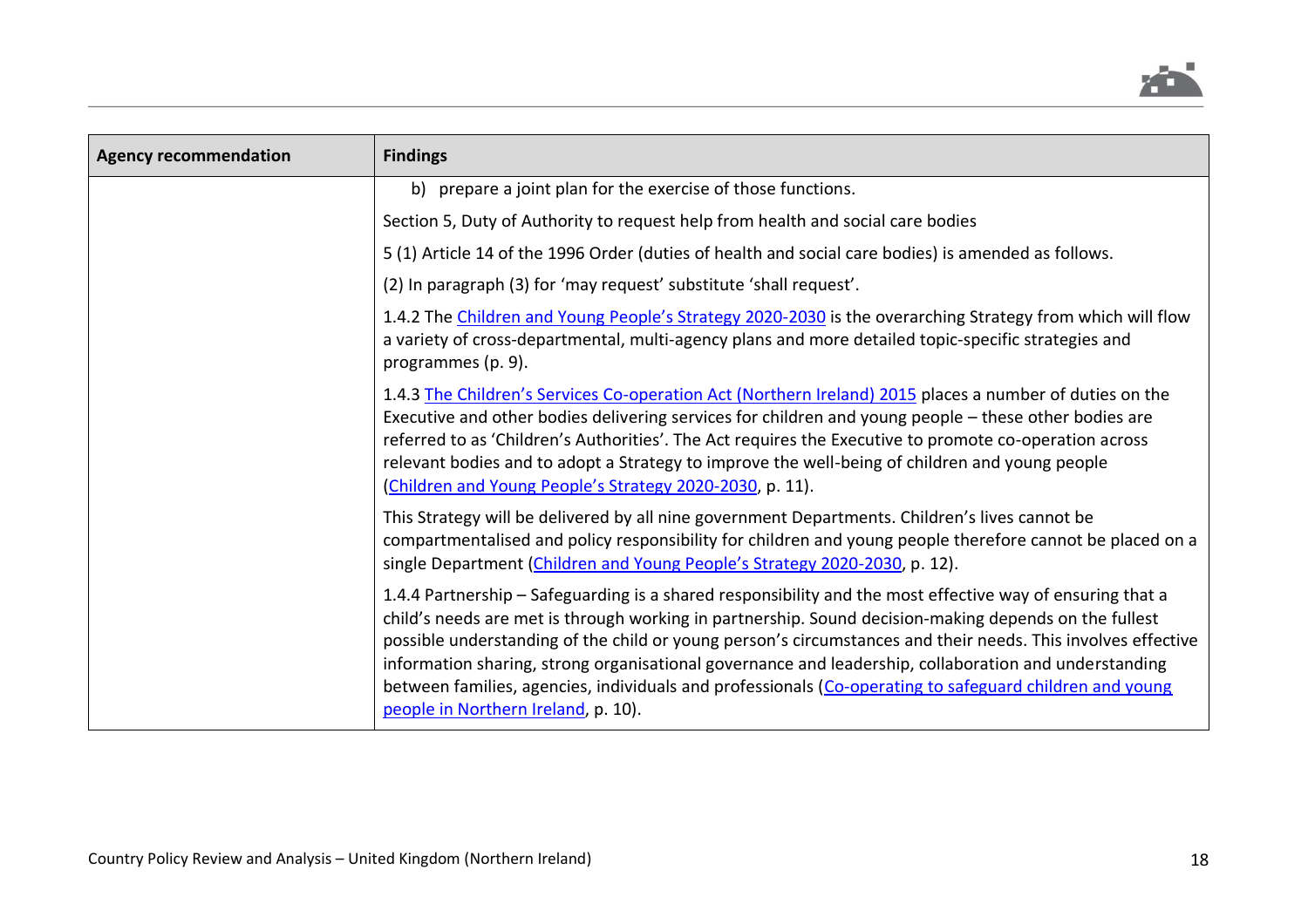

| <b>Agency recommendation</b>                                                                                                                                         | <b>Findings</b>                                                                                                                                                                                                                                                                                      |
|----------------------------------------------------------------------------------------------------------------------------------------------------------------------|------------------------------------------------------------------------------------------------------------------------------------------------------------------------------------------------------------------------------------------------------------------------------------------------------|
|                                                                                                                                                                      | Shared Education (NI) Act 2016: The Act places a duty on both the DE and the EA to 'encourage, facilitate<br>and promote shared education' and to consider Shared Education in both policy and operational work. The<br>Act states that the purpose of Shared Education is:                          |
|                                                                                                                                                                      | a) to deliver educational benefits to children and young persons;                                                                                                                                                                                                                                    |
|                                                                                                                                                                      | to promote the efficient and effective use of resources;<br>b)                                                                                                                                                                                                                                       |
|                                                                                                                                                                      | to promote equality of opportunity;<br>C)                                                                                                                                                                                                                                                            |
|                                                                                                                                                                      | to promote good relations; and<br>d)                                                                                                                                                                                                                                                                 |
|                                                                                                                                                                      | to promote respect for identity, diversity and community cohesion.<br>e)                                                                                                                                                                                                                             |
| 1.5 There is a long-term multi-level<br>policy framework for implementing<br>quality inclusive education at<br>national, regional and / or<br>organisational levels. | 1.5.1 The Priorities for Youth policy commits to the planning, funding and delivery of youth work based on a<br>composite regional and local assessment of needs, supported by regional and local youth development<br>plans (paras 1.8, 2.11, 2.23, 4.2; p. 17, action 4.6; p. 24, action 4.20(3)). |
| 1.6 Policy outlines how education<br>policy-makers need to take<br>responsibility for all learners.                                                                  | 1.6.1 Children and Young People's Strategy 2020-2030 sets out a focus on the following groups:                                                                                                                                                                                                       |
|                                                                                                                                                                      | Children and young people from families experiencing socio-economic disadvantage                                                                                                                                                                                                                     |
|                                                                                                                                                                      | Children and young people with SEN                                                                                                                                                                                                                                                                   |
|                                                                                                                                                                      | Children with social, emotional, behavioural difficulties                                                                                                                                                                                                                                            |
|                                                                                                                                                                      | Care experienced children and young people                                                                                                                                                                                                                                                           |
|                                                                                                                                                                      | Newcomers, Travellers, Roma children and young people                                                                                                                                                                                                                                                |
|                                                                                                                                                                      | Children and young people in custody (pp. 55-59).                                                                                                                                                                                                                                                    |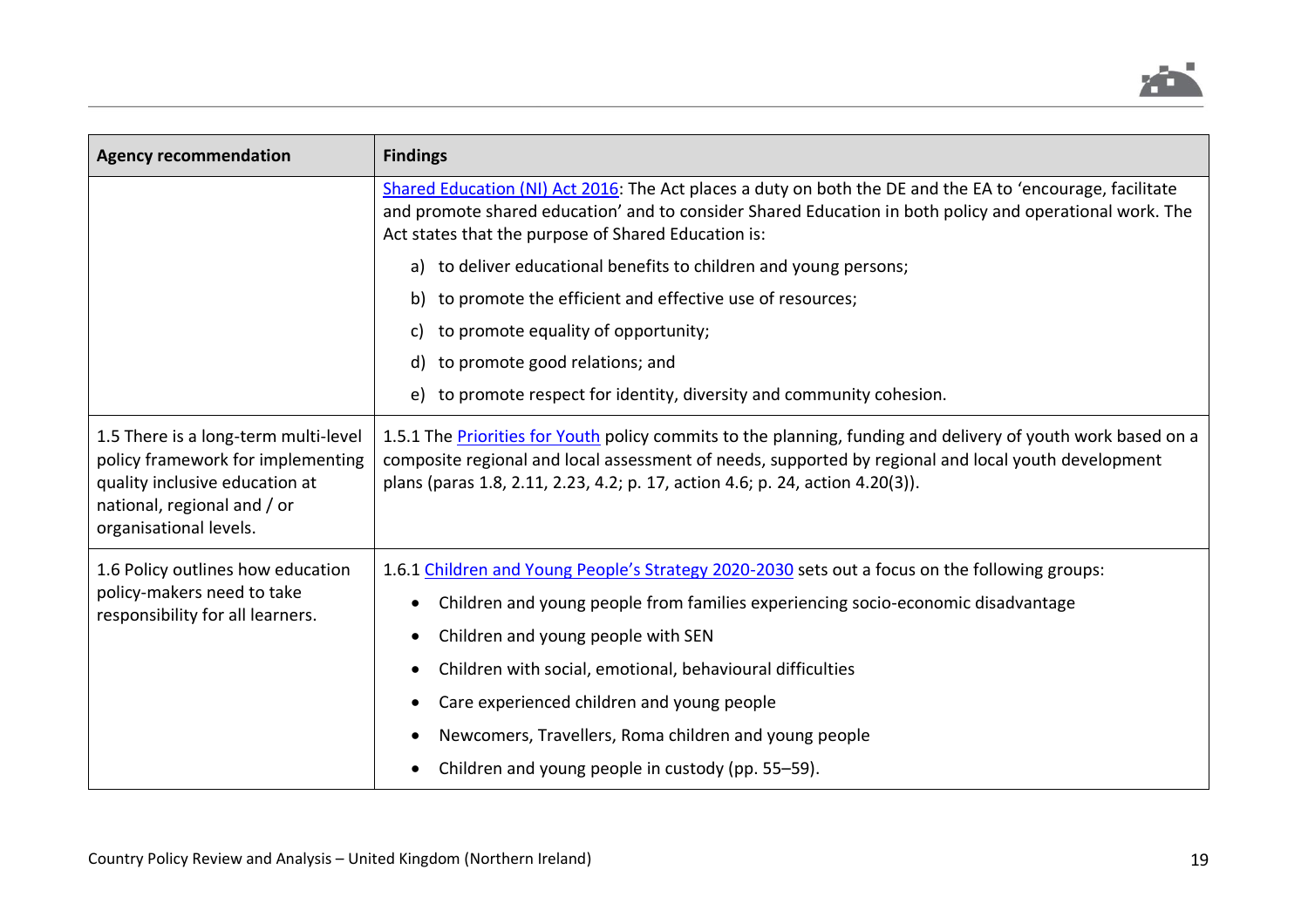

| <b>Agency recommendation</b> | <b>Findings</b>                                                                                                                                                                                                                                                                                                                                                                                                                                         |
|------------------------------|---------------------------------------------------------------------------------------------------------------------------------------------------------------------------------------------------------------------------------------------------------------------------------------------------------------------------------------------------------------------------------------------------------------------------------------------------------|
|                              | 1.6.2 Action on tackling barriers to learning: Bring forward revised policies on special educational needs and<br>inclusion, newcomer children, Traveller and Roma children and alternative education provision that are<br>based on a whole school recognition of the diversity of pupils within their population with schools<br>accepting responsibility for educational outcomes for all their pupils (Every School a Good School, 2009,<br>p. 45). |
|                              | 1.6.3 The Department of Education provided updated guidance for schools seeking to transform to<br>integrated status in December 2017 - Integration Works: Transforming Your School. This states that:                                                                                                                                                                                                                                                  |
|                              | Integrated schools aim to provide an environment where pupils from different community<br>backgrounds can interact, formally and informally, on a daily basis. A large body of research<br>data suggests that extended contact between children and young people from different<br>community backgrounds, such as that provided in integrated schools, creates the conditions for<br>generating mutual respect and understanding (p. 5).                |
|                              | 1.6.4 The Department of Education has a statutory duty to encourage and facilitate the development of<br>integrated education: 'It shall be the duty of the Department to encourage and facilitate the development<br>of integrated education, that is to say the education together at school of Protestant and Roman Catholic<br>pupils' (Education Reform (Northern Ireland) Order 1989, Article 64).                                                |
|                              | 1.6.5 The Priorities for Youth policy demonstrates a policy commitment to all learners (p. 19, action 4.8).                                                                                                                                                                                                                                                                                                                                             |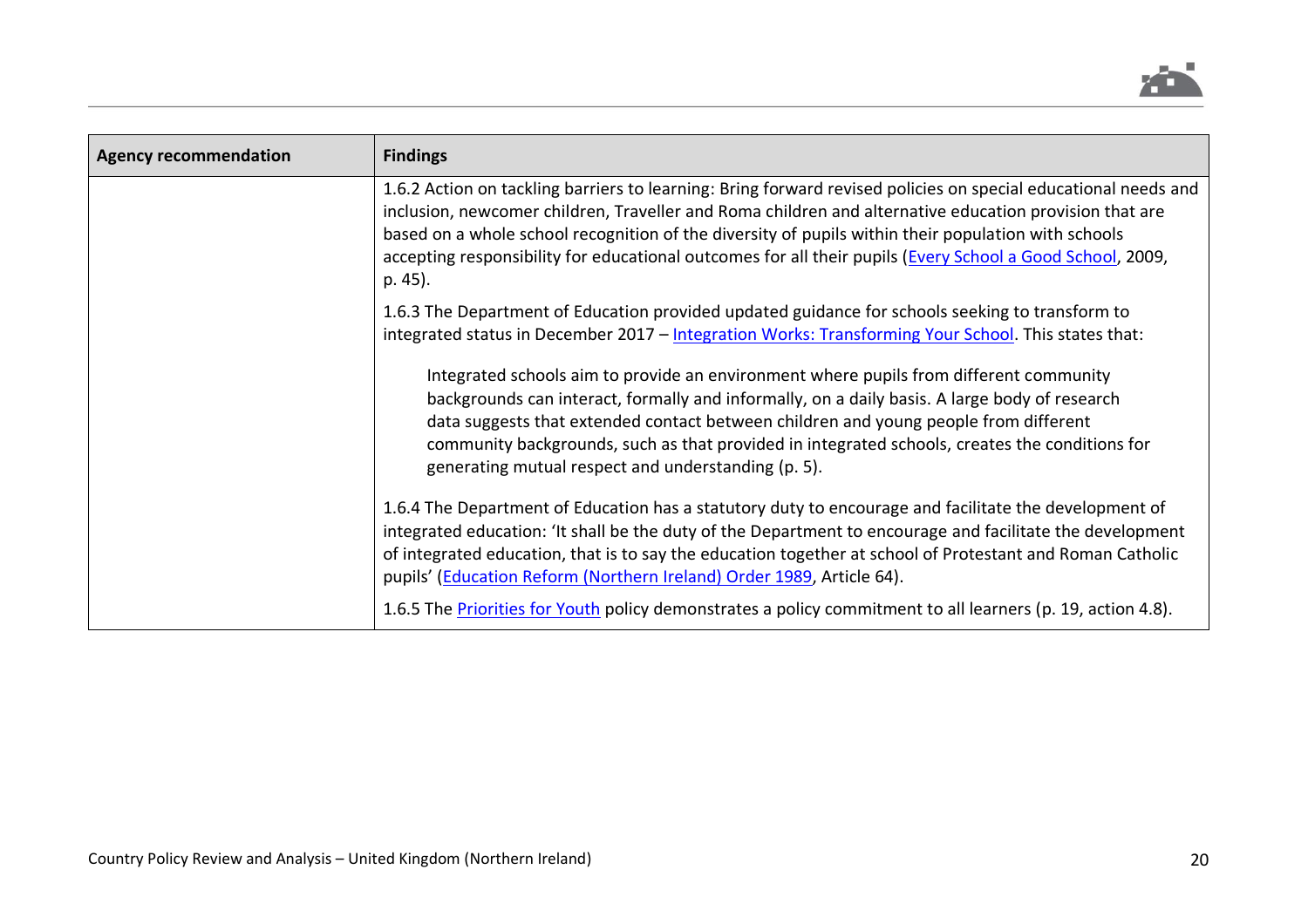

| <b>Agency recommendation</b>                                                                                                                                                                                                                                                              | <b>Findings</b>                                                                                                                                                                                                                                                                                                                                                                                                                                                                                                                                                                                                                                                                                                                                                                                                                                                                                                                                                                                                                                     |
|-------------------------------------------------------------------------------------------------------------------------------------------------------------------------------------------------------------------------------------------------------------------------------------------|-----------------------------------------------------------------------------------------------------------------------------------------------------------------------------------------------------------------------------------------------------------------------------------------------------------------------------------------------------------------------------------------------------------------------------------------------------------------------------------------------------------------------------------------------------------------------------------------------------------------------------------------------------------------------------------------------------------------------------------------------------------------------------------------------------------------------------------------------------------------------------------------------------------------------------------------------------------------------------------------------------------------------------------------------------|
| 1.7 Policy has the goal of<br>supporting all teachers to have<br>positive attitudes towards all<br>learners.                                                                                                                                                                              | 1.7.1 The Northern Ireland Curriculum statement on inclusion requires teachers to plan their teaching so<br>that it pays particular attention to and responds to the achievement of different groups of pupils. It<br>explains that inclusive practice should involve differentiation strategies, co-operative learning strategies,<br>the use of new technology, and classroom management strategies. It also states that teachers and schools<br>may seek support from external agencies to promote inclusion in their classrooms, including with respect to<br>the education of children and young people with special educational needs (SEN) and disabilities (Eurydice:<br>Separate Special Education Needs Provision in Early Childhood and School Education).<br>1.7.2 Priorities for Youth recognises the positive contribution which youth workers make to the lives of<br>young people (paras 1.5, 1.12, 4.12; p. 21, action 4.13). Current youth work delivery is based on the<br>Circle of Courage model and Trauma Informed Practice. |
| 1.8 Policy requires learning<br>material to be accessible.                                                                                                                                                                                                                                |                                                                                                                                                                                                                                                                                                                                                                                                                                                                                                                                                                                                                                                                                                                                                                                                                                                                                                                                                                                                                                                     |
| 1.9 Policy describes an effective<br>framework of support for schools<br>to implement inclusive education.<br>(Support structures focus on<br>different forms of educational<br>resource centres that are locally<br>organised to offer support to<br>individual or clusters of schools.) | 1.9.1 The Department has funded the setting up of a regional support service across the ELBs [now EA]<br>called the Inclusion and Diversity Service (IDS), to strengthen and improve support to newcomer pupils, by<br>ensuring a consistent level of support and specialist advice is provided to all grant-aided and special<br>schools.                                                                                                                                                                                                                                                                                                                                                                                                                                                                                                                                                                                                                                                                                                          |
|                                                                                                                                                                                                                                                                                           | The key services of the IDS that are currently available are: diversity coordinators; interpreting and<br>translating services; multi-lingual website; toolkit for diversity in the primary school; and continuous<br>professional development (Every School a Good School - Supporting newcomer pupils, p. 2).<br>1.9.2 Objectives of the Traveller Education Support Service:                                                                                                                                                                                                                                                                                                                                                                                                                                                                                                                                                                                                                                                                     |
|                                                                                                                                                                                                                                                                                           | To improve the quality of educational support provided to the Traveller community;<br>To provide a consistent service to schools and families in need of support across Northern Ireland;                                                                                                                                                                                                                                                                                                                                                                                                                                                                                                                                                                                                                                                                                                                                                                                                                                                           |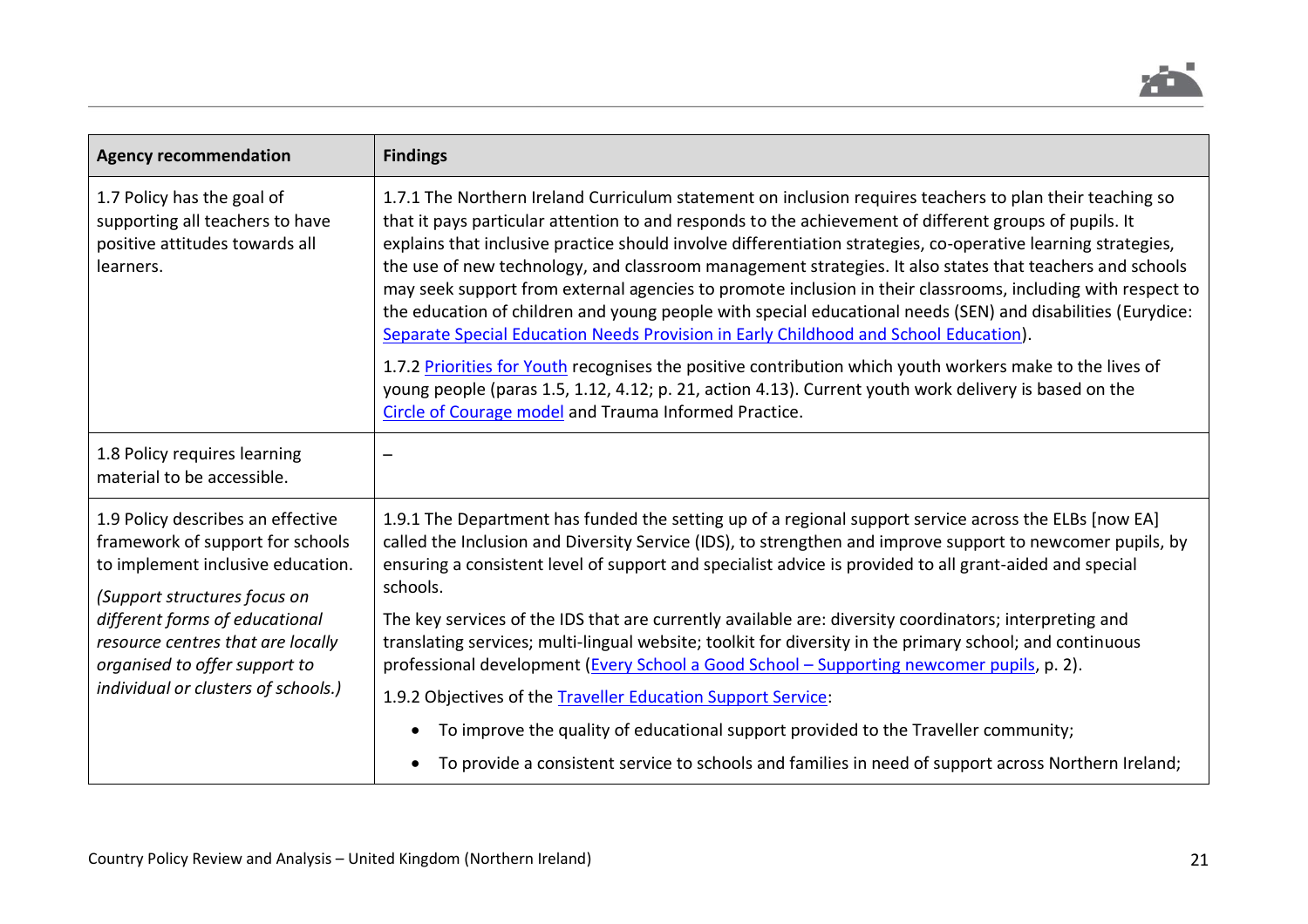

| <b>Agency recommendation</b>                                                                                                                   | <b>Findings</b>                                                                                                                                                                                                                                                                                                                                                                                                                                                    |
|------------------------------------------------------------------------------------------------------------------------------------------------|--------------------------------------------------------------------------------------------------------------------------------------------------------------------------------------------------------------------------------------------------------------------------------------------------------------------------------------------------------------------------------------------------------------------------------------------------------------------|
|                                                                                                                                                | To facilitate equality of access from pre-school to post-primary education;                                                                                                                                                                                                                                                                                                                                                                                        |
|                                                                                                                                                | To build the capacity of schools to meet the educational needs of Traveller children and young<br>people;                                                                                                                                                                                                                                                                                                                                                          |
|                                                                                                                                                | To promote whole school approaches to service development;                                                                                                                                                                                                                                                                                                                                                                                                         |
|                                                                                                                                                | To promote full inclusion and integration across all areas of youth education;                                                                                                                                                                                                                                                                                                                                                                                     |
|                                                                                                                                                | To support and encourage family learning, out of school hours learning and life-long learning.                                                                                                                                                                                                                                                                                                                                                                     |
|                                                                                                                                                | 1.9.3 Commitment to:                                                                                                                                                                                                                                                                                                                                                                                                                                               |
|                                                                                                                                                | Provide tailored support to looked after children in education to ensure they have a positive and<br>$\bullet$<br>engaging learning experience                                                                                                                                                                                                                                                                                                                     |
|                                                                                                                                                | Identify the primary causes of the educational attainment gap and measures to address it<br>(A Life Deserved - 'Caring' for Children and Young People in Northern Ireland, p. 42).                                                                                                                                                                                                                                                                                 |
|                                                                                                                                                | 1.9.4 In addition to schools, the <b>Priorities for Youth</b> policy commits to providing support for youth work<br>settings to provide inclusive non-formal education (pp. 21-24, priorities 3 and 4).                                                                                                                                                                                                                                                            |
| 1.10 Policies outline a continuum<br>of support for children and young<br>people in schools, to meet the full<br>diversity of learners' needs. | 1.10.1 Based on the continuum of special educational needs and of special educational provision, in<br>addition to mainstream classes, the EA may identify the need for different learning environments with<br>enhanced adult pupil ratios, e.g. EOTAS. In keeping with the requirement that special education provision is<br>" additional to or otherwise different from the educational provision made generally for children', this will<br>normally include: |
|                                                                                                                                                | resourced provision attached to a primary or post-primary school, that is, a Learning Support Centre<br>$\bullet$<br>(LS Centre), to provide, in a small group setting, individual programmes of teaching and learning<br>tailored to the individual child's needs; and                                                                                                                                                                                            |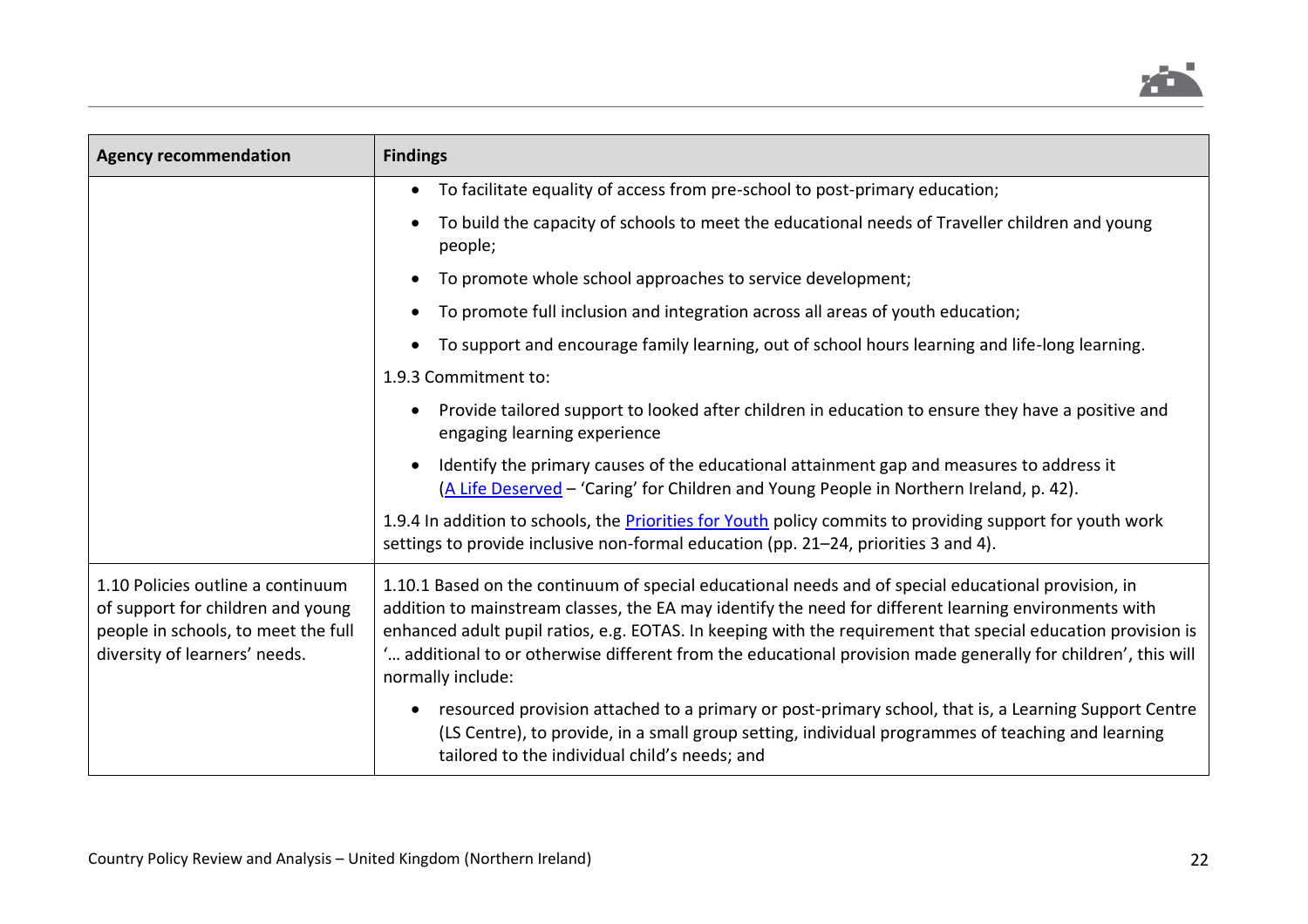

| <b>Agency recommendation</b> | <b>Findings</b>                                                                                                                                                                                                                                                                                                                                                                                                                                                                      |
|------------------------------|--------------------------------------------------------------------------------------------------------------------------------------------------------------------------------------------------------------------------------------------------------------------------------------------------------------------------------------------------------------------------------------------------------------------------------------------------------------------------------------|
|                              | Special Schools to provide individualised special educational provision to address specific needs for<br>those children who cannot access the curriculum in a mainstream setting (Draft SEN Code of<br>Practice, Section 2, p. 10; Extant Code of Practice, p. 2, para 1.6).                                                                                                                                                                                                         |
|                              | 1.10.2 The draft SEN Code of Practice outlines strategies to support specific children, including behaviour<br>support plans, Educational Guidance Centres, Behaviour Support Units, special schools, Learning Support<br>Centres, education other than at school (Draft SEN Code of Practice, Section 14, p. 21).                                                                                                                                                                   |
|                              | 1.10.3 Evidence clearly demonstrates that providing help and support at an early stage, and intervening<br>early and focusing on preventative actions, can improve outcomes for children and young people and result<br>in reduced public expenditure (Children and Young People's Strategy 2020-2030, p. 22).                                                                                                                                                                       |
|                              | 1.10.4 Children and Young People's Emotional Health and Wellbeing in Education Framework sets out a<br>three-tier model of support: well-being for all, early support, enhanced support (promoting<br>prevention/early intervention) (p. 10).                                                                                                                                                                                                                                        |
|                              | 1.10.5 Since 2007, the Department of Education has funded an independent counselling service for post-<br>primary pupils in grant-aided schools. The Independent Counselling Service for Schools (ICCS) works as an<br>integral part of a school's pastoral care system to help provide this support to pupils.                                                                                                                                                                      |
|                              | Educational psychologists employed by the <b>Education Authority (EA)</b> have a central role in the statutory<br>assessment process for children who may need a statement of special educational needs (SEN).                                                                                                                                                                                                                                                                       |
|                              | Child and Adolescent Mental Health Services (CAMHS) are specialist mental health services for children and<br>young people provided by the Health and Social Care (HSC) service. They aim to promote emotional<br>well-being and deliver care, treatment and preventative mental health services to children and young<br>people aged 0-18/19 who experience significant mental health difficulties (Eurydice: Guidance and<br>Counselling in Early Childhood and School Education). |
|                              | 1.10.6 In addition to schools, the Priorities for Youth policy recognises youth work as an important aspect of<br>learning, on the continuum of educational provision (paras 2.5 and 2.11).                                                                                                                                                                                                                                                                                          |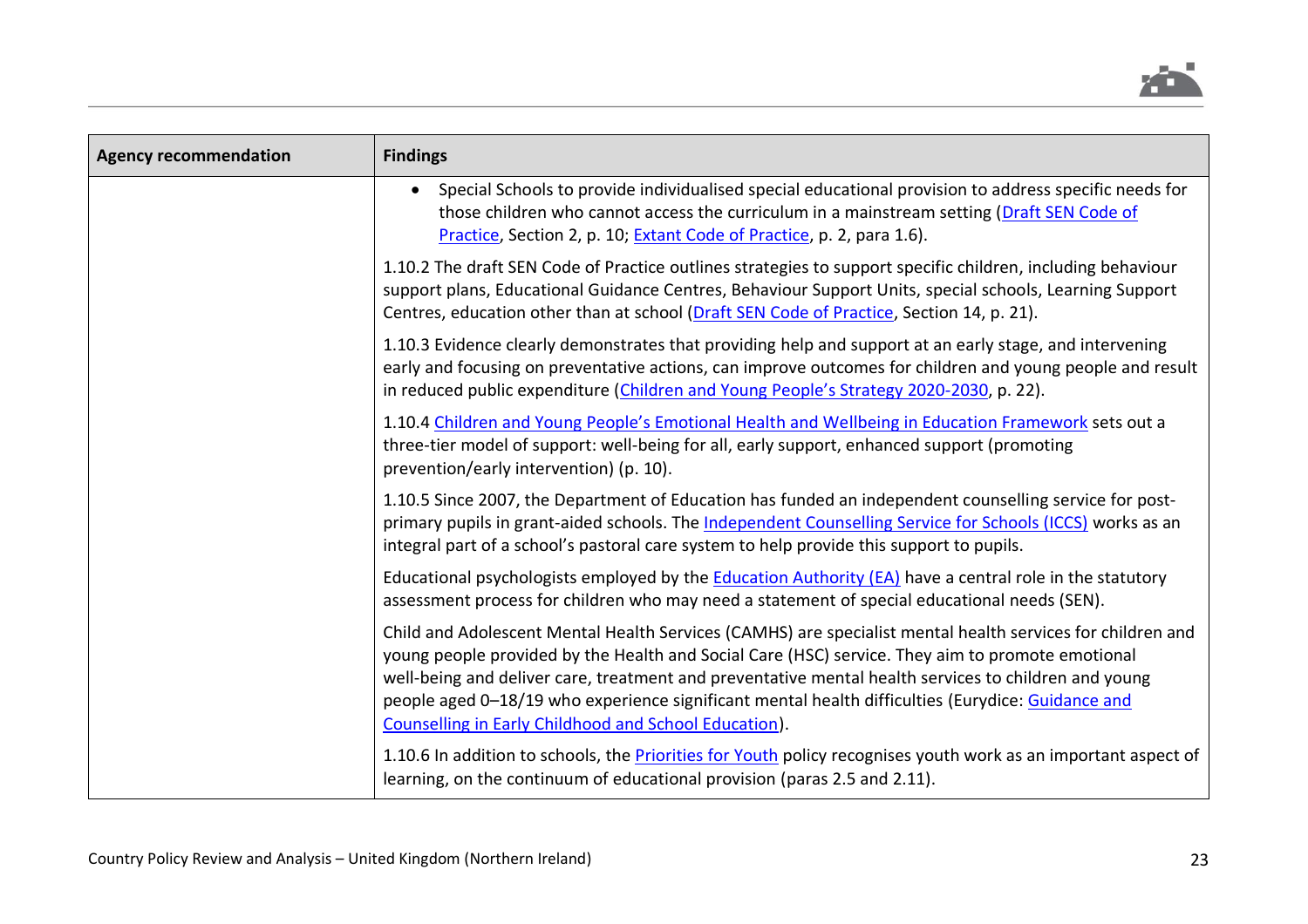

| <b>Agency recommendation</b>                                                                                                                                                                                                                                                                                                                                                                                    | <b>Findings</b>                                                                                                                                                                                                                                                                                                                                                                                                                                                                                                                                                                                                                                                                                                                                                                                                                                                                                                                                                                                                    |
|-----------------------------------------------------------------------------------------------------------------------------------------------------------------------------------------------------------------------------------------------------------------------------------------------------------------------------------------------------------------------------------------------------------------|--------------------------------------------------------------------------------------------------------------------------------------------------------------------------------------------------------------------------------------------------------------------------------------------------------------------------------------------------------------------------------------------------------------------------------------------------------------------------------------------------------------------------------------------------------------------------------------------------------------------------------------------------------------------------------------------------------------------------------------------------------------------------------------------------------------------------------------------------------------------------------------------------------------------------------------------------------------------------------------------------------------------|
| 1.11 Policy outlines strategies for<br>awareness-raising with all<br>stakeholders in inclusive<br>education.                                                                                                                                                                                                                                                                                                    |                                                                                                                                                                                                                                                                                                                                                                                                                                                                                                                                                                                                                                                                                                                                                                                                                                                                                                                                                                                                                    |
| 1.12 Policy outlines the<br>development of the role of special<br>schools as a resource to increase<br>the capability of mainstream<br>schools and improve support for all<br>learners.<br>(The specialist knowledge and skills)<br>of special school / resource centre<br>are maintained and further<br>developed so as to enhance<br>support for learners, such as those<br>with low-incidence disabilities.) | 1.12.1 Special schools are active members of Area Learning Communities. These communities, established<br>by the Department of Education, enable clusters of schools within a certain geographical area to determine<br>their priorities regarding the delivery of the Entitlement Framework. This framework guarantees all learners<br>access to a minimum number of courses at Key Stage 4 and post-16 to enable them to reach their full<br>potential no matter what school they attend. In most of these communities, there is a sub-group for SEN<br>chaired by the principals of the participating special schools. This sub-group helps to drive the inclusion<br>agenda and widen the range of learning pathways and accreditation courses for all learners. In addition,<br>this work is underpinned by the Department of Education's policy on shared education and reconciliation.<br>(European Agency, Country information for UK (Northern Ireland) – Systems of support and specialist<br>provision) |

#### *Measure 1 evaluative comments*

See also UNCRPD [Concluding observations on the initial report of the United Kingdom of Great Britain and Northern](https://docstore.ohchr.org/SelfServices/FilesHandler.ashx?enc=6QkG1d%2FPPRiCAqhKb7yhspCUnZhK1jU66fLQJyHIkqMIT3RDaLiqzhH8tVNxhro6S657eVNwuqlzu0xvsQUehREyYEQD%2BldQaLP31QDpRcmG35KYFtgGyAN%2BaB7cyky7) Ireland (2017), Article 24: Education (p. 10).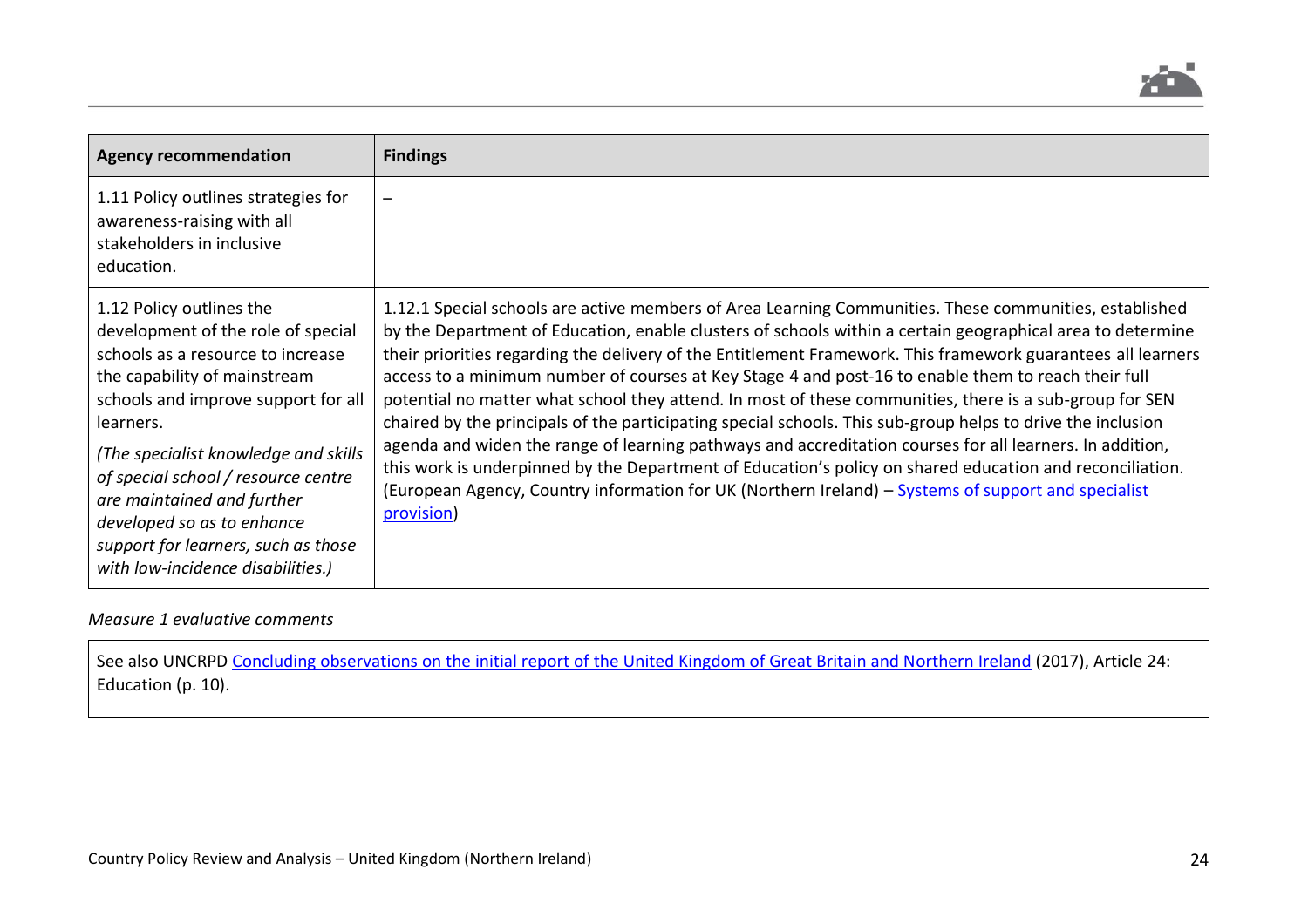

## **Agency recommendation Findings** 2.1 The full involvement of families in all educational processes is outlined in legislation and policy. 2.1.1 The [Education \(Pupil Reporting\) Regulations](https://www.education-ni.gov.uk/sites/default/files/publications/de/pupil-reporting-2009.pdf) (2009) set out the information needed in annual school reports to parents. The Education (NI) Order 1996 Order and extant Code detail parental involvement during inter alia agreement and finalising of statement, annual review process and development of transition plans. 2.1.2 [Give your child a helping hand](https://www.education-ni.gov.uk/articles/give-your-child-helping-hand) (2018) aims to encourage parents and carers to support their children's education by giving them 'a helping hand' – read and count with them from an early age; show an interest in their day at school; talk to them about their homework; and help them make the decisions now that will help shape them into the adults they will become. Note that this campaign was paused due to COVID-19. Lockdown meant that the vast majority of pupils were required to learn from home, supported by their parents, family or carers. A new '[Try and Stop Me](https://www.nidirect.gov.uk/campaigns/try-and-stop-me)' campaign was launched with effect from 20 September 2021 and is about instilling hope and aspiration in children and young people. 2.1.3 [Count, Read: Succeed](https://www.education-ni.gov.uk/sites/default/files/publications/de/count-read-succeed-a-strategy-to-improve-outcomes-in-literacy-and-numeracy.pdf) aims to link with parents, families and communities to help them support their children, particularly in literacy and numeracy, for example through the Extended Schools programme, and within DE, through the creation of a directorate with a specific focus on parents, families and communities (p. 8). The co-operation between schools, parents and pupils can include: a. parents and communities engaging with, and supporting, the school; b. maximising pupils' enjoyment of school; c. proactively and diligently encouraging pupils' attendance at school; d. pupils being encouraged and facilitated by their parents to study to the best of their ability;

#### **Measure 2: To support improved co-operation, including greater involvement of parents and local community**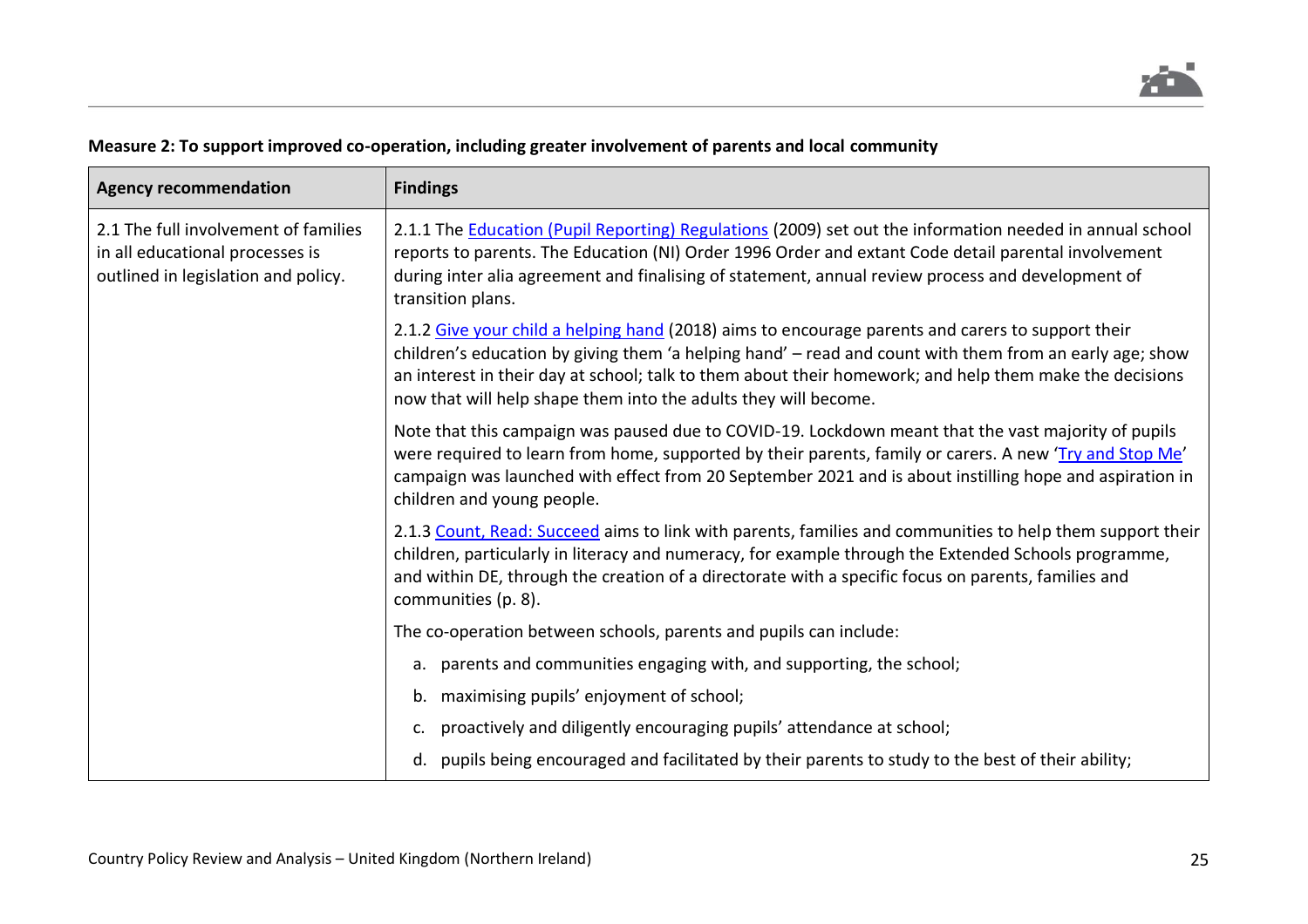

| <b>Agency recommendation</b>                                                                              | <b>Findings</b>                                                                                                                                                                                                                                                                                                                                                                                                                                                                                                                    |
|-----------------------------------------------------------------------------------------------------------|------------------------------------------------------------------------------------------------------------------------------------------------------------------------------------------------------------------------------------------------------------------------------------------------------------------------------------------------------------------------------------------------------------------------------------------------------------------------------------------------------------------------------------|
|                                                                                                           | e. pupils participating fully and positively with their teachers and other staff;                                                                                                                                                                                                                                                                                                                                                                                                                                                  |
|                                                                                                           | ensuring homework is completed diligently;<br>f.                                                                                                                                                                                                                                                                                                                                                                                                                                                                                   |
|                                                                                                           | preparing properly for school-based and external examinations;                                                                                                                                                                                                                                                                                                                                                                                                                                                                     |
|                                                                                                           | schools that are welcoming to parents;<br>h.                                                                                                                                                                                                                                                                                                                                                                                                                                                                                       |
|                                                                                                           | the provision of regular feedback from schools to parents on their children's progress;                                                                                                                                                                                                                                                                                                                                                                                                                                            |
|                                                                                                           | schools keeping parents informed about how they can help to support their children's learning; and                                                                                                                                                                                                                                                                                                                                                                                                                                 |
|                                                                                                           | parents being encouraged to consider volunteering, in particular to support the development of<br>k.<br>literacy and numeracy (p. 31).                                                                                                                                                                                                                                                                                                                                                                                             |
|                                                                                                           | In opening up to parents and the community, schools should make particular efforts to engage those<br>parents that are considered 'hard-to-reach'. In some cases, this will require overcoming parents own<br>negative experiences of, and resulting attitudes to, education (p. 32).                                                                                                                                                                                                                                              |
| 2.2 Policy for inclusive education<br>places learners and their families at<br>the centre of all actions. | 2.2.1 Adopt an approach in which the needs of all children and young people are paramount<br>(Community Relations, Equality and Diversity, p. 21)                                                                                                                                                                                                                                                                                                                                                                                  |
|                                                                                                           | 2.2.2 Key Principles include: the interests of pupils rather than institutions must be at the centre of efforts<br>to improve educational achievement and tackle underachievement (Every School a Good School, p. 5).                                                                                                                                                                                                                                                                                                              |
|                                                                                                           | The policy will be focused on the needs of the learner, and will apply to children and young people in<br>statutory early years, primary, post-primary, special schools and youth settings. While the requirement is<br>to address all section 75 groups this should be implemented in a way which is age appropriate and flexible<br>enough to focus on particular issues relevant to the needs of the learners and the communities within<br>which the policy is delivered (Community Relations, Equality and Diversity, p. 22). |
|                                                                                                           | 2.2.3 The Priorities for Youth policy recognises and supports the need for young people, their families and<br>the wider community to be involved in youth work in a meaningful way (para 3.3).                                                                                                                                                                                                                                                                                                                                    |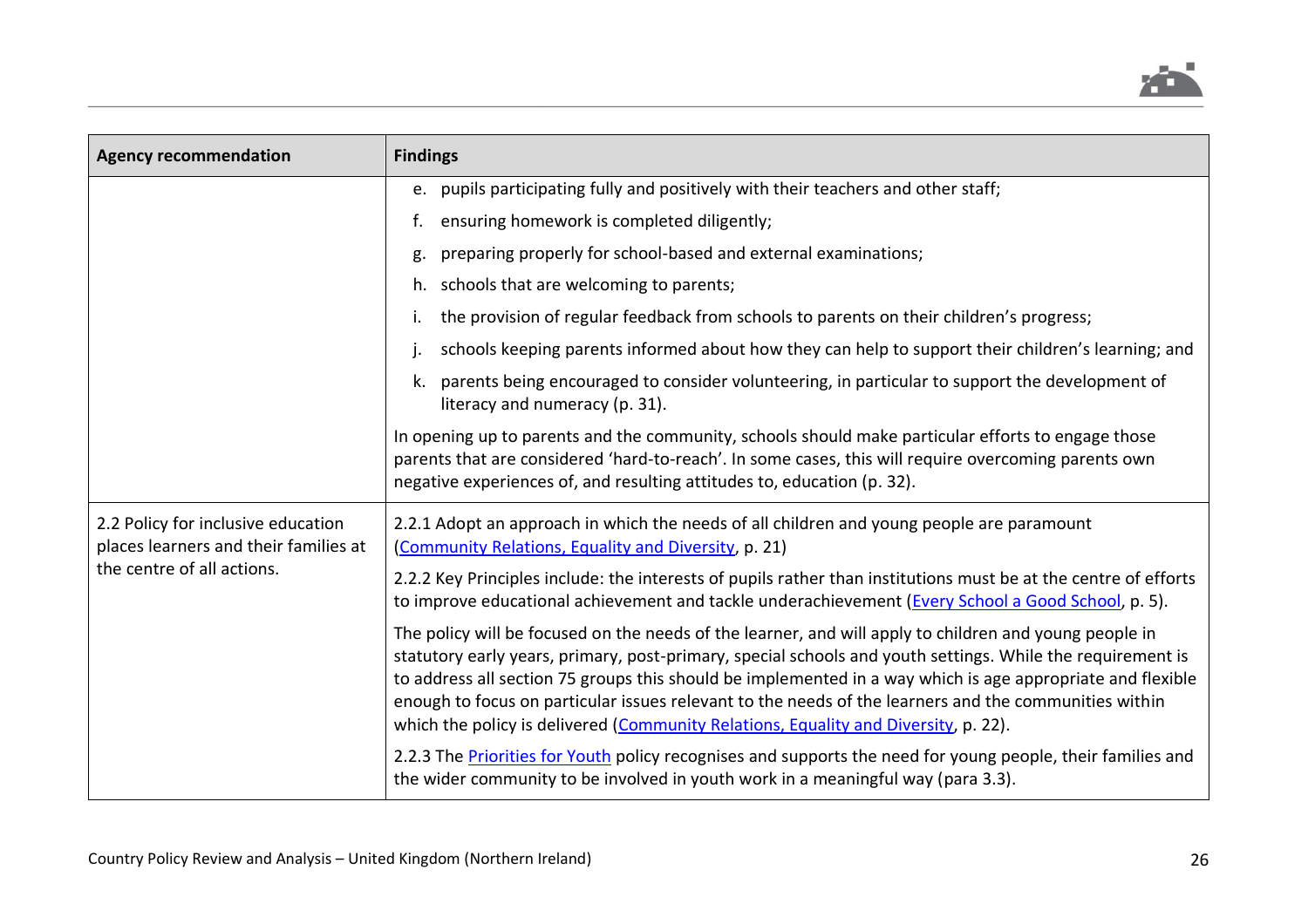

| <b>Agency recommendation</b>                                                                           | <b>Findings</b>                                                                                                                                                                                                                                                                                                                                                                                                                                                                                                                                                                                                                                                                                                                                 |
|--------------------------------------------------------------------------------------------------------|-------------------------------------------------------------------------------------------------------------------------------------------------------------------------------------------------------------------------------------------------------------------------------------------------------------------------------------------------------------------------------------------------------------------------------------------------------------------------------------------------------------------------------------------------------------------------------------------------------------------------------------------------------------------------------------------------------------------------------------------------|
| 2.3 Sharing information among<br>professionals and families is a policy<br>priority.                   | 2.3.1 Co-operation to improve well-being. 2 (1) Every children's authority must, so far as is consistent with<br>the proper exercise of its children functions, co-operate with other children's authorities and with other<br>children's service providers in the exercise of those functions (Children's Services Co-operation Act<br>(Northern Ireland), 2015).                                                                                                                                                                                                                                                                                                                                                                              |
|                                                                                                        | 2.3.2 The Information Commissioner's Office (ICO) has published a statutory Data Sharing Code of Practice<br>to assist organisations to comply with the DPA (Co-operating to safeguard children and young people<br><u>in NI, p</u> . 73).                                                                                                                                                                                                                                                                                                                                                                                                                                                                                                      |
|                                                                                                        | 2.3.3 The Priorities for Youth policy recognises and encourages the sharing of good practice (paras 2.12<br>and 4.11).                                                                                                                                                                                                                                                                                                                                                                                                                                                                                                                                                                                                                          |
| 2.4 Policy has the goal of supporting<br>parental interaction and<br>communication with professionals. | 2.4.1 Extant Code of Practice.<br>The Understanding the Needs of Children in Northern Ireland (UNOCINI) framework is used to assess the<br>child's needs and the most appropriate forms of intervention to meet identified needs of the child or<br>young person. The framework recognises that services may be required from a range of professions,<br>disciplines and organisations and services should be co-ordinated on a multi-disciplinary and inter-agency<br>basis. Services should be planned and provided, in consultation with families, by professional staff and<br>voluntary organisations with the appropriate skills and resources to meet those needs (Co-operating to<br>safeguard children and young people in NI, p. 32). |
|                                                                                                        | 2.4.2 The Priorities for Youth policy recognises and supports the need for young people, their families and<br>the wider community to be involved in youth work in a meaningful way (para 3.3).                                                                                                                                                                                                                                                                                                                                                                                                                                                                                                                                                 |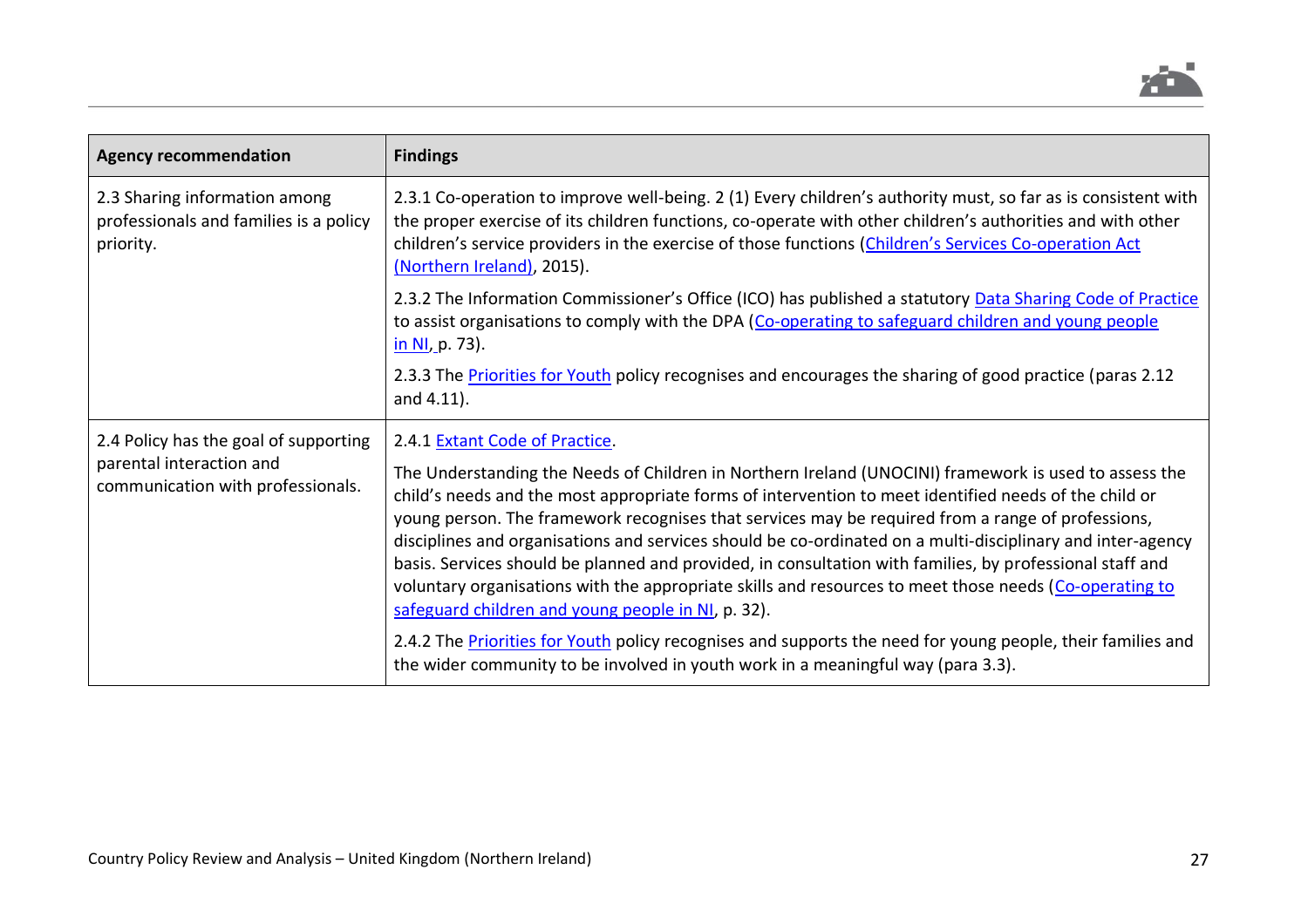

| <b>Agency recommendation</b>                                                                                                                    | <b>Findings</b>                                                                                                                                                                                                                                                                                                                                                                                           |
|-------------------------------------------------------------------------------------------------------------------------------------------------|-----------------------------------------------------------------------------------------------------------------------------------------------------------------------------------------------------------------------------------------------------------------------------------------------------------------------------------------------------------------------------------------------------------|
| 2.5 Schools are expected and<br>supported to involve a wider range<br>of partners and foster formal and<br>informal networks that support their | 2.5.1 The school may decide to seek external support for the teacher from a number of sources. This<br>could include, for example, other schools, the Education Authority (EA), or health professionals. The<br>additional support will focus on helping the teacher meet the needs of the pupil (Count, Read: Succeed,<br>pp. 38-39).                                                                    |
| practice.                                                                                                                                       | 2.5.2 Indicators of effective performance include:                                                                                                                                                                                                                                                                                                                                                        |
|                                                                                                                                                 | Good relationships that facilitate engagement and communication between the school and its<br>$\bullet$<br>parents and the wider community that it serves.                                                                                                                                                                                                                                                |
|                                                                                                                                                 | The school and its teachers are held in respect by parents and the local community who in turn<br>$\bullet$<br>actively support the work of the school.                                                                                                                                                                                                                                                   |
|                                                                                                                                                 | The school uses its involvement in particular programmes (for example Extended Schools or<br>$\bullet$<br>Specialist Schools) effectively in meeting the needs of the community and nearby schools (Every<br>School a Good School, 2009, p. 16).                                                                                                                                                          |
|                                                                                                                                                 | 2.5.3 The Department of Education's Extended Schools Programme aims to improve levels of educational<br>achievement for disadvantaged children and young people by providing the additional support that they<br>might need to help them reach their full potential.                                                                                                                                      |
|                                                                                                                                                 | The <b>Extended Schools: Schools, families, communities - working together</b> policy document states that:                                                                                                                                                                                                                                                                                               |
|                                                                                                                                                 | An Extended School provides a range of services and activities, sometimes during or beyond<br>the school day, to help meet the needs of children, their families and the wider community. In<br>doing so, Extended Schools will engage in collaboration and partnership with neighbouring<br>schools and statutory and voluntary and community sector organisations operating in the<br>community (p. 2). |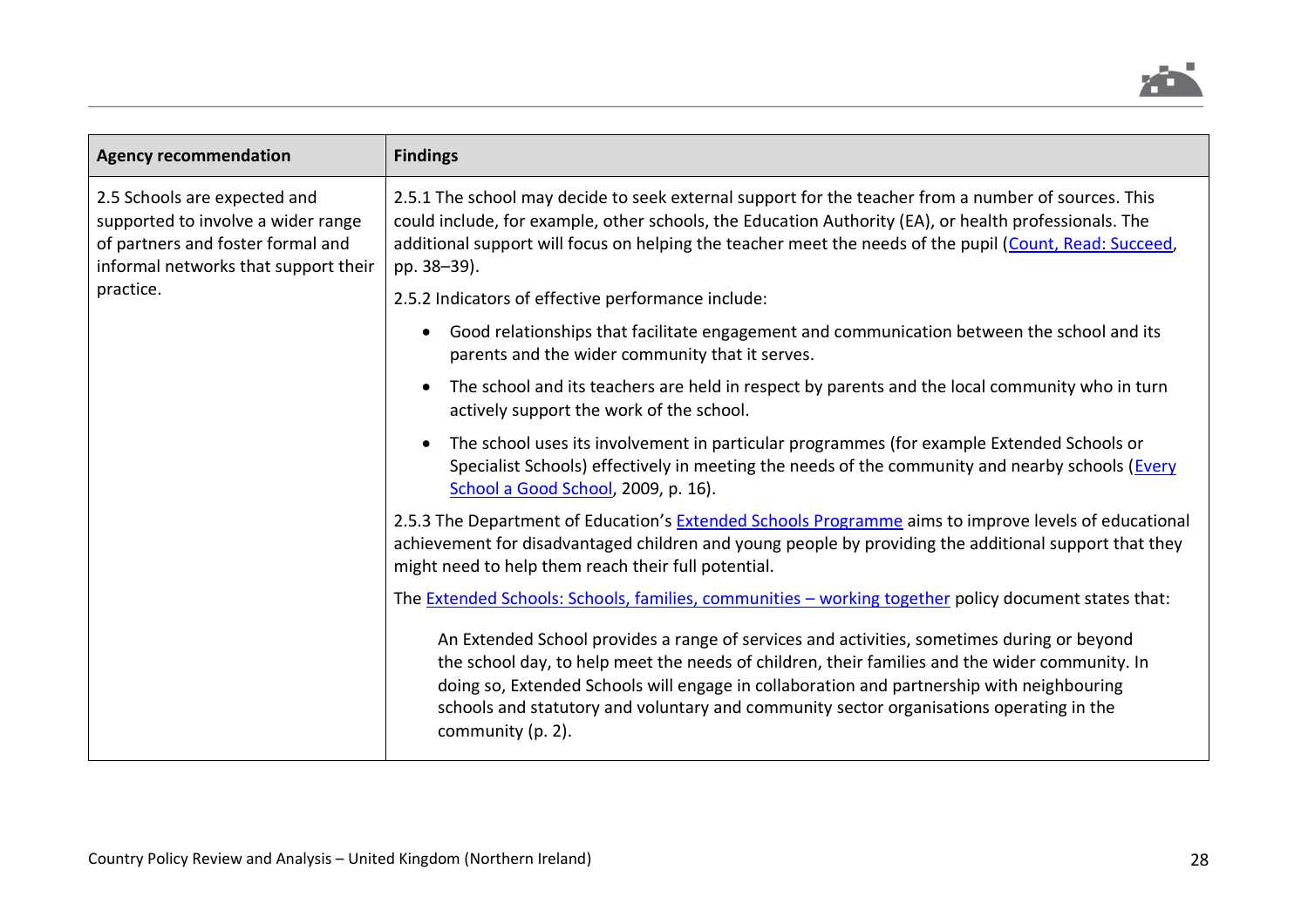

| <b>Agency recommendation</b> | <b>Findings</b>                                                                                                                                                                                                                                                                                              |
|------------------------------|--------------------------------------------------------------------------------------------------------------------------------------------------------------------------------------------------------------------------------------------------------------------------------------------------------------|
|                              | 2.5.4 The <b>Entitlement Framework</b> sets out the minimum number and range of courses a school should<br>offer at Key Stage 4 and Post-16.                                                                                                                                                                 |
|                              | Every post-primary school in Northern Ireland is a member of an Area Learning Community (ALC). ALCs<br>provide a mechanism within which schools come together to plan the curriculum they offer on an area<br>basis.                                                                                         |
|                              | Schools work together in collaboration with other schools, further education colleges and other training<br>providers to deliver access to the Entitlement Framework, thus enabling them to offer a broad and<br>balanced, economically-relevant curriculum to meet the needs and aspirations of all pupils. |
|                              | There are currently 27 ALCs, which are commonly made up of between six and ten schools. The Chair of<br>each ALC, which can change annually, is one of the principals from a participating member school.                                                                                                    |

#### *Measure 2 evaluative comments*

The [Community Relations, Equality and Diversity](https://www.education-ni.gov.uk/publications/community-relations-equality-and-diversity-policy) policy recognises:

This policy will need to address the limited connections between the current CR policy and other education and government policies, which results in the perception of CR as an 'add on' to, rather than an integral part of, education. It will also need to broaden the scope of the work to include wider issues of diversity (including respect, understanding and tolerance in relation to all Section 75 groups and linguistic diversity) without losing the focus on the continuing need for specific work with children and young people to address equality, discrimination, sectarian attitudes and behaviour. This policy will take account of other existing and developing policies which contribute to the wider aspect of diversity (such as Every School as Good School; Supporting Newcomer Pupils, English as an Additional Language, Travellers, Way forward for Special Educational Needs, etc) (p. 17).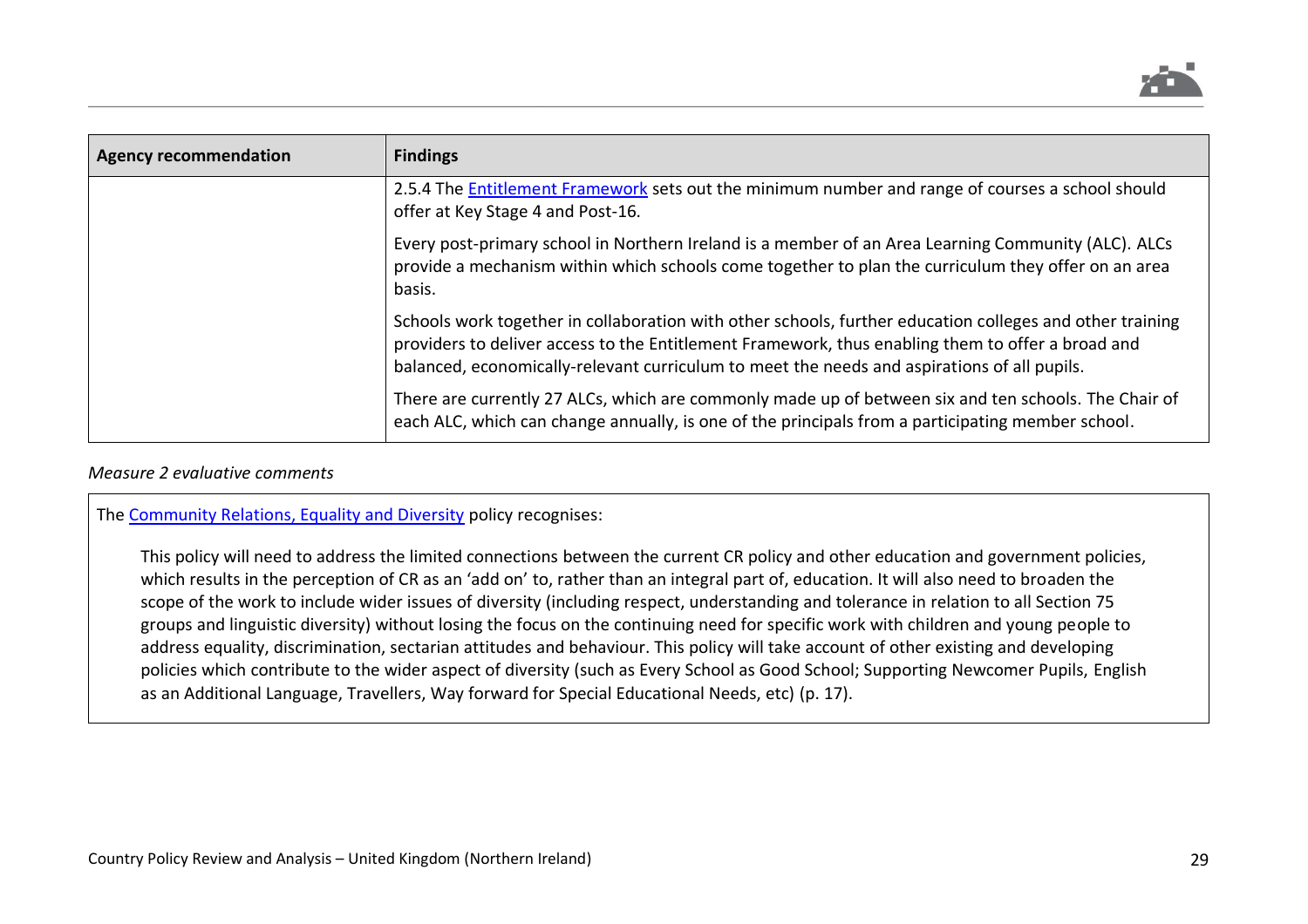

### **Agency recommendation Findings** 3.1 Policy describes clear mechanisms to evaluate effectiveness and quality in inclusive education. 3.1.1 The [Inspection and Self-Evaluation Framework \(ISEF\)](https://www.etini.gov.uk/sites/etini.gov.uk/files/publications/the-inspection-and-self-evaluation-framework-isef-effective-practice-and-self-evaluation-questions-for-special-education_1.pdf) is effective from January 2017 and is common to all phases inspected by the Education and Training Inspectorate (ETI). Each phase is supported by characteristics of effective practice and self-evaluation questions that are phase specific. [...] The ETI has developed the ISEF to provide a more holistic overview of the key aspects of education and training at all stages from early years through to further education and work-based learning (p. 1). 3.1.2 Performance as measured by educational attainment is only one indicator of success. It is important to look at other indicators, particularly the findings from inspection, as it focuses much more widely on aspects such as the quality of teaching and learning in the classroom; the effectiveness of leadership and governance; the school's ethos and environment; the treatment of pupils with special needs; any indicators determined by the school through its self-evaluative work; and the quality of pastoral care arrangements. This policy recognises, therefore, the urgency of agreeing more meaningful value-added measures that will assist schools in benchmarking their performance against others with similar characteristics to ensure that parents and others receive more useful information about the true contribution of individual schools in helping young people to reach their full potential [\(Every School a Good School,](https://www.education-ni.gov.uk/sites/default/files/publications/de/ESAGS%20Policy%20for%20School%20Improvement%20-%20Final%20Version%2005-05-2009.pdf) 2009, p. 9). Indicators of effective performance include: • A clear commitment exists to promoting equality of opportunity, high quality learning, a concern for individual pupils and a respect for diversity. • A school culture of achievement, improvement and ambition exists – with clear expectations that all pupils can and will achieve to the very best of their ability. • Effective interventions and support are in place to meet the additional education and other needs of pupils and to help them overcome barriers to learning [\(Every School a Good School,](https://www.education-ni.gov.uk/sites/default/files/publications/de/ESAGS%20Policy%20for%20School%20Improvement%20-%20Final%20Version%2005-05-2009.pdf) 2009, p. 14).

#### **Measure 3: To develop monitoring strategies, establishing a comprehensive accountability and evaluation framework for inclusive education**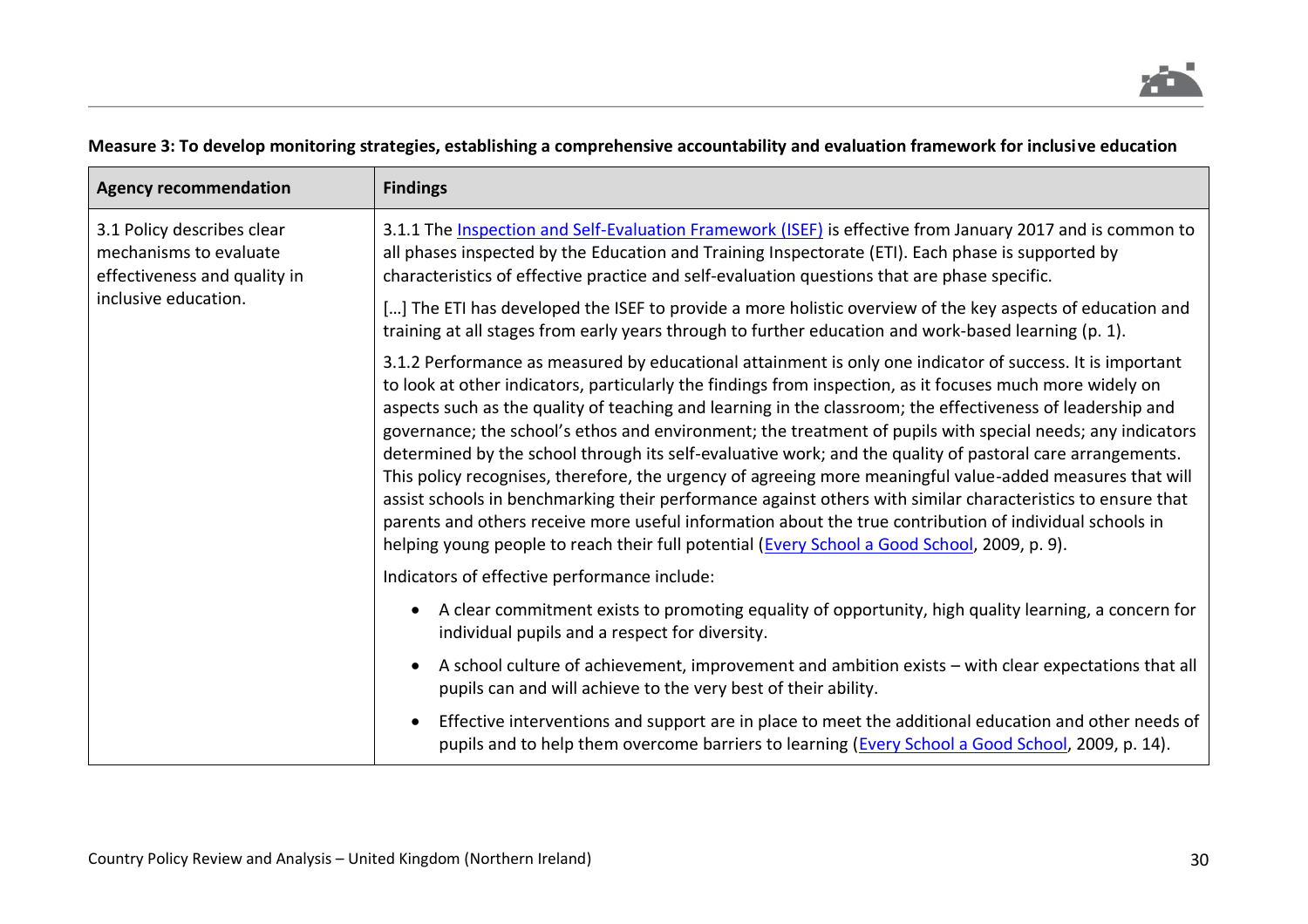

| <b>Agency recommendation</b>                                                                                                                          | <b>Findings</b>                                                                                                                                                                                                                                                                                                                                                                                                                                                                                                                                                                                                                                                                                                                                                                                                                       |
|-------------------------------------------------------------------------------------------------------------------------------------------------------|---------------------------------------------------------------------------------------------------------------------------------------------------------------------------------------------------------------------------------------------------------------------------------------------------------------------------------------------------------------------------------------------------------------------------------------------------------------------------------------------------------------------------------------------------------------------------------------------------------------------------------------------------------------------------------------------------------------------------------------------------------------------------------------------------------------------------------------|
|                                                                                                                                                       | The Education Authority is responsible for monitoring the performance of individual schools, particularly<br>the standards of attainment; for challenging schools about their performance where it is clearly declining or<br>where the ETI identifies weaknesses; for providing the necessary support to schools seeking to improve;<br>and for taking the actions required to deliver and sustain improved performance in those schools where<br>provision and progress is deemed unsatisfactory. EA will be accountable to the Department of Education<br>for the effectiveness of the discharge of these responsibilities. It will prepare and publish an overarching<br>School Improvement Plan and submit this to the Department for approval at the start of each financial year<br>(Every School a Good School, 2009, p. 36). |
|                                                                                                                                                       | The Education Authority is also required to publish an Annual Report commenting on progress against its<br>Plan and analysing aspects of performance from which lessons can be learned. This report, taken alongside<br>other evidence such as the Chief Inspector's Report, research outcomes and performance statistics, will be<br>the basis of the regular and ongoing review of the Department's school improvement policy. It will also<br>inform school support and all aspects of teacher education (Every School a Good School, 2009, p. 36).                                                                                                                                                                                                                                                                                |
|                                                                                                                                                       | 3.1.3 A key feature of using the framework is that each partnership identifies the progress made in<br>demonstrating measurable educational outcomes and delivering social change by achieving conditions<br>whereby young people demonstrate positive attitudes, dispositions, behaviours, understanding of<br>reconciliation and respect for others (Developing Shared Education, p. 3).                                                                                                                                                                                                                                                                                                                                                                                                                                            |
| 3.2 Monitoring procedures ensure<br>that inequalities in access to<br>educational resources at regional<br>or organisational levels are<br>addressed. | 3.2.1 The commitments made to promoting reconciliation and mutual trust in The Good Friday (Belfast)<br>Agreement, including Section 75 and Schedule 9 to the NI Act 1998, place a statutory obligation on public<br>authorities in carrying out their various functions relating to the north of Ireland, to have due regard to the<br>need to promote equality of opportunity:                                                                                                                                                                                                                                                                                                                                                                                                                                                      |
|                                                                                                                                                       | between persons of different religious belief, political opinion, racial group, age, marital status or<br>sexual orientation;                                                                                                                                                                                                                                                                                                                                                                                                                                                                                                                                                                                                                                                                                                         |
|                                                                                                                                                       | between men and women generally;                                                                                                                                                                                                                                                                                                                                                                                                                                                                                                                                                                                                                                                                                                                                                                                                      |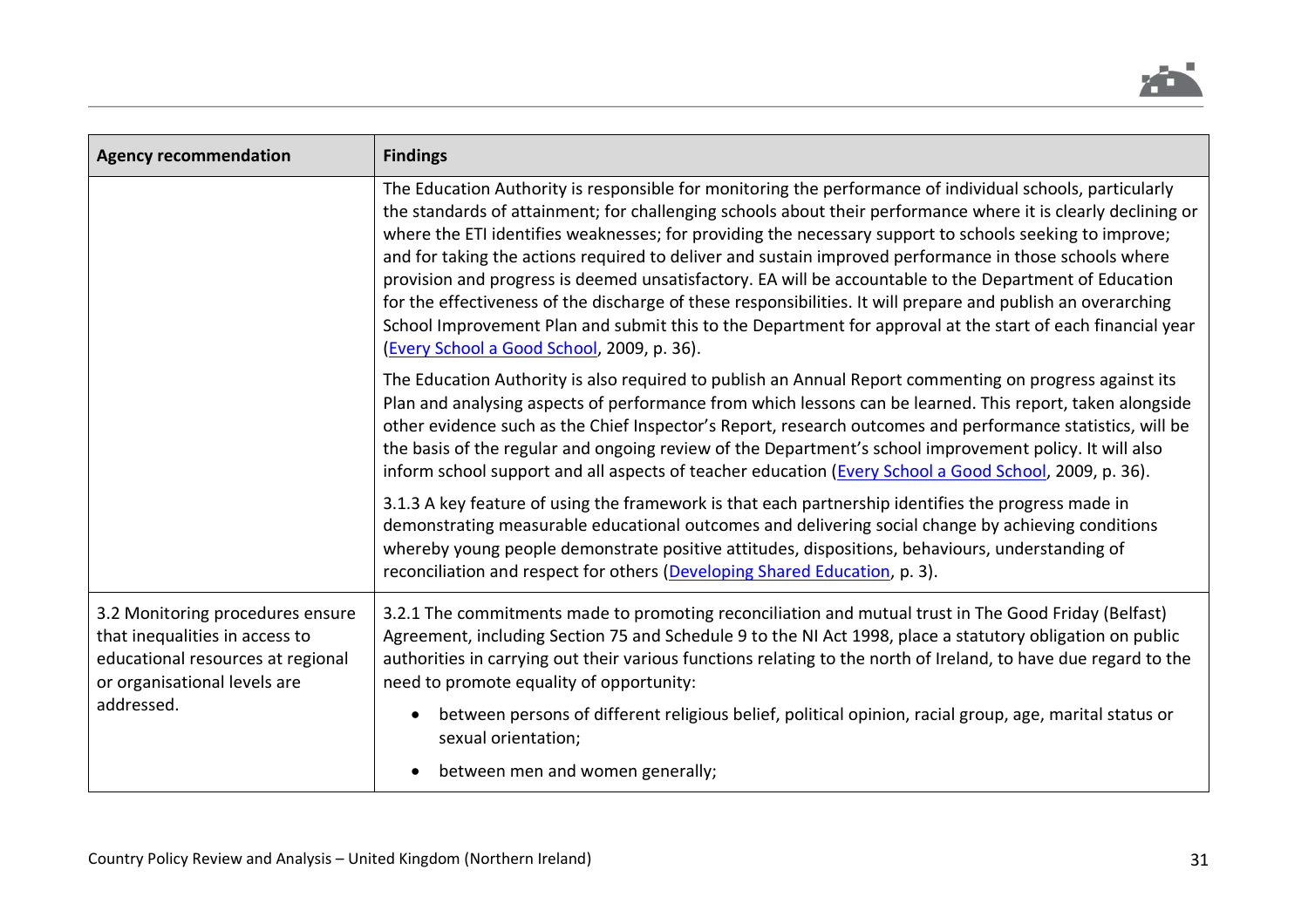

| <b>Agency recommendation</b>                                                                                                                   | <b>Findings</b>                                                                                                                                                                                                                                                                                                                                                                                                                                                                                                                                                                                                                                                                                       |
|------------------------------------------------------------------------------------------------------------------------------------------------|-------------------------------------------------------------------------------------------------------------------------------------------------------------------------------------------------------------------------------------------------------------------------------------------------------------------------------------------------------------------------------------------------------------------------------------------------------------------------------------------------------------------------------------------------------------------------------------------------------------------------------------------------------------------------------------------------------|
|                                                                                                                                                | between persons with a disability and persons without;                                                                                                                                                                                                                                                                                                                                                                                                                                                                                                                                                                                                                                                |
|                                                                                                                                                | and between persons with dependants and persons without (Community Relations, Equality and<br>Diversity, p. 3).                                                                                                                                                                                                                                                                                                                                                                                                                                                                                                                                                                                       |
|                                                                                                                                                | 3.2.2 The implementation of a Northern Ireland System Evaluation Framework (appropriately funded to<br>ensure implementation as soon as possible), will help to overcome previous concerns regarding how data is<br>used by separating data used by schools from data used on a sample basis for system measurement<br>purposes. This System Evaluation Framework will illustrate at system (Northern Ireland) level the range of<br>ways in which schools support learners as they progress through their education, providing additional<br>information such as the context of the school, the challenges which learners face and the value-added<br>which has been provided. (A Fair Start, p. 22) |
| 3.3 Accountability measures that<br>impact upon educational<br>professionals' work reflect the<br>importance of wider learner<br>achievements. | 3.3.1 Introduce a contextual value-added measure to be used alongside other performance data in<br>assessing the performance of schools. (Action plan on tacking barriers to learning, Every School a Good<br>School, 2009, p. 46).                                                                                                                                                                                                                                                                                                                                                                                                                                                                   |
| 3.4 Policy outlines common<br>standards for service and provision<br>evaluation for use across health,<br>education and social services.       |                                                                                                                                                                                                                                                                                                                                                                                                                                                                                                                                                                                                                                                                                                       |
| 3.5 Policy outlines how to involve<br>families in the process of<br>evaluating quality of services.                                            |                                                                                                                                                                                                                                                                                                                                                                                                                                                                                                                                                                                                                                                                                                       |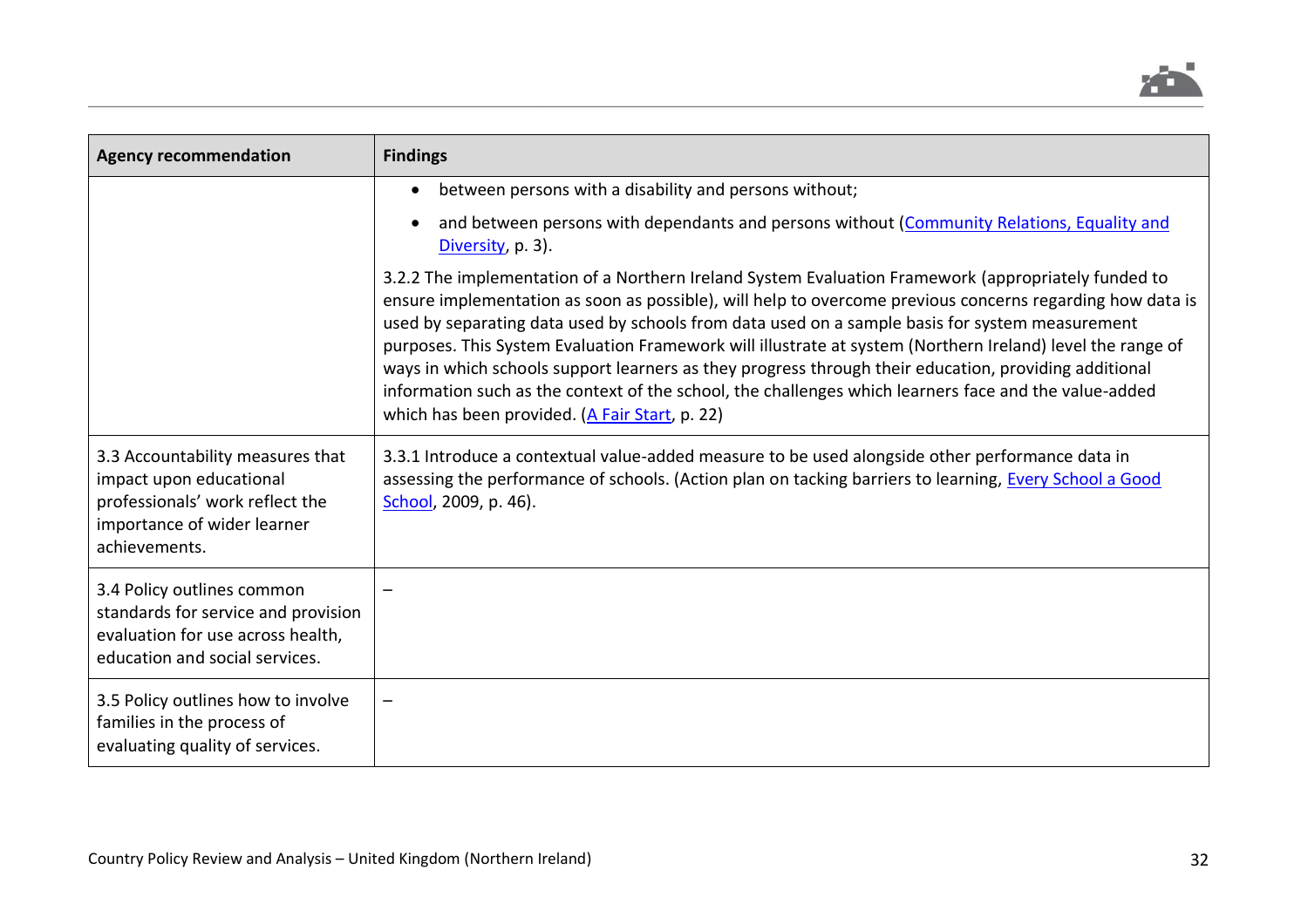

| <b>Agency recommendation</b>                                                                               | <b>Findings</b>                                                                                                                                                                                                                                                                                                                           |
|------------------------------------------------------------------------------------------------------------|-------------------------------------------------------------------------------------------------------------------------------------------------------------------------------------------------------------------------------------------------------------------------------------------------------------------------------------------|
| 3.6 Policy describes mechanisms to<br>evaluate demand for services.                                        |                                                                                                                                                                                                                                                                                                                                           |
| 3.7 Policy supports opportunities<br>for school teams to evaluate their<br>practice through involvement in | 3.7.1 Whole school development and improvement planning can be based around the competences as<br>outlined in the GTCNI publication 'Teaching: the Reflective Profession' (Every School a Good School, 2009,<br>p. 35).                                                                                                                   |
| research and development<br>activities.                                                                    | The Implementation Plan includes: Extend, for at least the next five years, the provision that has allowed<br>schools to take up to 5 school development days to be used for self-evaluation and continuing professional<br>development in the pursuit of improvement and raising standards (Every School a Good School, 2009,<br>p. 22). |
|                                                                                                            | Introduce the e-schools system which will allow schools to make better use of information, particularly that<br>which benchmarks aspects of performance and context against schools of a similar type<br>(Every School a Good School, 2009, p. 27).                                                                                       |
|                                                                                                            | Review the current requirements for School Development Planning and produce revised guidance material<br>on self-evaluation and school development planning (Every School a Good School, 2009, p. 28).                                                                                                                                    |

#### *Measure 3 evaluative comments*

The lower attainment of students with SEN or a disability is a persistent inequality. For each category of attainment and across each SEN group, females outperformed their male counterparts [\(Report on Key Inequalities in Education,](https://www.equalityni.org/ECNI/media/ECNI/Publications/Delivering%20Equality/EducationInequality-SummaryReport.pdf) p. 10). (No data on pupils in special schools).

School leavers with no SEN or disability were much more likely than those with any SEN or disability to enter higher education. This is a persistent inequality [\(Report on Key Inequalities in Education,](https://www.equalityni.org/ECNI/media/ECNI/Publications/Delivering%20Equality/EducationInequality-SummaryReport.pdf) p. 11).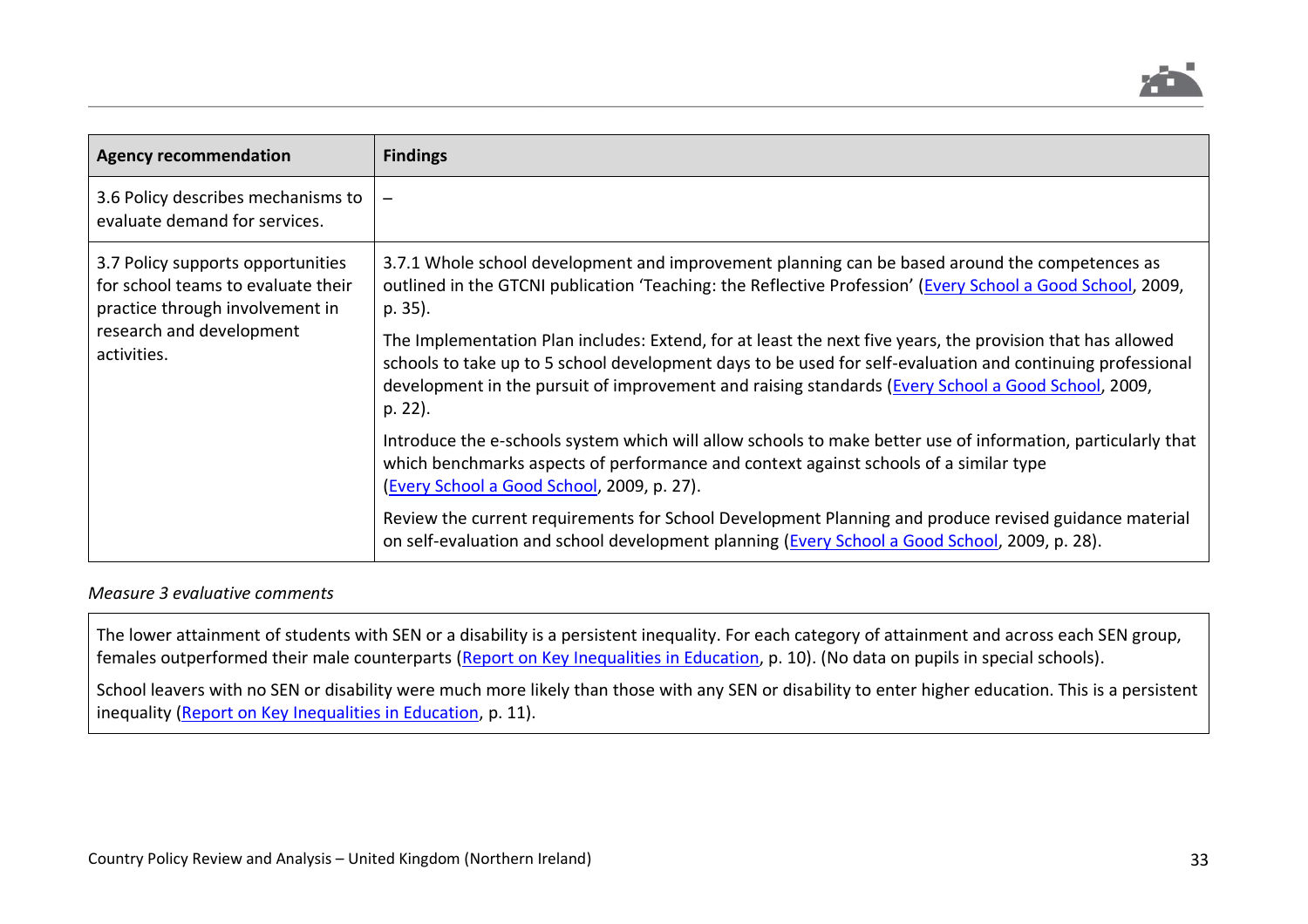

The quantitative and qualitative data gathered for the equality ground of disability and SEN reinforced how important it is for these two categories to be considered separately in addressing the educational needs of both. Not all disabled young people have a statement of special educational needs; but it appears that at times the educational needs of some disabled young people can be overlooked if they do not have a statement that outlines for schools how exactly their needs should be met. Furthermore, it appears that disability is often underreported by schools, parents and perhaps in further and higher education – this makes understanding the needs and outcomes of people with disabilities in regard to education difficult to fully realise [\(Report on Key Inequalities in Education,](https://www.equalityni.org/ECNI/media/ECNI/Publications/Delivering%20Equality/EducationInequality-SummaryReport.pdf) p. 12).

See also UNCRPD [Concluding observations on the initial report of the United Kingdom of Great Britain and Northern](https://docstore.ohchr.org/SelfServices/FilesHandler.ashx?enc=6QkG1d%2FPPRiCAqhKb7yhspCUnZhK1jU66fLQJyHIkqMIT3RDaLiqzhH8tVNxhro6S657eVNwuqlzu0xvsQUehREyYEQD%2BldQaLP31QDpRcmG35KYFtgGyAN%2BaB7cyky7) Ireland (2017), Article 24: Education (p. 10).

| <b>Agency recommendation</b>                                                                       | <b>Findings</b>                                                                                                                                                                                                                                                                                                                                                                                                      |
|----------------------------------------------------------------------------------------------------|----------------------------------------------------------------------------------------------------------------------------------------------------------------------------------------------------------------------------------------------------------------------------------------------------------------------------------------------------------------------------------------------------------------------|
| 4.1 National level inclusive education<br>strategies are linked to long-term<br>financial support. | 4.1.1 Common Funding Scheme: Funding includes a social need element (TSN) (p. 12) and an additional<br>social deprivation factor in 2020/21 (p. 15).                                                                                                                                                                                                                                                                 |
|                                                                                                    | Other elements (primary) include: small schools (p. 17), and support for children from the traveller<br>community, for looked after children, newcomer pupils, children of service personnel, Irish medium<br>schools and special units (pp. 21-24).                                                                                                                                                                 |
|                                                                                                    | Post-primary also includes an educational attainment factor for learners performing below expected<br>level for age and needing extra support (pp. 31-32).                                                                                                                                                                                                                                                           |
|                                                                                                    | 4.1.2 The Education Authority determines the level of funding for special education as part of its annual<br>decision about the allocation of its block grant. Special schools have partially delegated budgets, with all<br>pupil-related costs being retained centrally by the Education Authority (European Agency, Country<br>information for UK (Northern Ireland) - Financing of inclusive education systems). |
|                                                                                                    | A large number of projects and initiatives which offer additional funding to support aspects of inclusive<br>education exist across government departments and other sectors, such as charitable organisations<br>(European Agency, IECE Country Questionnaire - UK (Northern Ireland), p. 17).                                                                                                                      |

#### **Measure 4: To improve the cost-effectiveness of the education system, combining efficiency, effectiveness, equity and inclusion**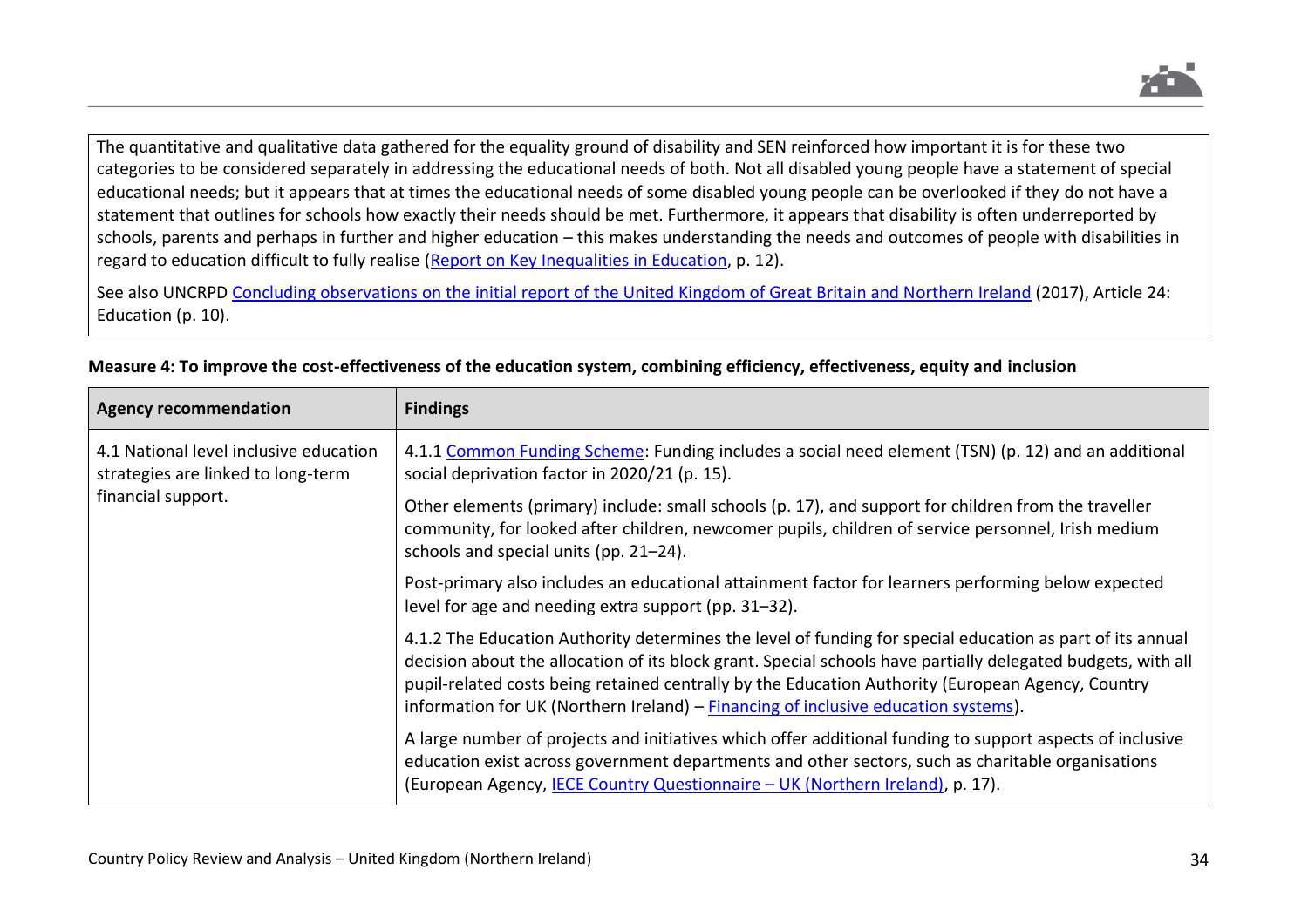

| <b>Agency recommendation</b>                                                                          | <b>Findings</b>                                                                                                                                                                                                                                                                                                                                                                                                                                                                                                     |
|-------------------------------------------------------------------------------------------------------|---------------------------------------------------------------------------------------------------------------------------------------------------------------------------------------------------------------------------------------------------------------------------------------------------------------------------------------------------------------------------------------------------------------------------------------------------------------------------------------------------------------------|
| 4.2 Funding policies and structures<br>provide flexible resourcing systems<br>that promote inclusion. | 4.2.1 The Common Funding Scheme has been developed in accordance with the following key principles:                                                                                                                                                                                                                                                                                                                                                                                                                 |
|                                                                                                       | Sustainable schools should be funded according to the relative need of their pupils, and in a way<br>that enables the effects of social disadvantage to be substantially reduced. [Note: the term<br>'sustainable' refers to the DE Policy on sustainable schools];                                                                                                                                                                                                                                                 |
|                                                                                                       | Sustainable schools should be funded on a consistent and fair basis, taking full account of the<br>needs of pupils;                                                                                                                                                                                                                                                                                                                                                                                                 |
|                                                                                                       | The formula should support schools in delivering the curriculum;                                                                                                                                                                                                                                                                                                                                                                                                                                                    |
|                                                                                                       | The formula should underpin and reinforce wider education policy and objectives;                                                                                                                                                                                                                                                                                                                                                                                                                                    |
|                                                                                                       | The formula should be as transparent and comprehensible as possible and predictable in its<br>outcome (pp. 3-4).                                                                                                                                                                                                                                                                                                                                                                                                    |
|                                                                                                       | 4.2.2 Resources held at centre. The additional costs associated with meeting the 'statemented' needs of<br>an individual child will be in addition to a school's formula allocation. It will include additional staffing<br>support, such as support from a classroom assistant, and additional items of equipment<br>(Common Funding Scheme, p. 44).                                                                                                                                                               |
|                                                                                                       | In some cases, a pupil will have a short term special need, arising for example from an accident and<br>which, were the need to be permanent, would require a Statement of Special Educational Need to be<br>prepared. Where the Funding Authority certifies that additional staffing support and/or items of<br>equipment are necessary, the cost of these will be met from centre funds for a period not exceeding 6<br>months following which the requirement should be reviewed (Common Funding Scheme, p. 44). |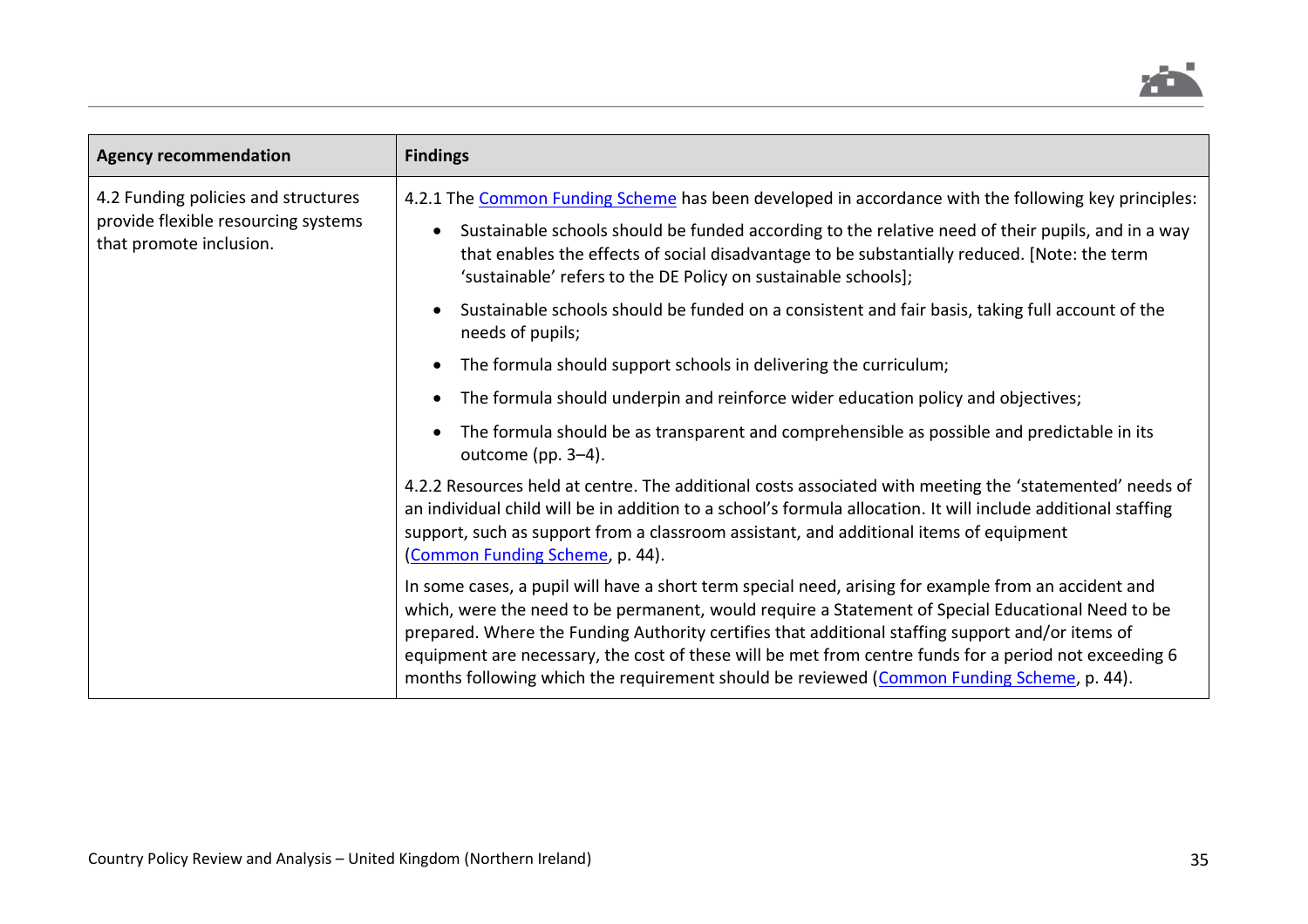

| <b>Agency recommendation</b>                                                                                                                                   | <b>Findings</b>                                                                                                                                                                                                                                                                                                                                                                                                                                                                          |
|----------------------------------------------------------------------------------------------------------------------------------------------------------------|------------------------------------------------------------------------------------------------------------------------------------------------------------------------------------------------------------------------------------------------------------------------------------------------------------------------------------------------------------------------------------------------------------------------------------------------------------------------------------------|
|                                                                                                                                                                | 4.2.3 The Pathway Fund provides additional targeted support to children to age four in disadvantaged<br>areas, who are at risk of not reaching their full potential within the school system. The Department also<br>makes Extended Services funding available to non-statutory pre-school education settings with a high<br>proportion of children from disadvantaged areas or with a Free School Meal Entitlement (FSME) to help<br>address barriers to learning. (A Fair Start, p. 9) |
|                                                                                                                                                                | 4.2.4 Sharing of resources and pooling of funds:                                                                                                                                                                                                                                                                                                                                                                                                                                         |
|                                                                                                                                                                | 1) This section applies to a children's authority for the purposes of exercising any functions in<br>accordance with arrangements under section 2.                                                                                                                                                                                                                                                                                                                                       |
|                                                                                                                                                                | 2) For those purposes, a children's authority may:                                                                                                                                                                                                                                                                                                                                                                                                                                       |
|                                                                                                                                                                | a) provide staff, goods, services, accommodation or other resources to another children's<br>authority (Children's Services Co-operation Act (Northern Ireland), 2015, Section 4).                                                                                                                                                                                                                                                                                                       |
|                                                                                                                                                                | 4.2.5 The policy commitment to implement a new funding mechanism (actioned April 2021) has the aim<br>of providing greater consistency, coherence and cost effectiveness to addressing the assessed needs of<br>children and young people in a transparent way ( <i>Priorities for Youth</i> , p. 25, priority 5). This also provides<br>a flexible approach to meet the needs of children and young people in line with the inclusive nature of<br>the youth work policy.               |
| 4.3 There are long-term funding<br>commitments to support<br>collaborative initiatives between<br>various school-based, resource centre<br>and research teams. | 4.3.1 Additional Entitlement funding is provided as a contribution towards meeting costs associated with<br>the collaborative delivery of Key Stage 4 and post-16 courses (Delivering the Entitlement Framework:<br>Guidance to schools 2019/2020, p. 2).                                                                                                                                                                                                                                |
|                                                                                                                                                                | 4.3.2 Launched in May 2006, over GBP 150 million of funding has been provided through the<br><b>Extended Schools Programme</b> over the last 15 years. The funding allows those schools serving the most<br>disadvantaged areas to offer a wide range of services or activities outside of the normal school day to<br>help meet the learning and development needs of pupils, their families and local communities.                                                                     |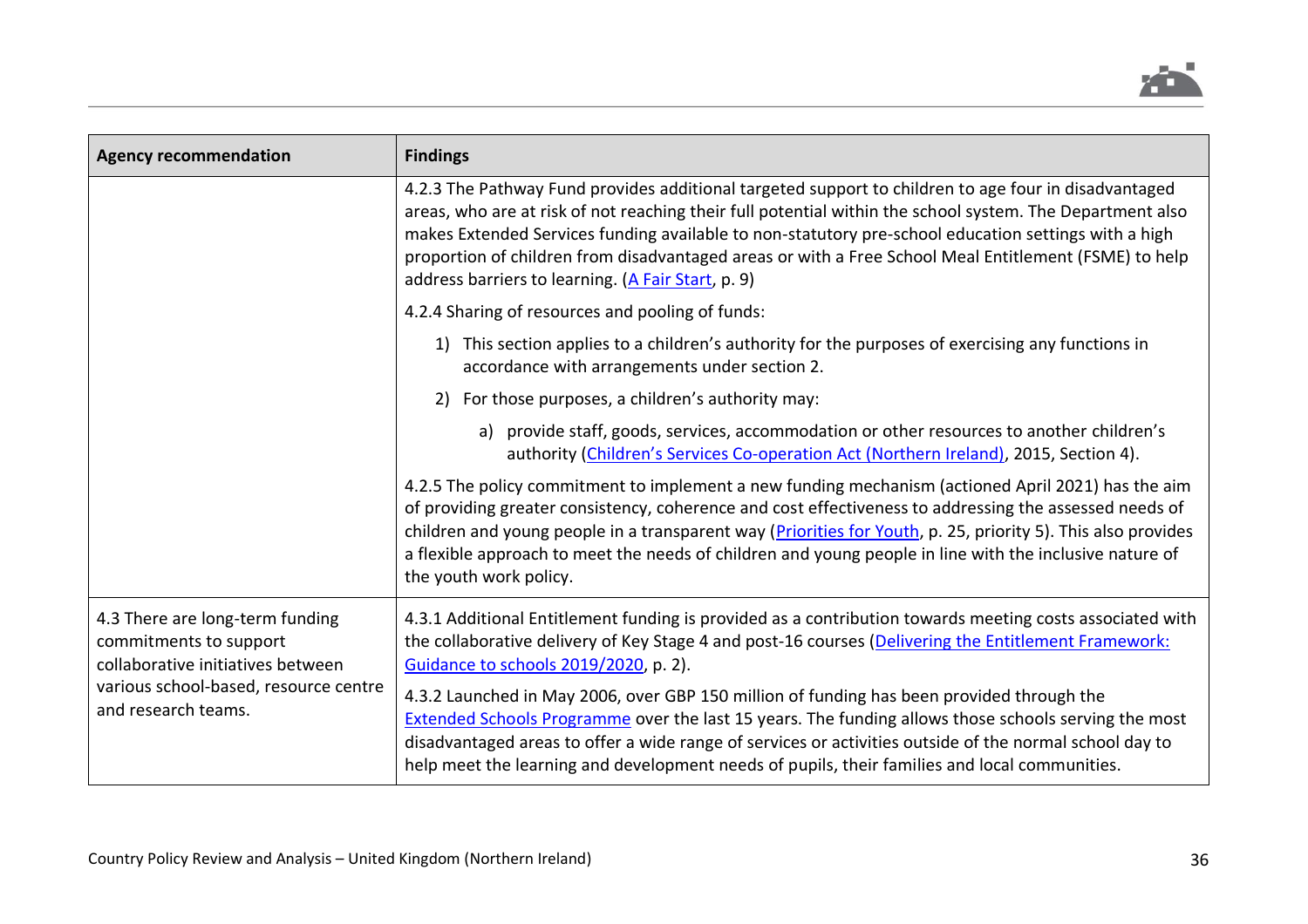

| <b>Agency recommendation</b>                                                                                                                     | <b>Findings</b>                                                                                                                                                                                                                                                            |
|--------------------------------------------------------------------------------------------------------------------------------------------------|----------------------------------------------------------------------------------------------------------------------------------------------------------------------------------------------------------------------------------------------------------------------------|
|                                                                                                                                                  | Extended schools activities are designed to support learning, raise school standards and promote<br>healthy lifestyles, enabling schools to work closely with members of the wider community and connect<br>local people with local services (Extended Schools Programme). |
| 4.4 Policy outlines mechanisms for<br>systematic data collection on<br>expenditure and implementation that<br>informs cost-effectiveness issues. | 4.4.1 Both the Department and the Education Authority are addressing this issue on foot of the<br>recommendations in the 2017 and 2020 NI Audit Office SEN reports and the 2021 Public Accounts<br>Committee (PAC) Report on Impact Review of SEN.                         |

### *Measure 4 evaluative comments*

The establishment and delivery of an Independent Review of Education is a key commitment in the [New Decade New Approach \(NDNA\)](https://assets.publishing.service.gov.uk/government/uploads/system/uploads/attachment_data/file/856998/2020-01-08_a_new_decade__a_new_approach.pdf) document, agreed by the main political parties in Northern Ireland in January 2020. The Independent Review of Education commenced on 4 October 2021. The Review is expected to identify barriers within the education system which inhibit positive outcomes for children and young people, as well as explaining structural issues which led to inefficiencies or ineffectiveness. The Review will provide a set of focused and strategic recommendations on how the Department and the Executive might improve outcomes for pupils, support to schools and the effectiveness of education administration. The Review's [Terms of Reference](https://www.education-ni.gov.uk/sites/default/files/publications/education/INDEPENDENT%20REVIEW%20OF%20EDUCATION%20-%20REVISED%20DRAFT%20TERMS%20OF%20REFERENCE%20-%20FEBRUARY%202021.pdf) include:

- The distribution of funding to education settings and quantification of any potential funding gap
- The resourcing requirements of education settings, with modelling and quantum of funding of individual schools and settings (including further and higher education) (p. 10).
- The better alignment of education provision and funding, at all levels, with NI Executive priorities (p. 11).
- An assessment of resource intensive services within education delivery and identification of priority areas for further investment (p. 12).

The Department has also accepted all of the recommendations in the [2021 PAC Report on Impact Review of SEN](http://www.niassembly.gov.uk/assembly-business/committees/2017-2022/public-accounts-committee/reports/report-on-impact-review-of-special-educational-needs/) and, in particular, is in the process of commissioning an independent, external review of SEN service provision and processes under recommendation 2 of the report.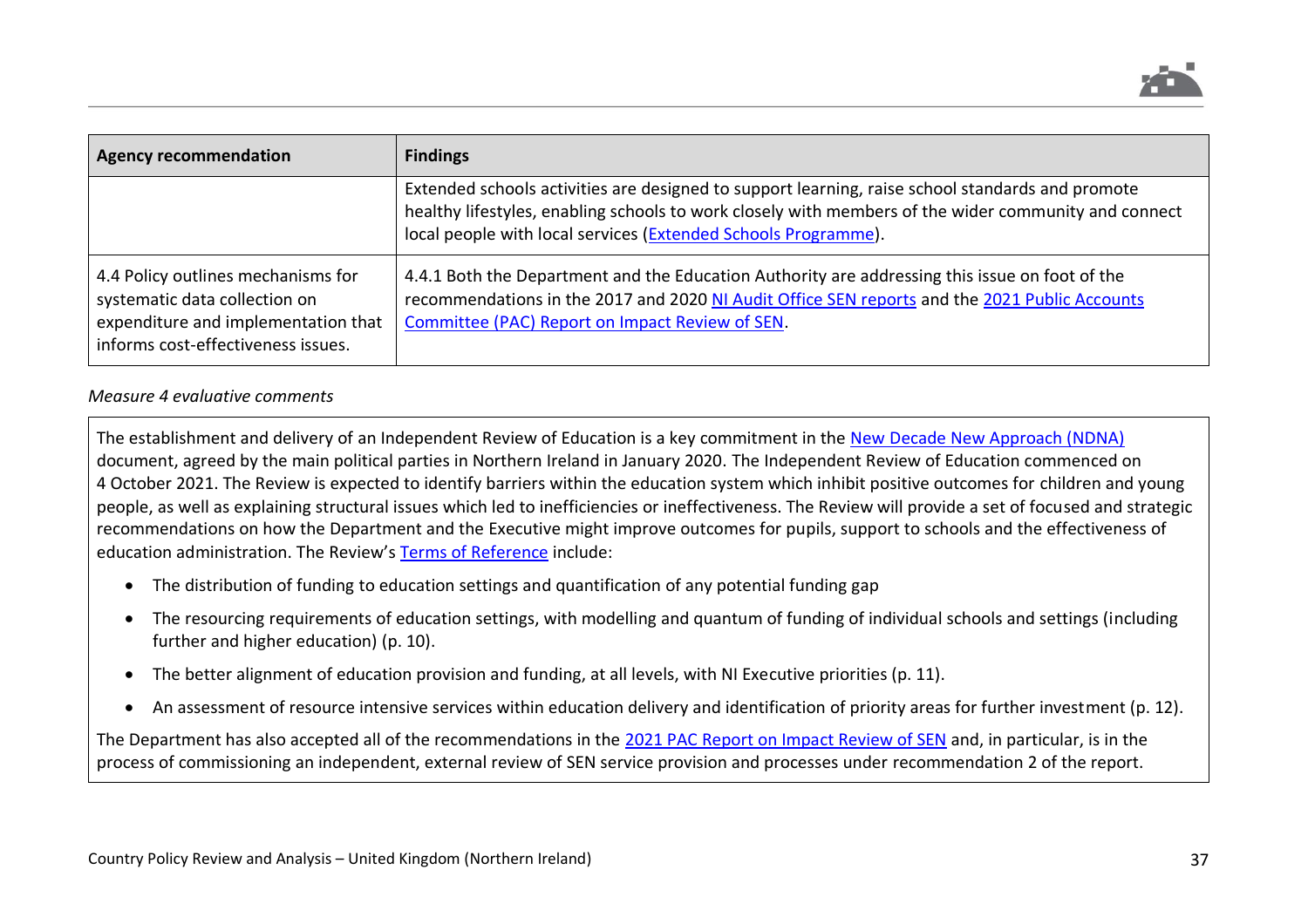

## **Measure 5: To increase participation in good quality inclusive early childhood education and care and enrolment rates in pre-school education**

| <b>Agency recommendation</b>                                                                         | <b>Findings</b>                                                                                                                                                                                                                                                                                                                                                                         |
|------------------------------------------------------------------------------------------------------|-----------------------------------------------------------------------------------------------------------------------------------------------------------------------------------------------------------------------------------------------------------------------------------------------------------------------------------------------------------------------------------------|
| 5.1 Policy clearly respects the<br>rights and the needs of children<br>and their families.           | 5.1.1 The rights of children and their families are respected – early childhood is a significant and distinct time<br>in life and as such it should be nurtured, respected, valued and supported in its own right and for the<br>significant foundation it provides for future and lifelong learning (Learning to Learn: A Framework for Early<br>Years Education and Learning, p. 19). |
| 5.2 Support is available for<br>families to recognise and<br>understand the needs of their<br>child. | 5.2.1 The Department's 'Education Works' campaign aimed to get more parents involved in their child's<br>education, and provides practical examples to help parents read, count, play and talk to their children.<br>(Learning to Learn: A Framework for Early Years Education and Learning, p. 8). It has since been superseded<br>by three campaigns:                                 |
| (Support focuses upon and what<br>is in the child's best interests.)                                 | Give your child a helping hand<br><b>Miss School. Miss Out</b><br>Try and Stop Me.                                                                                                                                                                                                                                                                                                      |
|                                                                                                      | 5.2.2 Parents and families will also be supported in understanding the development stages of their child,<br>especially in relation to the early language and motor skills required to give every child greater equality of<br>opportunity and in so doing, facilitating their ability to start school better prepared to learn (A Fair Start,<br>p. 1).                                |
|                                                                                                      | 5.2.3 Redirecting the Focus to Early Years: EA should expand and enhance their Early Years SEN Inclusion<br>Service to ensure that pre-school settings have access to expertise to enable them to support children with<br>additional needs / SEN in their pre-school education (A Fair Start, p. 4, action xii).                                                                       |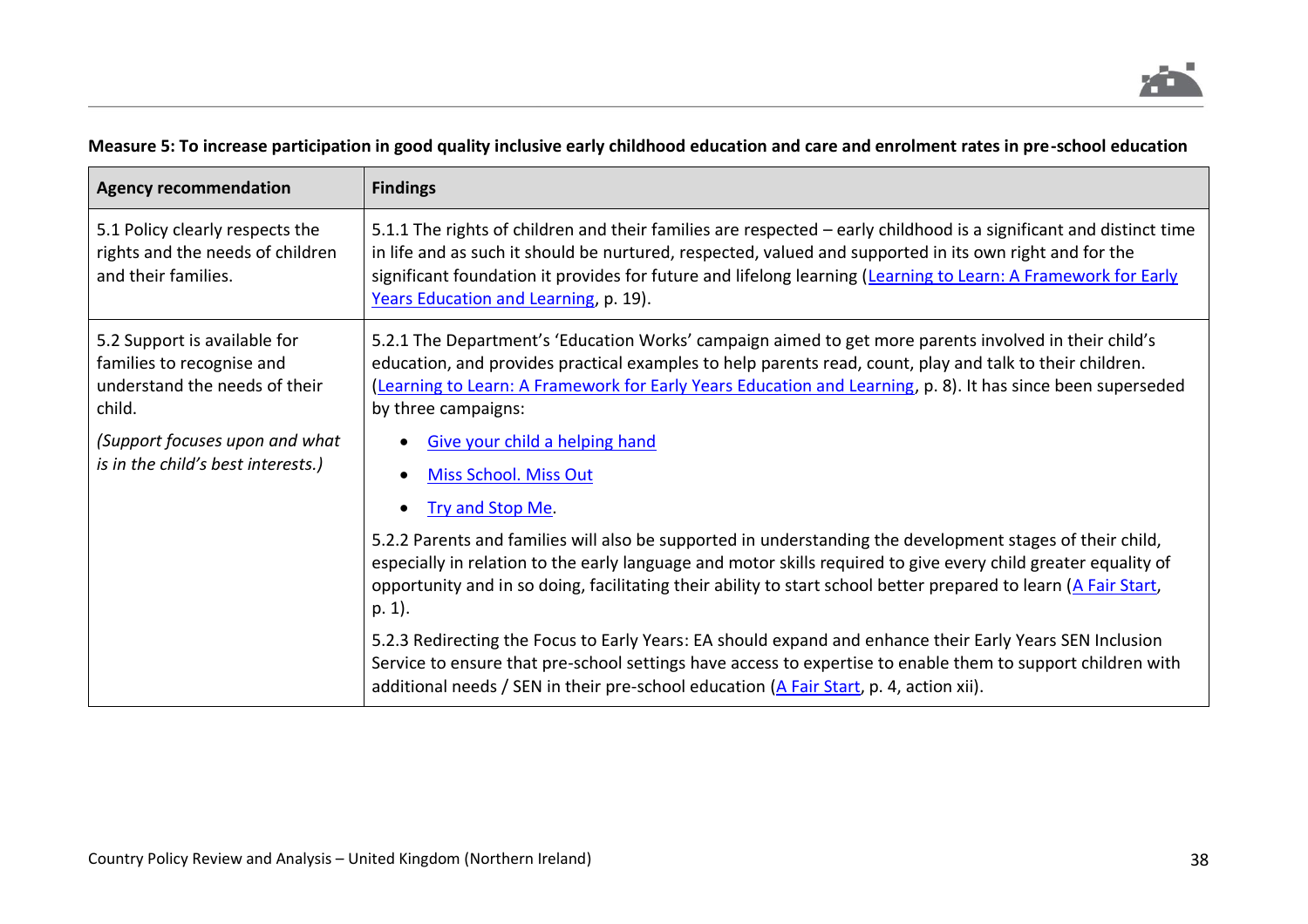

| <b>Agency recommendation</b>                                                                                                                                                        | <b>Findings</b>                                                                                                                                                                                                                                                                                                                                                                                                                                                                 |
|-------------------------------------------------------------------------------------------------------------------------------------------------------------------------------------|---------------------------------------------------------------------------------------------------------------------------------------------------------------------------------------------------------------------------------------------------------------------------------------------------------------------------------------------------------------------------------------------------------------------------------------------------------------------------------|
| 5.3 Policy outlines how ECI<br>services should be provided for<br>children and families as early as<br>possible and as quickly as<br>possible, following identification<br>of need. | 5.3.1 The need to identify and address potential barriers to a child's development as early as possible, lay<br>important foundations for lifelong learning and provide additional support to families, children and<br>communities is acknowledged by the Executive in the priorities and objectives in the Programme for<br>Government (Learning to Learn: A Framework for Early Years Education and Learning, p. 1).                                                         |
|                                                                                                                                                                                     | 5.3.2 Sure Start is a programme targeted at parents and children under the age of four living in the most<br>disadvantaged areas. Sure Start projects deliver a wide variety of services which are designed to support<br>children's learning skills, health and well-being, and social and emotional development.                                                                                                                                                              |
|                                                                                                                                                                                     | To help children get ready for pre-school, Sure Start projects run a programme for two- to three-year-olds.                                                                                                                                                                                                                                                                                                                                                                     |
|                                                                                                                                                                                     | 5.3.3 Free, part-time pre-school places are available for children in the year immediately before they start<br>compulsory education (aged 3-4). This provision is usually available for 2.5 hours per day, five days a week,<br>for 38 weeks of the year, and the funded places are offered in grant-aided nursery schools and nursery<br>classes / units in primary schools, and in voluntary and private settings. Parents may pay for additional<br>provision if they wish. |
|                                                                                                                                                                                     | Funding is provided through the Department of Education (DE) budget and is transferred to early years<br>education providers and grant-aided schools via the Education Authority (EA) or directly from the DE. This<br>depends on the type of funding (revenue or capital funding) and the legal category of school (see the article<br>on 'Administration and Governance at Local and/or Institutional Level') (Eurydice: Funding in Education).                               |
| 5.4 Policy states that in risk<br>situations, the child's rights<br>should come first.                                                                                              | 5.4.1 The Department will work with DHSSPS [now DoH] to develop protocols for delivery bodies to enhance<br>information sharing, early identification and intervention services for children and families at risk, and review<br>joint training requirements across disciplines as well as improving inter-professional communication<br>(Learning to Learn: A Framework for Early Years Education and Learning, p. 28).                                                        |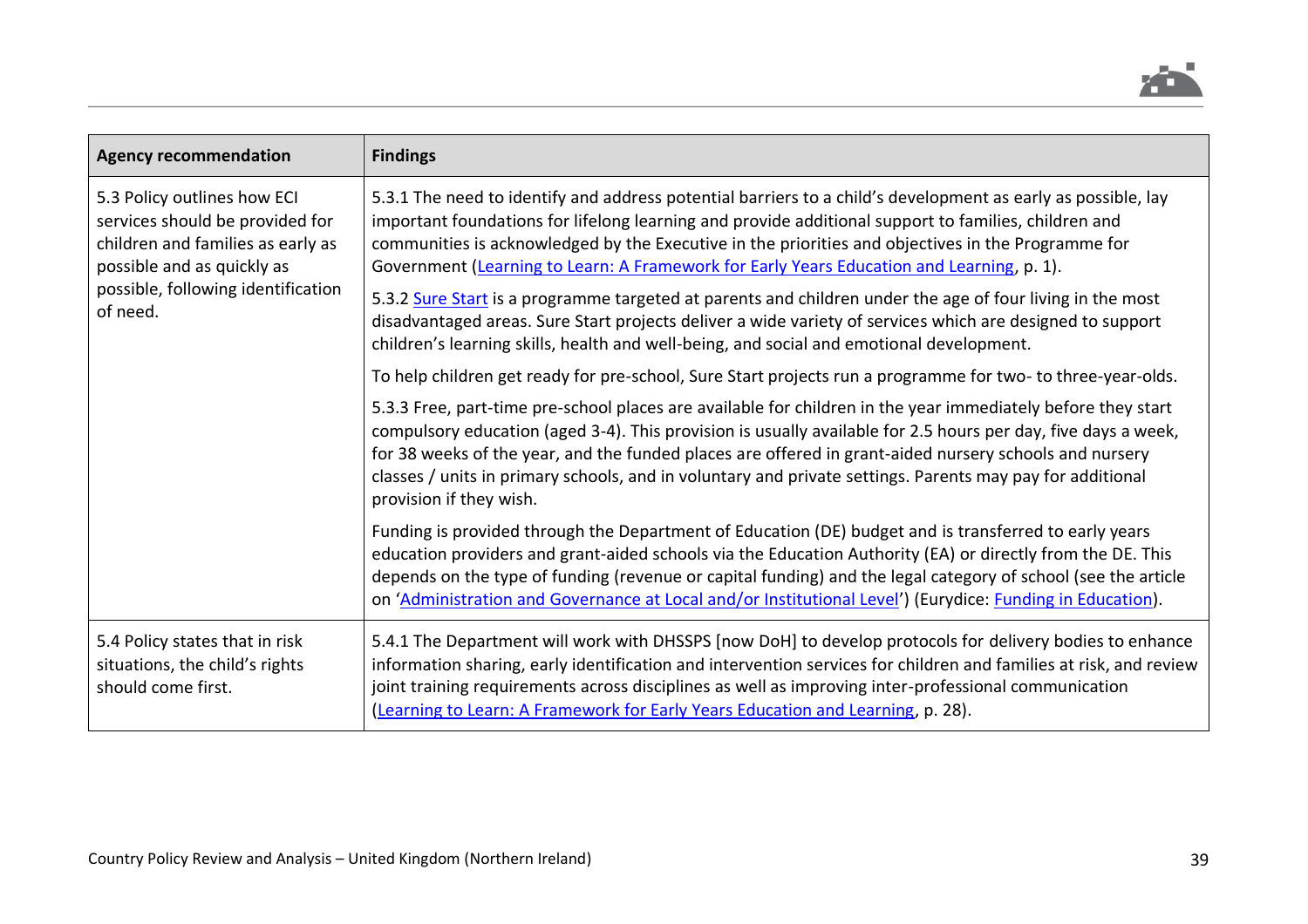

| <b>Agency recommendation</b>                                                                                             | <b>Findings</b>                                                                                                                                                                                                                                                                                                                                                                                                                                                                                  |
|--------------------------------------------------------------------------------------------------------------------------|--------------------------------------------------------------------------------------------------------------------------------------------------------------------------------------------------------------------------------------------------------------------------------------------------------------------------------------------------------------------------------------------------------------------------------------------------------------------------------------------------|
|                                                                                                                          | 5.4.2 The child or young person's welfare is paramount. The welfare of the child is the paramount<br>consideration for the courts and in childcare practice. An appropriate balance should be struck between the<br>child's rights and parent's rights. All efforts should be made to work co-operatively with parents, unless<br>doing so is inconsistent with ensuring the child's safety (Co-operating to safeguard children and young<br>people in Northern Ireland, p. 10).                 |
| 5.5 Policy measures and<br>guidelines clearly define quality<br>standards for early childhood<br>services and provision. | 5.5.1 Children and their families are entitled to high quality, age appropriate early years education and<br>learning services and opportunities – delivered in safe and inclusive environments, led by a skilled workforce,<br>and evaluated against quality standards where the importance of play in its own right, and as a pedagogical<br>tool is recognised (Learning to Learn: A Framework for Early Years Education and Learning, p. 18).                                                |
|                                                                                                                          | 5.5.2 Equality of opportunity and inclusion are essential characteristics of quality early years education and<br>learning - all children, regardless of their special educational needs, disabilities, gender, cultural, religious,<br>socio-economic, or linguistic backgrounds are provided with practical, challenging activities in a stimulating<br>environment which help them achieve their potential (Learning to Learn: A Framework for Early Years<br>Education and Learning, p. 19). |
|                                                                                                                          | 5.5.3 The Refreshed Curricular Guidance for Pre-school Education was published in 2018 and aligns with<br>Foundation Stage. It 'outlines the range of learning opportunities which children of this age and stage of<br>development should have through play and other relevant experiences'.                                                                                                                                                                                                    |
|                                                                                                                          | 5.5.4 All DE-funded pre-school settings are inspected to the same standard by the Education and Training<br>Inspectorate (ETI). The curricular guidance is used by ETI when evaluating the quality of provision and the<br>outcomes for learners in all pre-school settings.                                                                                                                                                                                                                     |
|                                                                                                                          | In addition, the ETI Inspection and Self-Evaluation Framework (ISEF) for pre-schools provides effective<br>practice and self-evaluation questions for pre-schools. It is used by pre-school settings as a tool to guide their<br>self-evaluation and is used by the ETI when inspecting pre-school settings.                                                                                                                                                                                     |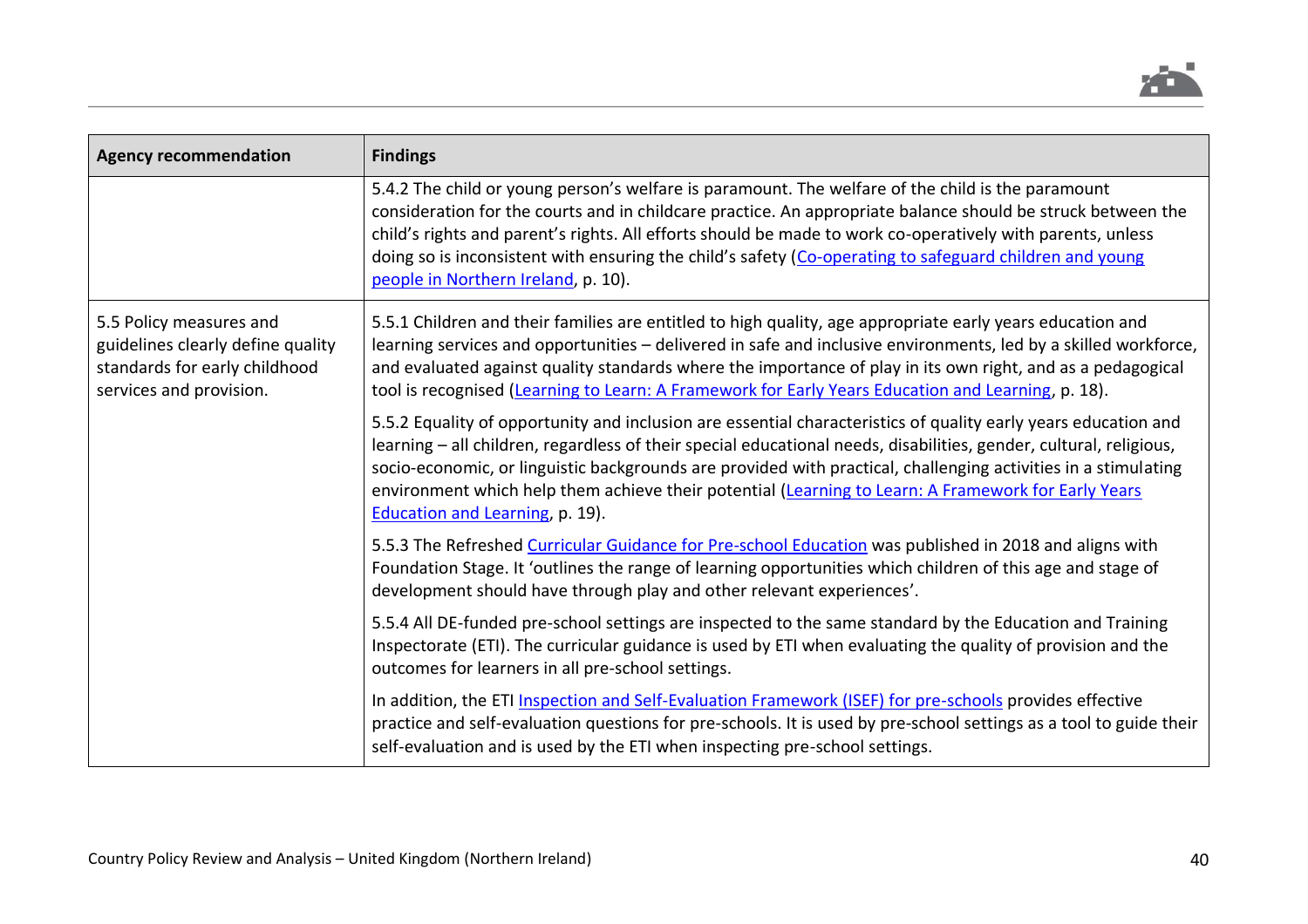

| <b>Agency recommendation</b>                                                                                        | <b>Findings</b>                                                                                                                                                                                                                                                                                                                                                                                                                                                                                                                                                                                                                 |
|---------------------------------------------------------------------------------------------------------------------|---------------------------------------------------------------------------------------------------------------------------------------------------------------------------------------------------------------------------------------------------------------------------------------------------------------------------------------------------------------------------------------------------------------------------------------------------------------------------------------------------------------------------------------------------------------------------------------------------------------------------------|
|                                                                                                                     | The Sure Start programme is also inspected by the ETI, which has evaluated Sure Start four times and<br>produced a set of quality indicators to use for this purpose. An example of a Sure Start Evaluation is available<br>on the ETI website.                                                                                                                                                                                                                                                                                                                                                                                 |
|                                                                                                                     | 5.5.5 The Early Years Registration and Inspection teams based in the Health and Social Care Trusts also<br>inspect the quality of care in playgroups and other non-statutory settings. They are 'specialist teams of social<br>workers  responsible for the registration, inspection, monitoring and support of childminders and day care<br>providers'.                                                                                                                                                                                                                                                                        |
|                                                                                                                     | 5.5.6 The Priorities for Youth policy recognises the importance of having quality standards for youth work<br>delivery (paras 1.6, 2.9, 2.17, 3.2, 3.3, 4.6(3), 4.6(8), 4.11, 4.20(4)). As well as operational responses to deliver<br>this commitment, the ETI Inspection and Self-Evaluation Framework (ISEF) for youth work provides effective<br>practice and self-evaluation questions for youth work settings.                                                                                                                                                                                                            |
|                                                                                                                     | 5.5.7 A Proposed Framework of Future Provision for Children in Early Years with Special Educational Needs<br>(SEN) is currently under development. It needs to be updated to reflect the consultation findings and the<br>strategic direction that has emerged since this work commenced in 2016. The Education Authority (EA) has<br>already commenced a significant programme of improvement and review across all SEN services under its<br>SEN and Disability Strategic Development Programme. The business case for this is currently under<br>consideration by the Department, and Early Years is an integral part of it. |
| 5.6 Early childhood guidance is<br>developed jointly by departments<br>of health, education and social<br>services. | 5.6.1 Whilst there is no single government department with overall responsibility for every early years<br>service that children and their families need, the Delivering Social Change (DSC) framework seeks to<br>co-ordinate key actions across Executive Departments to take forward work on priority social policy areas.<br>The DSC framework aims to deliver a range of measures to tackle poverty and social exclusion and has<br>identified early intervention as a priority theme (Learning to Learn: A Framework for Early Years Education<br>and Learning, p. 13).                                                   |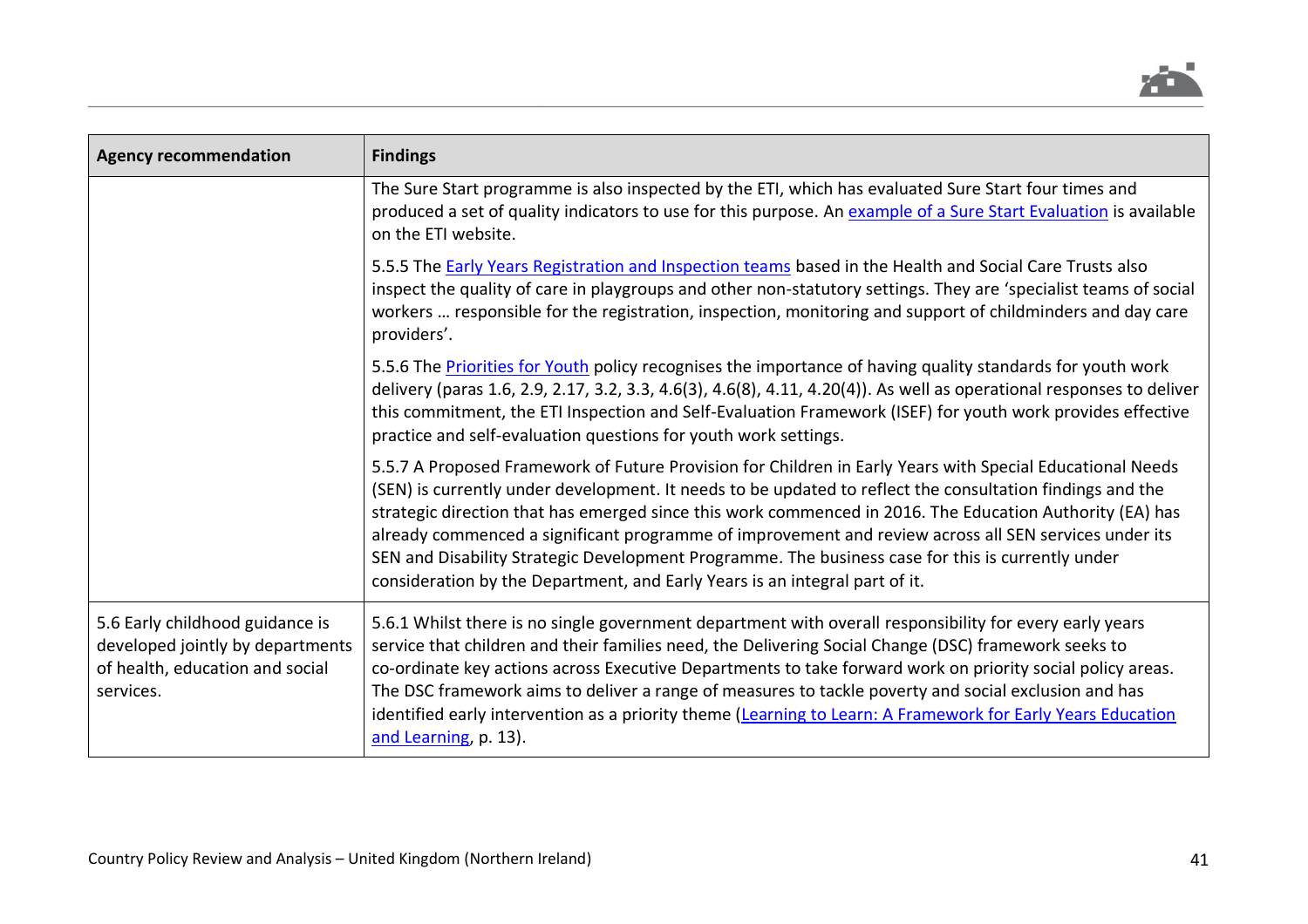

| <b>Agency recommendation</b>                                                                                                       | <b>Findings</b>                                                                                                                                                                                                                                                                                          |
|------------------------------------------------------------------------------------------------------------------------------------|----------------------------------------------------------------------------------------------------------------------------------------------------------------------------------------------------------------------------------------------------------------------------------------------------------|
| 5.7 Policy for early childhood<br>services supports cross sectoral,<br>multi-disciplinary working at<br>regional and local levels. | 5.7.1 Collaborative working among the statutory, voluntary, and other relevant sectors and professional<br>bodies will play an important part in securing improved outcomes for young children in their early years<br>(Learning to Learn: A Framework for Early Years Education and Learning, p. 19).   |
|                                                                                                                                    | The importance of multi-disciplinary and multi-agency working, together with good communication and<br>information sharing are essential to the common goal of improving outcomes for all children and their<br>families (Learning to Learn: A Framework for Early Years Education and Learning, p. 26). |
| 5.8 Policy ensures there are pre-<br>school places offered to children<br>coming from ECI<br>services/provision.                   | 5.8.1 Education (NI) Order 1998, Part V: Pre-School Education states:                                                                                                                                                                                                                                    |
|                                                                                                                                    | each board [now EA] shall prepare and submit to the Department a plan for the provision<br>(whether by the board or by other persons) of pre-school education for children resident in the<br>area of the board                                                                                          |
|                                                                                                                                    | In this Part 'pre-school education' means education provided for a child (whether at a school or<br>any other premises) at any time-                                                                                                                                                                     |
|                                                                                                                                    | after he has attained the age of 2 years; and<br>a)                                                                                                                                                                                                                                                      |
|                                                                                                                                    | b) before he has attained compulsory school age, otherwise than in a reception class.                                                                                                                                                                                                                    |
| 5.9 Policy outlines how cost-free<br>services/provision are made<br>available for families.                                        | 5.9.1 The Pathway Fund 2021-2023 aims for: improved development of children who are at risk of not<br>reaching their full educational potential; and an enhanced, more sustainable Early Years sector.                                                                                                   |
|                                                                                                                                    | The Pathway Fund is a diverse and flexible fund which supports registered providers or facilitators of early<br>years (0-4) education and learning provision to improve the development of children identified as most at<br>risk of not reaching their full potential within the school system.         |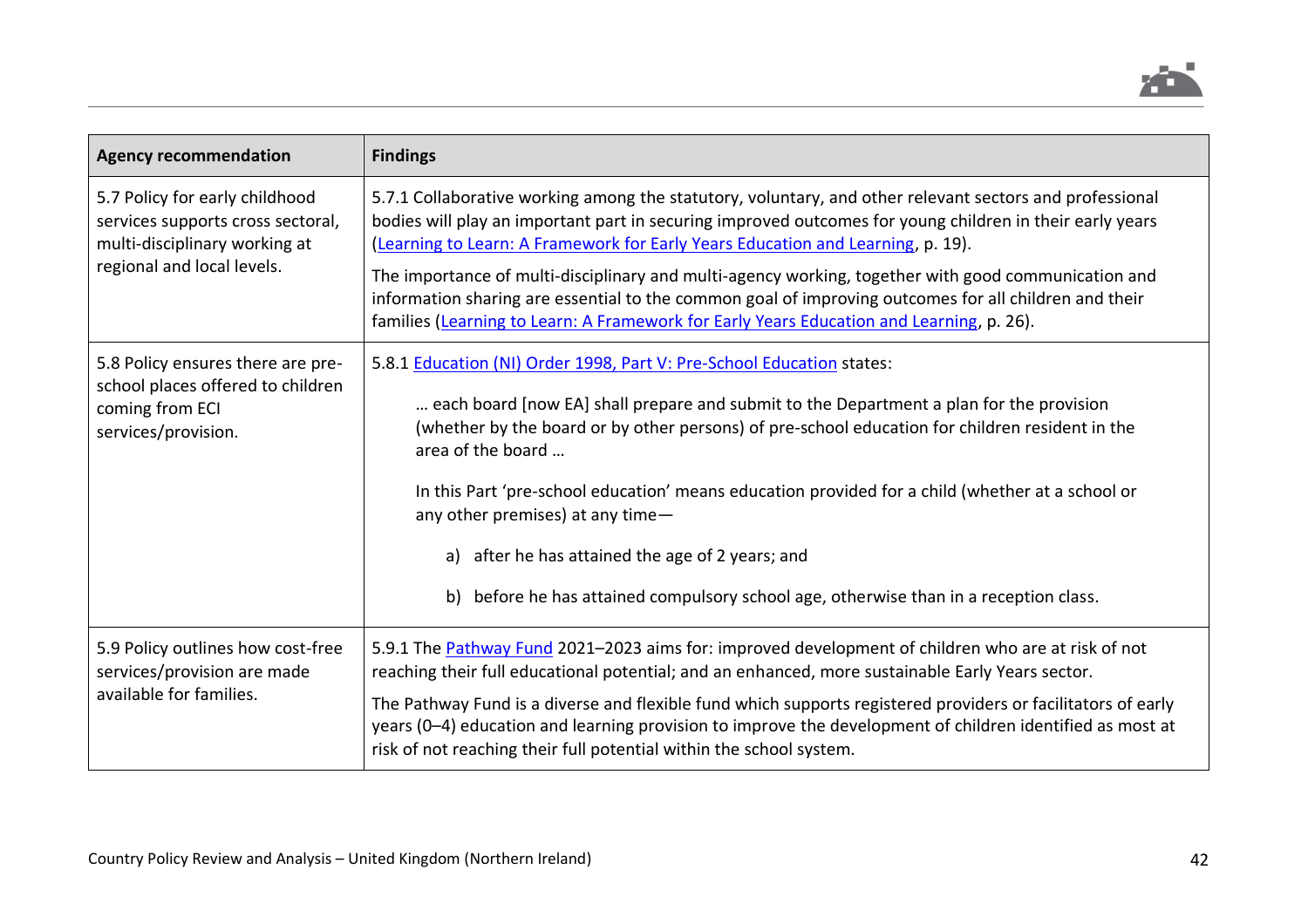

| <b>Agency recommendation</b>                                                                                                                         | <b>Findings</b>                                                                                                                                                                                                                                                                                                                                                                                                                                                                                                                                                                                                                                                                                                                                                                                                                                                                                                                                  |
|------------------------------------------------------------------------------------------------------------------------------------------------------|--------------------------------------------------------------------------------------------------------------------------------------------------------------------------------------------------------------------------------------------------------------------------------------------------------------------------------------------------------------------------------------------------------------------------------------------------------------------------------------------------------------------------------------------------------------------------------------------------------------------------------------------------------------------------------------------------------------------------------------------------------------------------------------------------------------------------------------------------------------------------------------------------------------------------------------------------|
|                                                                                                                                                      | 5.9.2 The Pre-School Education Programme is funded to provide one year of non-compulsory pre-school<br>education, delivered in line with a curriculum, which builds upon the learning that children experience at<br>home. It is not provided to meet the day care needs of parents (Learning to Learn: A Framework for Early<br>Years Education and Learning, p. 15).                                                                                                                                                                                                                                                                                                                                                                                                                                                                                                                                                                           |
| 5.10 Policy ensures the same<br>quality of service irrespective of<br>differences in geographical<br>location. (Such as isolated or rural<br>areas). | 5.10.1 In support of the DE vision 'every young person achieving to his or her full potential at each stage of<br>his or her development' the framework reflects the two overarching goals for education:<br>Raising standards for all;<br>Closing the performance gap, increasing access and equality (Learning to Learn: A Framework for<br>Early Years Education and Learning, pp. 16-17).<br>Assessing the potential implications of and options for standardised patterns of attendance as part of wider<br>considerations of area based planning for pre-school provision (Learning to Learn: A Framework for Early<br>Years Education and Learning, p. 32).<br>5.10.2 Pursuant to the Rural Needs Act (Northern Ireland 2016), the Department must have due regard to<br>rural needs when:<br>developing, adopting, implementing or revising policies, strategies and plans, and<br>a)<br>designing and delivering public services.<br>b) |

## *Measure 5 evaluative comments*

The [Terms of Reference](https://www.education-ni.gov.uk/sites/default/files/publications/education/INDEPENDENT%20REVIEW%20OF%20EDUCATION%20-%20REVISED%20DRAFT%20TERMS%20OF%20REFERENCE%20-%20FEBRUARY%202021.pdf) of the Independent Review of Education include 'The preparation of children for schooling in the early years, including childcare, pre-school and transition into primary school (including flexibility of school starting age)' (p. 8).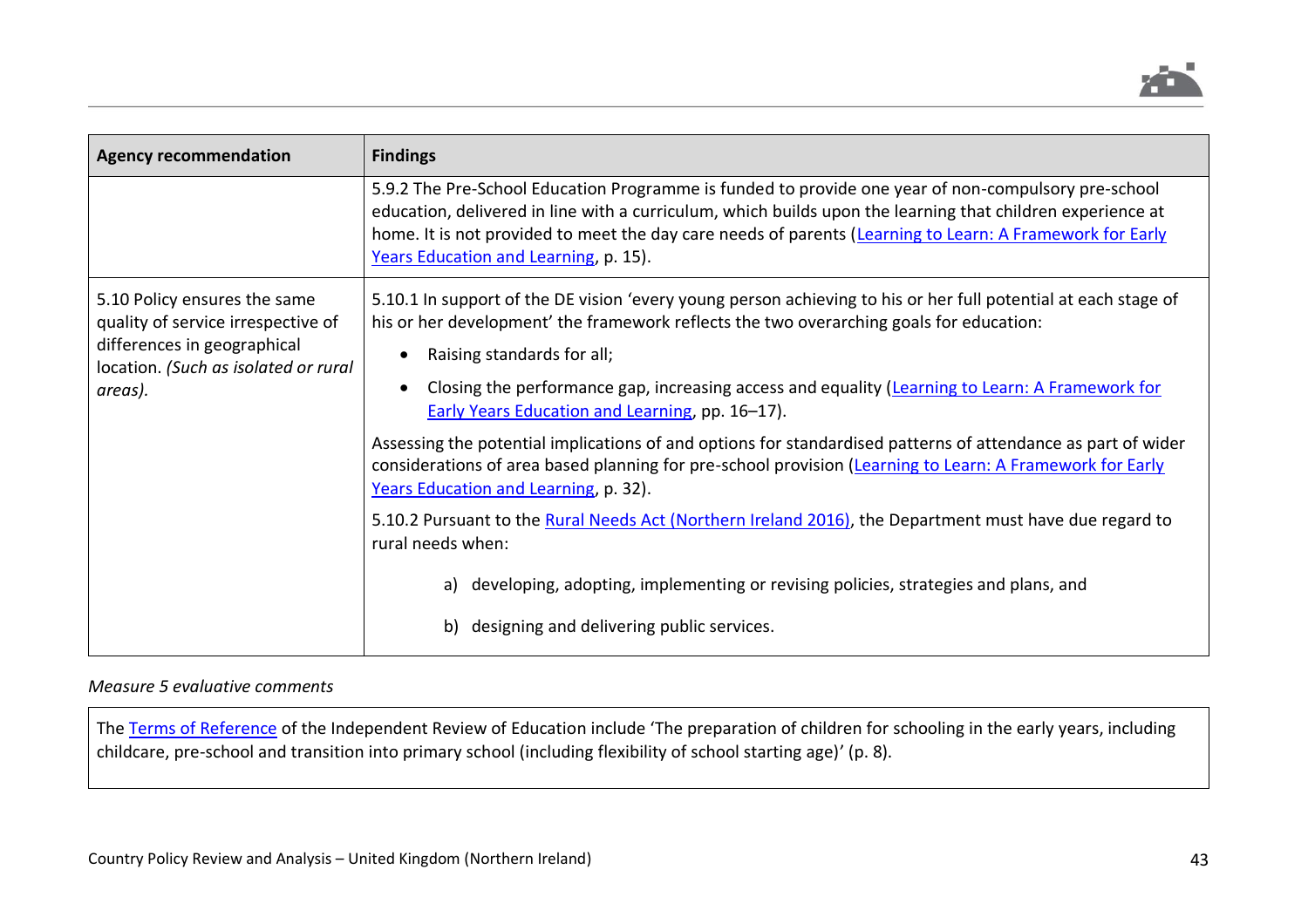

## **Measure 6: To improve student-focused measures such as mentoring, personalised learning approaches and improved guidance**

| <b>Agency recommendation</b>                                                                        | <b>Findings</b>                                                                                                                                                                                                                                                                                                                                                                                                                                                                                                                                                                                                                                                           |
|-----------------------------------------------------------------------------------------------------|---------------------------------------------------------------------------------------------------------------------------------------------------------------------------------------------------------------------------------------------------------------------------------------------------------------------------------------------------------------------------------------------------------------------------------------------------------------------------------------------------------------------------------------------------------------------------------------------------------------------------------------------------------------------------|
| 6.1 High expectations for all learners'<br>achievements underpin policy for<br>inclusive education. | 6.1.1 Equality of opportunity and inclusion are essential characteristics of quality early years<br>education and learning - all children, regardless of their special educational needs, disabilities,<br>gender, cultural, religious, socio economic, or linguistic backgrounds are provided with practical,<br>challenging activities in a stimulating environment which help them achieve their potential<br>(Learning to Learn: A Framework for Early Years Education and Learning, p. 19).                                                                                                                                                                          |
|                                                                                                     | 6.1.2 An Equality Impact Assessment (EQIA) of the draft strategy concluded that the revised literacy<br>and numeracy strategy will help ensure every child, irrespective of their background, race, gender or<br>religion, leaves school with the skills they need in literacy and numeracy. It aims to raise the levels of<br>attainment for all young people and to close the gap between the highest and lowest achieving<br>pupils. This will be achieved through high-quality teaching for every child, along with early<br>intervention and additional support for those children who are struggling with literacy and/or<br>numeracy (Count, Read: Succeed, p. 7). |
|                                                                                                     | 6.1.3 The Department of Education's vision is: 'A system that is recognised internationally for the<br>quality of its teaching and learning, for the achievements of its young people and for a holistic<br>approach to education' (Department of Education Business Plan 2021/22, p. 10). The Department<br>has identified the following eight strategic priorities to achieve this vision:                                                                                                                                                                                                                                                                              |
|                                                                                                     | 1. Make learning accessible to all                                                                                                                                                                                                                                                                                                                                                                                                                                                                                                                                                                                                                                        |
|                                                                                                     | 2. Improve the quality of learning for our children & young people                                                                                                                                                                                                                                                                                                                                                                                                                                                                                                                                                                                                        |
|                                                                                                     | 3. Look after our children & young people                                                                                                                                                                                                                                                                                                                                                                                                                                                                                                                                                                                                                                 |
|                                                                                                     | 4. Support those who need more help with learning                                                                                                                                                                                                                                                                                                                                                                                                                                                                                                                                                                                                                         |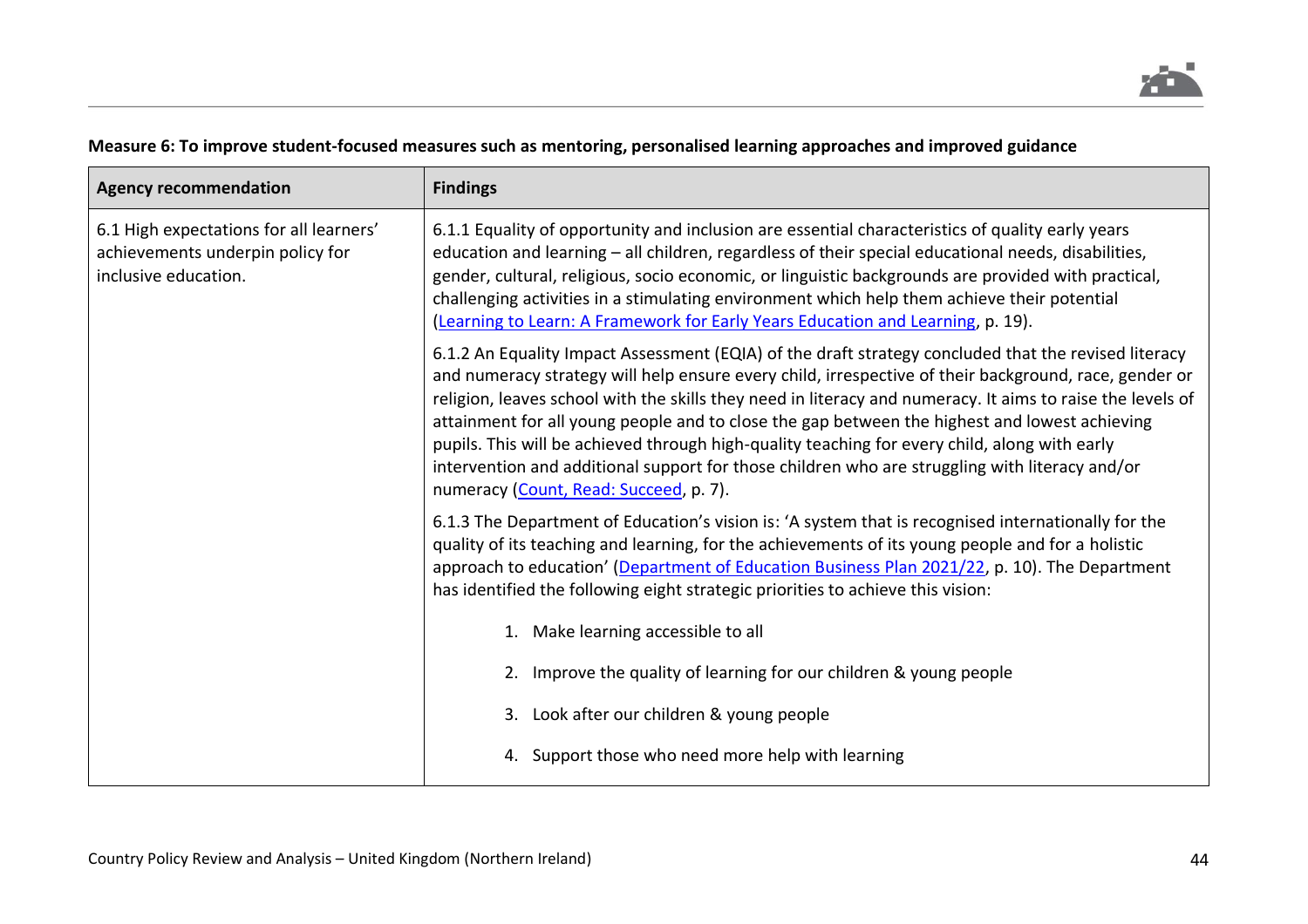

| <b>Agency recommendation</b>                                                                                | <b>Findings</b>                                                                                                                                                                                                                                                                                                                                                                                                                                                                                    |
|-------------------------------------------------------------------------------------------------------------|----------------------------------------------------------------------------------------------------------------------------------------------------------------------------------------------------------------------------------------------------------------------------------------------------------------------------------------------------------------------------------------------------------------------------------------------------------------------------------------------------|
|                                                                                                             | 5. Improve the learning environment                                                                                                                                                                                                                                                                                                                                                                                                                                                                |
|                                                                                                             | Tackle Disadvantage and Underachievement<br>6.                                                                                                                                                                                                                                                                                                                                                                                                                                                     |
|                                                                                                             | 7. Support and develop our education workforce                                                                                                                                                                                                                                                                                                                                                                                                                                                     |
|                                                                                                             | 8. Effectively manage, review and transform our education system (Department of<br>Education Business Plan 2021/22, pp. 10-11).                                                                                                                                                                                                                                                                                                                                                                    |
|                                                                                                             | 6.1.4 Graduating to Success is supported by Access to Success, DEL's regional strategy for widening<br>participation in higher education by students from disadvantaged backgrounds and students with<br>learning difficulties and disabilities. The vision is that any qualified individual should be able to gain<br>access to higher education, irrespective of their personal or social background (Preparing for success<br>2015-2020: A Strategy for Careers Education and Guidance, p. 23). |
|                                                                                                             | 6.1.5 A school culture of achievement, improvement and ambition exists – with clear expectations<br>that all pupils can and will achieve to the very best of their ability (Every School a Good School, 2009,<br>p. 14).                                                                                                                                                                                                                                                                           |
|                                                                                                             | 6.1.6 Every child is an equal child. The expectations for Traveller children should be the same as for<br>all others, including access to the full range of educational experiences free from racial<br>discrimination and prejudice. Outcomes for Traveller children should parallel the range of outcomes<br>for all children (Taskforce on Traveller Education, p. 42; Recommendations from the Taskforce on<br>Traveller Education's report to the Department of Education, p. 1).             |
| 6.2 Policy outlines that learners' voices<br>should be listened to in decision-making<br>that affects them. | 6.2.1 Access to good careers guidance throughout adult life enables individuals to clarify their<br>aspirations for work, to understand the options open to them and to take control of and make<br>informed decisions in terms of job and career change, training, promotion, flexible working and<br>retirement (Preparing for success 2015-2020: A Strategy for Careers Education and Guidance, p. 4).                                                                                          |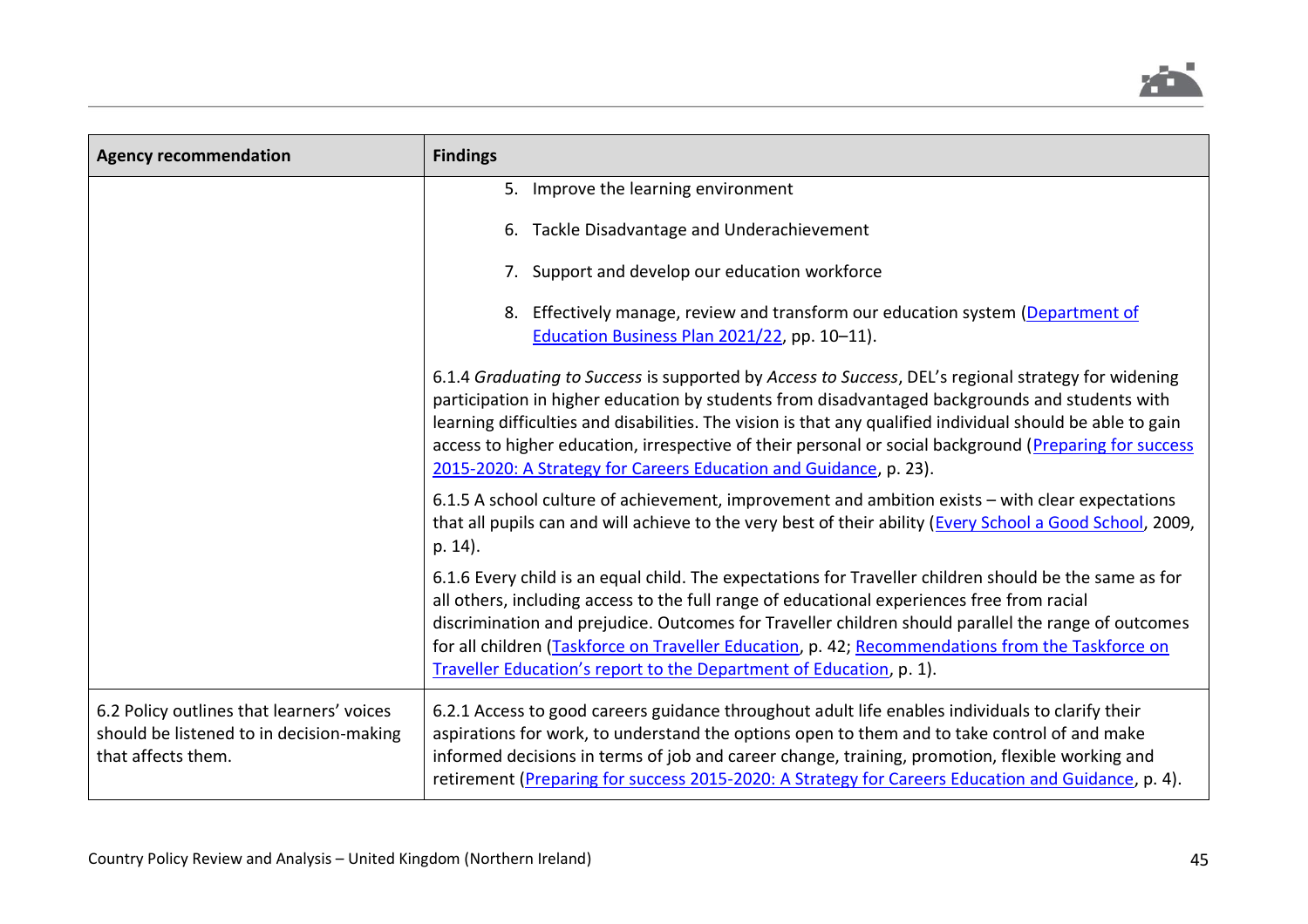

| <b>Agency recommendation</b>                                                   | <b>Findings</b>                                                                                                                                                                                                                                                                                                                                                                                                                                                                                                                                                                                                                                                                                                                                                                                                                                                                                                                            |
|--------------------------------------------------------------------------------|--------------------------------------------------------------------------------------------------------------------------------------------------------------------------------------------------------------------------------------------------------------------------------------------------------------------------------------------------------------------------------------------------------------------------------------------------------------------------------------------------------------------------------------------------------------------------------------------------------------------------------------------------------------------------------------------------------------------------------------------------------------------------------------------------------------------------------------------------------------------------------------------------------------------------------------------|
|                                                                                | 6.2.2 There is a commitment to involve young people in discussions and decisions on school life that<br>directly affect them and to listen to their views (Every School a Good School, 2009, p. 14).                                                                                                                                                                                                                                                                                                                                                                                                                                                                                                                                                                                                                                                                                                                                       |
|                                                                                | 6.2.3 The voice of the child is given high importance in terms of planning to meet needs, including<br>establishing and reviewing Education Plans (A Resource File for schools to support children with<br>Special Educational Needs, Part 1, p. 6).                                                                                                                                                                                                                                                                                                                                                                                                                                                                                                                                                                                                                                                                                       |
|                                                                                | 6.2.4 The Priorities for Youth policy recognises the importance of youth voice in relation to planning,<br>funding and delivery of youth services. Strengthening participation in the youth service at local, sub-<br>regional and regional levels, engaging with children and young people, supporting the youth voice<br>and co-design of programmes is embedded within Youth Service delivery (paras 1.6–1.8 and 2.23;<br>p. 24, action 4.20(3)). In particular the commitment to establish a 'Network of Networks' model to<br>strengthen youth voice/participation is a key driver. Practice is embedded within the youth service in<br>relation to regularly engaging with children and young people across the youth service, listening and<br>responding to young people's views and ensuring young people have the support and opportunity to<br>voice their views.<br>6.2.5 Extant Code of Practice, p. 67, paras 6.49 and 6.50. |
| 6.3 Teaching, support and guidance has<br>the goal of empowering all learners. | 6.3.1 Completing education: Current legislation governing compulsory education is based on the<br>premise that all children and young people in Northern Ireland should have at least 12 years of<br>education i.e. seven years of primary education and five years of post-primary education and the<br>opportunity to obtain school leaving qualifications (Statutory Curriculum).                                                                                                                                                                                                                                                                                                                                                                                                                                                                                                                                                       |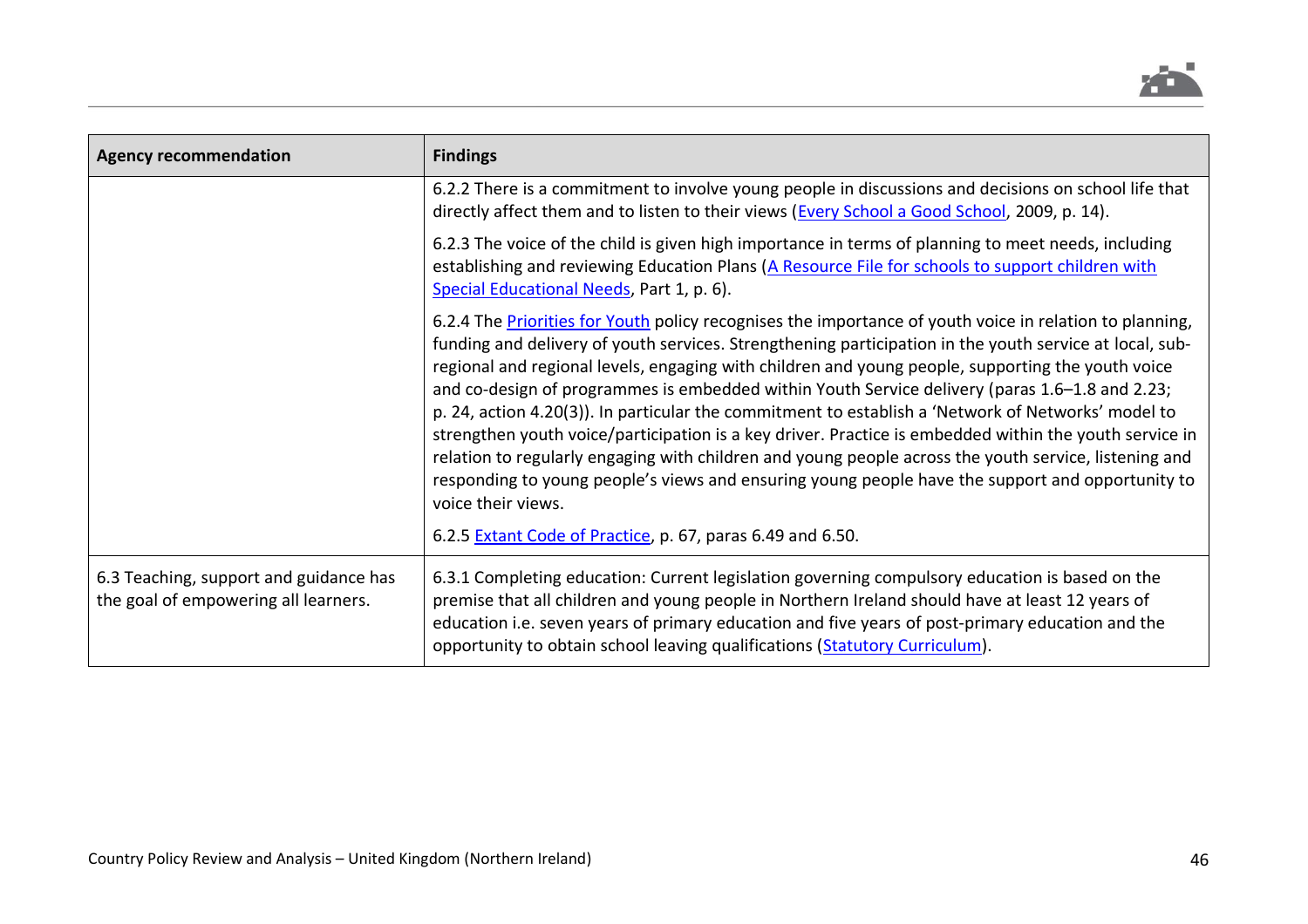

| <b>Agency recommendation</b> | <b>Findings</b>                                                                                                                                                                                                                                                                                                                                                                                                                                                                                                                                    |
|------------------------------|----------------------------------------------------------------------------------------------------------------------------------------------------------------------------------------------------------------------------------------------------------------------------------------------------------------------------------------------------------------------------------------------------------------------------------------------------------------------------------------------------------------------------------------------------|
|                              | 6.3.2 The <b>Entitlement Framework</b> in special schools and learning support centres:                                                                                                                                                                                                                                                                                                                                                                                                                                                            |
|                              | The Department commissioned the regulatory side of the Council for the Curriculum, Examinations<br>and Assessment (CCEA) to conduct a two-year development project with schools and learning<br>support centres (LSCs) in the special educational needs sector. The directions specifying minimum<br>course numbers do not apply to special schools or LSCs. The purpose of this work was therefore to<br>inform how the entitlement framework should apply in practice to this sector.                                                            |
|                              | The focus is on schools providing relevant and achievable courses (or units) that offer recognisable<br>and transferable progression for each individual learner. The project concluded that all special<br>schools and LSCs should aim to identify learning programmes for their learners covering the three<br>curriculum areas of literacy/numeracy, Learning for Life and Work and a vocationally related<br>element. A short guidance document and associated case studies have been issued to all post-<br>primary special schools and LSCs. |
|                              | In addition a qualifications guide has been launched which provides an overview of those regulated<br>qualifications at entry level and level 1 which recognise and reward the achievement of pupils within<br>special schools and LSCs.                                                                                                                                                                                                                                                                                                           |
|                              | 6.3.3 One of the objectives of the Department's Community Relations, Equality and Diversity in<br>Education (CRED) policy is to 'Ensure that learners, at each stage of their development, have an<br>understanding of and respect for the rights, equality and diversity of all without discrimination'<br>$(p. 20)$ .                                                                                                                                                                                                                            |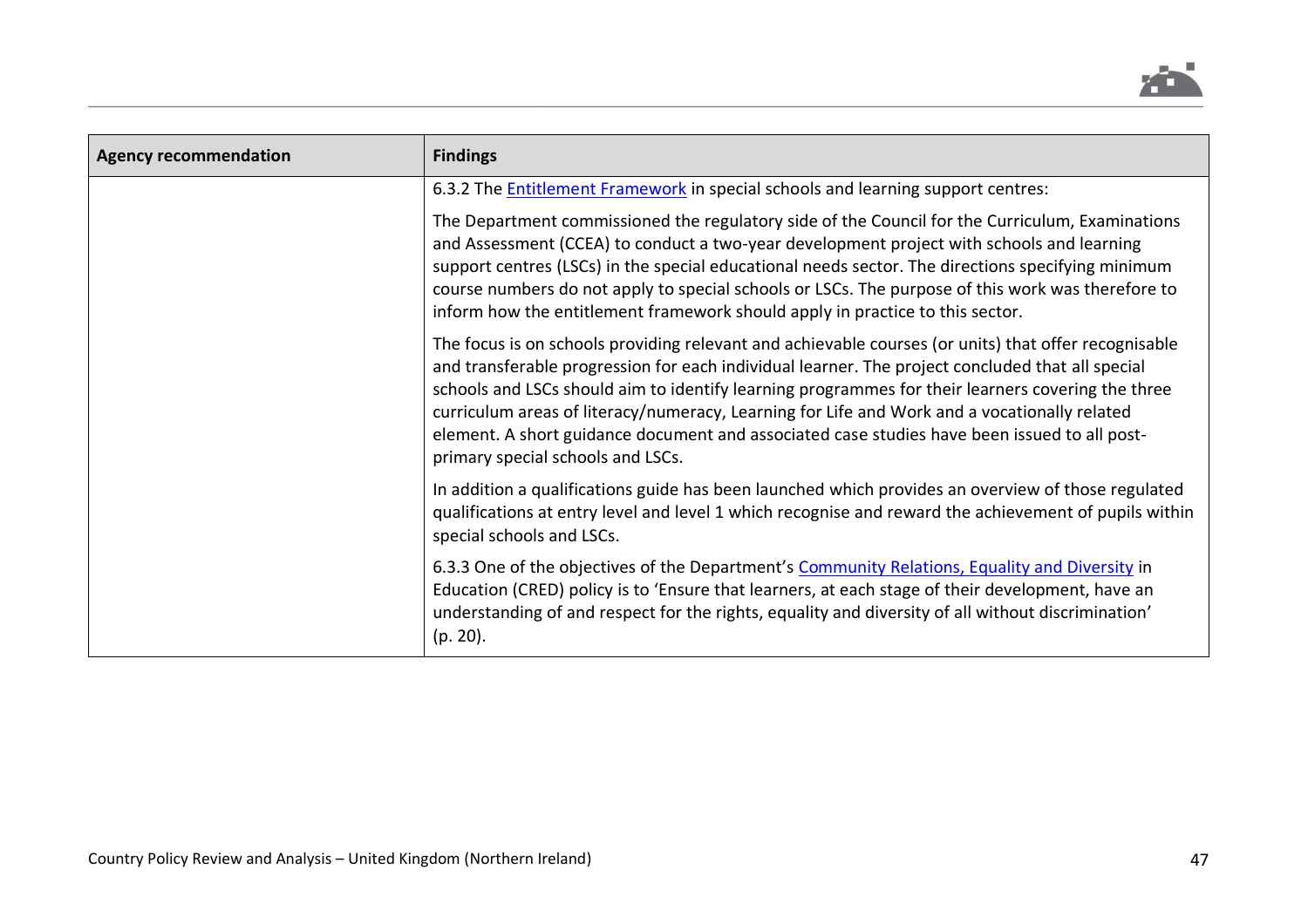

| <b>Agency recommendation</b>                                                                                                                                                              | <b>Findings</b>                                                                                                                                                                                                                                                                                                                                                                                                                                                                                                                                                                                     |
|-------------------------------------------------------------------------------------------------------------------------------------------------------------------------------------------|-----------------------------------------------------------------------------------------------------------------------------------------------------------------------------------------------------------------------------------------------------------------------------------------------------------------------------------------------------------------------------------------------------------------------------------------------------------------------------------------------------------------------------------------------------------------------------------------------------|
| 6.4 Appropriate educational support is<br>available as necessary and is fit for<br>purpose in meeting personal learning<br>needs.                                                         | 6.4.1 Each teacher will set high expectations for all pupils to fulfil her or his individual potential, from<br>the highest achieving to the lowest. Pupils who have already been identified as having a special<br>educational need should have their individual requirements accommodated through appropriate<br>differentiation, drawing on any support already in place. This personalised approach to learning<br>should enable all pupils to experience and build on success as they develop their literacy and<br>numeracy skills to the best of their ability (Count, Read: Succeed, p 34). |
|                                                                                                                                                                                           | 6.4.2 Extant Code of Practice. New draft SEN Code of Practice: The new Code of Practice translates<br>the new draft SEN law into clear and practical guidance for those involved in identifying and<br>assessing children who have, or may have, SEN and for those who provide special educational<br>provision for children with SEN. It will support them in ensuring the right SEN provision is given to<br>help each child fulfil their potential (New SEN Framework).                                                                                                                          |
|                                                                                                                                                                                           | 6.4.3 Non-formal education in the form of youth work is an important part of education as it<br>encourages children and young people's participation to develop their personal and social skills<br>encouraging them to engage or re-engage in positive learning within a non-formal setting<br>(Priorities for Youth, para 1.3).                                                                                                                                                                                                                                                                   |
|                                                                                                                                                                                           | Strengthening participation in the youth service at local, sub-regional and regional levels, engaging<br>with children and young people, supporting the youth voice and co-design of programmes is<br>embedded within Youth Service delivery ( <i>Priorities for Youth</i> , paras 1.7-1.8 and 2.23; p. 24,<br>action 4.20(3)).                                                                                                                                                                                                                                                                     |
| 6.5 The learning process is based on<br>flexible curricula based on learner<br>centred approaches and the development<br>and implementation of individual learning<br>plans as necessary. | 6.5.1 The curriculum applies to all 12 years of compulsory education. The current curriculum includes<br>a Foundation Stage which covers P1 and P2. Key Stage 1 covers P3 and P4 and Key Stage 2 covers P5,<br>P6 and P7. At post-primary level, Key Stage 3 covers Years 8, 9 and 10 and Key Stage 4 covers<br>Years 11 and 12 (Statutory Curriculum).                                                                                                                                                                                                                                             |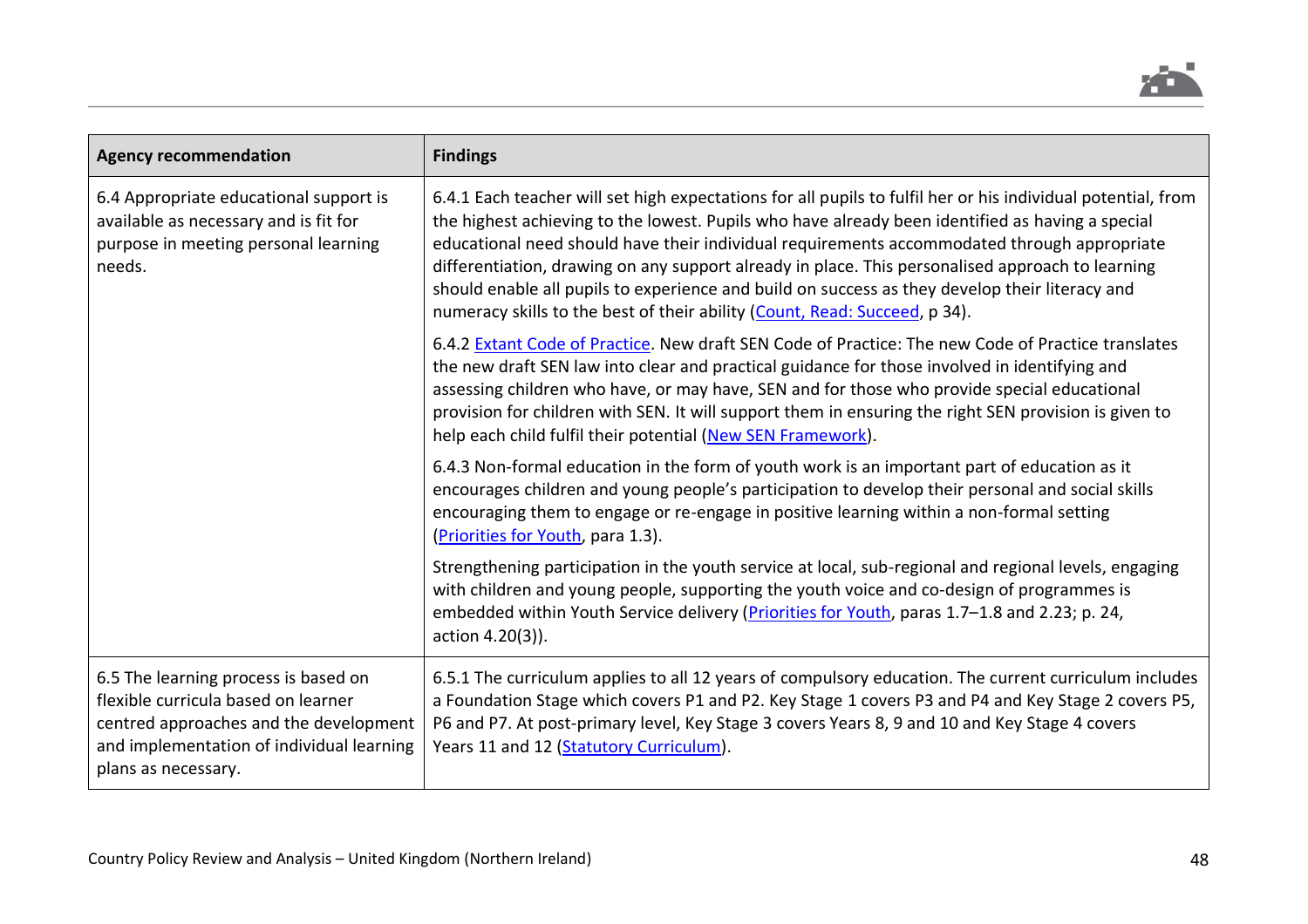

| <b>Agency recommendation</b> | <b>Findings</b>                                                                                                                                                                                                                                                                                                                                                                                                                                                                                                                                                              |
|------------------------------|------------------------------------------------------------------------------------------------------------------------------------------------------------------------------------------------------------------------------------------------------------------------------------------------------------------------------------------------------------------------------------------------------------------------------------------------------------------------------------------------------------------------------------------------------------------------------|
|                              | 6.5.2 The <b>Entitlement Framework</b> (EF) is the Post-14 curriculum which puts the needs of pupils first.<br>It aims to provide access for pupils to a broad and balanced curriculum to enable them to reach their<br>full potential no matter which school they attend or where they live.                                                                                                                                                                                                                                                                                |
|                              | It will guarantee that all pupils have access to a minimum number of courses at Key Stage 4 and<br>Post-16, of which at least one third must be general and one third applied. The Department will<br>specify the number of courses and is responsible for designating courses as general or applied, based<br>on its published definitions contained in general and applied courses circular.                                                                                                                                                                               |
|                              | 6.5.3 The Education (NI) Order 2006 (articles 18-22) gives Statutory effect to the EF and requires<br>schools to offer access to at least the specified number of courses at KS4 and Post-16; of which at<br>least one third must be general and one third applied. In order to meet the statutory requirements,<br>from September 2017 the EF requires all post-primary schools to provide pupils with access to a<br>minimum of 21 courses at both phases.                                                                                                                 |
|                              | The minimum number of qualifying courses post-primary schools must provide access to for pupils in<br>Key Stage 4 and for pupils over compulsory school age are set out through written directions<br>(Entitlement Framework).                                                                                                                                                                                                                                                                                                                                               |
|                              | 6.5.4 It must be a central purpose of our schools, supported by parents, to ensure that pupils<br>develop the necessary literacy and numeracy skills to succeed at school and later on, in life and at<br>work. In developing literacy and numeracy it is essential that, after 7 years of primary education,<br>children have developed a firm foundation in these skills and that, after 12 years of compulsory<br>education, all young people leave school competent in reading, writing, talking and listening and in<br>using mathematics (Count, Read: Succeed, p. 2). |
|                              | 6.5.5 Once a pupil has been identified as making insufficient progress despite receiving additional<br>in-class support, the teacher should:                                                                                                                                                                                                                                                                                                                                                                                                                                 |
|                              | a. seek help in the intervention process from within the school; and                                                                                                                                                                                                                                                                                                                                                                                                                                                                                                         |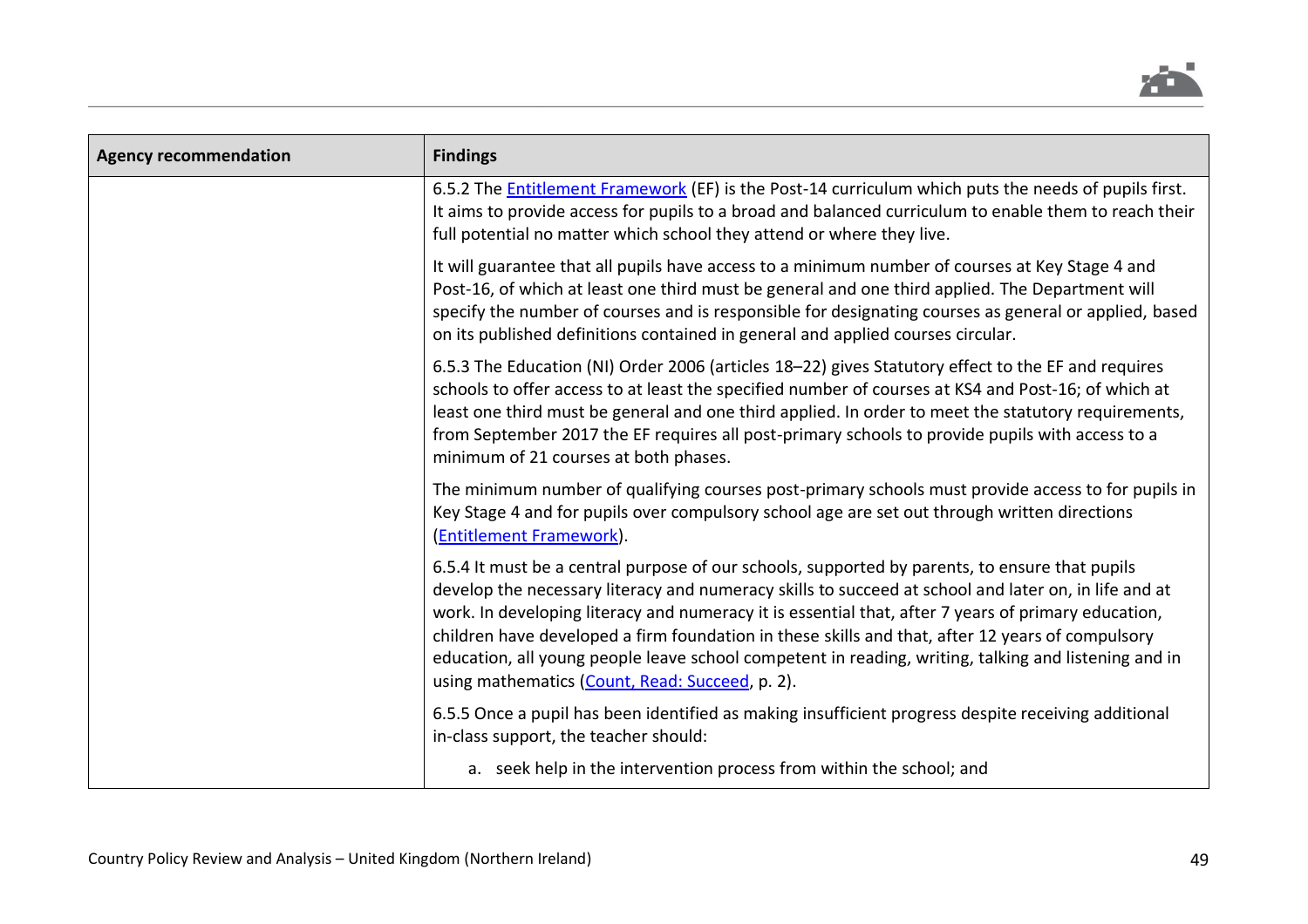

| <b>Agency recommendation</b> | <b>Findings</b>                                                                                                                                                                                                                                                                                                                                                                                                      |
|------------------------------|----------------------------------------------------------------------------------------------------------------------------------------------------------------------------------------------------------------------------------------------------------------------------------------------------------------------------------------------------------------------------------------------------------------------|
|                              | b. review, together with their colleague(s) within the school providing the additional<br>assistance, the actions that will be taken to support the pupil and the associated targets<br>(Count, Read: Succeed, p. 37).                                                                                                                                                                                               |
|                              | 6.5.6 The IEP within the described framework is a planning, teaching, reviewing tool, which includes<br>two parts;                                                                                                                                                                                                                                                                                                   |
|                              | Part $1 - a$ learning profile of the pupil detailing generic learning strategies to underpin<br>planning for all lessons and indicators to ensure the pupil's effective inclusion in the learning<br>environment: a generic and personalized learning planner;                                                                                                                                                       |
|                              | Part $2 - a$ document with literacy and numeracy specific targets linked to the overall skills<br>$\bullet$<br>needed to enable the pupil to access the wider curriculum;                                                                                                                                                                                                                                            |
|                              | a working document for teaching staff;                                                                                                                                                                                                                                                                                                                                                                               |
|                              | a document guided/underpinned by an overarching long term aim, with specified levels of<br>attainment and at post primary level accreditation;                                                                                                                                                                                                                                                                       |
|                              | a document guided by pupil profiles/records/baseline entry level assessment/a pupil's<br>particular needs and strengths/a statement of SEN if applicable;                                                                                                                                                                                                                                                            |
|                              | a jargon free document which may be key stage and age consistent;                                                                                                                                                                                                                                                                                                                                                    |
|                              | a document a pupil can use to monitor his/her progress. (A Resource File for schools to<br>support children with Special Educational Needs, Part 2, p. 336)                                                                                                                                                                                                                                                          |
|                              | 6.5.7 The resources file was produced by working parties of principals, teachers, lecturers and other<br>educationalists who shared their considerable skills and experience and identified useful and<br>effective strategies, shaping these into a common framework for use by all teachers and support<br>staff. It is hoped that the resources and skill set to which these resources contribute can be deployed |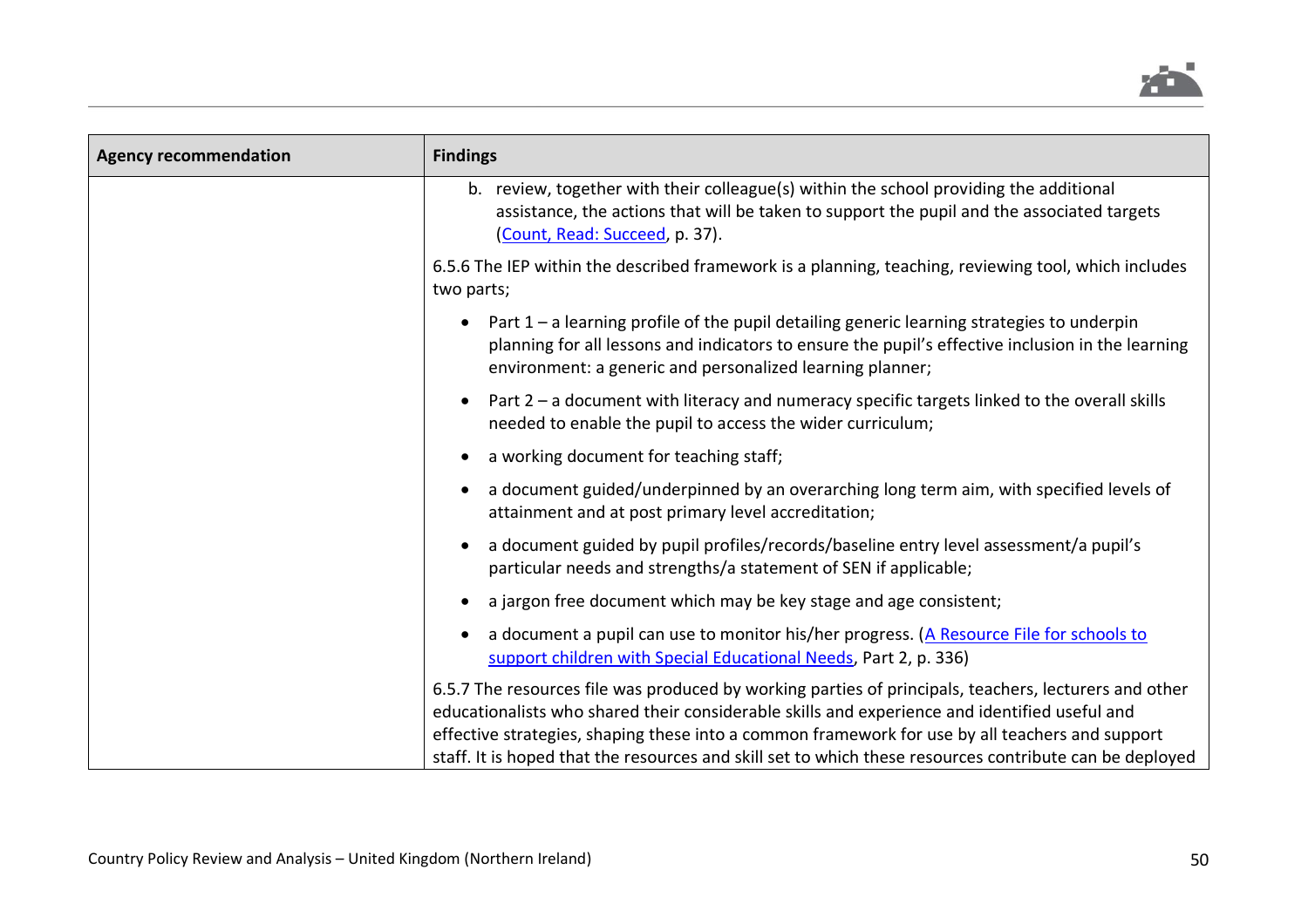

| <b>Agency recommendation</b> | <b>Findings</b>                                                                                                                                                                                                                                                                                                                                                                                                                      |
|------------------------------|--------------------------------------------------------------------------------------------------------------------------------------------------------------------------------------------------------------------------------------------------------------------------------------------------------------------------------------------------------------------------------------------------------------------------------------|
|                              | to support children not only with SEN but with a range of barriers to learning. (A Resource File for<br>schools to support children with Special Educational Needs, Part 1, p. 2) (currently being updated).                                                                                                                                                                                                                         |
|                              | The support staff is seen as an important part of the inclusion team and are included in the<br>planning process, monitoring and evaluation;                                                                                                                                                                                                                                                                                         |
|                              | Pupil needs are supported on the basis of individualised planning, and support offered<br>accordingly;                                                                                                                                                                                                                                                                                                                               |
|                              | A balance is maintained between supporting pupils through withdrawal and in-class support;                                                                                                                                                                                                                                                                                                                                           |
|                              | Time is taken for consultation with support services to ensure a unified approach is in place<br>to meet individual pupil needs. (A Resource File for schools to support children with Special<br>Educational Needs, Part 1, p. 8).                                                                                                                                                                                                  |
|                              | 6.5.8 Our goal in relation to tackling barriers to learning: To make sure that our strategies, policies<br>and programmes to support children and young people who have special needs or who face<br>particular barriers to learning are developed in a way that maintains a clear focus on raising<br>standards and on allowing every young person to reach his or her full potential (Every School a Good<br>School, 2009, p. 24). |
|                              | 6.5.9 Youth Work: A Model for Effective Practice is a voluntary curriculum developed in collaboration<br>with the youth sector and other stakeholders to provide a flexible approach to meet the needs of<br>learners. The youth curriculum is due to be reviewed.                                                                                                                                                                   |

# *Measure 6 evaluative comments*

All NI delivered ITE courses were reviewed and reaccredited for a further four-year period in 2019 (one-year postgraduate courses) or 2020 (fouryear degree courses).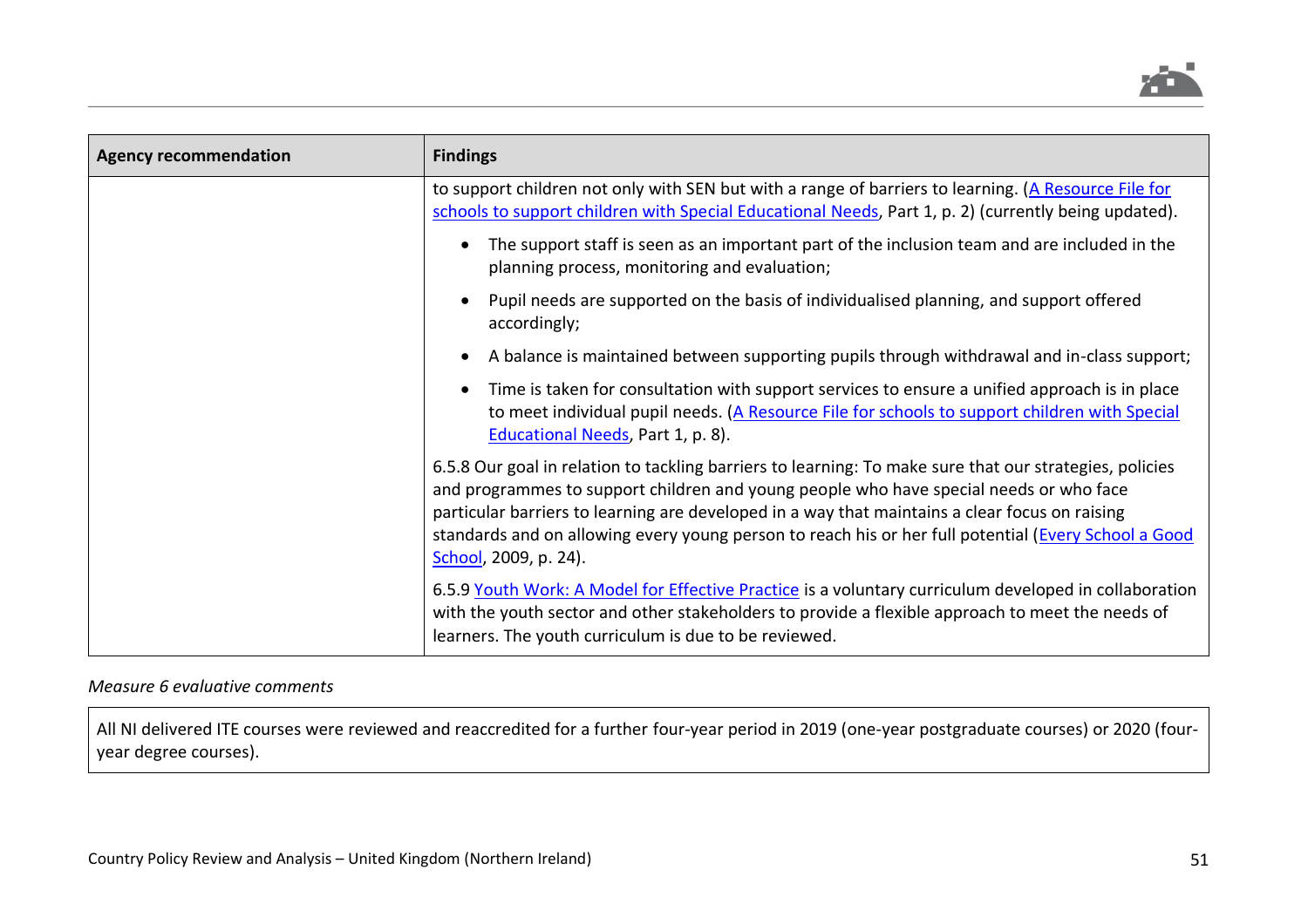

**Measure 7: To improve the school ethos (such as the creation of supportive learning environments, adapting learning environments to specific learning needs)**

| <b>Agency recommendation</b>                                                                                                                                                                 | <b>Findings</b>                                                                                                                                                                                                                                        |
|----------------------------------------------------------------------------------------------------------------------------------------------------------------------------------------------|--------------------------------------------------------------------------------------------------------------------------------------------------------------------------------------------------------------------------------------------------------|
| 7.1 Policy supports school leaders to<br>value diversity among staff as well as<br>learners, encourage collegiality and<br>support innovation.                                               | 7.1.1 Leadership and management: Effective practice is demonstrated when: there is a shared<br>strategic and vision which is based on the school's values and aims and is learner-centred (Inspection<br>and Self-Evaluation Framework (ISEF), p. 10). |
| 7.2 Policy outlines the responsibility of<br>school leaders to effectively<br>communicate their vision for inclusive<br>education to the school teaching team<br>and wider school community. | $\overline{\phantom{0}}$                                                                                                                                                                                                                               |
| 7.3 Policy aims to ensure the recruitment<br>of teaching staff from diverse<br>backgrounds, including those with<br>disabilities.                                                            | $\overline{\phantom{m}}$                                                                                                                                                                                                                               |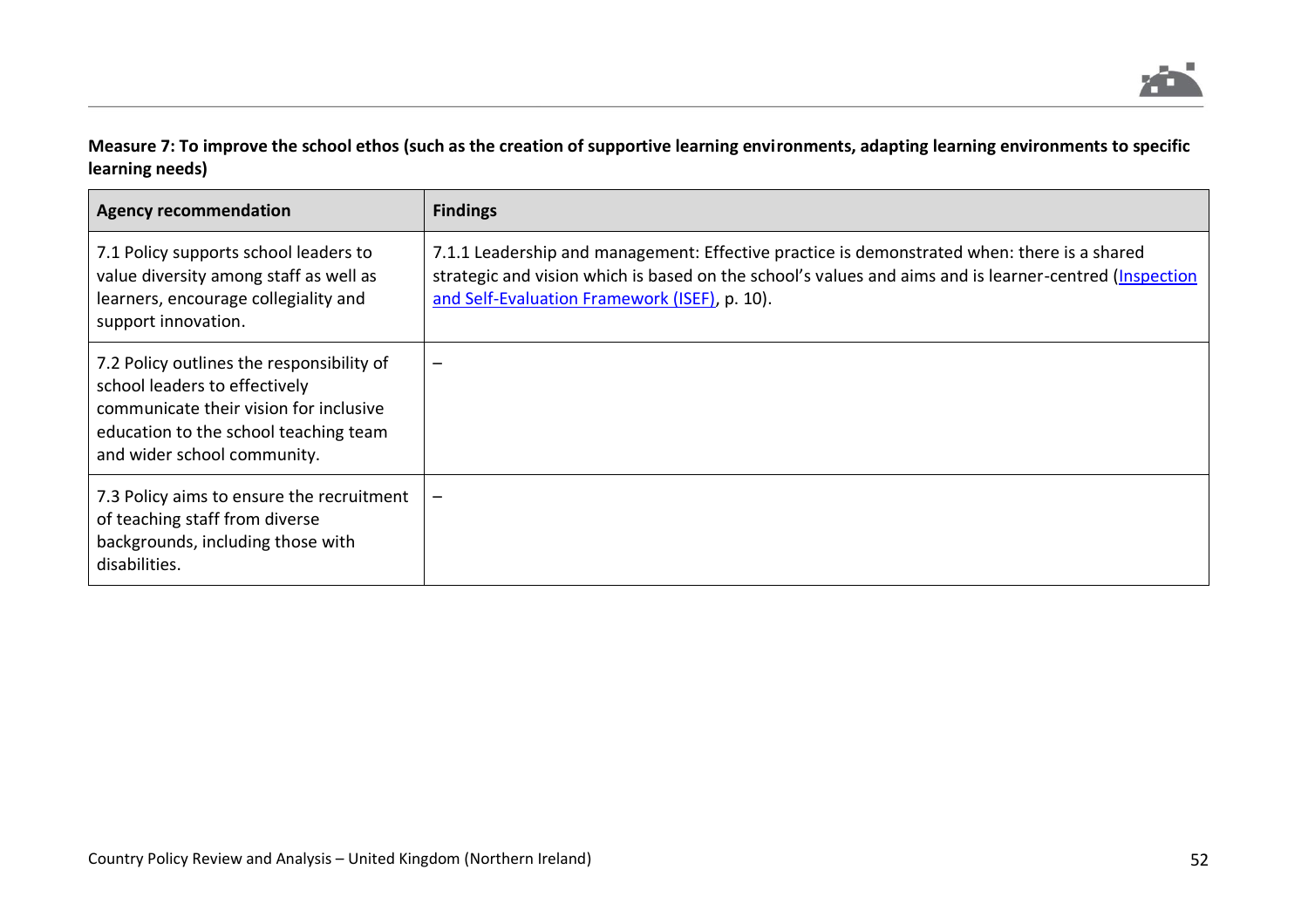

| <b>Agency recommendation</b>                                                                                                                                                | <b>Findings</b>                                                                                                                                                                                                                                                                                                                     |
|-----------------------------------------------------------------------------------------------------------------------------------------------------------------------------|-------------------------------------------------------------------------------------------------------------------------------------------------------------------------------------------------------------------------------------------------------------------------------------------------------------------------------------|
| 7.4 Policy supports schools to ensure<br>teaching staff are able to meet diverse<br>learning needs.                                                                         | 7.4.1 The aims of this strategy are to:<br>a. support teachers and school leaders in their work to raise overall levels of attainment in<br>literacy and numeracy among young people; and                                                                                                                                           |
| (Teaching staff have competence and<br>expertise to develop individual plans,<br>implement learner-centred approaches<br>and support learners in personalised<br>learning.) | b. narrow the current gaps in educational outcomes (Count, Read: Succeed, p. 2).<br>7.4.2 Leadership:                                                                                                                                                                                                                               |
|                                                                                                                                                                             | The most effective leaders are proactive in accessing continuing professional development<br>and training for staff through a range of methods, including collaborating with other<br>practitioners and professionals;                                                                                                              |
|                                                                                                                                                                             | The majority of leaders need to increase the opportunities for ongoing professional<br>development for all staff (Learning to Learn: A Framework for Early Years Education and<br>Learning, p. 44).                                                                                                                                 |
|                                                                                                                                                                             | 7.4.3 The Northern Ireland Council for Integrated Education (NICIE) facilitates Teacher Professional<br>Learning in integrated schools in Anti-Bias Approaches to Education.                                                                                                                                                        |
| 7.5 The school ethos and culture is guided<br>by school strategic plans that have high<br>expectations for the academic and social<br>achievements of all learners.         | 7.5.1 Culture and Ethos:<br>The school is committed to a school improvement agenda;<br>The school is child centred in terms of ethos and culture;<br>Social deprivation or other barriers to learning are not seen as an excuse for further<br>$\bullet$<br>educational failure; High expectations are maintained for all children; |
|                                                                                                                                                                             | The voice of the child is given high importance in terms of planning to meet needs, including<br>establishing and reviewing Education Plans;                                                                                                                                                                                        |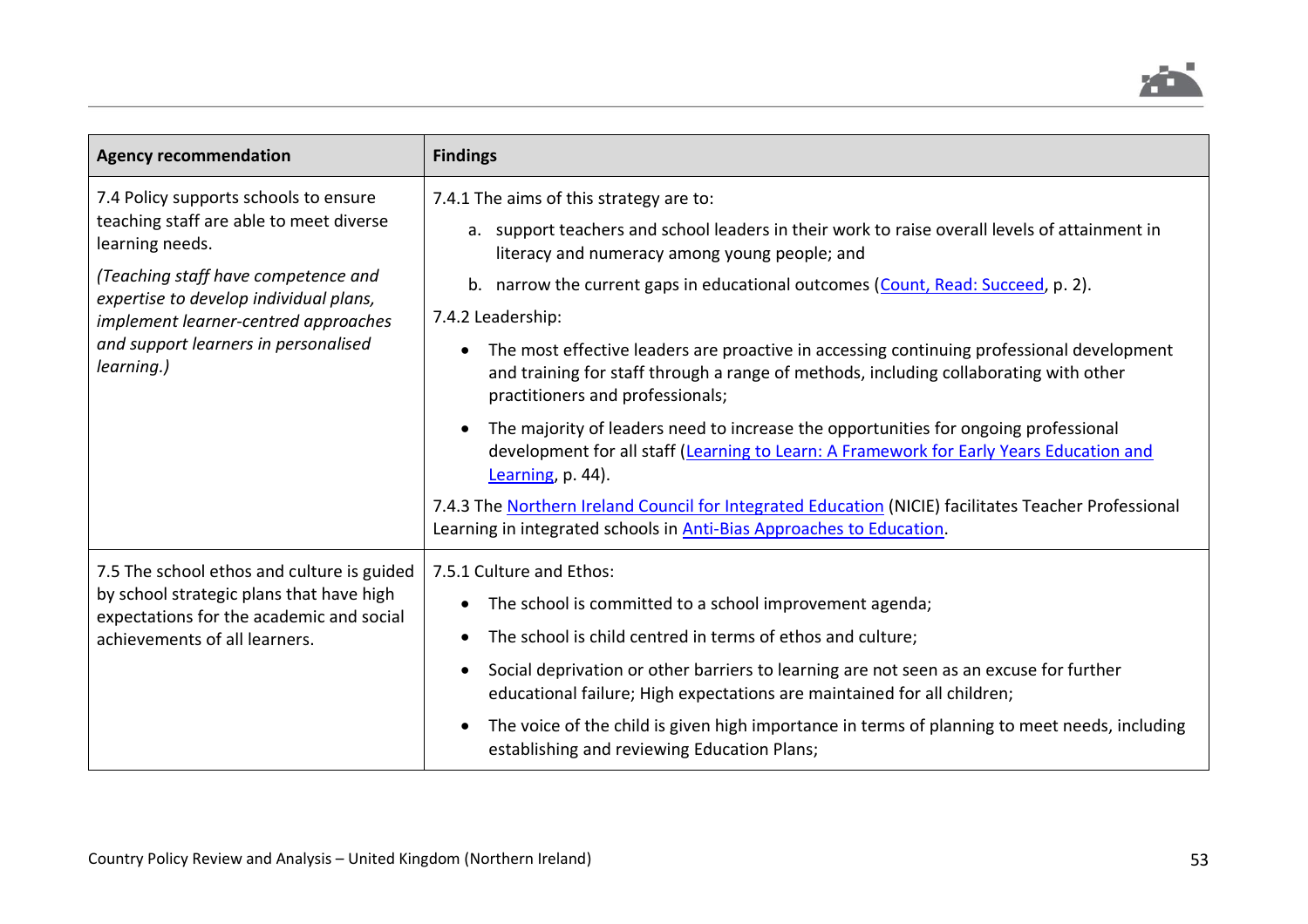

| <b>Agency recommendation</b>                                                                                                                                   | <b>Findings</b>                                                                                                                                                                                                                                             |
|----------------------------------------------------------------------------------------------------------------------------------------------------------------|-------------------------------------------------------------------------------------------------------------------------------------------------------------------------------------------------------------------------------------------------------------|
|                                                                                                                                                                | The school is actively engaged in community development and supporting community<br>learning needs;                                                                                                                                                         |
|                                                                                                                                                                | Parents are welcomed as partners in the planning and delivery of learning;                                                                                                                                                                                  |
|                                                                                                                                                                | The needs of the whole child are addressed rather than focusing only on measurable<br>outcomes;                                                                                                                                                             |
|                                                                                                                                                                | Meaningful links are maintained with the local special school; this may include sharing of staff<br>expertise and opportunities taken for joint training (A Resource File for schools to support<br>children with Special Educational Needs, Part 1, p. 6). |
|                                                                                                                                                                | 7.5.2 Planning:                                                                                                                                                                                                                                             |
|                                                                                                                                                                | The school development plan consistently identifies areas for improvement in special<br>educational needs (SEN) and inclusion;                                                                                                                              |
|                                                                                                                                                                | School resources, including budget, are regularly targeted at special educational needs and<br>inclusion;                                                                                                                                                   |
|                                                                                                                                                                | Good practice in SEN and inclusion is identified and disseminated in school and between schools<br>(A Resource File for schools to support children with Special Educational Needs, Part 1, p. 7).                                                          |
| 7.6 School strategic plans describe how<br>universal design for learning approaches<br>are used to provide individualised<br>learning tools and opportunities. |                                                                                                                                                                                                                                                             |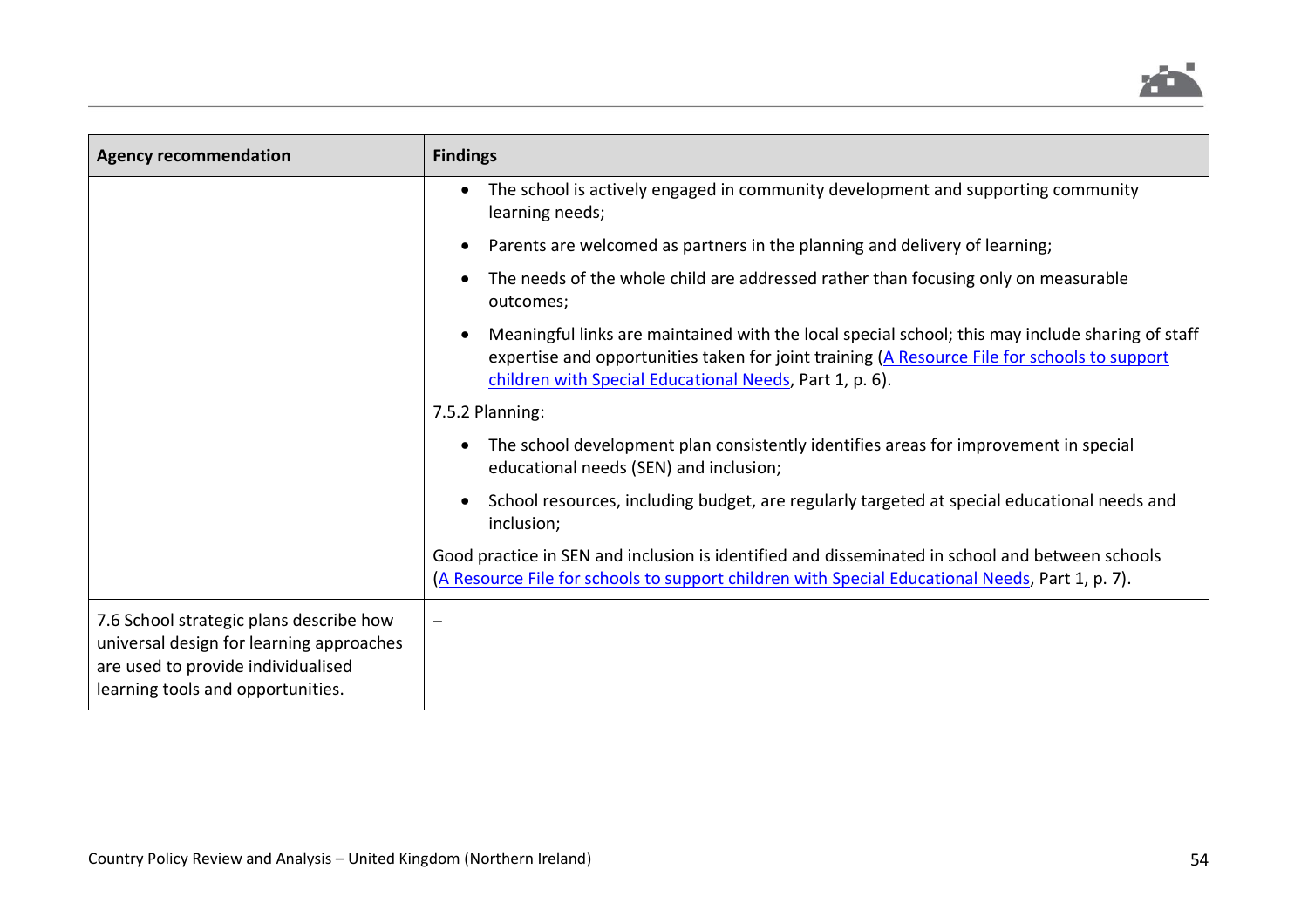

| <b>Agency recommendation</b>                                                                                                                    | <b>Findings</b>                                                                                                                                                                                                                                                                                                                                                                                                                                                                                                                                                                                 |
|-------------------------------------------------------------------------------------------------------------------------------------------------|-------------------------------------------------------------------------------------------------------------------------------------------------------------------------------------------------------------------------------------------------------------------------------------------------------------------------------------------------------------------------------------------------------------------------------------------------------------------------------------------------------------------------------------------------------------------------------------------------|
| 7.7 School strategic plans stipulate that<br>all learners are entitled to be active<br>participants in the life of the school and<br>community. | 7.7.1 School councils: DE encourages those schools wishing to establish a school council to adopt the<br>'Democra-School' programme developed by the Commissioner for Children and Young People<br>(NICCY). The programme is designed to support and encourage the development of meaningful<br>school councils and the practice of democracy in the school environment The Democra-School<br>guidance pack [] gives detailed practical advice on how to set up a school council and steps that can<br>be taken to involve pupils in school councils (School councils and pupil participation). |
|                                                                                                                                                 | 7.7.2 Pupil participation: In line with the UNCRC, the Executive, all government departments and<br>public bodies have a duty to ensure that the views of children and young people are sought in<br>matters which impact on their lives.                                                                                                                                                                                                                                                                                                                                                       |
|                                                                                                                                                 | As outlined in the policy for school improvement, 'Every School a Good School', DE wishes to see a<br>greater focus on engagement within schools, particularly with pupils.                                                                                                                                                                                                                                                                                                                                                                                                                     |
|                                                                                                                                                 | As part of his statement on advancing shared education, delivered to the Assembly on 22 October<br>2013, the Minister for Education also made clear his aim 'that every school will have an effective<br>method of encouraging young people's participation in the life of the school' (School councils and<br>pupil participation).                                                                                                                                                                                                                                                            |
|                                                                                                                                                 | 7.7.3 Guidance: DE has developed a school circular which provides guidance on how to encourage<br>pupil participation in decision-making in schools.                                                                                                                                                                                                                                                                                                                                                                                                                                            |
|                                                                                                                                                 | The circular:                                                                                                                                                                                                                                                                                                                                                                                                                                                                                                                                                                                   |
|                                                                                                                                                 | outlines the range of benefits that pupil participation can bring not only for pupils, but for<br>schools and the wider community;                                                                                                                                                                                                                                                                                                                                                                                                                                                              |
|                                                                                                                                                 | explains how successful participation can be achieved;                                                                                                                                                                                                                                                                                                                                                                                                                                                                                                                                          |
|                                                                                                                                                 | highlights a number of key issues which schools need to consider to ensure that pupil<br>engagement is meaningful and effective;                                                                                                                                                                                                                                                                                                                                                                                                                                                                |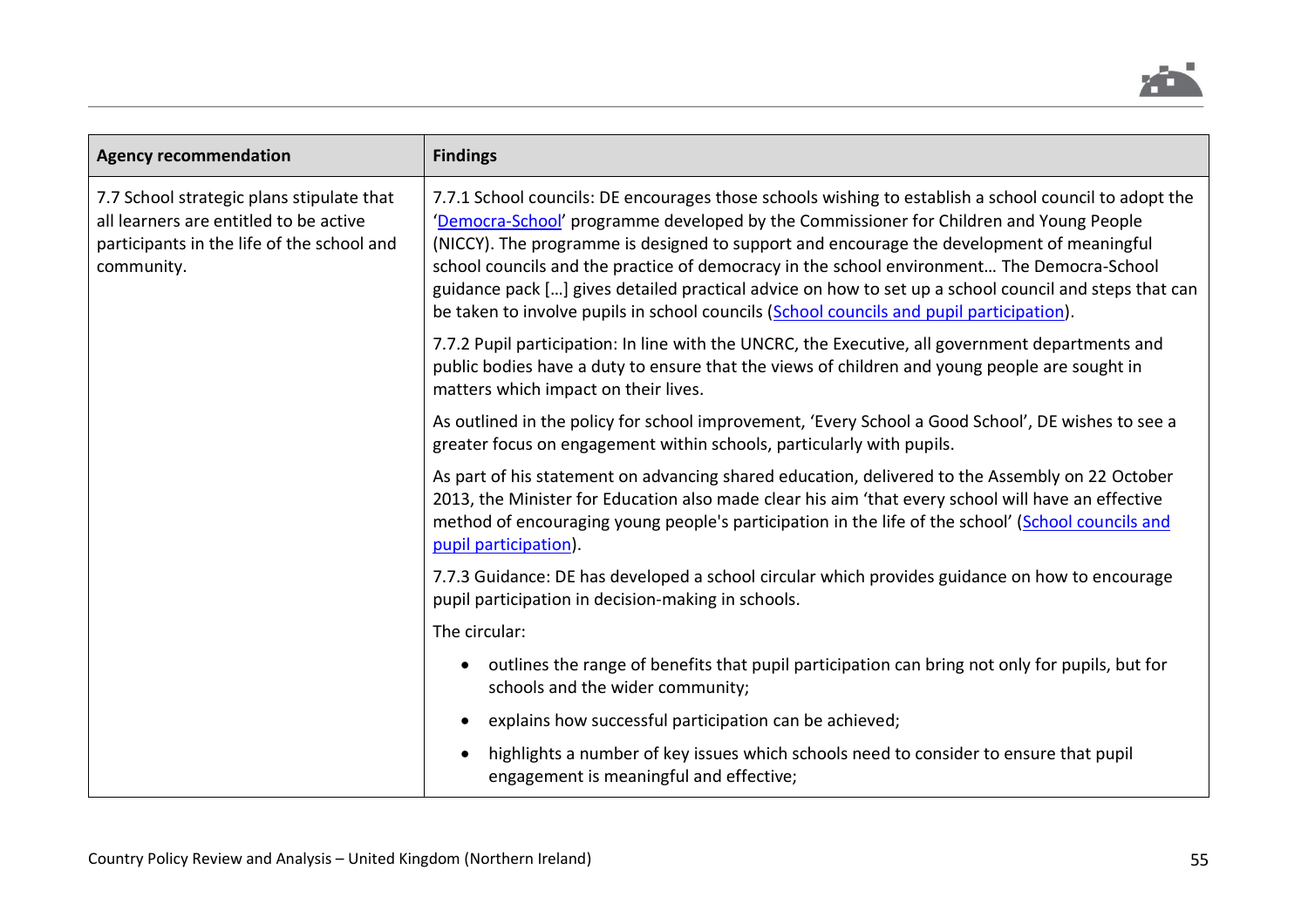

| <b>Agency recommendation</b>                                                   | <b>Findings</b>                                                                                                                                                                                                                                                                                                                                                                                                                                                                                                                                                                                                                                                                                                                                                                                                              |
|--------------------------------------------------------------------------------|------------------------------------------------------------------------------------------------------------------------------------------------------------------------------------------------------------------------------------------------------------------------------------------------------------------------------------------------------------------------------------------------------------------------------------------------------------------------------------------------------------------------------------------------------------------------------------------------------------------------------------------------------------------------------------------------------------------------------------------------------------------------------------------------------------------------------|
|                                                                                | signposts schools to other sources of help and support.                                                                                                                                                                                                                                                                                                                                                                                                                                                                                                                                                                                                                                                                                                                                                                      |
|                                                                                | School councils are one way in which schools can try to encourage the involvement of pupils, but<br>there are many others. The circular seeks to assist schools in identifying and establishing the most<br>effective method/s of participation which best suits the needs of their pupils and which allow<br>children and young people to have a real say in issues which impact on them and the wider school<br>community (School councils and pupil participation; Pupil Participation Circular 2014/4).                                                                                                                                                                                                                                                                                                                  |
|                                                                                | 7.7.4 Good practice case studies: Many schools already have in place forms of pupil participation. A<br>selection of those schools demonstrating good practice in this regard have been identified by the<br>Education and Training Inspectorate (ETI). Schools are encouraged to refer to the examples [in the<br>Pupil participation - Case Studies publication] (School councils and pupil participation).                                                                                                                                                                                                                                                                                                                                                                                                                |
| 7.8 School strategic plans have clear<br>statements on the value of diversity. | 7.8.1 All schools should be open to and welcoming of Traveller children (Taskforce on Traveller<br>Education, p. 42; Recommendations from the Taskforce on Traveller Education's report to the<br>Department of Education, p. 1)                                                                                                                                                                                                                                                                                                                                                                                                                                                                                                                                                                                             |
|                                                                                | 7.8.2 Strategic planning and connections across formal and non-formal education settings. The CRED<br>policy should broaden the scope of community relations work without losing the focus on promoting<br>equality and building relationships between the two main traditions. It will address the need for<br>improved strategic planning and connections for CRED work across formal and non-formal education<br>settings, and should set out clearly the Department's expectations about the quality expected of CR,<br>equality and diversity work, including how this will be monitored and evaluated. Funding schemes<br>should be focused on supporting formal and non-formal education settings to address the needs of<br>the young people within communities. (Community Relations Equality and Diversity, p. 25) |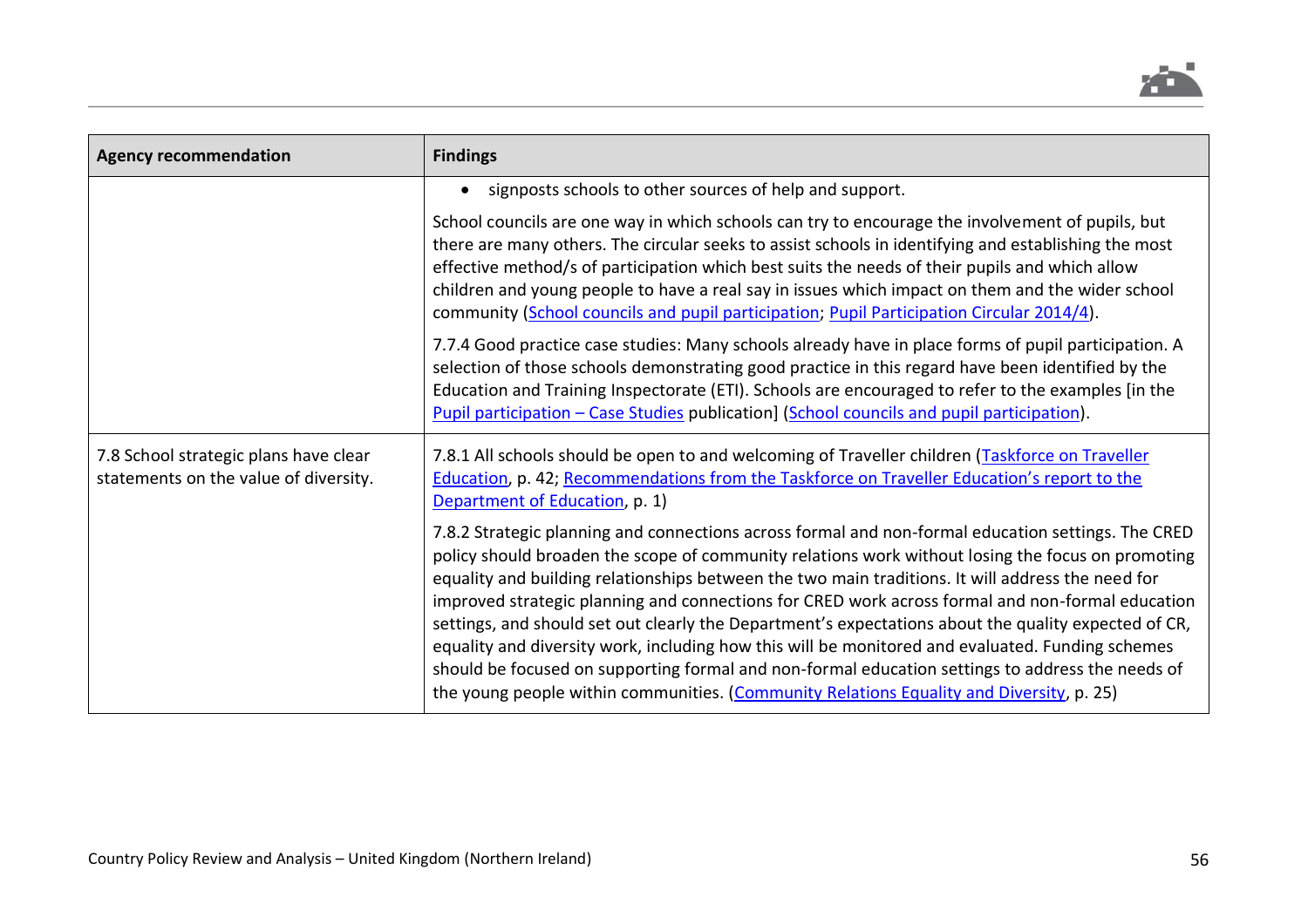

| <b>Agency recommendation</b>                                                                                               | <b>Findings</b>                                                                                                                                                                                                                |
|----------------------------------------------------------------------------------------------------------------------------|--------------------------------------------------------------------------------------------------------------------------------------------------------------------------------------------------------------------------------|
| 7.9 School strategic plans describe<br>mechanisms for shared leadership,<br>teamwork and collaborative problem<br>solving. | 7.9.1 Senior Leadership:                                                                                                                                                                                                       |
|                                                                                                                            | The principal is passionate about ensuring all children and young people have their needs<br>identified and met;                                                                                                               |
|                                                                                                                            | The Special Educational Needs Co-ordinator (SENCO) may be a member of the school's Senior<br>Management Team / Senior Leadership Team and make regular contributions on the special<br>educational needs and inclusion agenda; |
|                                                                                                                            | The whole staff takes responsibility for meeting the needs of all pupils in the school,<br>regardless of the child's ability, SEN, disability, social background or home language;                                             |
|                                                                                                                            | Continuing Professional Development is given a high priority for all staff in the school (A Resource<br>File for schools to support children with Special Educational Needs, Part 1, p. 7).                                    |

# *Measure 7 evaluative comments*

The Department of Education conducted a consultation on [Supporting Newcomer Pupils.](https://www.education-ni.gov.uk/consultations/supporting-newcomer-pupils) Work has commenced on developing a new policy and is due for completion in March 2022.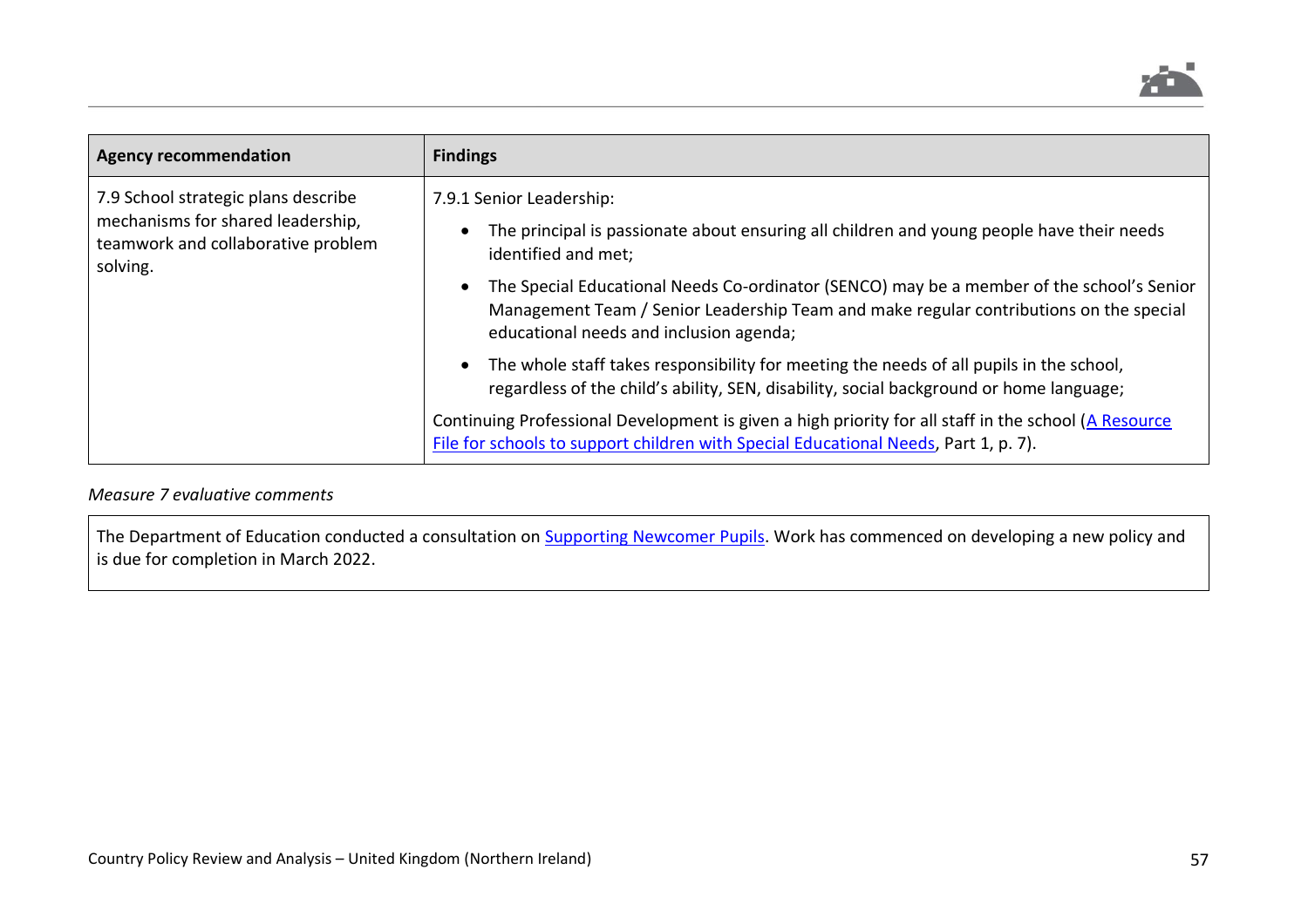

**Measure 8: To reduce the negative effects of early tracking (the early streaming of pupils by ability into different types of provision or schools) and to reduce the extensive use of grade retention<sup>1</sup>**

| <b>Agency recommendation</b>                                                                                                                                                               | <b>Findings</b>                                                                                                                                                                                                                                                                                                                                                                                                          |
|--------------------------------------------------------------------------------------------------------------------------------------------------------------------------------------------|--------------------------------------------------------------------------------------------------------------------------------------------------------------------------------------------------------------------------------------------------------------------------------------------------------------------------------------------------------------------------------------------------------------------------|
| 8.1 Legislation across relevant public<br>sectors has the goal of ensuring<br>educational services enhance<br>developments and processes working<br>towards equity in inclusive education. |                                                                                                                                                                                                                                                                                                                                                                                                                          |
| 8.2 Policy outlines how support structures<br>that impact upon inclusive education are<br>diverse and easily available.                                                                    |                                                                                                                                                                                                                                                                                                                                                                                                                          |
| (Support structures prevent early tracking<br>and streaming of pupils at an early age).                                                                                                    |                                                                                                                                                                                                                                                                                                                                                                                                                          |
| 8.3 Assessment mechanisms are in place<br>to identify the support needs of learners<br>at an early stage.                                                                                  | 8.3.1 One of the goals of the Numeracy and Literacy Strategy: ensuring early intervention to address<br>actual or potential underachievement, i.e. as soon as it begins to appear, and to support pupils with<br>special or additional educational needs, including those who do not have the language skills to access<br>the curriculum, and to promote inclusion for pupils of all ages (Count, Read: Succeed, p. 8). |
|                                                                                                                                                                                            | The arrangements for assessing pupil progress must also be capable of instilling confidence in<br>teachers, parents, pupils and schools. The new assessment arrangements have been designed to:                                                                                                                                                                                                                          |

<sup>&</sup>lt;sup>1</sup> Early tracking means the early streaming of pupils by abilities into different types of provision or school; this includes placing children into separate schools.

The extensive use of grade retention means holding students back to repeat school years, instead of providing flexible individual support.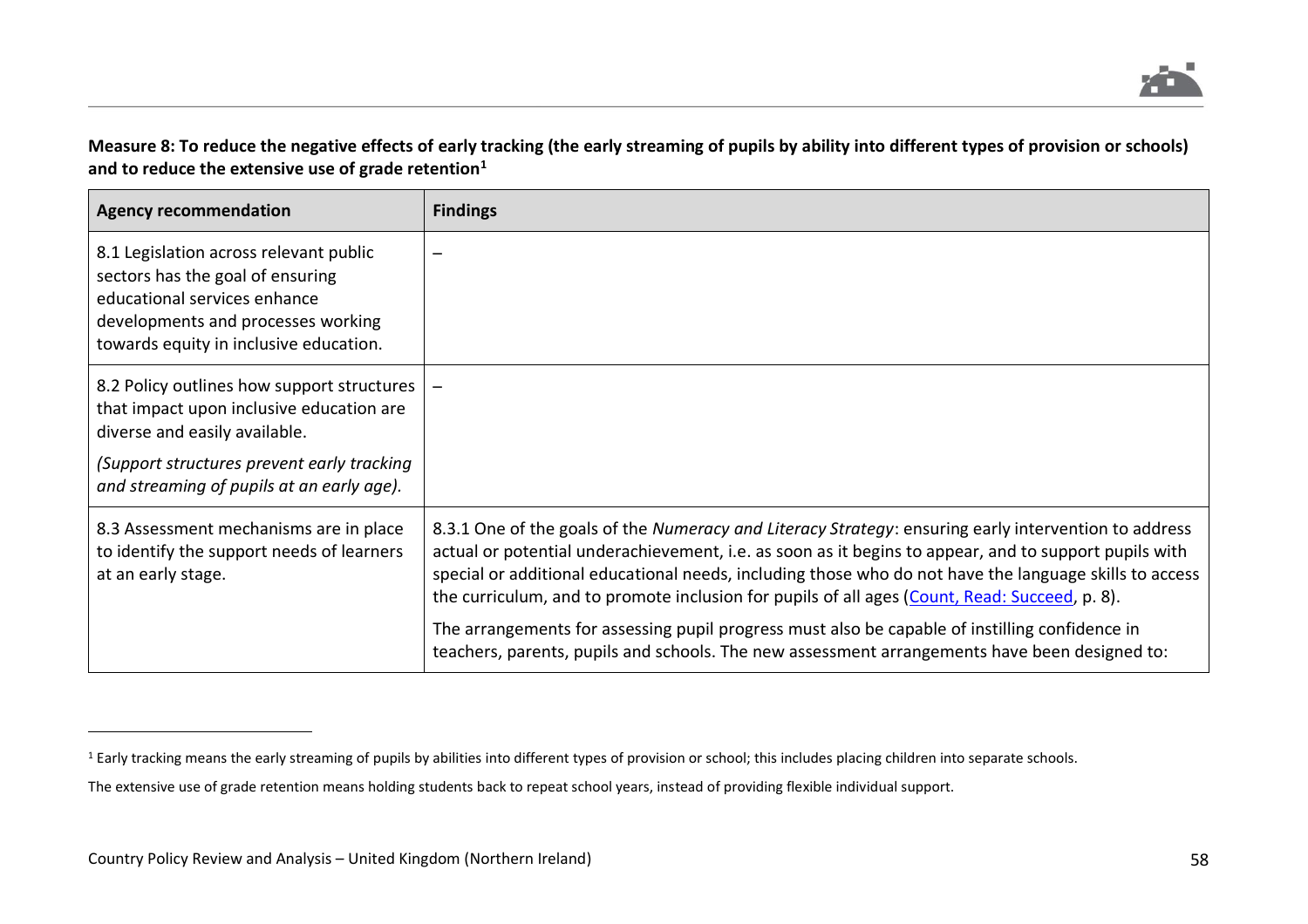

| <b>Agency recommendation</b> | <b>Findings</b>                                                                                                                                                                                                                                                                                                                                                                                                                                                                                                                                                                                                                                                                                                     |
|------------------------------|---------------------------------------------------------------------------------------------------------------------------------------------------------------------------------------------------------------------------------------------------------------------------------------------------------------------------------------------------------------------------------------------------------------------------------------------------------------------------------------------------------------------------------------------------------------------------------------------------------------------------------------------------------------------------------------------------------------------|
|                              | a. reflect and support the central role of teachers in classrooms, helping pupils to fulfil their<br>potential;                                                                                                                                                                                                                                                                                                                                                                                                                                                                                                                                                                                                     |
|                              | b. complement and support the key aims of the revised curriculum;                                                                                                                                                                                                                                                                                                                                                                                                                                                                                                                                                                                                                                                   |
|                              | c. embrace the assessment of skills, knowledge and understanding;                                                                                                                                                                                                                                                                                                                                                                                                                                                                                                                                                                                                                                                   |
|                              | d. have a clear and unambiguous focus on literacy and numeracy (and increasingly also on ICT);                                                                                                                                                                                                                                                                                                                                                                                                                                                                                                                                                                                                                      |
|                              | e. be straightforward and fit for purpose in a way that does not divert professional time and<br>resources away from the core business of teaching and learning and avoid creating perverse<br>incentives; and                                                                                                                                                                                                                                                                                                                                                                                                                                                                                                      |
|                              | f. ensure there is appropriate accountability at all levels for the performance of our school<br>system, particularly in relation to outcomes in literacy and numeracy (Count, Read: Succeed,<br>pp. 11-12).                                                                                                                                                                                                                                                                                                                                                                                                                                                                                                        |
|                              | 8.3.2 The role of assessment:                                                                                                                                                                                                                                                                                                                                                                                                                                                                                                                                                                                                                                                                                       |
|                              | Such improvements can be achieved when assessment (formative or diagnostic) is used by teachers<br>to plan how best to meet each pupil's needs. In support of improving literacy and numeracy, the<br>Department put in place the Interactive Computerised Assessment System (InCAS) diagnostic<br>assessment tool, which focuses on reading and mathematics. InCAS is statutory from Years 4 to 7 and<br>during the autumn term it provides data for teachers on the performance of pupils to help inform<br>planning and teaching to meet pupils' needs. Teachers report the results in reading and mathematics<br>to pupils' parents, also in the autumn term, promoting engagement between parents and schools. |
|                              | The Department has also provided schools with access to the Adaptive Learning Teaching and<br>Assessment (Alta) formative assessment tool for mathematics. It is a fully adaptive online<br>e-assessment system, designed to raise standards in mathematics, that can be used by students<br>aged 5 to 14, i.e. across Key Stages 1-3. Teachers can use Alta to help keep them informed about the                                                                                                                                                                                                                                                                                                                   |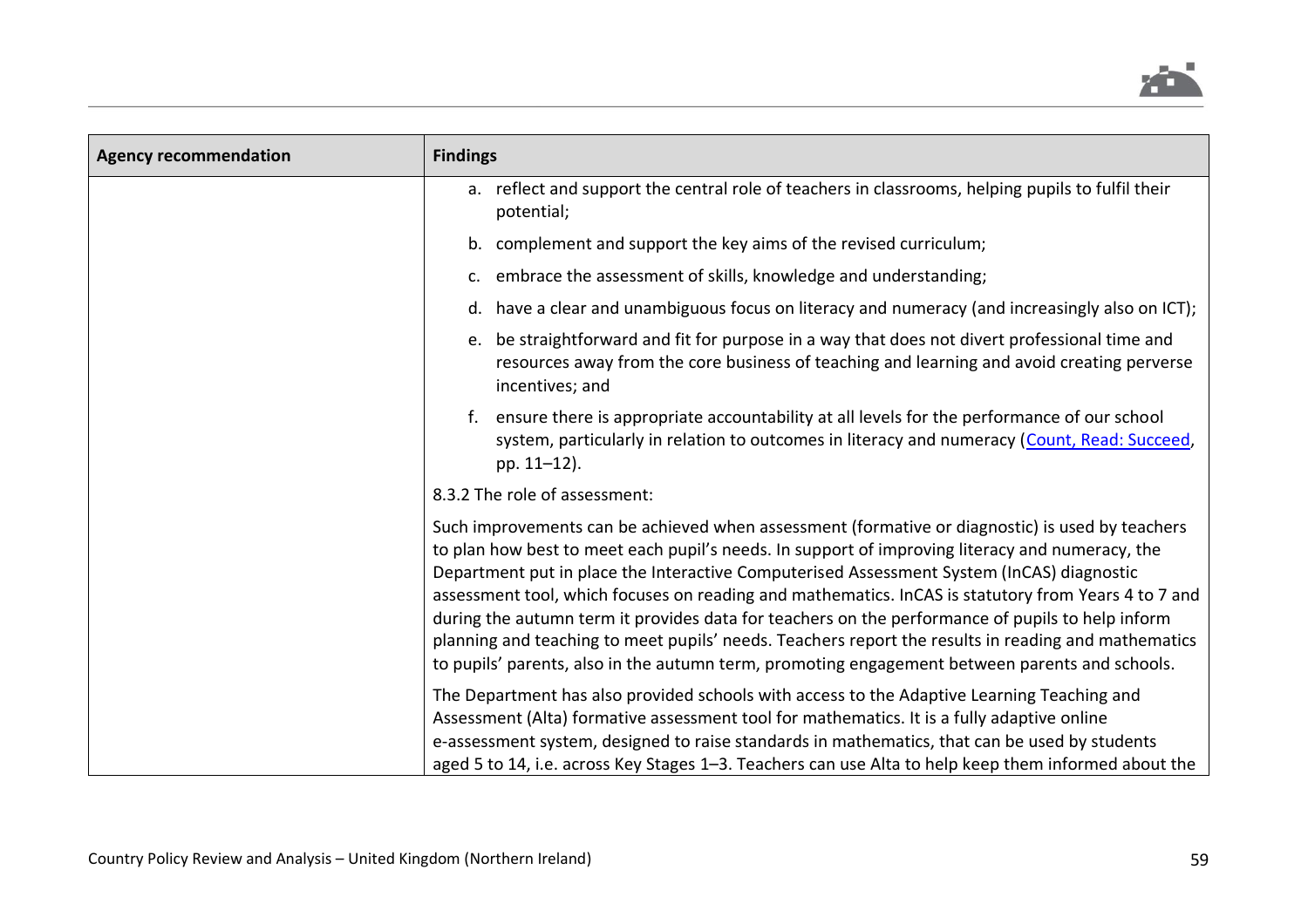

| <b>Agency recommendation</b> | <b>Findings</b>                                                                                                                                                                                                                                                                                                                                                                                                                                                                                                                                                                                                                                                                                                                                                                                                                                                                                                                                                                                                                                     |
|------------------------------|-----------------------------------------------------------------------------------------------------------------------------------------------------------------------------------------------------------------------------------------------------------------------------------------------------------------------------------------------------------------------------------------------------------------------------------------------------------------------------------------------------------------------------------------------------------------------------------------------------------------------------------------------------------------------------------------------------------------------------------------------------------------------------------------------------------------------------------------------------------------------------------------------------------------------------------------------------------------------------------------------------------------------------------------------------|
|                              | development of individual pupils' numeracy. Schools and teachers can use Alta alongside InCAS as<br>part of their strategy for raising standards in literacy and numeracy (Count, Read: Succeed, p. 10).                                                                                                                                                                                                                                                                                                                                                                                                                                                                                                                                                                                                                                                                                                                                                                                                                                            |
|                              | 8.3.3 The Department of Education has developed new guidance to assist schools with the recording<br>of children with special education needs (SEN) and medical diagnoses.                                                                                                                                                                                                                                                                                                                                                                                                                                                                                                                                                                                                                                                                                                                                                                                                                                                                          |
|                              | A full review of SEN categories was undertaken in 2017/18 and consequently a new list of SEN<br>categories and associated descriptions has been created. The purpose of the guidance is to highlight<br>the changes which were to be implemented from January 2019. This guidance should be used to help<br>schools determine the most appropriate SEN category or categories which can be recorded for pupils<br>with SEN - this will allow the creation of the schools SEN Register.                                                                                                                                                                                                                                                                                                                                                                                                                                                                                                                                                              |
|                              | Pupils with a medical diagnosis/es who do not have an associated special educational need should be<br>recorded on a school's Medical Register only. Any pupil with a medical diagnosis who requires special<br>educational provision or has been assessed in other SEN categories should be recorded on the<br>school's Medical Register and also on the SEN Register (Recording children with special educational<br>needs; SEN and Medical Categories Guidance Circular 2019/03, 17 January 2019).                                                                                                                                                                                                                                                                                                                                                                                                                                                                                                                                               |
|                              | 8.3.4 The proposals for the Review of SEN and Inclusion focus on early identification, assessment and<br>intervention. All funded pre-school settings will be expected to meet, within the setting, the needs of<br>children with SEN and or disability at Level 1 of the new SEN framework, and by the setting with<br>support or guidance from the EA at Level 2. A statement in the form of a co-ordinated support plan<br>will be put in place for those children who need it at Level 3. The early years settings pilot, initiated<br>by the review, aims to improve the capacity of the early years settings to be able to identify, assess<br>and meet the needs of children with SEN and, where the needs are not able to be met by the setting<br>alone to request EA support. The evaluation of the pilot will be used to inform a future model of SEN<br>best practice for early identification, assessment and provision across early years settings<br>(Learning to Learn: A Framework for Early Years Education and Learning, p. 23). |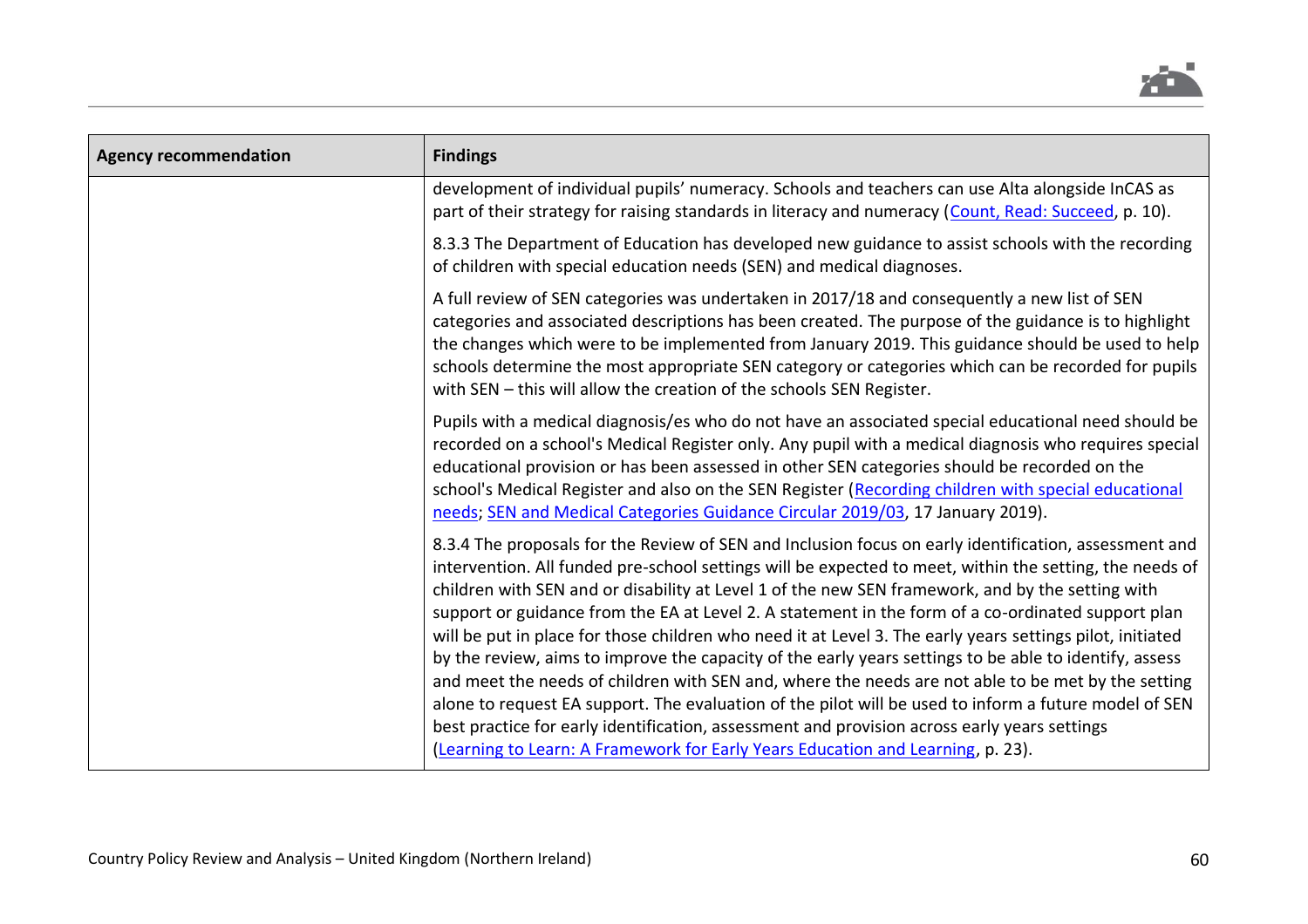

| <b>Agency recommendation</b>                                                        | <b>Findings</b>                                                                                                                                                                                                           |
|-------------------------------------------------------------------------------------|---------------------------------------------------------------------------------------------------------------------------------------------------------------------------------------------------------------------------|
| 8.4 Data is available relating to learners'<br>rights to age appropriate education. | 8.4.1 Data is used effectively to identify pupils in need of support and monitor their progress during<br>intervention (A Resource File for schools to support children with Special Educational Needs, Part 1,<br>p. 8). |
|                                                                                     | 8.4.2 Assessment and other data is used to effectively inform teaching and learning across the school<br>and in the classroom and to promote improvement (Every School a Good School, 2009, p. 15).                       |
|                                                                                     | 8.4.3 The annual school census, carried out by the Department of Education's Analytical Services<br>Unit (ASU), collects data on:                                                                                         |
|                                                                                     | the number of children looked after per school management type;                                                                                                                                                           |
|                                                                                     | the number of children entitled to free school meals per school management type;                                                                                                                                          |
|                                                                                     | the number of children in mainstream schools / special schools / EOTAS centres;                                                                                                                                           |
|                                                                                     | the number of newcomer pupils per school management type;                                                                                                                                                                 |
|                                                                                     | pupil religion by school management type;                                                                                                                                                                                 |
|                                                                                     | the number of children in Irish medium education;                                                                                                                                                                         |
|                                                                                     | the number of children with a statement of Special Educational Needs per school<br>management type;                                                                                                                       |
|                                                                                     | the number of children at stages 1–4 of the SEN Code of Practice per school management<br>type.                                                                                                                           |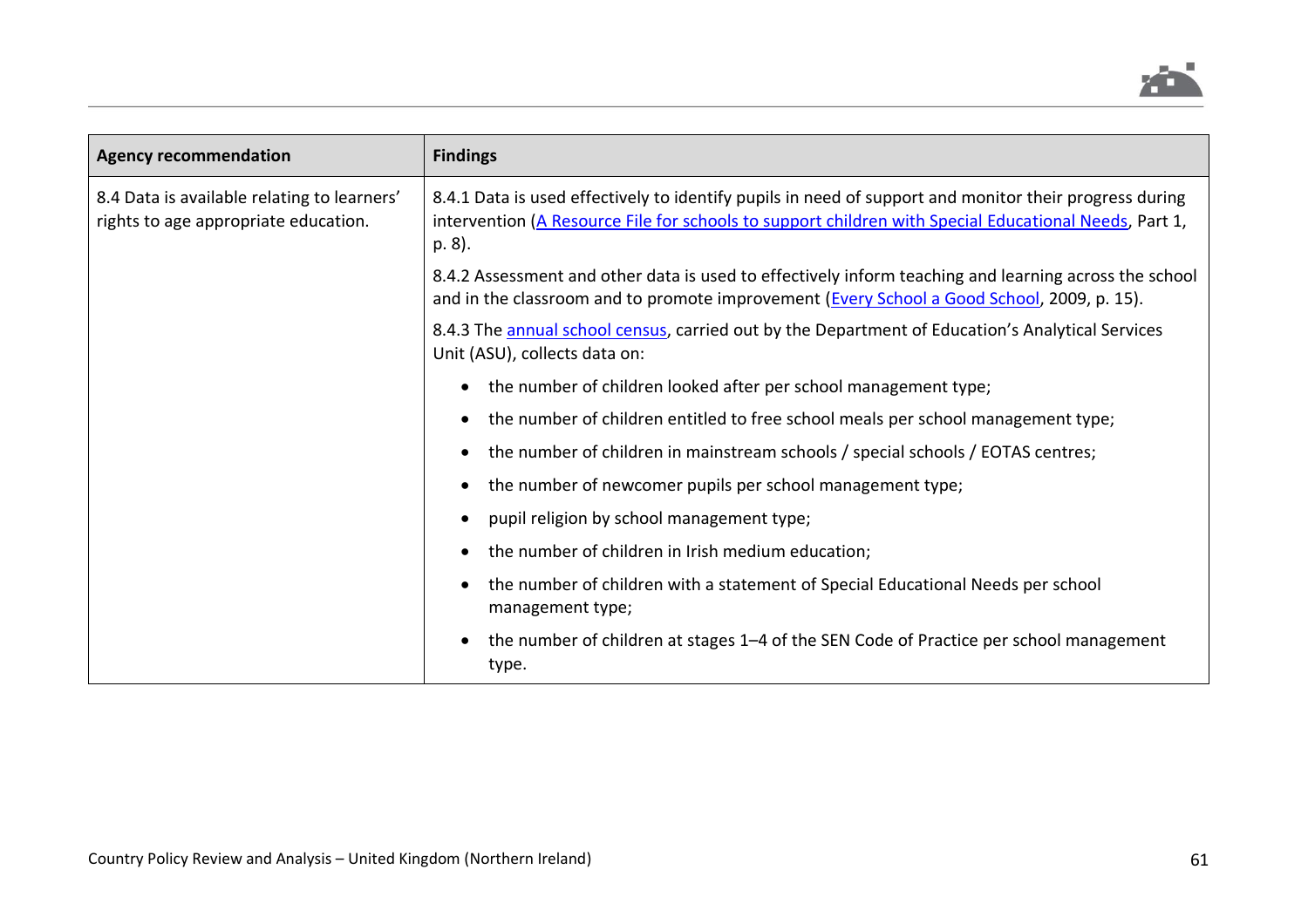

# *Measure 8 evaluative comments*

The [Terms of Reference](https://www.education-ni.gov.uk/sites/default/files/publications/education/INDEPENDENT%20REVIEW%20OF%20EDUCATION%20-%20REVISED%20DRAFT%20TERMS%20OF%20REFERENCE%20-%20FEBRUARY%202021.pdf) of the Independent Review of Education, which commenced on 4 October 2021, include:

- The transition and transfer of children from primary to post-primary (p. 8)
- Defining what a 'single education system' means and would entail in practical terms, assessing the costs / benefits of such an approach (p. 12).

#### **Measure 9: To support improvement in schools with lower educational outcomes**

| <b>Agency recommendation</b>                                                                                             | <b>Findings</b>                                                                                                                                                                                                                                                                                                                                                                                                                                                                                                     |
|--------------------------------------------------------------------------------------------------------------------------|---------------------------------------------------------------------------------------------------------------------------------------------------------------------------------------------------------------------------------------------------------------------------------------------------------------------------------------------------------------------------------------------------------------------------------------------------------------------------------------------------------------------|
| 9.1 Clear mechanisms exist to identify                                                                                   | 9.1.1 Education outcomes reflect positively on the school and compare well, when benchmarked                                                                                                                                                                                                                                                                                                                                                                                                                        |
| schools with lower educational                                                                                           | measurement is undertaken, against the performance of similar schools (Every School a Good                                                                                                                                                                                                                                                                                                                                                                                                                          |
| outcomes. <sup>2</sup>                                                                                                   | School, 2009, p. 15).                                                                                                                                                                                                                                                                                                                                                                                                                                                                                               |
| 9.2 Policy outlines how methods of                                                                                       | 9.2.1 Emphasis has been given over recent years to the school development planning process and for                                                                                                                                                                                                                                                                                                                                                                                                                  |
| assessment, inspections and other                                                                                        | the need for schools to be self-evaluative, as evidenced through the introduction of the School                                                                                                                                                                                                                                                                                                                                                                                                                     |
| accountability measures contribute to                                                                                    | Development Planning Regulations (2005) and School Development Planning Regulations (2010)                                                                                                                                                                                                                                                                                                                                                                                                                          |
| school improvement processes.                                                                                            | along with specific guidance from the Department of Education (DE) in 2011.                                                                                                                                                                                                                                                                                                                                                                                                                                         |
| (Accountability measures support<br>inclusive practice and inform further<br>improvement of provision for all learners.) | The starting point for schools developing their provision for children with a SEN and inclusion is to<br>conduct an audit of the strengths and areas for development. A wide range of audit tools are<br>available. The Quality Indicators for the Work of Special Educational Needs Co-ordinators have been<br>developed by the Education and Training Inspectorate (ETI) as an audit tool as part of Together<br>Towards Improvement (TTI) (ETI, 2010a, 2010b, 2010c, 2010d). The areas for improvement should be |

<sup>&</sup>lt;sup>2</sup> This recommendation does not directly come from the Agency work covered in the CPRA activities. A number of project recommendations have implicitly, but not explicitly referred to this issue. However, the piloting work and detailed discussions with PG countries showed it is necessary to have this explicit recommendation linked to this measure.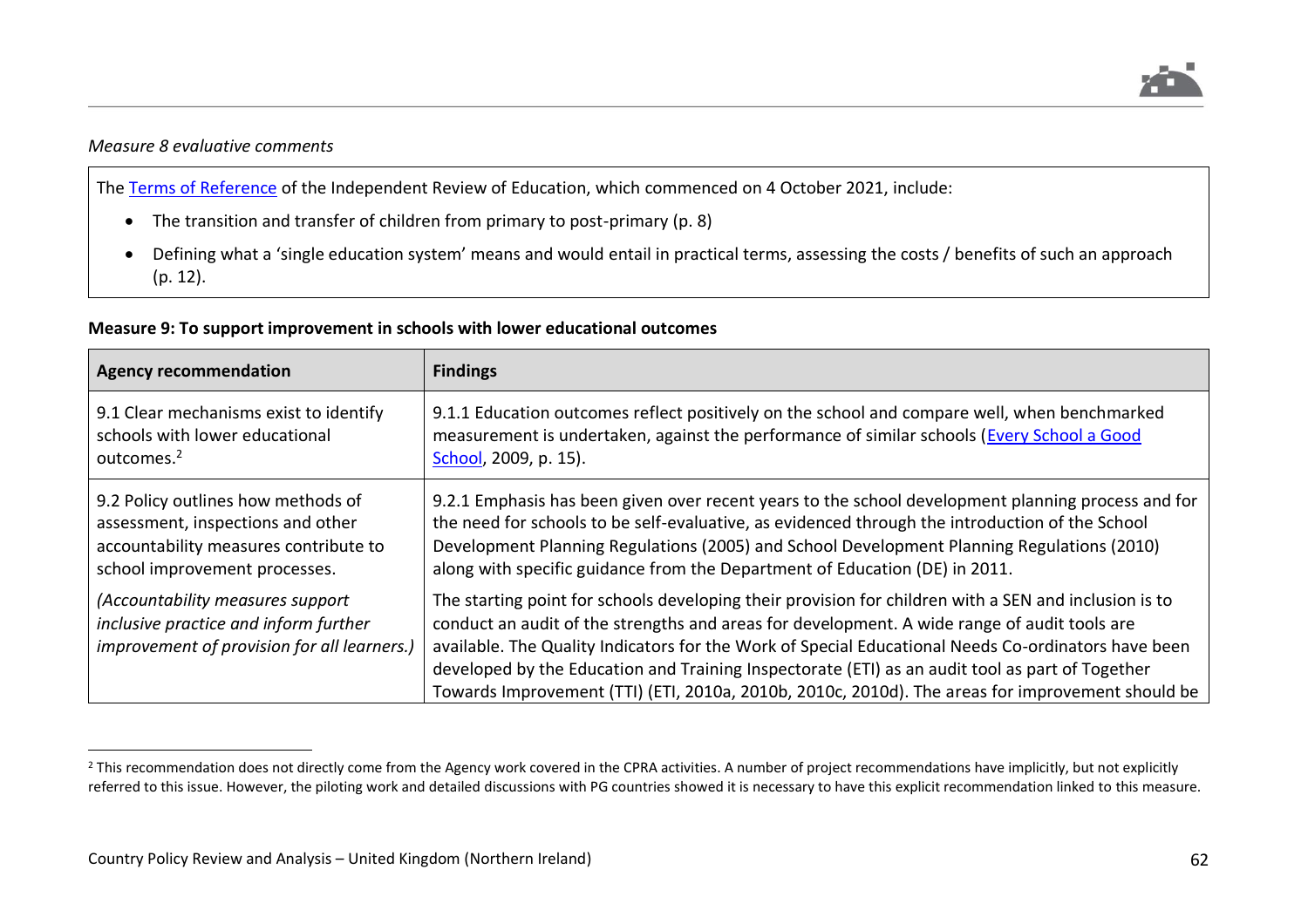

| <b>Agency recommendation</b> | <b>Findings</b>                                                                                                                                                                                                                                                                                                                                               |
|------------------------------|---------------------------------------------------------------------------------------------------------------------------------------------------------------------------------------------------------------------------------------------------------------------------------------------------------------------------------------------------------------|
|                              | identified through an audit process and action plans established as part of the school development<br>plan (A Resource File for schools to support children with Special Educational Needs, Part 1, p. 10).                                                                                                                                                   |
|                              | 9.2.2 Our goal in relation to self-evaluation and the use of performance and other information: To<br>provide the support systems needed to help all schools to engage positively in robust self-evaluation<br>and to use the findings from self-assessment and performance and other data to determine priorities<br>and to plan for continuing improvement. |
|                              | In pursuit of this goal we will:                                                                                                                                                                                                                                                                                                                              |
|                              | update and re-issue guidance to schools on self-evaluation and self-assessment;                                                                                                                                                                                                                                                                               |
|                              | clarify the expectation of outcomes in literacy and numeracy at each Key Stage in the context<br>of the revised curriculum and the assessment arrangements to support these, to enable<br>schools to plan and track progress better;                                                                                                                          |
|                              | introduce a contextual value-added measure to be used alongside other performance data in<br>assessing the performance of schools;                                                                                                                                                                                                                            |
|                              | introduce the e-schools system which will allow schools to make better use of information,<br>$\bullet$<br>particularly that which benchmarks aspects of performance and context against schools of a<br>similar type;                                                                                                                                        |
|                              | require the Education and Skills Authority [now Education Authority] to develop and deliver a<br>training programme for governors, principals and teachers in the effective use of data,<br>including benchmarking and the new value-added measure; and                                                                                                       |
|                              | review the current requirements for School Development Planning and produce revised<br>guidance material on self-evaluation and school development planning (Every School a Good<br>School, 2009, pp. 27-28).                                                                                                                                                 |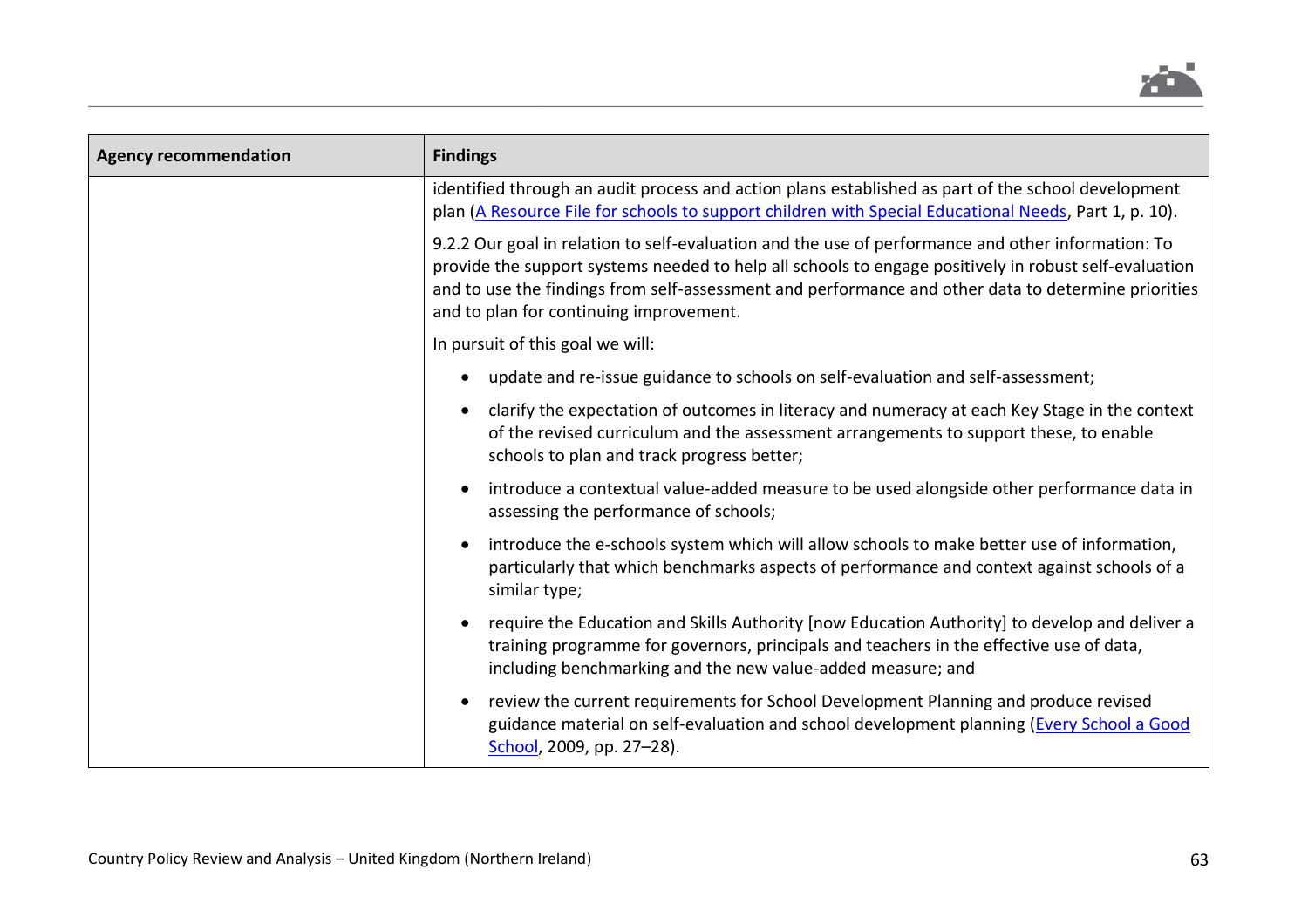

| <b>Agency recommendation</b>                                                                                                                                 | <b>Findings</b>                                                                                                                                                                                                                                                                                                                                                                                                                                                                                                                                                                                                                                                                                                                                                                                                                                                                                                                                                                                                                                                                                                                                                                                                                                                                                                                                                                                                                                                                       |
|--------------------------------------------------------------------------------------------------------------------------------------------------------------|---------------------------------------------------------------------------------------------------------------------------------------------------------------------------------------------------------------------------------------------------------------------------------------------------------------------------------------------------------------------------------------------------------------------------------------------------------------------------------------------------------------------------------------------------------------------------------------------------------------------------------------------------------------------------------------------------------------------------------------------------------------------------------------------------------------------------------------------------------------------------------------------------------------------------------------------------------------------------------------------------------------------------------------------------------------------------------------------------------------------------------------------------------------------------------------------------------------------------------------------------------------------------------------------------------------------------------------------------------------------------------------------------------------------------------------------------------------------------------------|
|                                                                                                                                                              | 9.2.3 The Education and Training Inspectorate (ETI) has developed the ISEF to provide a more holistic<br>overview of the key aspects of education and training at all stages from early years through to<br>further education and work-based learning. In creating a common framework for inspection and self-<br>evaluation the ETI is extending the principle of openness and transparency so that all stakeholders<br>are working together to promote improvement for all learners. The key areas that influence most the<br>quality of education provided to learners are the quality of leadership and management at all levels<br>and the provision for learning and teaching which in turn impact on the outcomes for learners. The<br>framework is designed to provide a balance of inspection and reflection on academic achievement<br>but also the wider skills and dispositions that learners require to live and work in the world today. It<br>is also designed to promote an inclusive learning environment where all learners have access to high<br>quality provision. The safety of children and young people is paramount, therefore<br>safeguarding/child protection is a core element of the framework as is the care and welfare of<br>learners; these are intrinsic to the holistic view of learning and should be visible in every aspect of<br>the work of an education or training organisation (Inspection and Self-Evaluation Framework (ISEF),<br>p. 1). |
| 9.3 Policy aims to increase the capacity of<br>all schools to meet a greater diversity of<br>needs and support learners within their<br>local communities.   |                                                                                                                                                                                                                                                                                                                                                                                                                                                                                                                                                                                                                                                                                                                                                                                                                                                                                                                                                                                                                                                                                                                                                                                                                                                                                                                                                                                                                                                                                       |
| (Schools are supported to use innovative<br>teaching methods, practical learning<br>approaches and individual plans, focusing<br>on learners' capabilities.) |                                                                                                                                                                                                                                                                                                                                                                                                                                                                                                                                                                                                                                                                                                                                                                                                                                                                                                                                                                                                                                                                                                                                                                                                                                                                                                                                                                                                                                                                                       |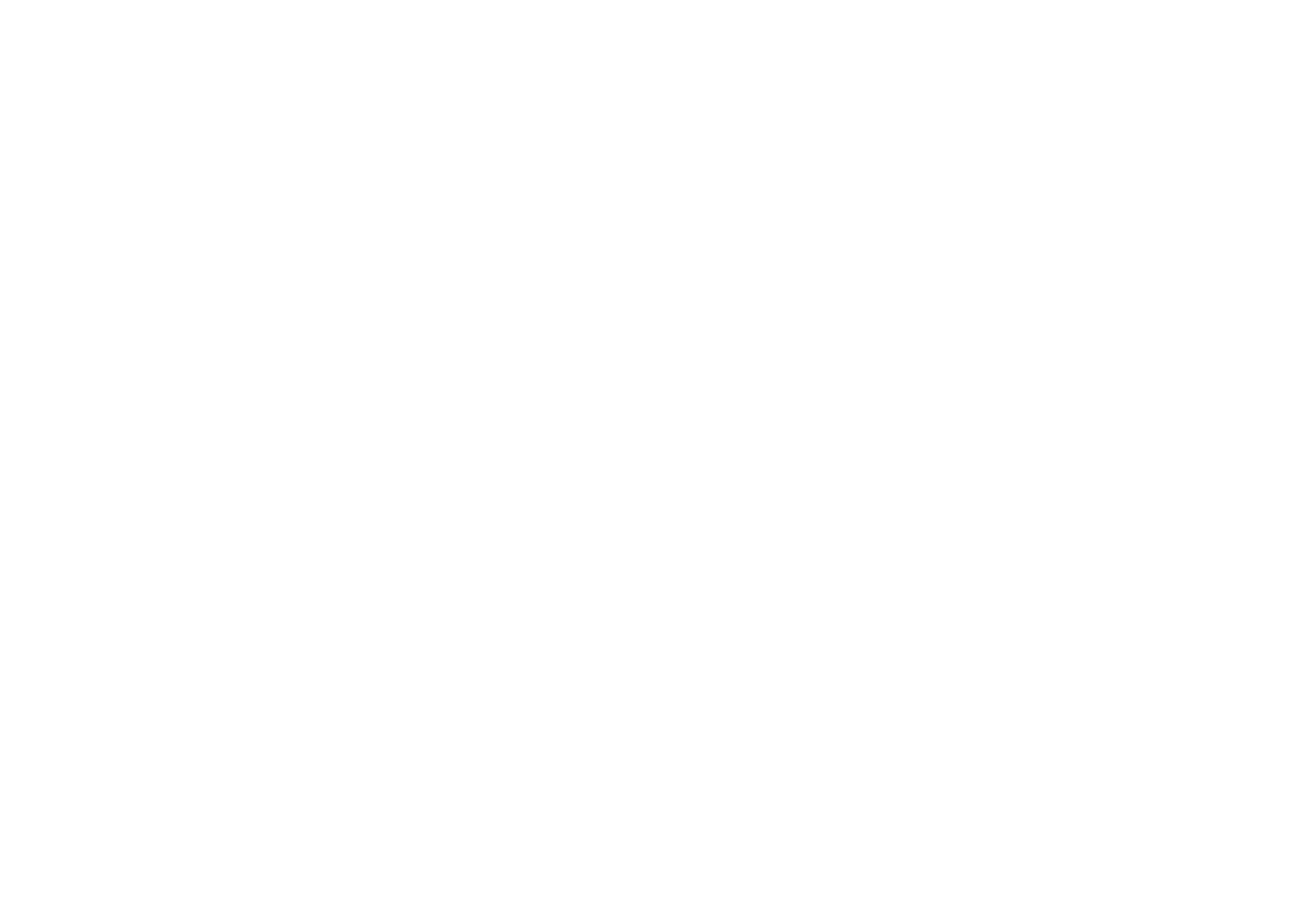

| <b>Agency recommendation</b> | <b>Findings</b>                                                                                                                                                                                                                                                                                                                                                                                                                                                                                                              |
|------------------------------|------------------------------------------------------------------------------------------------------------------------------------------------------------------------------------------------------------------------------------------------------------------------------------------------------------------------------------------------------------------------------------------------------------------------------------------------------------------------------------------------------------------------------|
|                              | between persons with disability and persons without;<br>and between persons with dependants and persons without (Initial Teacher<br>Education: Approval of Programmes, pp. 3-4).                                                                                                                                                                                                                                                                                                                                             |
|                              | 10.1.4 Continuous Professional Development (CPD) All careers practitioners throughout the system<br>will be professionally qualified and obliged to maintain their professional competence through<br>continuing professional development and adherence to professional standards.                                                                                                                                                                                                                                           |
|                              | All careers teachers hold a professional teaching qualification. In addition, DE has commissioned the<br>development of a bespoke CPD programme for all careers teachers which is being rolled out to all<br>post-primary schools. Teachers need to spend time with employers to better understand their needs,<br>which in turn will inform the design and delivery of the careers education programmes in schools.<br>The Departments will explore with schools and employers how this can be encouraged and<br>supported. |
|                              | The Careers Service will continue to ensure that all advisers are professionally qualified to<br>postgraduate level or equivalent and are members of the Careers Development Institute, the main<br>UK-wide professional body for careers practitioners. A requirement of this membership is adherence<br>to the Institute's code of ethics which includes a commitment to continuous professional<br>development and accountability for their actions and advice to the public.                                             |
|                              | Further to their professional qualification, each careers adviser is also required to undertake CPD to<br>ensure that his or her knowledge and skills are fully up-to-date. CPD requirements are reviewed on<br>an annual basis and tailored to meet the needs of the adviser and Careers Service. Careers advisers<br>will continue to update their knowledge on employer needs through employer placements and visits<br>(Preparing for success 2015-2020: A Strategy for Careers Education and Guidance, pp. 38-39).      |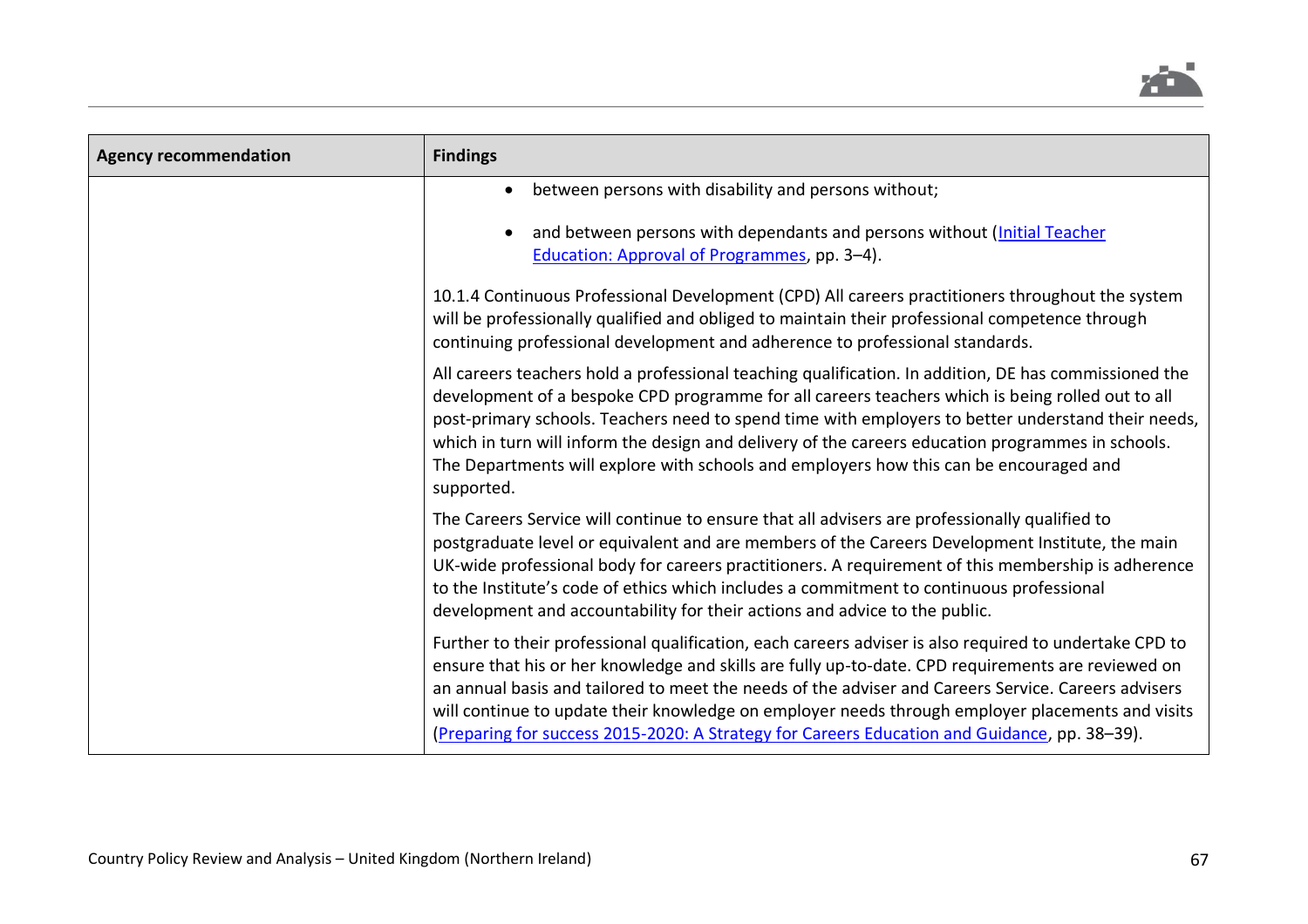

| <b>Agency recommendation</b>                                                                                                                                                                            | <b>Findings</b>                                                                                                                                                                                                                                                                                                                                                                                                                                                                                                                                                                                                                         |
|---------------------------------------------------------------------------------------------------------------------------------------------------------------------------------------------------------|-----------------------------------------------------------------------------------------------------------------------------------------------------------------------------------------------------------------------------------------------------------------------------------------------------------------------------------------------------------------------------------------------------------------------------------------------------------------------------------------------------------------------------------------------------------------------------------------------------------------------------------------|
|                                                                                                                                                                                                         | 10.1.5 Consistent regional anti-racism training and high quality learning materials which reflect<br>Traveller culture and heritage should be available to school Governors and school leaders and as part<br>of Initial Teacher Education and the Continuing Professional Development of teaching and non-<br>teaching staff (Recommendations from the Taskforce on Traveller Education's report to the<br>Department of Education, p. 3).<br>10.1.6 In addition to schools, non-formal education in the form of youth work develops the skills to<br>meet diverse assessed needs of all learners (Priorities for Youth, para 4.6(1)). |
| 10.2 Policy supports the development of<br>high quality and appropriately trained<br>teacher educators.<br>(With improvements in recruitment,<br>induction and continuing professional<br>development.) | 10.2.1 Initial Teacher Education:                                                                                                                                                                                                                                                                                                                                                                                                                                                                                                                                                                                                       |
|                                                                                                                                                                                                         | Programme Design: The content, structure, methodology, assessment and the range of<br>$\bullet$<br>suitable resources are designed to enable students to develop the teacher competences                                                                                                                                                                                                                                                                                                                                                                                                                                                |
|                                                                                                                                                                                                         | appropriate to the ITE phase as set out in the GTCNI publication, Teaching: the Reflective<br>Profession                                                                                                                                                                                                                                                                                                                                                                                                                                                                                                                                |
|                                                                                                                                                                                                         | Strategic Education Priorities: The programmes prepare students to address the strategic<br>priorities for education and key education strategies, as defined and communicated by DE,<br>and, in particular, those relating to literacy, numeracy and special educational needs and<br>inclusion                                                                                                                                                                                                                                                                                                                                        |
|                                                                                                                                                                                                         | Recent and Relevant Experience: Teacher Educators in the ITE providers have experience of<br>teaching in schools relevant to their particular phase, subject or other specialisms, and that<br>they maintain and develop that experience.                                                                                                                                                                                                                                                                                                                                                                                               |
|                                                                                                                                                                                                         | Teacher Education Quality: Provision is of a quality which is judged by the ETI to be at least<br>satisfactory.                                                                                                                                                                                                                                                                                                                                                                                                                                                                                                                         |
|                                                                                                                                                                                                         | Individual Needs: The provision and the teaching ensure equality of access and enable the<br>individual needs of the students to be met.                                                                                                                                                                                                                                                                                                                                                                                                                                                                                                |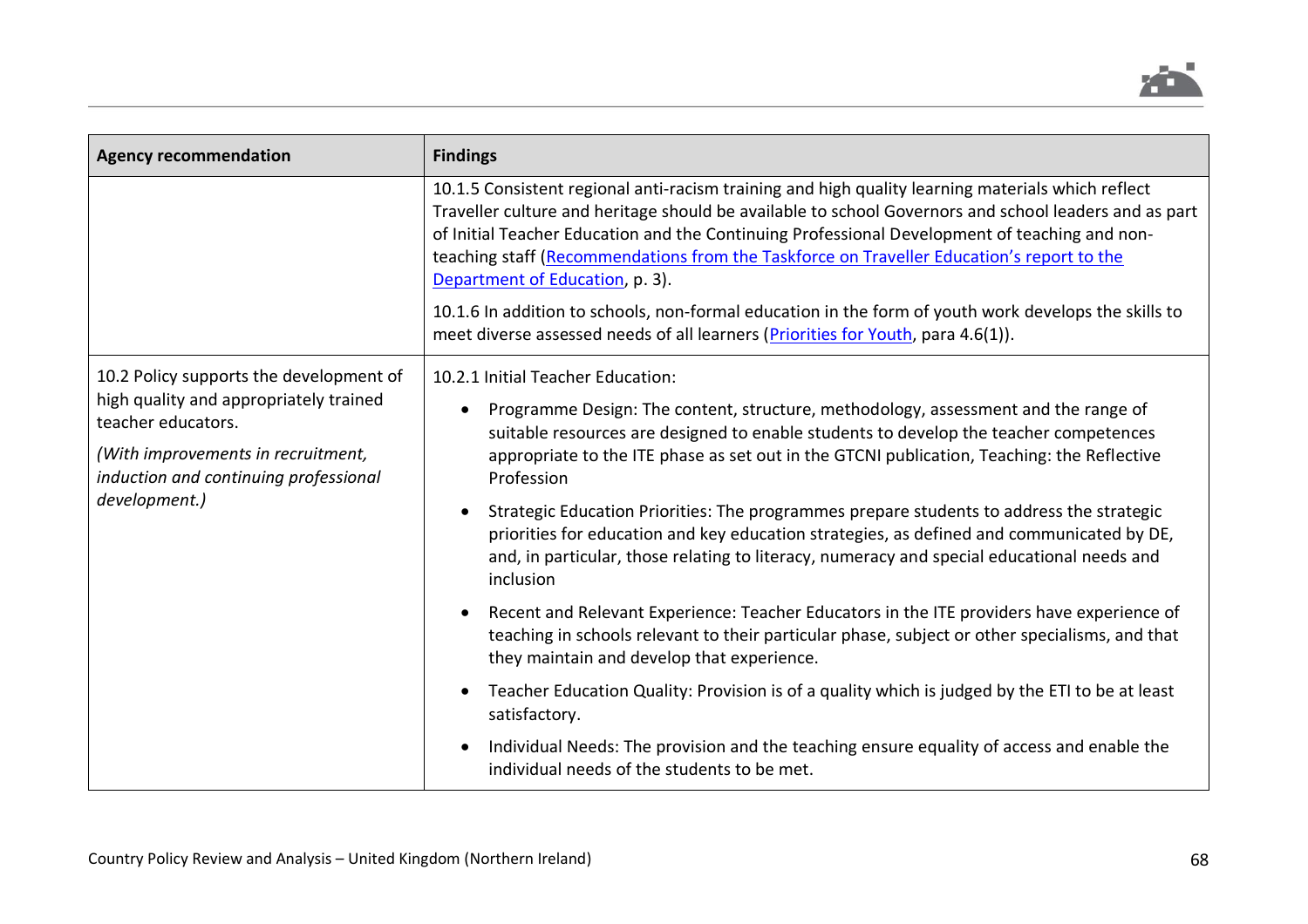

| <b>Agency recommendation</b> | <b>Findings</b>                                                                                                                                                                                                                                                                                                                                                                    |
|------------------------------|------------------------------------------------------------------------------------------------------------------------------------------------------------------------------------------------------------------------------------------------------------------------------------------------------------------------------------------------------------------------------------|
|                              | Preparation for Continuing Professional Learning: All students are adequately prepared for<br>their transition into continuing professional learning, underpinned by a commitment to a<br>process of continuing improvement and development from the initial phase, through the<br>induction to early and continuing professional development phases of professional<br>formation. |
|                              | Age Range: All students are prepared to teach across at least two consecutive Key Stages<br>which, for the purpose of this requirement, includes the foundation stage as part of KS1, and<br>the 16-19 age range (Initial Teacher Education: Approval of Programmes, p. 5).                                                                                                        |
|                              | 10.2.2 The aspiration articulated by the stakeholder development group in agreeing on an<br>overarching [Teacher Professional Learning] Framework is to provide:                                                                                                                                                                                                                   |
|                              | teachers with support in the early part of their careers to develop their expertise;<br>$\bullet$                                                                                                                                                                                                                                                                                  |
|                              | teachers with access to ongoing professional learning opportunities and pathways that<br>inspire, motivate and recognise commitment to developing professional proficiency;                                                                                                                                                                                                        |
|                              | teachers, as leaders of learning, with opportunities to develop specialist knowledge and skills<br>in specific areas together with coaching and mentoring skills to enable them to share<br>outstanding practice with others;                                                                                                                                                      |
|                              | school leaders with ongoing access to a mix of experiential, vocational and academic<br>professional learning to enable them to lead and inspire their teachers, pupils and parents;                                                                                                                                                                                               |
|                              | professional learning communities within and across schools with access to a range of<br>guidance and quality-assured support to enable them to drive continuing professional<br>learning; and                                                                                                                                                                                     |
|                              | teachers with a tool to guide, motivate, recognise and share outstanding practice<br>(Learning Leaders: A Strategy for Teacher Professional Learning, pp. 16-17).                                                                                                                                                                                                                  |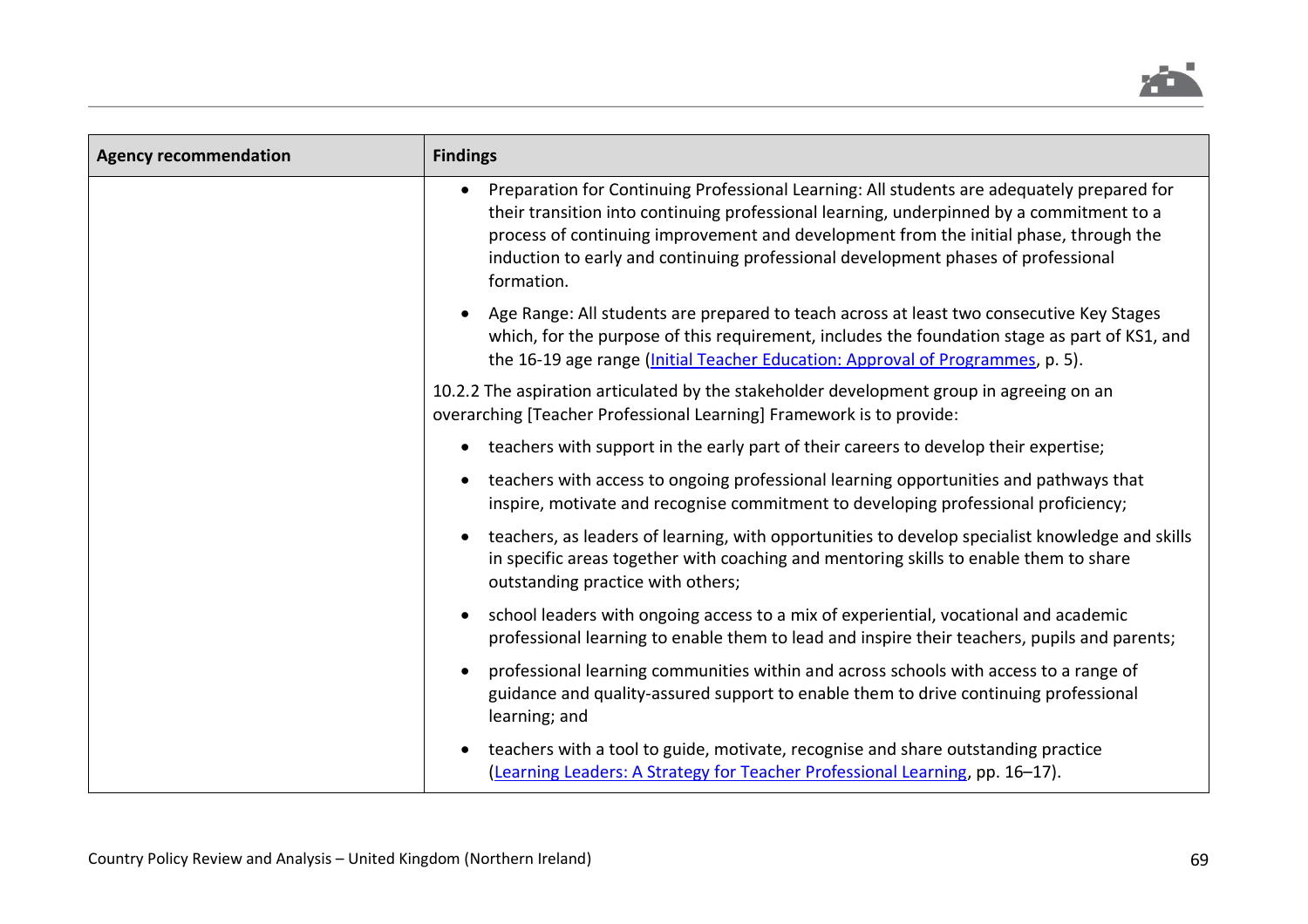

| <b>Agency recommendation</b>                                                                                                                                            | <b>Findings</b>                                                                                                                                                                                                                                                                                                                                                                                                |
|-------------------------------------------------------------------------------------------------------------------------------------------------------------------------|----------------------------------------------------------------------------------------------------------------------------------------------------------------------------------------------------------------------------------------------------------------------------------------------------------------------------------------------------------------------------------------------------------------|
|                                                                                                                                                                         | 10.2.3 Our goal in relation to quality teaching: To work with teachers, those who support teachers<br>and those who represent their interests to ensure that our teaching profession is equipped and<br>empowered to deliver the highest quality teaching that helps every young person to reach her or his<br>full potential (Every School a Good School, 2009, p. 22).                                       |
|                                                                                                                                                                         | 10.2.4 Enabling Goal: Developing the Education Workforce [early years]: The workforce is<br>appropriately skilled, competent and supported to deliver effective early years education and<br>learning services to all children, their parents and families (Learning to Learn: A Framework for Early<br>Years Education and Learning, p. 26).                                                                  |
|                                                                                                                                                                         | 10.2.5 As well as teachers, commitments are in place to develop the non-formal education workforce<br>(Priorities for Youth, p. 21, priority 3).                                                                                                                                                                                                                                                               |
| 10.3 Policy supports flexible training<br>opportunities in initial and continuing<br>professional development, for all<br>teachers.                                     | 10.3.1 Key Area: 'Building professional learning communities', policy commitment 7: Support will be<br>provided for the ongoing development and sustainability of professional learning communities<br>and/or self-directed learning networks where schools or groups of teachers can demonstrate the<br>capacity to deliver clear educational benefits (Learning Leaders: A Strategy for Teacher Professional |
| (Schools and teacher education<br>institutions will work together to ensure<br>good models in practice schools and<br>appropriate placements for teaching<br>practice.) | Learning, p. 14).<br>10.3.2 The Department will establish a small expert group of educators from other jurisdictions to<br>provide a robust and cost effective quality assurance and challenge function at key stages in the<br>development and implementation of actions arising from the Strategy (Learning Leaders: A Strategy<br>for Teacher Professional Learning, p. 20).                                |
|                                                                                                                                                                         | 10.3.3 As part of its continuing commitment to engagement, the Department will seek input from<br>teachers and wider stakeholders in reviewing this Strategy. Feedback will be used to modify and,<br>where appropriate, adapt key actions on an ongoing basis (Learning Leaders: A Strategy for Teacher<br>Professional Learning, p. 20).                                                                     |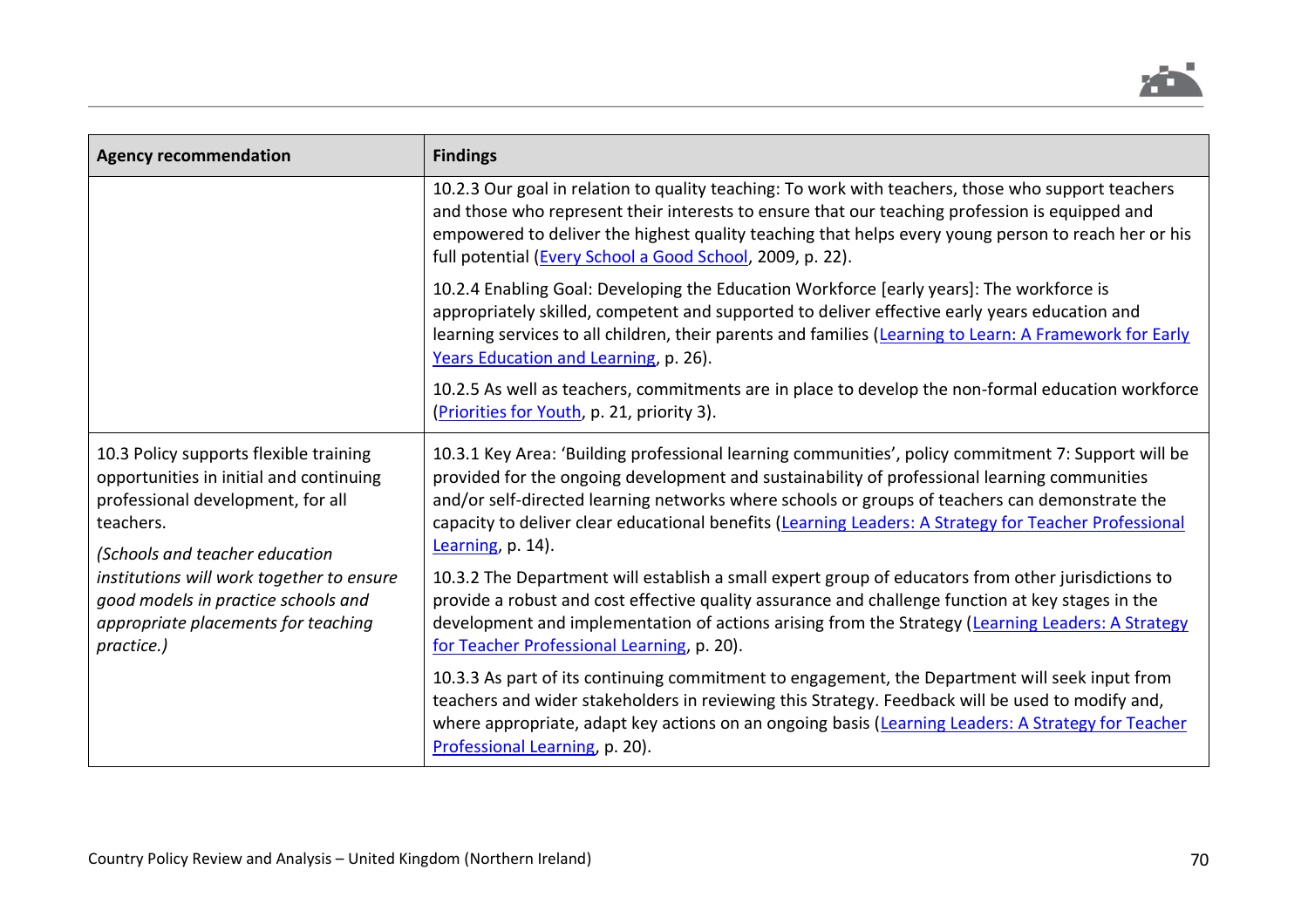

| <b>Agency recommendation</b> | <b>Findings</b>                                                                                                                                                                                                                                                                                                                           |
|------------------------------|-------------------------------------------------------------------------------------------------------------------------------------------------------------------------------------------------------------------------------------------------------------------------------------------------------------------------------------------|
|                              | 10.3.4 Teacher tutors, teacher educators and support services to schools can all have a significant<br>role with student and beginning teacher, for example: schools can assist HEIs to provide more<br>customised support for student and beginning teachers (Learning Leaders: A Strategy for Teacher<br>Professional Learning, p. 27). |
|                              | 10.3.5 In pursuit of this goal [quality teaching] we will:                                                                                                                                                                                                                                                                                |
|                              | extend, for at least the next five years, the provision that has allowed schools to take up to 5<br>school development days to be used for self-evaluation and continuing professional<br>development in the pursuit of improvement and raising standards;                                                                                |
|                              | bring forward proposals for teacher education in a consultation document produced jointly<br>with the Department for Employment and Learning;                                                                                                                                                                                             |
|                              | work with the General Teaching Council, Teacher Representatives and the Education and<br>Skills Authority [now Education Authority] to develop effective arrangements which ensure<br>that the teaching workforce continues to be of the highest quality;                                                                                 |
|                              | issue guidance to school leaders on the importance of ensuring that every teacher has agreed<br>a plan to facilitate her or his professional development; that the plan is implemented; and<br>that professional development needs are reviewed on at least an annual basis; and                                                          |
|                              | ensure that the professional development model of EA is based on improvement, raising<br>standards, disseminating good practice and effectively building expertise ( <i>Every School a</i><br>Good School, 2009, pp. 22-23).                                                                                                              |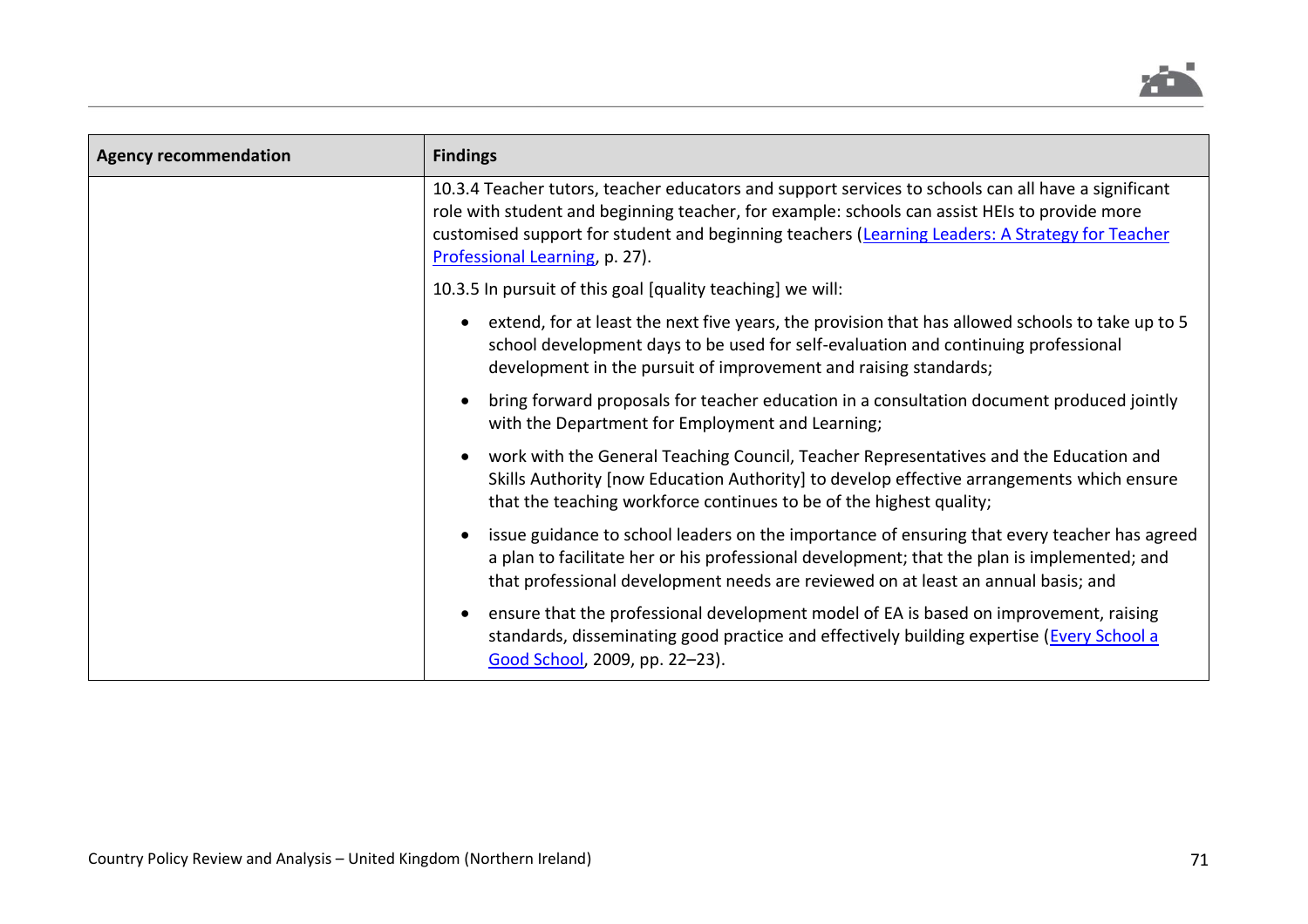

| <b>Agency recommendation</b>                                                                                                                                                      | <b>Findings</b>                                                                                                                                                                                                                                                                                                                                                                                                                                                                                                                                                                                                                            |
|-----------------------------------------------------------------------------------------------------------------------------------------------------------------------------------|--------------------------------------------------------------------------------------------------------------------------------------------------------------------------------------------------------------------------------------------------------------------------------------------------------------------------------------------------------------------------------------------------------------------------------------------------------------------------------------------------------------------------------------------------------------------------------------------------------------------------------------------|
|                                                                                                                                                                                   | 10.3.6 Key actions [early years]:                                                                                                                                                                                                                                                                                                                                                                                                                                                                                                                                                                                                          |
|                                                                                                                                                                                   | Developing a programme of continuous professional development for principals, teachers<br>and staff in Foundation Stage and funded pre-school settings with a focus on the pedagogy of<br>play and leadership and management. Training for Management Committees will also be<br>developed for funded pre-school settings.                                                                                                                                                                                                                                                                                                                 |
|                                                                                                                                                                                   | Revising the number of development days available for non-statutory settings in the Pre-<br>School Education Programme for staff training and development (Learning to Learn: A<br>Framework for Early Years Education and Learning, p. 27).                                                                                                                                                                                                                                                                                                                                                                                               |
| 10.4 All teaching staff are supported and<br>develop a clear understanding of effective<br>learning strategies.<br>(Such as learning to learn and active<br>learning approaches.) | 10.4.1 All teacher professional learning programmes should: [] build on and develop the skills<br>articulated in our curriculum in an explicit way; model effective practice in individualised learning so<br>that teachers can do the same; [] develop partnership approaches to course design and delivery; be<br>based on appropriate classroom and other research and have reflective practice at their core; be<br>practice-led but with appropriate support (Learning Leaders: A Strategy for Teacher Professional<br>Learning, p. 11).                                                                                              |
|                                                                                                                                                                                   | 10.4.2 The Department will commission the development of a virtual Centre of Excellence. This will<br>give teachers and school leaders advice, resources and professional learning opportunities that<br>ensure a new approach to delivering a modern, skills-focused, 21 <sup>st</sup> century curriculum. It will build on<br>existing work to provide a single portal to give teachers access to research, guidance and support<br>materials, examples of different methodologies and best practice case studies with links to resources<br>in other countries (Learning Leaders: A Strategy for Teacher Professional Learning, p. 20). |
|                                                                                                                                                                                   | 10.4.3 Implementation phases of the Strategy for Teacher Professional Learning:                                                                                                                                                                                                                                                                                                                                                                                                                                                                                                                                                            |
|                                                                                                                                                                                   | 1. Defining and Developing: Building capacity through collaborative practice                                                                                                                                                                                                                                                                                                                                                                                                                                                                                                                                                               |
|                                                                                                                                                                                   | 2. Expanding: Creating coherence                                                                                                                                                                                                                                                                                                                                                                                                                                                                                                                                                                                                           |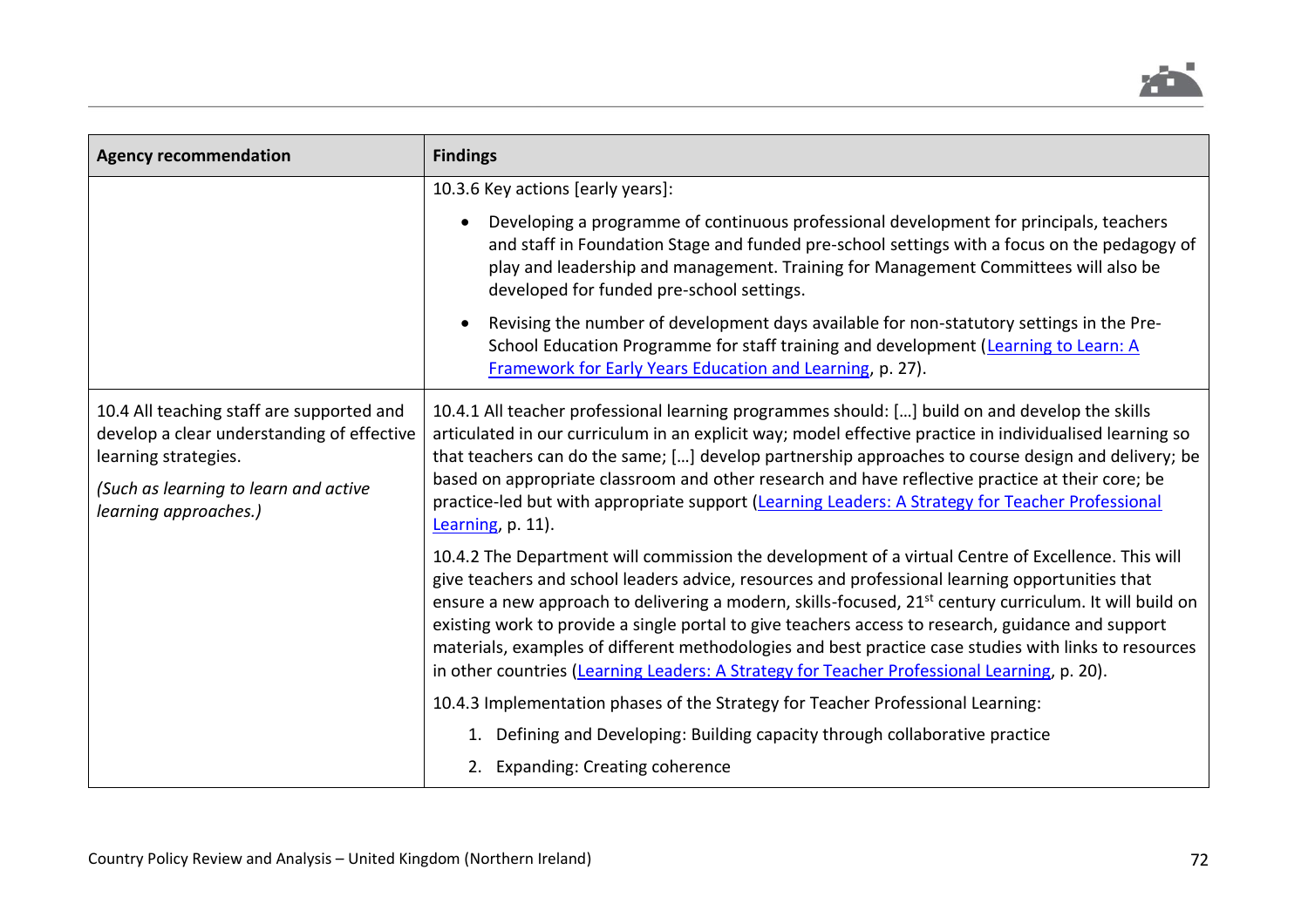

| <b>Agency recommendation</b>                                                                                                                     | <b>Findings</b>                                                                                                                                                                                                                                                                                                                                                                                                                                    |
|--------------------------------------------------------------------------------------------------------------------------------------------------|----------------------------------------------------------------------------------------------------------------------------------------------------------------------------------------------------------------------------------------------------------------------------------------------------------------------------------------------------------------------------------------------------------------------------------------------------|
|                                                                                                                                                  | 3. Embedding: Supporting a self-sustaining system of professional learning (Learning Leaders: A<br>Strategy for Teacher Professional Learning, p. 27).                                                                                                                                                                                                                                                                                             |
|                                                                                                                                                  | 10.4.5 Teachers must therefore be properly supported in their work. Accordingly, this strategy sets<br>out a more structured approach to supporting teachers as they work to meet the needs of every<br>pupil (Count, Read: Succeed, p. 12).                                                                                                                                                                                                       |
| 10.5 Policy supports schools to develop<br>strategic plans of staff training in inclusive<br>education.                                          | 10.5.1 Key Area: 'Engagement', policy commitment 13: Teachers and school leaders will have the<br>opportunity to contribute to designing, developing and evaluating all funded programmes related to<br>the Strategy. Providers of professional learning programmes will establish focus and/or advisory<br>groups to demonstrate how programmes can improve standards (Learning Leaders: A Strategy for<br>Teacher Professional Learning, p. 15). |
|                                                                                                                                                  | 10.5.2 School leaders demonstrate a commitment to providing professional development<br>opportunities for staff, particularly teachers, and promote a readiness to share and learn from best<br>practice (Every School a Good School, 2009, p. 16).                                                                                                                                                                                                |
| 10.6 Policy outlines the specialised<br>training pathways for specialists who<br>support school communities to<br>implement inclusive education. |                                                                                                                                                                                                                                                                                                                                                                                                                                                    |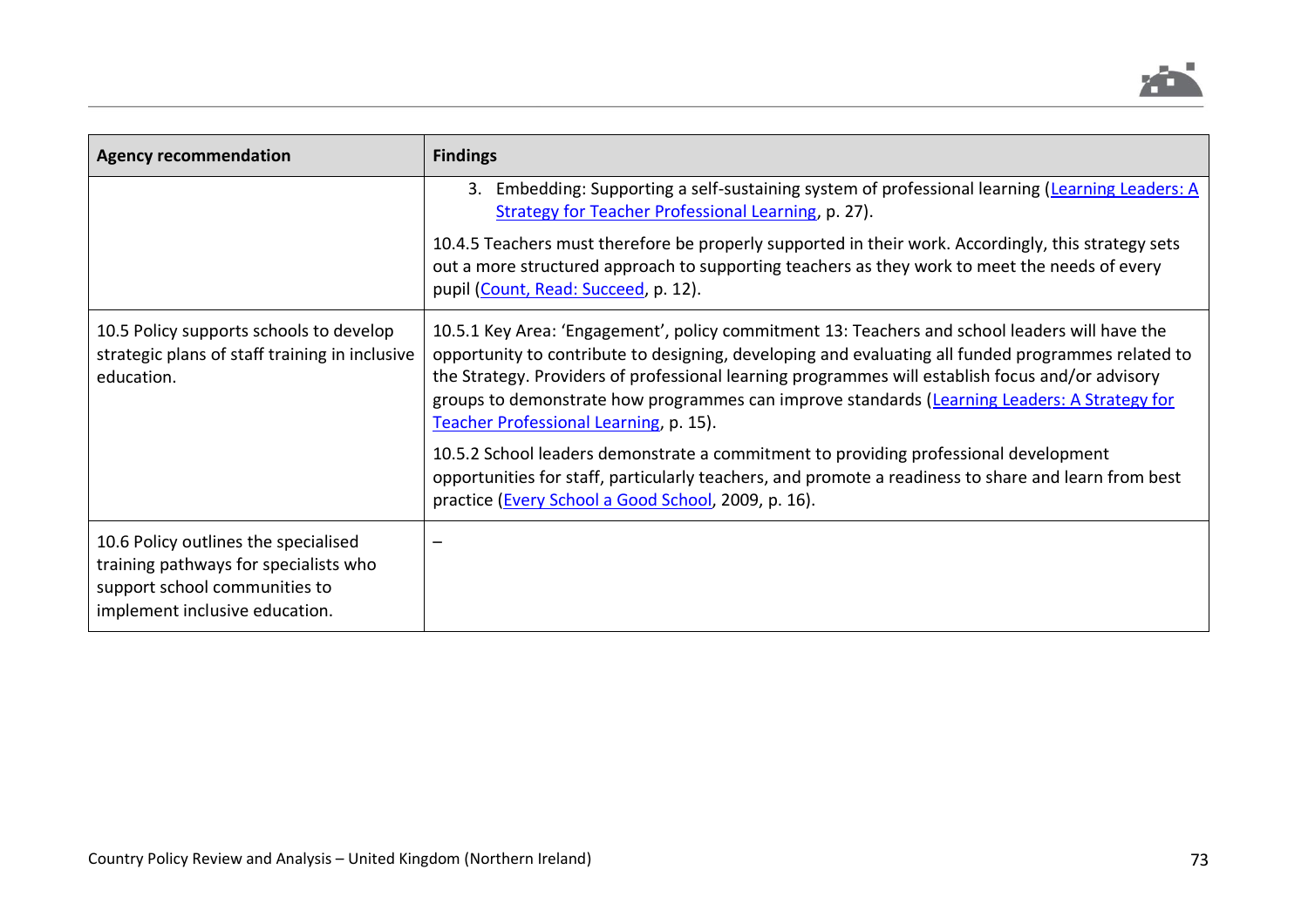

| <b>Agency recommendation</b>                                                                                                                         | <b>Findings</b>                                                                                                                                                                                                          |
|------------------------------------------------------------------------------------------------------------------------------------------------------|--------------------------------------------------------------------------------------------------------------------------------------------------------------------------------------------------------------------------|
| 10.7 Policy supports research into the<br>effectiveness of different routes into<br>teaching.                                                        | 10.7.1 HEIs can assist schools in developing the action research skills of their teachers in helping<br>them become reflective practitioners (Learning Leaders: A Strategy for Teacher Professional<br>Learning, p. 27). |
| (Including course organisation, content<br>and pedagogy to best develop the<br>competence of teachers to meet the<br>diverse needs of all learners.) |                                                                                                                                                                                                                          |

## *Measure 10 evaluative comments*

|  |  |  |  |  | The Terms of Reference of the Independent Review of Education, which commenced on 4 October 2021, include: |
|--|--|--|--|--|------------------------------------------------------------------------------------------------------------|
|--|--|--|--|--|------------------------------------------------------------------------------------------------------------|

The delivery of initial teacher education (ITE) and In Service Tutor Education in the School and Further Education sectors respectively and consideration of how education leaders and practitioners are empowered to fulfil their potential and share excellent practice (p. 9).

**Measure 11: To improve transition from education to work by increasing the coherence between employment incentives, education and VET; improving the quality and accessibility of apprenticeships; promoting cross-sector co-operation; simplifying the systems of qualifications**

| <b>Agency recommendation</b>                                                                   | <b>Findings</b>                                                                                                                                                                                                                                                                                                                                                                                                                                                                                   |
|------------------------------------------------------------------------------------------------|---------------------------------------------------------------------------------------------------------------------------------------------------------------------------------------------------------------------------------------------------------------------------------------------------------------------------------------------------------------------------------------------------------------------------------------------------------------------------------------------------|
| 11.1 Policy ensures that VET programmes<br>should address labour market skill<br>requirements. | 11.1.1 The overall aim of the strategy is to support individuals to make appropriate decisions,<br>through developing them as effective careers decision-makers, leading to increased and appropriate<br>participation in education, training and employment, and thereby contributing both to the fulfilment<br>of the individual's potential and to a rebalancing of labour market supply and demand (Preparing for<br>success 2015-2020: A Strategy for Careers Education and Guidance, p. 7). |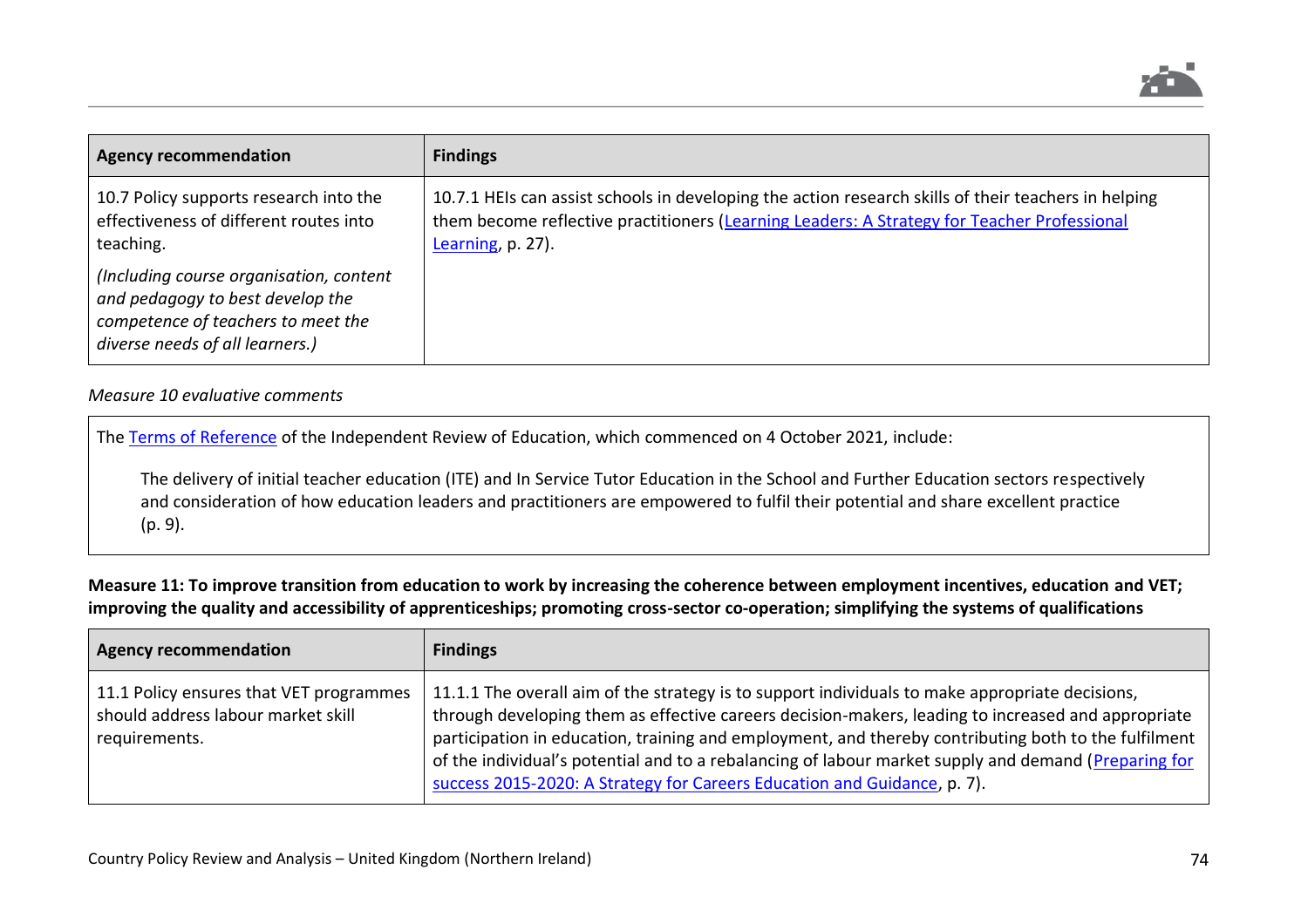

| <b>Agency recommendation</b>                                                                                       | <b>Findings</b>                                                                                                                                                                                                                                                                                                                                                                                                                                                                                                                                                 |
|--------------------------------------------------------------------------------------------------------------------|-----------------------------------------------------------------------------------------------------------------------------------------------------------------------------------------------------------------------------------------------------------------------------------------------------------------------------------------------------------------------------------------------------------------------------------------------------------------------------------------------------------------------------------------------------------------|
| 11.2 Policy aims at matching labour<br>market skill requirements and learners'<br>skills, wishes and expectations. | 11.2.1 In aligning with the key strategies mentioned above and situating itself within the prevailing<br>economic context, the Preparing for Success Careers Strategy 2015-2020 will aim to ensure young<br>people and adults are able to develop the skills and confidence to realise their potential, and follow<br>the career path which suits them best, enabling them to contribute to their community and to<br>support social and economic prosperity (Preparing for success 2015-2020: A Strategy for Careers<br><b>Education and Guidance, p. 25).</b> |
|                                                                                                                    | 11.2.2 All young people and adults will:                                                                                                                                                                                                                                                                                                                                                                                                                                                                                                                        |
|                                                                                                                    | have access to good quality careers education provision, up-to-date LMI, and impartial careers<br>information, advice and guidance, to assist them to make well-informed career choices, to<br>achieve their potential and prosper in employment;                                                                                                                                                                                                                                                                                                               |
|                                                                                                                    | be lifelong learners and be motivated to pursue continuous professional development to<br>achieve their own potential, to become effective employees and to make a valuable<br>contribution to the local economy;                                                                                                                                                                                                                                                                                                                                               |
|                                                                                                                    | develop the skills to plan their career, and manage planned and unplanned career change;<br>and                                                                                                                                                                                                                                                                                                                                                                                                                                                                 |
|                                                                                                                    | have a clear understanding of the impact of their education, training and employment choices<br>and make career choices which are informed and well thought through and based on self<br>awareness; understand the relevance of their education, skills and experience; and be aware<br>of the opportunities and pathways available (Preparing for success 2015-2020: A Strategy for<br>Careers Education and Guidance, pp. 31-32).                                                                                                                             |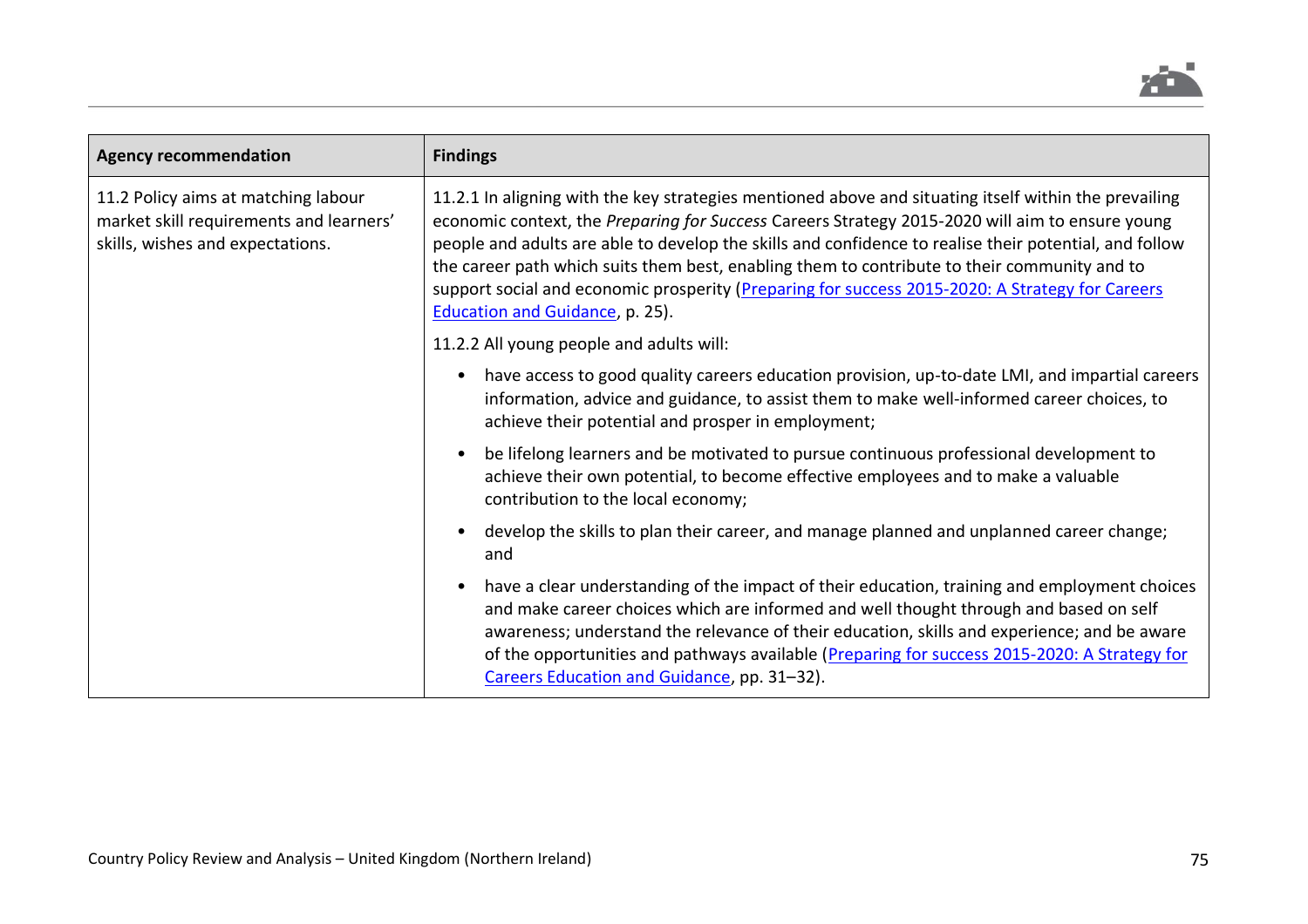

| <b>Agency recommendation</b>                                                                                             | <b>Findings</b>                                                                                                                                                                                                                                                                                                                                                                                                                                                                                                                                                                                                                                                                                                                                                                                  |
|--------------------------------------------------------------------------------------------------------------------------|--------------------------------------------------------------------------------------------------------------------------------------------------------------------------------------------------------------------------------------------------------------------------------------------------------------------------------------------------------------------------------------------------------------------------------------------------------------------------------------------------------------------------------------------------------------------------------------------------------------------------------------------------------------------------------------------------------------------------------------------------------------------------------------------------|
|                                                                                                                          | 11.2.3 Careers Advisers, working in conjunction alongside teachers in schools, will support young<br>people and adults to determine the occupations that best suit their personal aptitudes, interests and<br>skills; help them access and analyse relevant LMI about current and future employment<br>opportunities; ensure they have a clear understanding of the impact of their education, training and<br>employment choices; make career choices which are informed and well thought through based on<br>self awareness; understand the relevance of their education, skills and experience and understand<br>the various routes to the world of work and opportunities and pathways available (Preparing for<br>success 2015-2020: A Strategy for Careers Education and Guidance, p. 42). |
| 11.3 Policy outlines the development of<br>partnerships and networking structures.<br>(Partnerships with a pool of local | 11.3.1 We will: [] work closely with employers to develop a work experience system that is based<br>on a partnership approach and agreed principles, standards and quality measures (Preparing for<br>success 2015-2020: A Strategy for Careers Education and Guidance, p. 33).                                                                                                                                                                                                                                                                                                                                                                                                                                                                                                                  |
| employers to ensure close co-operation                                                                                   | 11.3.2 We will:                                                                                                                                                                                                                                                                                                                                                                                                                                                                                                                                                                                                                                                                                                                                                                                  |
| with regard to learners' supervised<br>practical training and finding employment<br>after graduation.)                   | ensure that all career advisers continue to have a number of placements with employers in<br>growth sectors each year.                                                                                                                                                                                                                                                                                                                                                                                                                                                                                                                                                                                                                                                                           |
|                                                                                                                          | Through the Careers Advisory Forum (CAF), develop strategic and local partnerships to better<br>understand the employability skills, qualifications and attributes needed by employers to<br>grow their business.                                                                                                                                                                                                                                                                                                                                                                                                                                                                                                                                                                                |
|                                                                                                                          | With the support of the CAF, facilitate better links between schools, colleges, local businesses,<br>local councils and enterprise agencies.                                                                                                                                                                                                                                                                                                                                                                                                                                                                                                                                                                                                                                                     |
|                                                                                                                          | Engage employers' support in attracting more people, and in particular young people, to<br>consider careers in priority, growth and emerging sectors.                                                                                                                                                                                                                                                                                                                                                                                                                                                                                                                                                                                                                                            |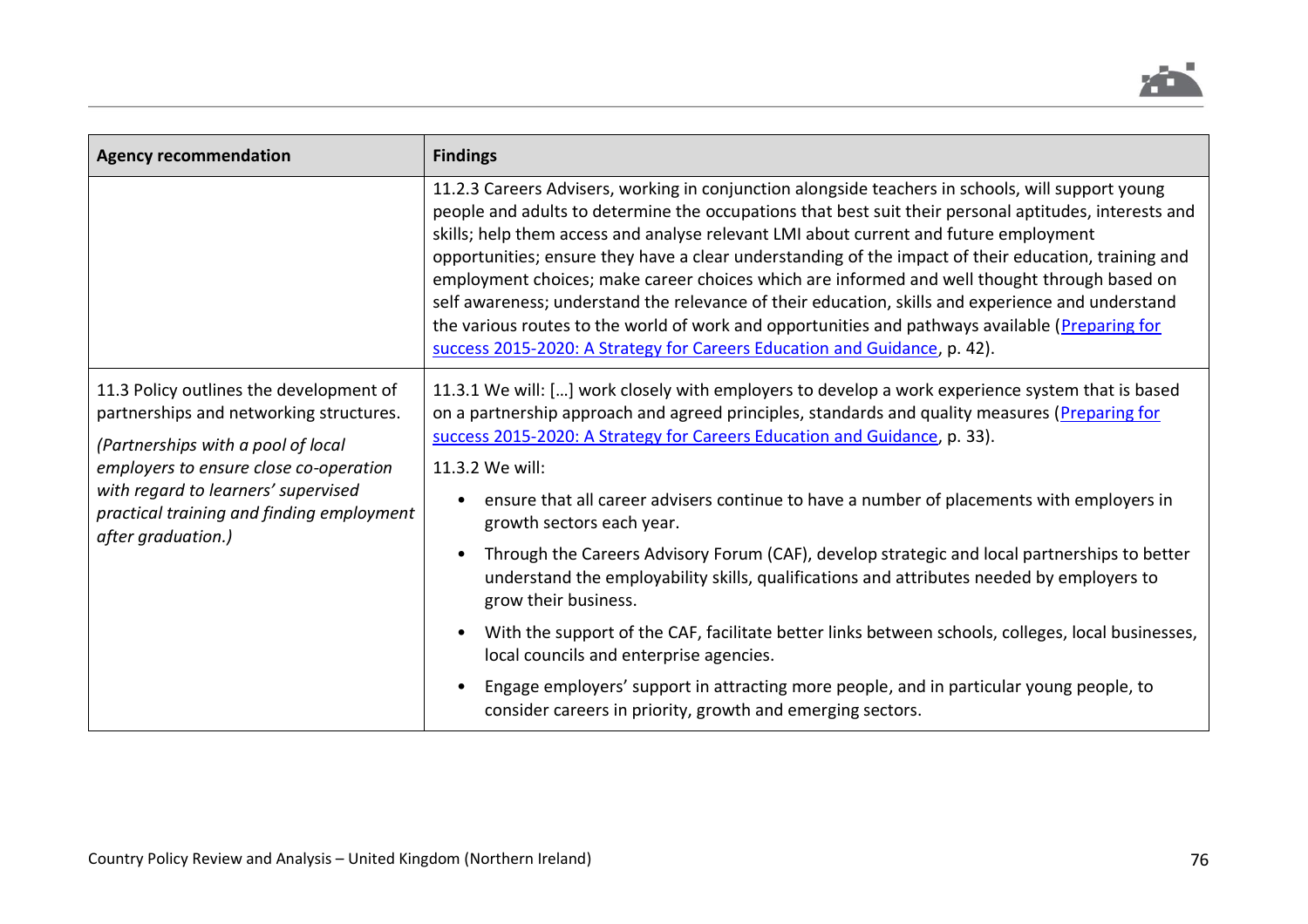

| <b>Agency recommendation</b>                                                                               | <b>Findings</b>                                                                                                                                                                                                                                                                                                                                                                       |  |
|------------------------------------------------------------------------------------------------------------|---------------------------------------------------------------------------------------------------------------------------------------------------------------------------------------------------------------------------------------------------------------------------------------------------------------------------------------------------------------------------------------|--|
|                                                                                                            | Encourage and increase employer participation, providing support and guidance to employers<br>in the delivery of work experiences; and explore how teachers can access relevant work<br>placements to help them better understand current and future local labour market<br>opportunities (Preparing for success 2015-2020: A Strategy for Careers Education and<br>Guidance, p. 34). |  |
|                                                                                                            | 11.3.3 Every post-primary school in Northern Ireland is a member of an Area Learning Community<br>(ALC). ALCs provide a mechanism within which schools come together to plan the curriculum they<br>offer on an area basis.                                                                                                                                                           |  |
|                                                                                                            | Schools work together in collaboration with other schools, further education colleges and other<br>training providers to deliver access to the Entitlement Framework, thus enabling them to offer a<br>broad and balanced, economically-relevant curriculum to meet the needs and aspirations of all<br>pupils.                                                                       |  |
|                                                                                                            | There are currently 27 ALCs, which are commonly made up of between six and ten schools. The Chair<br>of each ALC, which can change annually, is one of the principals from a participating member school<br>(Entitlement Framework).                                                                                                                                                  |  |
|                                                                                                            | 11.3.4 The Priorities for Youth policy recognises and encourages collaborative approach and<br>networking which is actioned through the new funding mechanism (pp. 25-26, priority 5, particularly<br>paras 4.24(3) and (4)).                                                                                                                                                         |  |
| 11.4 Policy outlines how transition from<br>education to employment is supported by<br>adequate provision. | 11.4.1 Education Maintenance Allowance: If you decide to stay on at school or go to a further<br>education college in Northern Ireland, you may be able to get the Education Maintenance Allowance<br>(EMA). It is available for both academic and vocational courses.                                                                                                                |  |
|                                                                                                            | EMA is a weekly award of GBP 30 which is paid fortnightly to students [aged 16, 17, 18, 19] who<br>meet the eligibility criteria.                                                                                                                                                                                                                                                     |  |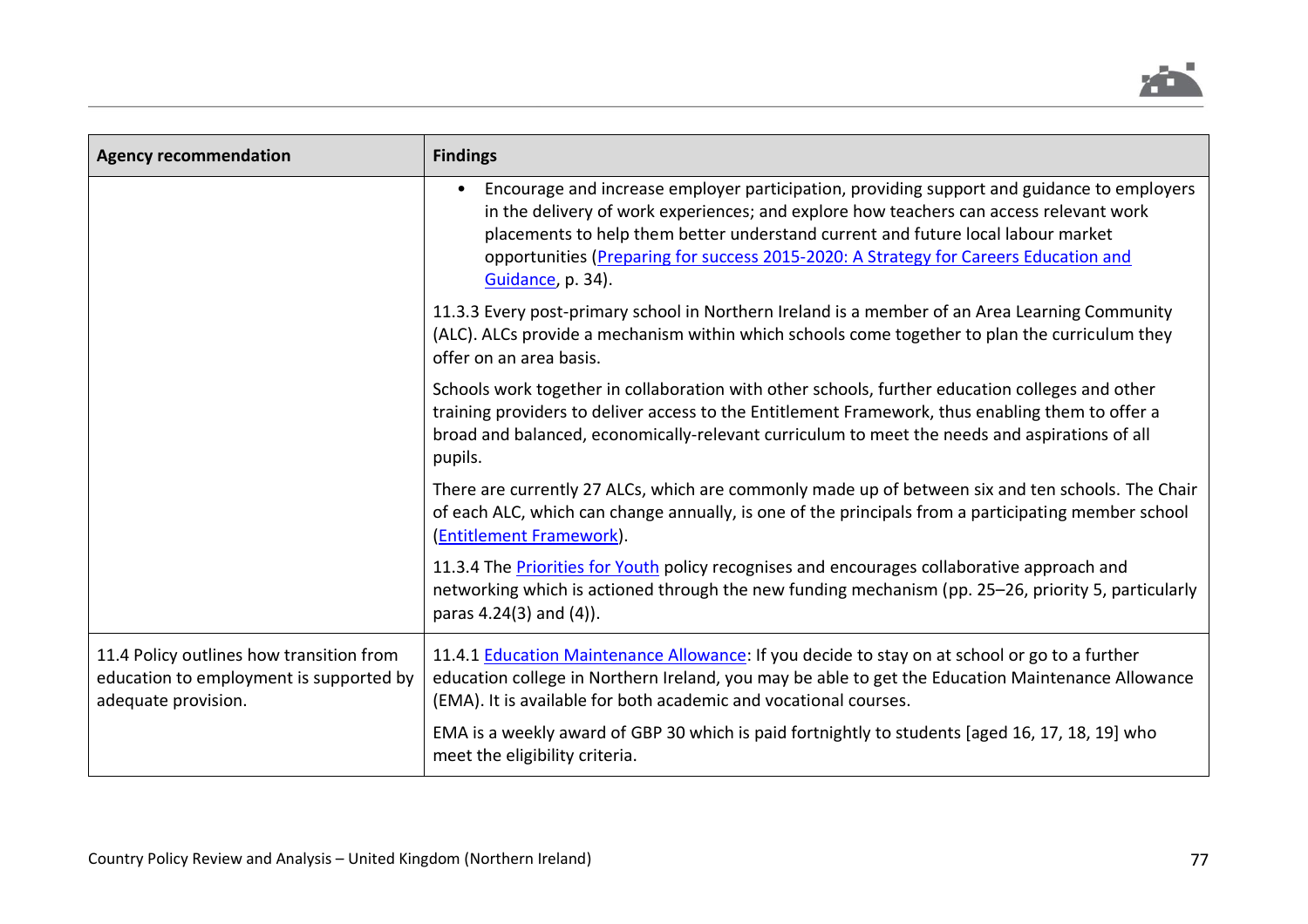

| <b>Agency recommendation</b>                                                                       | <b>Findings</b>                                                                                                                                                                                                                                                                                                                                                                                                                      |
|----------------------------------------------------------------------------------------------------|--------------------------------------------------------------------------------------------------------------------------------------------------------------------------------------------------------------------------------------------------------------------------------------------------------------------------------------------------------------------------------------------------------------------------------------|
|                                                                                                    | It is intended to help cover the day-to-day costs that you have to meet when you stay on at school or<br>college like travel costs, books and equipment for your course. []                                                                                                                                                                                                                                                          |
|                                                                                                    | You have to be enrolled on courses of further education up to and including Level 3, but not<br>including higher education. The main types are: GCSEs; A levels; NVQ/SVQ level 1, 2 or 3; Pre U; BTEC<br>National Diploma, National Certificate and First Diploma; Baccalaureate; SCE higher grade or similar.                                                                                                                       |
|                                                                                                    | Any course that attracts a training allowance will not be covered by the Money to Learn EMA.                                                                                                                                                                                                                                                                                                                                         |
|                                                                                                    | 11.4.2 The Priorities for Youth policy seeks to provide opportunity to support the transition from<br>education to employment (paras 4.7 and 4.8(4)).                                                                                                                                                                                                                                                                                |
| 11.5 Policy supports the availability of<br>meaningful VET options for learners to<br>choose from. | 11.5.1 We will best meet the needs of young people and the economy by offering them access to a<br>broad and balanced range of courses that are relevant to their needs, aptitudes, interests and their<br>future career aspirations, regardless of where they live or which school they attend.                                                                                                                                     |
|                                                                                                    | Schools are encouraged to make use of up-to-date labour market information and take note of DfE's<br>priority skills areas in offering access to a coherent and economically relevant choice of courses for<br>pupils. This means that all pupils will have access to at least the number of courses set out above.<br>Pupils can then choose the courses which provide the best progression for them.                               |
|                                                                                                    | Progression can be to continue in education, including further and higher education, or to move into<br>training or employment. Every pupil is different and choices should reflect each young person's<br>interests and aspirations. There may be occasions where a school's timetabling makes it difficult to<br>facilitate course choices, but parents and pupils should discuss this with the school<br>(Entitlement Framework). |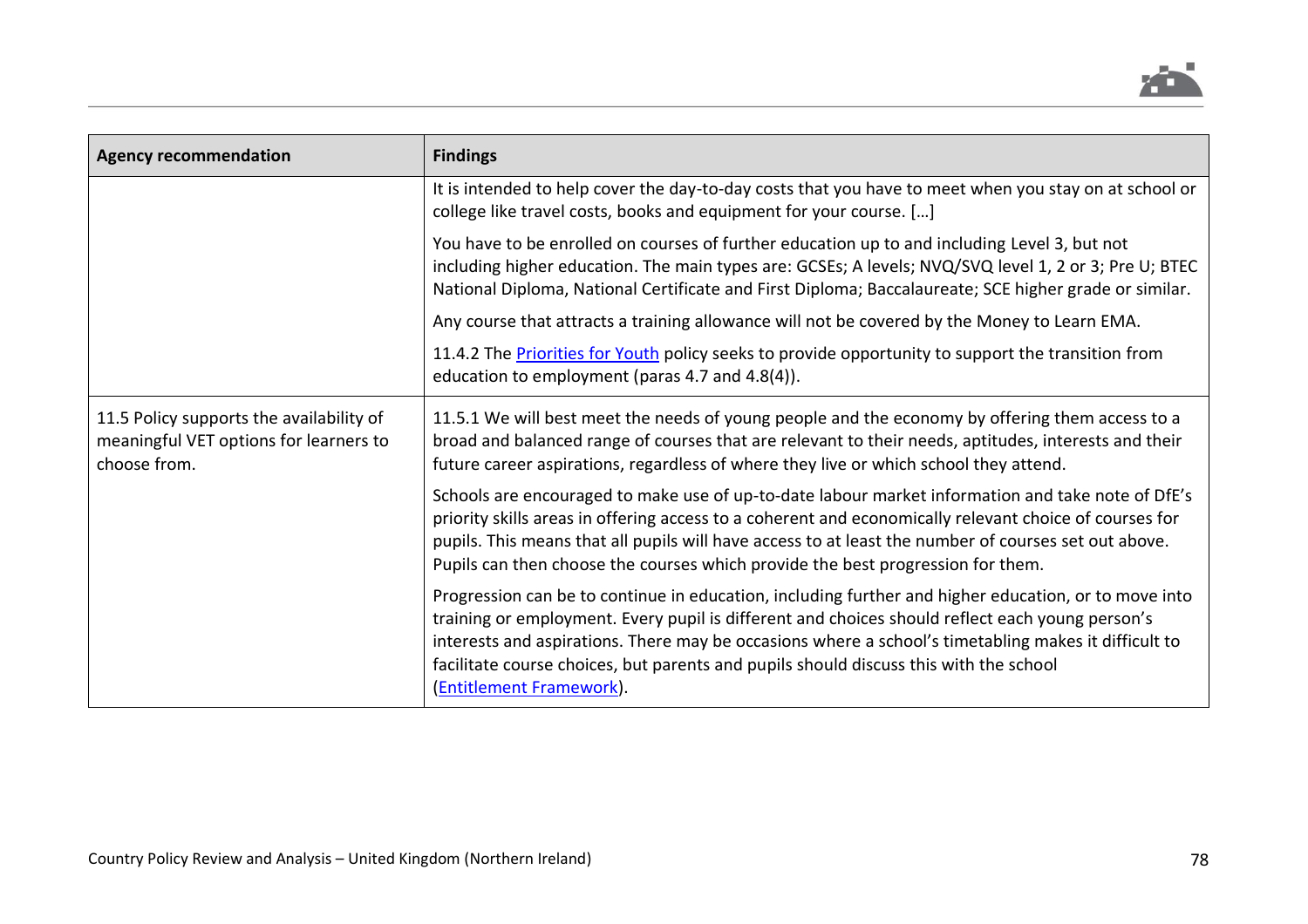

| <b>Agency recommendation</b>                                                                                                                    | <b>Findings</b>                                                                                                                                                                                                                                                                                                                                                                                                                                                                                                                                                                                                                                                                                                                                                                                                                                                                                     |
|-------------------------------------------------------------------------------------------------------------------------------------------------|-----------------------------------------------------------------------------------------------------------------------------------------------------------------------------------------------------------------------------------------------------------------------------------------------------------------------------------------------------------------------------------------------------------------------------------------------------------------------------------------------------------------------------------------------------------------------------------------------------------------------------------------------------------------------------------------------------------------------------------------------------------------------------------------------------------------------------------------------------------------------------------------------------|
| 11.6 Policy supports the availability of<br>supervised practical training.                                                                      | 11.6.1 Policy commitment 3 – Work experience for young people, schools and employers will be<br>improved to ensure equality of opportunity and improve the administrative process of organising<br>work experience opportunities (Preparing for success 2015-2020: A Strategy for Careers Education<br>and Guidance, p. 8).                                                                                                                                                                                                                                                                                                                                                                                                                                                                                                                                                                         |
|                                                                                                                                                 | 11.6.2 It is essential that young people have the opportunities in post-primary school to experience a<br>number of planned and appropriate learning experiences of the world of work including work<br>placements. Working with the Careers Advisory Forum Departments will consider how work-related<br>learning opportunities and young people's experiences of work can be enhanced to ensure that by<br>the age of 16 all pupils have had good-quality work-related learning experiences including work<br>placements for a range of occupations, including in sectors that are predicted to grow. In light of<br>progress, the Departments will consider setting a minimum number of days' experience for each<br>child to have received before leaving school and consult on these proposals (Preparing for success<br>2015-2020: A Strategy for Careers Education and Guidance, pp. 40-41). |
| 11.7 Policy outlines how sustainable<br>employment opportunities are supported<br>through the availability of appropriate,<br>on-going support. |                                                                                                                                                                                                                                                                                                                                                                                                                                                                                                                                                                                                                                                                                                                                                                                                                                                                                                     |
| 11.8 Policy outlines how VET programmes<br>are reviewed periodically.                                                                           |                                                                                                                                                                                                                                                                                                                                                                                                                                                                                                                                                                                                                                                                                                                                                                                                                                                                                                     |
| (Both internally and/or externally in order<br>to adapt to current and future skill needs.)                                                     |                                                                                                                                                                                                                                                                                                                                                                                                                                                                                                                                                                                                                                                                                                                                                                                                                                                                                                     |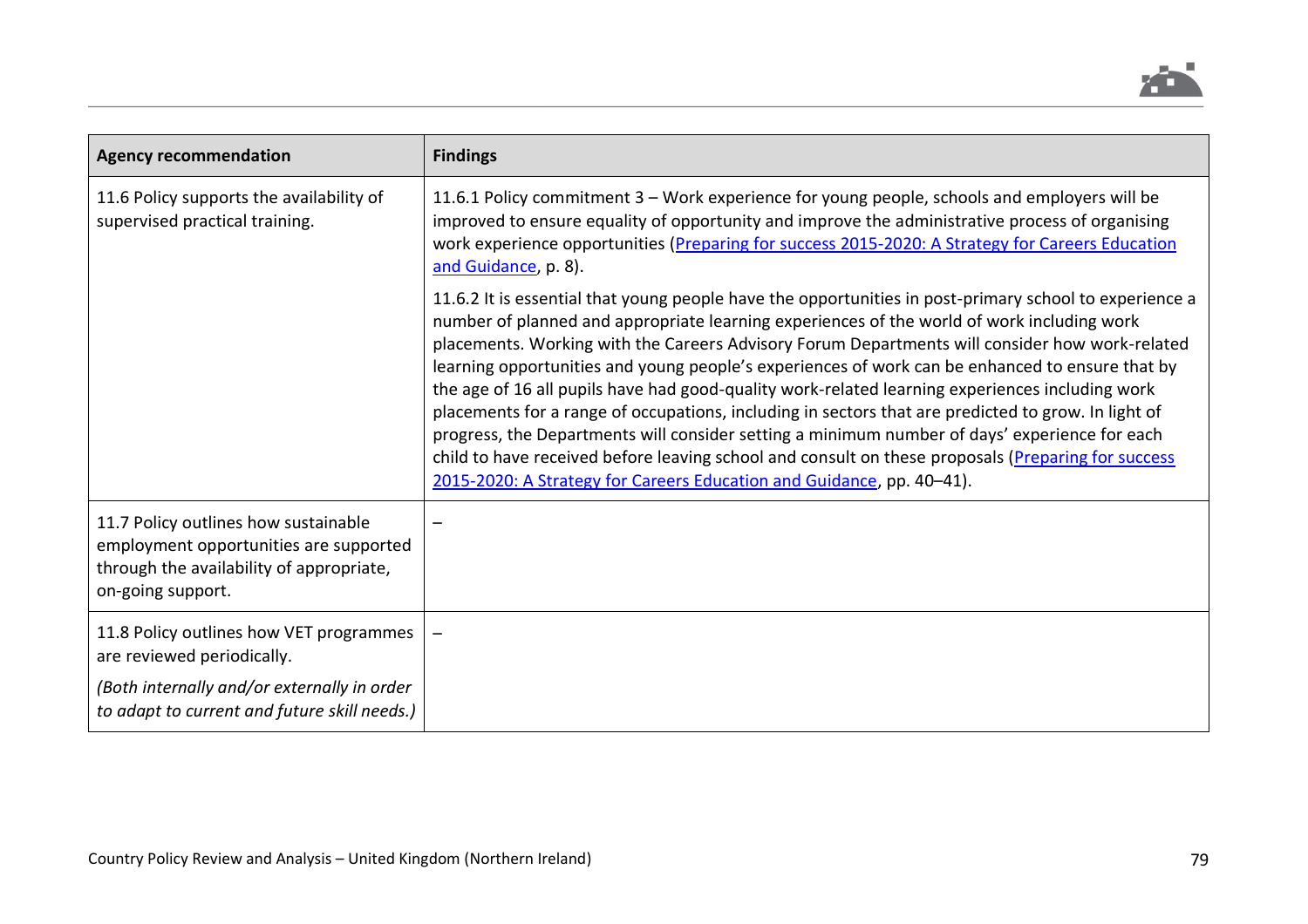

## *Measure 11 evaluative comments*

The Department for the Economy's (DfE) draft [Skills Strategy for Northern Ireland](https://www.economy-ni.gov.uk/sites/default/files/consultations/economy/skills-strategy-10x-economy-consultation.pdf) – Skills for a 10X Economy sets out proposals for the strategic direction for the development of a flexible skills system for the next decade, in line with the department's economic vision. It outlines key themes and proposed commitments, with an overarching focus on creating a skills framework which can drive economic prosperity and tackle social inequality. Proposed commitment 13 Creating a culture of lifelong learning notes that work is 'well advanced in considering how we can better support young people to transition from compulsory education to further education and work. The enhancement of non-academic pathways towards vocational qualifications, such as higher level apprenticeships, is a key aspect' (p. 58).

The Department of Education and the Department for the Economy are working jointly on a project to develop a more strategic and joined up approach to education and training provision for 14–19-year-olds. The Project has engaged with a wide range of stakeholders to gain support, identifying key challenges and building an evidence base which will support the development of an enhanced approach to education and training for 14–19-year-olds. The Project has identified a number of work streams which include careers, progression and pathways, post-16 provision and curriculum delivery. The Project has examined ways to improve the efficiency and effectiveness of our education and training system, particularly for young people in the 14–19 age group where schools, Further Education Colleges and other training providers compete for full-time enrolments to support their financial position. The Project has scrutinised how this has impacted on the viability of some provision, the duplication of provision, the best use of resources and whether young people are being given the right support to meet their needs to transition from education and training into employment [no source available].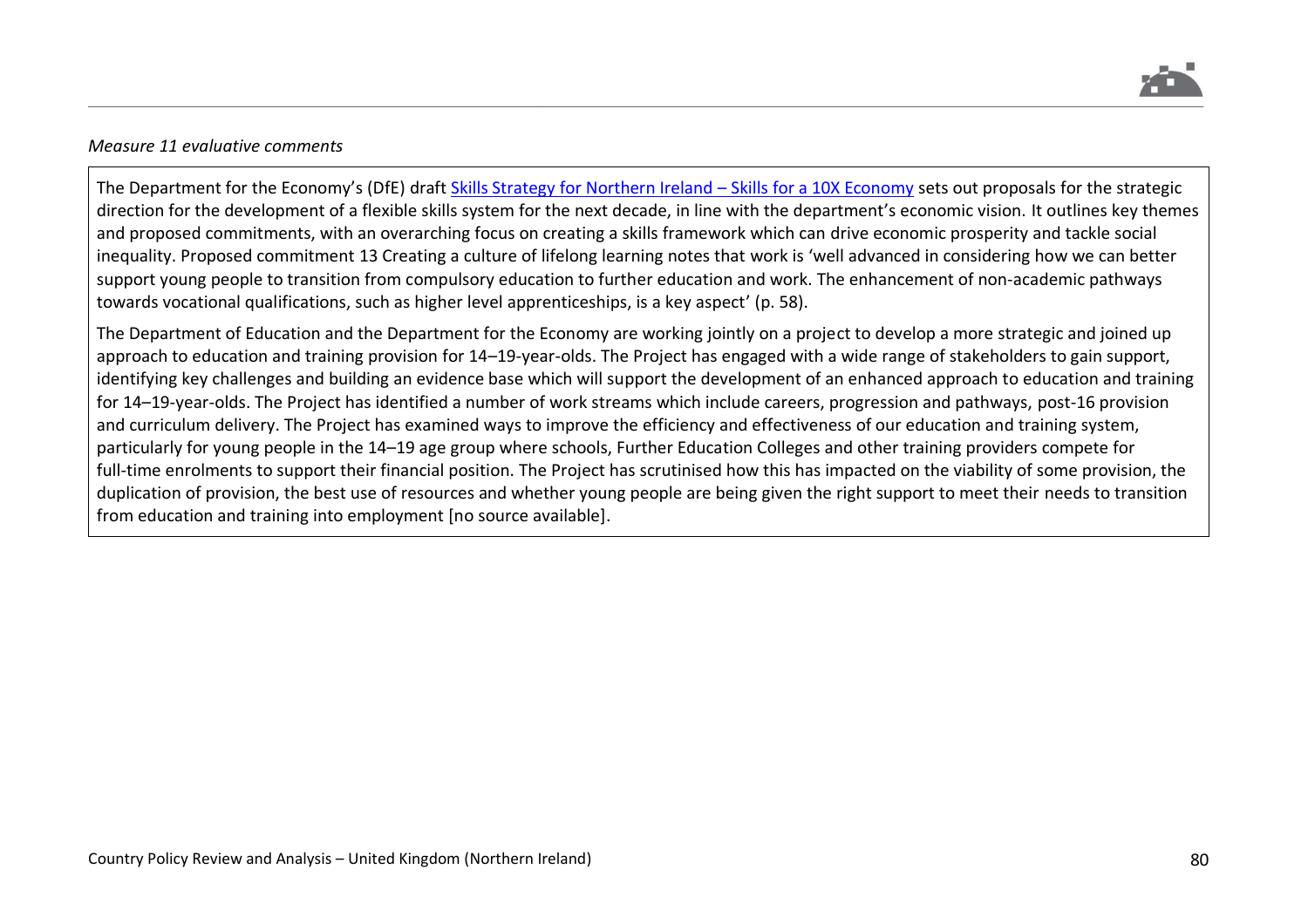## **Measure 12: To improve educational and career guidance across all phases of inclusive education**

| <b>Agency recommendation</b>                                                                                                                                                                                                                                                                            | <b>Findings</b>                                                                                                                                                                                                                                                                                                                                                                                                                                                                                                                                                                                                                                                               |
|---------------------------------------------------------------------------------------------------------------------------------------------------------------------------------------------------------------------------------------------------------------------------------------------------------|-------------------------------------------------------------------------------------------------------------------------------------------------------------------------------------------------------------------------------------------------------------------------------------------------------------------------------------------------------------------------------------------------------------------------------------------------------------------------------------------------------------------------------------------------------------------------------------------------------------------------------------------------------------------------------|
| 12.1 Policy outlines the mechanisms for<br>ensuring effective transition across<br>educational sectors and phases.<br>(There are well-organised transition<br>processes among services to ensure<br>continuity in the support required when<br>learners move from one form of provision<br>to another.) | 12.1.1 Extant Code of Practice (pp. 63-67, paras 6.33-6.50).<br>Education other than at school (EOTAS): EOTAS makes educational provision for children with social,<br>emotional, behavioural, medical or other issues who, without its provision, cannot sustain access to<br>suitable education. It allows children who have been expelled from, suspended from, or have<br>otherwise disengaged from, their registered school to participate in education until they achieve a<br>new school place, are prepared for re-entry to an existing school place or to maintain their education<br>until compulsory school leaving age (Education Other Than at School, pp. 3-4). |
|                                                                                                                                                                                                                                                                                                         | 12.1.2 EOTAS must provide a continuum of provision to address the diversity of needs presented by<br>these young people, particularly those with SEBD. The three main types of EOTAS provision are:                                                                                                                                                                                                                                                                                                                                                                                                                                                                           |
|                                                                                                                                                                                                                                                                                                         | Short term placements with continued school attendance where EOTAS focuses completely<br>on addressing social and emotional behaviour difficulties (SEBD);                                                                                                                                                                                                                                                                                                                                                                                                                                                                                                                    |
|                                                                                                                                                                                                                                                                                                         | Longer term placements retaining links with school but with the EOTAS setting taking<br>responsibility for delivering curriculum as well as addressing SEBD; and                                                                                                                                                                                                                                                                                                                                                                                                                                                                                                              |
|                                                                                                                                                                                                                                                                                                         | Exceptional arrangements for young people whose difficulties are so severe that attendance<br>at group provision is temporarily unsustainable. Young people in this category will be under<br>continuous multi-disciplinary review with the goal of re-establishing links to school and group<br>EOTAS provision at the earliest opportunity (Education Other Than at School, p. 4).                                                                                                                                                                                                                                                                                          |
|                                                                                                                                                                                                                                                                                                         | 12.1 3 The Department of Education's Guidance on induction and transition in Pre-School Education<br>and Year One provides guidance for teachers, non-teaching staff and parents to assist children to<br>settle into pre-school or primary school.                                                                                                                                                                                                                                                                                                                                                                                                                           |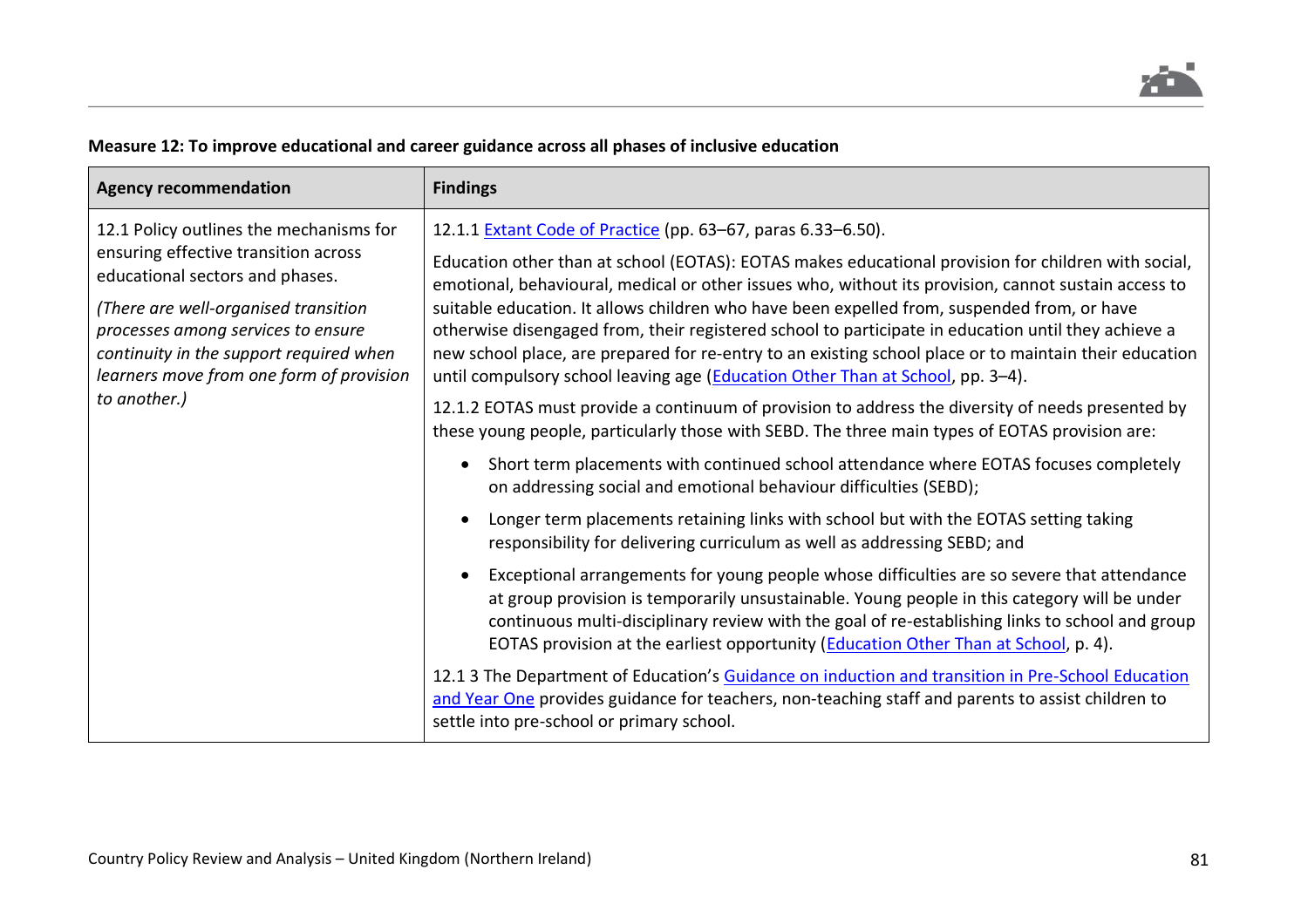

| <b>Agency recommendation</b>                                                                                                                                                                                                                                     | <b>Findings</b>                                                                                                                                                                                                                                                                                                                                                                                                                                                                                                                                                                                                                                                                                                                                                                                                                    |
|------------------------------------------------------------------------------------------------------------------------------------------------------------------------------------------------------------------------------------------------------------------|------------------------------------------------------------------------------------------------------------------------------------------------------------------------------------------------------------------------------------------------------------------------------------------------------------------------------------------------------------------------------------------------------------------------------------------------------------------------------------------------------------------------------------------------------------------------------------------------------------------------------------------------------------------------------------------------------------------------------------------------------------------------------------------------------------------------------------|
|                                                                                                                                                                                                                                                                  | The Education Authority will discuss with the parent a suitable post-primary school placement for<br>their child as part of the review of the child's statement (Circular 2016/15 The Procedure for transfer<br>from Primary to Post-Primary Education, p. 5).                                                                                                                                                                                                                                                                                                                                                                                                                                                                                                                                                                     |
|                                                                                                                                                                                                                                                                  | The [Education] Authority and a health and social services authority must in particular co-operate<br>[] in the preparation of a transition plan as defined by regulation 2 of the Education (Special<br>Educational Needs) Regulations (Northern Ireland) 2005 (Special Educational Needs and Disability<br>Act [Northern Ireland] 2016, Section 4).                                                                                                                                                                                                                                                                                                                                                                                                                                                                              |
|                                                                                                                                                                                                                                                                  | Transition from primary to post-primary school can be a difficult time for many Traveller children<br>given the strong pressure that many face to leave school at this time. This is in addition to the widely<br>recognised drop out of Traveller children from school during the early years of post-primary<br>education. A joined up approach should be taken to developing regional transition programmes to<br>support Traveller children moving from primary to post-primary school involving Education Welfare<br>Service, schools, Traveller support groups, Traveller parents and the children themselves<br>(DE Circular 2010/15 The Education of Children and Young People from the Traveller Community,<br>p. 4).                                                                                                     |
| 12.2 Policy outlines how career<br>counsellors/officers support learners and<br>employers regarding employment<br>possibilities.<br>(Support is provided with job applications,<br>inform and support employers and<br>facilitate contact between both parties.) | 12.2.1 Policy commitment 2 – Access to careers services will be improved through the use of new<br>and innovative delivery channels, including online web chat and social media to allow clients to<br>access services at a time and place that meets their needs, improving customer satisfaction and cost<br>efficiency. This will include on line robust user friendly and up to date labour market information<br>(Preparing for success 2015-2020: A Strategy for Careers Education and Guidance, p. 8).<br>12.2.2 Policy commitment 4 – Access to impartial advice will be maintained and improved, including<br>offering face to face impartial advice to young people at key transition stages, providing additional<br>support to those at risk of becoming disengaged and those with barriers; and providing more advice |
|                                                                                                                                                                                                                                                                  | to parents (Preparing for success 2015-2020: A Strategy for Careers Education and Guidance, p. 8).                                                                                                                                                                                                                                                                                                                                                                                                                                                                                                                                                                                                                                                                                                                                 |